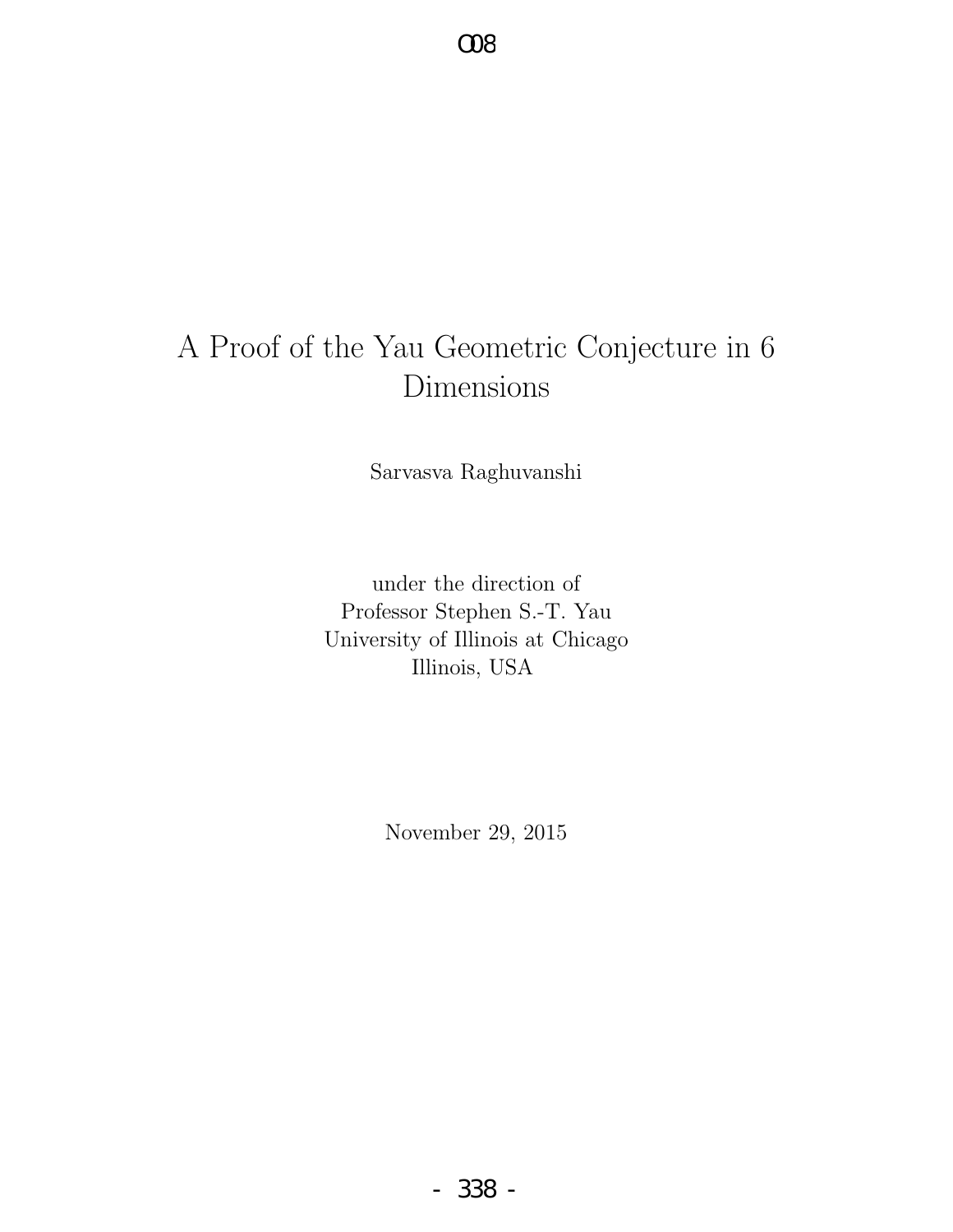#### Abstract

The subject of counting positive lattice points in  $n$ -dimensional simplexes has interested mathematicians for decades due to its applications in singularity theory and number theory. Enumerating the lattice points in a right-angled simplex is equivalent to determining the geometric genus of a singularity of a weighted homogeneous complex polynomial. It is also a method to shed insight into large gaps in the sequence of prime numbers. Seeking to contribute to these applications, this research project proves the Yau Geometric Conjecture in six dimensions, a sharp upper bound for the number of positive lattice points in a six-dimensional tetrahedron. The main method of proof is summing existing sharp upper bounds for the number of points in 5-dimensional simplexes over the cross sections of the sixdimensional simplex. This research project paves the way for the proof of a fully general sharp upper bound for the number of lattice points in a simplex. It also moves the mathematical community one step closer towards proving the Yau Geometric and Yau Number-Theoretic Conjectures in full generality.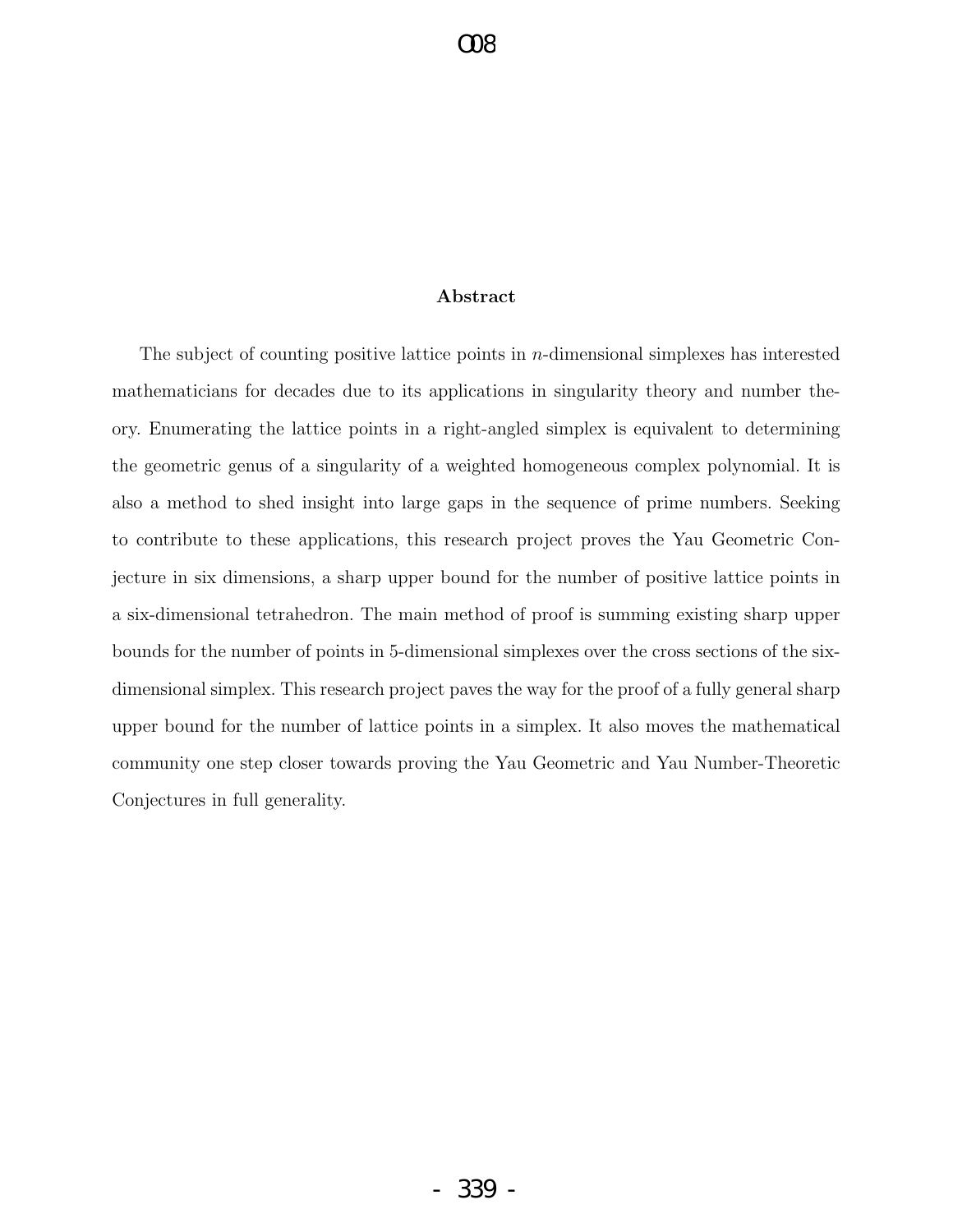### 1 Introduction

Let  $\Delta_n$  be an *n*-dimensional real right-angled simplex defined by the inequality

$$
\frac{x_1}{a_1} + \frac{x_2}{a_2} + \dots + \frac{x_n}{a_n} \le 1,
$$

where  $x_1, \ldots, x_n \geq 0$  and  $a_1 \geq a_2 \geq \ldots \geq a_n \geq 1$ . Define  $P_n$  to be the number of positive integral points in  $\Delta_n$ , or

$$
P_n = \# \left\{ (x_1, x_2, \dots, x_n) \in \mathbb{Z}_+^n \middle| \frac{x_1}{a_1} + \frac{x_2}{a_2} + \dots + \frac{x_n}{a_n} \le 1 \right\}.
$$

Similarly, we define  $Q_n$  to be the number of non-negative integral points in  $\Delta_n$ , or

$$
Q_n = \# \left\{ (x_1, x_2, \dots, x_n) \in (\mathbb{Z}_+ \cup \{0\})^n \mid \frac{x_1}{a_1} + \frac{x_2}{a_2} + \dots + \frac{x_n}{a_n} \le 1 \right\}.
$$

According to Granville [\[3\]](#page-66-0), the numbers  $P_n$  and  $Q_n$  are intimately related to a number theoretic function known as the Dickman–de Bruijn function.

**Definition 1.1.** The Dickman–de Bruijn function  $\psi(x, y)$  is defined as the number of positive integers n such that  $n \leq x$ , and all of the prime factors of n are at most y, where x and y are positive integers.

The connection, described by Luo, et. al. [\[9\]](#page-66-1), is most readily observed by noting that, if  $p_1 < p_2 < \cdots < p_k$  are the primes less than or equal to y, then,

$$
p_1^{e_1} p_2^{e_2} \dots p_k^{e_k} \le x,
$$

is equivalent to,

$$
e_1 \log p_1 + e_2 \log p_2 + \cdots + e_k \log p_k \le \log x,
$$

- 340 -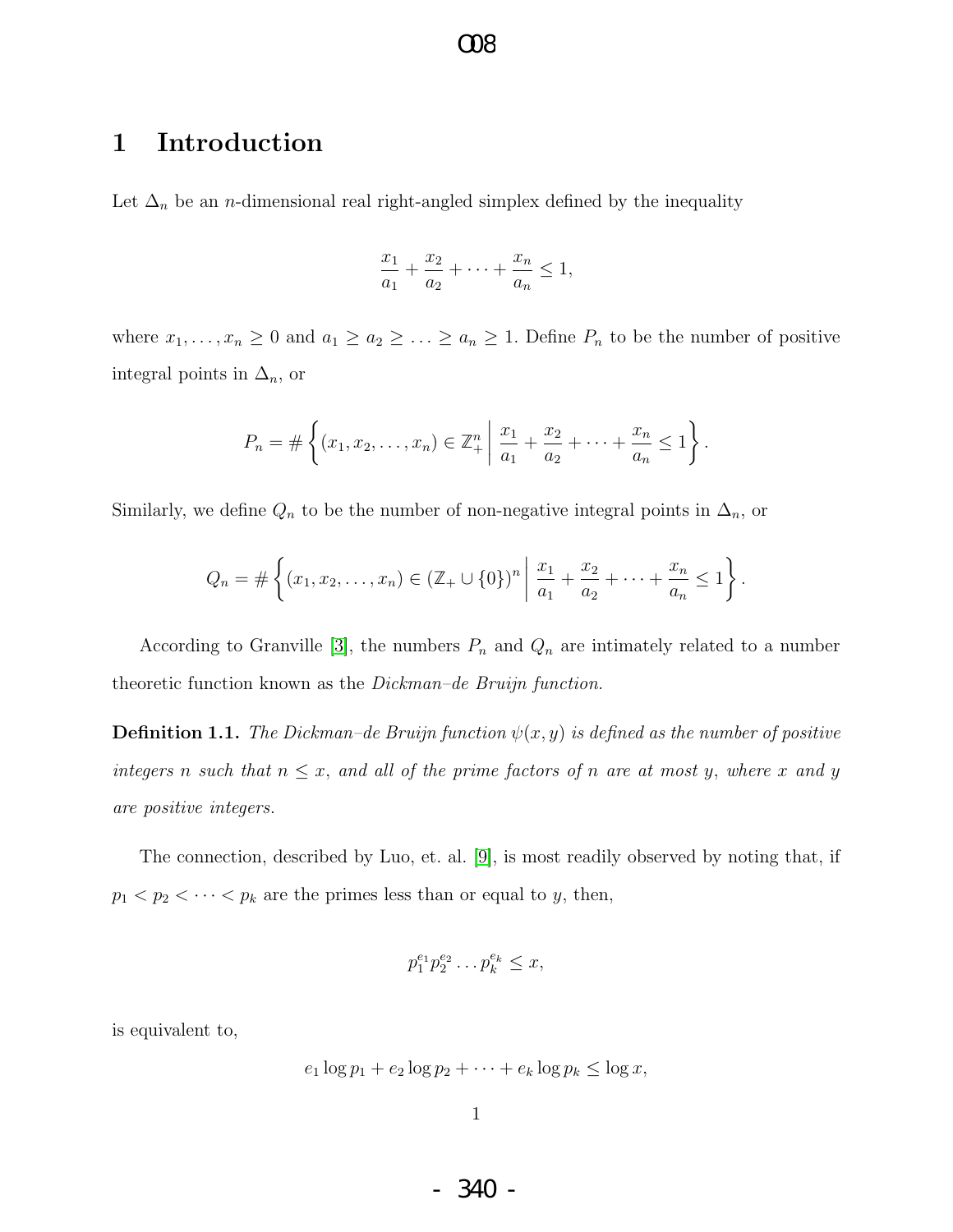which can be rewritten as,

$$
\frac{e_1}{\frac{\log x}{\log p_1}} + \frac{e_2}{\frac{\log x}{\log p_2}} + \dots + \frac{e_k}{\frac{\log x}{\log p_k}} \le 1,
$$

O08

an expression in the format of the condition in the definition of  $Q_n$ . Hence, enumerating the Dickman–de Bruijn function is equivalent to calculating  $Q_n$ .

Granville [\[3\]](#page-66-0) also describes connections between  $P_n$  and  $Q_n$  and other areas of number theory, including primality testing, determining large gaps in the sequence of the primes, and discovering new algorithms for prime factorization. Furthermore, Lin, et. al. [\[6\]](#page-66-2) describes how determining the values of  $P_n$  and  $Q_n$  leads to insights in singularity theory.

Chen [\[1\]](#page-66-3) tells us that the numbers  $P_n$  and  $Q_n$  are intimately linked through the equation

$$
P_n(a_1, a_2,... a_n) = Q_n(a_1(1-a), a_2(1-a),... a_n(1-a)),
$$

where *a* is defined as  $\frac{1}{1}$  $a_1$  $+$ 1  $a_2$  $+\cdots+\frac{1}{n}$  $a_n$ . Hence, we can essentially treat the tasks of finding  $P_n$  and  $Q_n$  to be equivalent in general.

The quest to find and estimate  $P_n$  and  $Q_n$  dates back to 1899, when Pick [\[11\]](#page-66-4) discovered the famous *Pick's theorem*, or a formula for  $Q_2$ .

$$
Q_2 = area(\Delta) + \frac{|\partial \Delta \cap \mathbb{Z}^2|}{2} - 1,
$$

where  $\Delta$  is a 2-dimensional tetrahedron, or a triangle,  $\partial \Delta$  represents the boundary of the triangle, and |∂∆ ∩ **Z** 2 | represents the number of integral points on the boundary. Mordell [\[10\]](#page-66-5) continued by discovering a formula for  $Q_3$  using Dedekind sums. Erhart [\[2\]](#page-66-6) followed with the discovery of *Ehrhart polynomials*, which facilitate the calculation of  $Q_n$ . However, these polynomials are only useful if every coefficient is known, a condition that is extremely difficult to meet in the general case.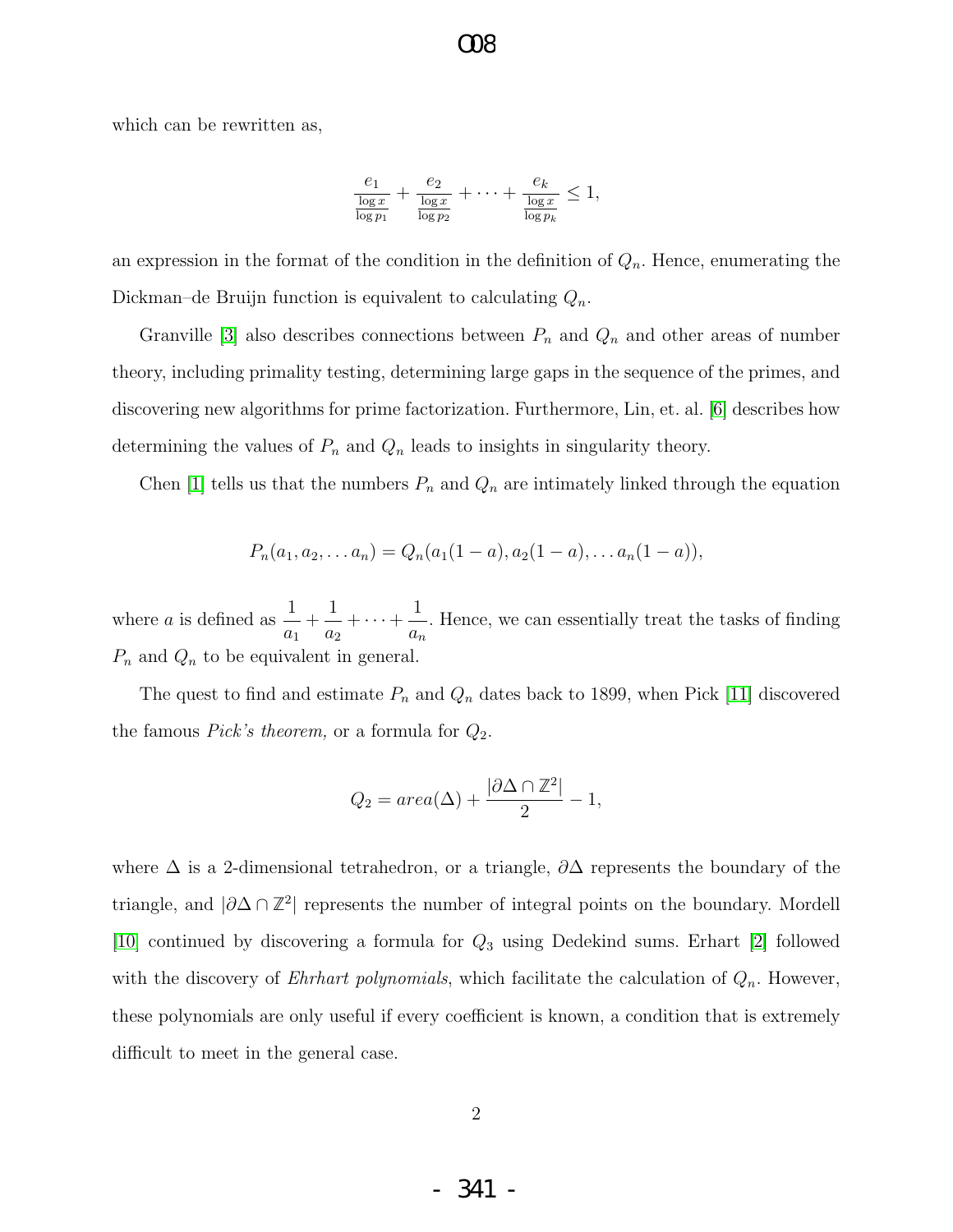The difficulty of this problem eventually led mathematicians to start trying to bound  $P_n$ and  $Q_n$  instead of finding precise formulas. Lehmer [\[5\]](#page-66-7) found that if  $a = a_1 = a_2 = \cdots = a_n$ , then

$$
Q_n = \binom{\lfloor a\rfloor + n}{n}.
$$

This formula naturally yields a nice definition of sharpness of an estimate  $R_n$  of  $Q_n$ . We consider the estimate sharp if and only if

$$
R_n|_{a_1=a_2=\cdots=a_n=a\in\mathbb{Z}}=\binom{a+n}{n}.
$$

In other words, any upper or lower bound is sharp if and only if its estimate is exact when  $a_1 = a_2 = \cdots = a_n \in \mathbb{Z}$ .

Another important estimate is the two-part  $GLY$  Conjecture, an upper bound for  $P_n$ formulated by Lin, et. al. [\[8\]](#page-66-8). However, to state the GLY Conjecture, we need to first introduce the *signed Stirling numbers of the first kind* and a notation  $A_k^n$  for elementary symmetric polynomials.

**Definition 1.2.** The (signed) Stirling numbers of the first kind  $s(n, k)$  are defined by the following property:

$$
\prod_{i=0}^{n-1} (x - i) = \sum_{k=0}^{n} s(n,k) x^{k}.
$$

Define  $s(0,0) = 1$  and  $s(n,0) = s(0,n) = 0$ .

**Definition 1.3.** Let  $a_1, a_2, \ldots, a_n$  be positive real numbers. We denote

$$
A_{n-k}^n = \left(\prod_{i=1}^n a_i\right) \sum_{1 \le i_1 < i_2 < \dots < i_k \le n} \frac{1}{a_{i_1} a_{i_2} \dots a_{i_k}}.
$$

Thus,  $A_{n-k}^n$  is the elementary symmetric polynomial of  $a_1, a_2, \ldots a_n$  with degree  $n-k$ .

- 342 -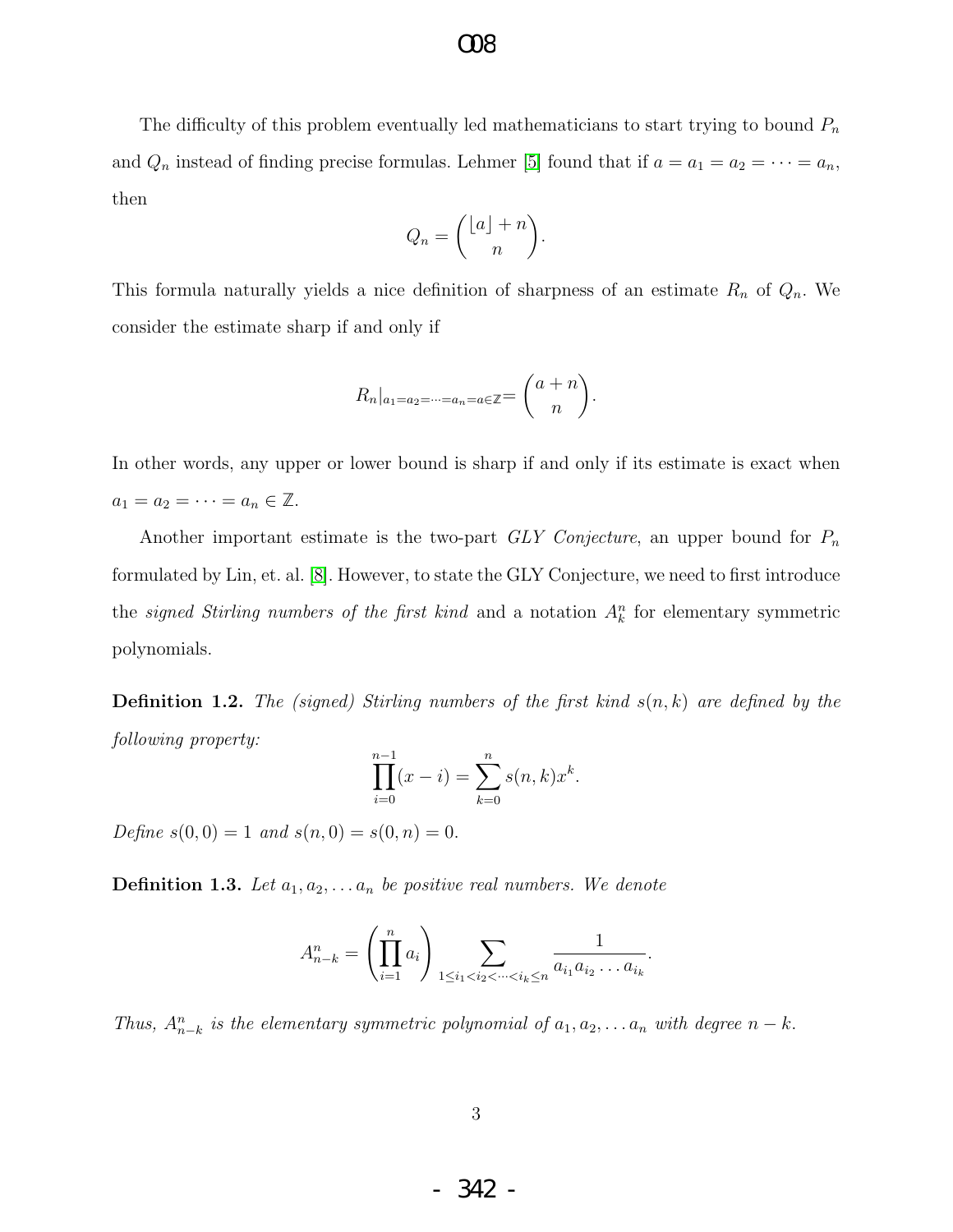### $OR$

**Conjecture 1.4** (GLY Conjecture). Let  $P_n = \#\left\{(x_1, x_2, \ldots x_n) \in \mathbb{Z}_+^n : \frac{x_1}{a_1}\right\}$  $\frac{x_1}{a_1} + \frac{x_2}{a_2}$  $\frac{x_2}{a_2} + \cdots + \frac{x_n}{a_n}$  $\frac{x_n}{a_n} \leq 1$ , where  $a_1 \ge a_2 \ge \ldots \ge a_n \ge 1$  are real numbers. If  $n \ge 3$ , then:

1. Rough (general) upper estimate: For all  $a_n > 1$ ,

$$
n! P_n < q_n := \prod_{i=1}^n (a_i - 1).
$$

2. Sharp upper estimate: For  $n \geq 3$ , if  $a_1 \geq a_2 \geq \ldots \geq a_n \geq n-1$ , then

$$
n! P_n \leq A_0^n + \frac{s(n, n-1)}{n} A_1^n + \sum_{l=1}^{n-2} \frac{s(n, n-1-l)}{\binom{n-1}{l}} A_l^{n-1},
$$

and equality holds if and only if  $a_1 = a_2 = \cdots = a_n \in \mathbb{Z}_+$ .

The sharp GLY Conjecture has been proven to be true for  $3 \le n \le 6$  [\[15,](#page-67-0) [4,](#page-66-9) [14,](#page-67-1) [13,](#page-66-10) [7\]](#page-66-11). The rough GLY upper estimate for all n was proven by Yau and Zhang  $|17|$ . In this paper, we will use the following theorem (the sharp GLY conjecture for  $n = 5$ ):

**Theorem 1.5** (GLY Conjecture for  $n = 5$ ). Let  $a_1 \ge a_2 \ge a_3 \ge a_4 \ge a_5 \ge 4$  be real numbers and  $P_5$  be the number of positive integral solutions of

$$
\frac{x_1}{a_1} + \frac{x_2}{a_2} + \frac{x_3}{a_3} + \frac{x_4}{a_4} + \frac{x_5}{a_5} \le 1.
$$

Then,

$$
120P_5 \le a_1a_2a_3a_4a_5 - 2(a_1a_2a_3a_4 + a_1a_2a_3a_5 + a_1a_2a_4a_5 + a_1a_3a_4a_5 + a_2a_3a_4a_5) + \frac{35}{4}(a_1a_2a_3 + a_1a_2a_4 + a_1a_3a_4 + a_2a_3a_4) -\frac{50}{6}(a_1a_2 + a_1a_3 + a_1a_4 + a_2a_3 + a_2a_4 + a_3a_4) + 6(a_1 + a_2 + a_3 + a_4).
$$

<span id="page-5-0"></span>The quest to determine the general validity of the sharp GLY Conjecture has led to the formulation another conjecture, namely the Yau Number-Theoretic Conjecture (Conjecture [1.6\)](#page-5-0).

- 343 -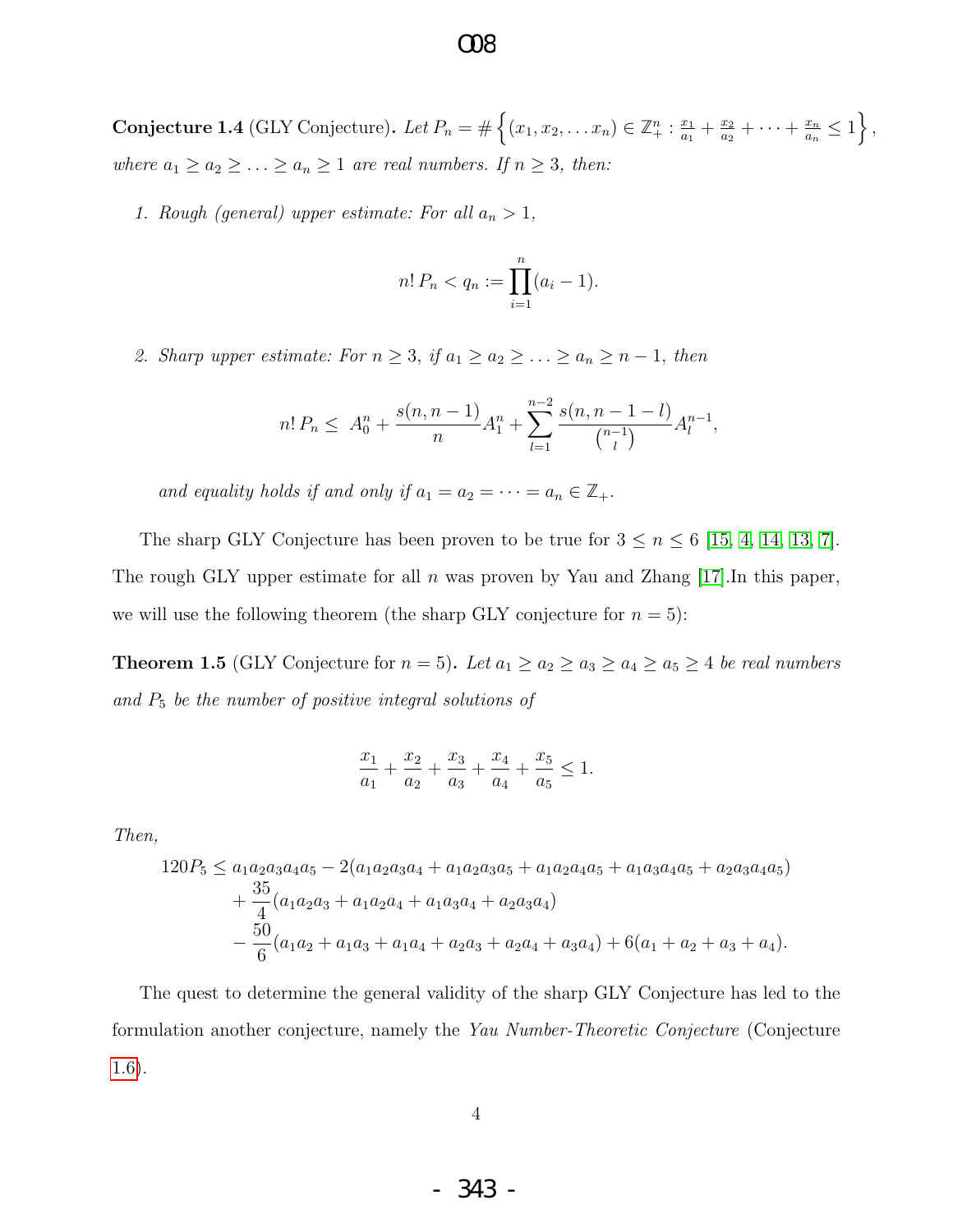**Conjecture 1.6** (Yau Number-Theoretic Conjecture). Let  $n \geq 3$  be a positive integer, and let  $a_1 \ge a_2 \ldots \ge a_n > 1$  be real numbers. If  $P_n > 0$ , then

$$
n! P_n \le (a_1 - 1) \dots (a_n - 1) - (a_n - 1)^n + a_n(a_n - 1) \dots (a_n - (n - 1)),
$$

and equality holds if and only if  $a_1 = \cdots = a_n \in \mathbb{Z}$ .

In this paper, we will use the  $n = 5$  case of Conjecture [1.6,](#page-5-0) proven by Chen, et. al. [\[1\]](#page-66-3), extensively. We reproduce it as a theorem below for easy reference.

<span id="page-6-1"></span>**Theorem 1.7** (Yau Number-Theoretic Conjecture for  $n = 5$ ). Let  $a_1 \ge a_2 \ge a_3 \ge a_4 \ge$  $a_5 > 1$  be real numbers. If  $P_5 > 0$ , then

$$
120P_n \le \mu - (a_5 - 1)^5 + a_5(a_5 - 1)(a_5 - 2)(a_5 - 3)(a_5 - 4),
$$

where  $\mu = (a_1 - 1)(a_2 - 1)(a_3 - 1)(a_4 - 1)(a_5 - 1)$ . Equality holds if and only if  $a_1 = a_2 =$  $a_3 = a_4 = a_5 \in \mathbb{Z}$ .

Similar to the Yau Number-Theoretic Conjecture is Conjecture [1.9,](#page-6-0) or the Yau Geometric Conjecture. In order to state the Yau Geometric Conjecture, we must first define a weighted homogeneous polynomial:

**Definition 1.8.** A polynomial  $f(x_1, x_2, \ldots, x_n)$  is a weighted homogeneous polynomial if it is a sum of monomials  $x_1^{i_1}x_2^{i_2}\ldots x_n^{i_n}$  such that, for some fixed positive rational numbers  $w_1, w_2, \ldots w_n,$ 

$$
\frac{i_1}{w_1} + \frac{i_2}{w_2} + \dots + \frac{i_n}{w_n} = 1,
$$

<span id="page-6-0"></span>for every monomial of f. The numbers  $w_1, w_2, \ldots w_n$  are known as the weights of the polynomial.

- 344 -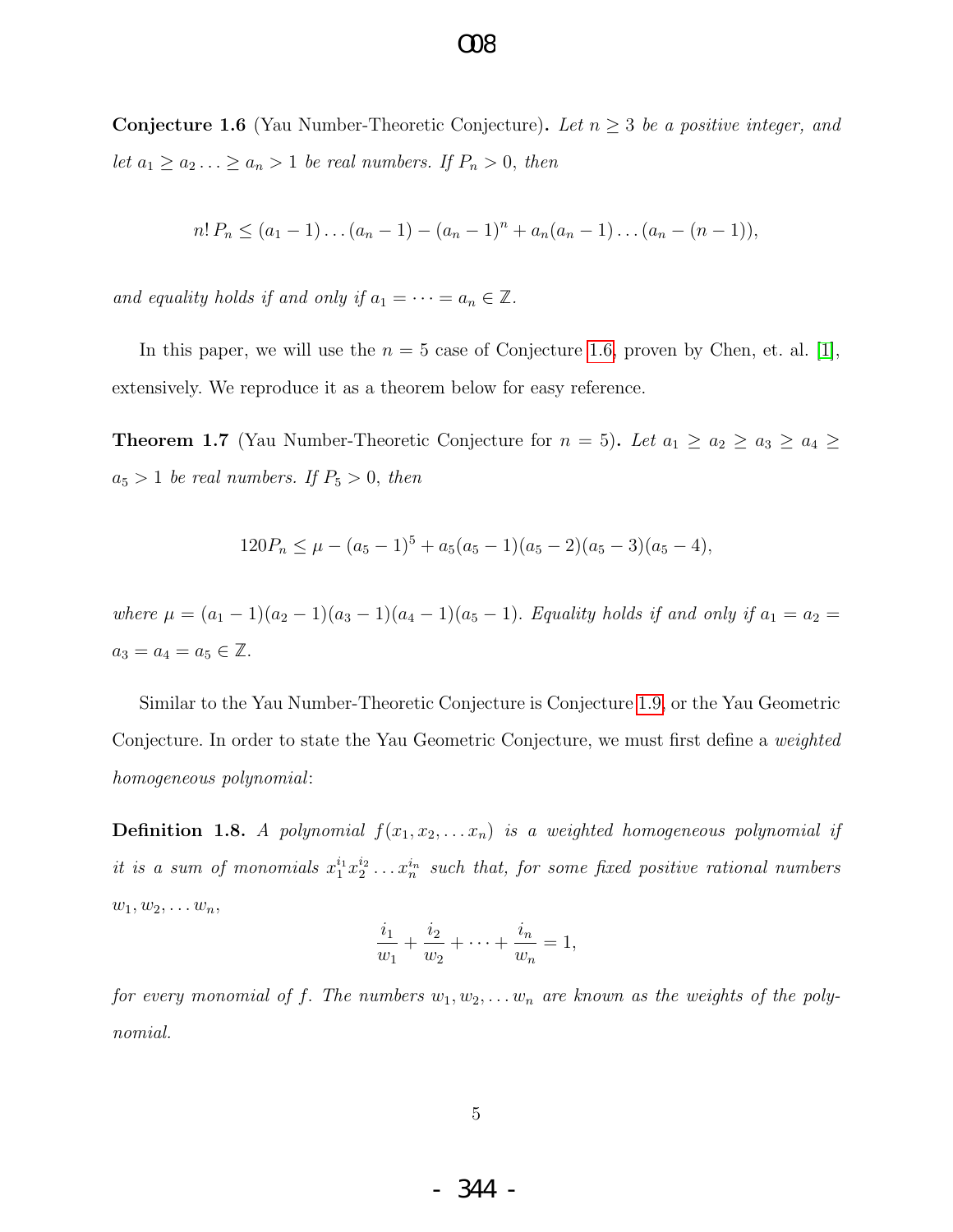### $OR$

**Conjecture 1.9** (Yau Geometric Conjecture). Let  $f : (\mathbb{C}^n, 0) \to (\mathbb{C}, 0)$  be a weighted homogeneous polynomial with an isolated singularity at the origin. Let  $\mu$ ,  $p_g$ , and v be the Milnor number, geometric genus, and multiplicity of the singularity  $V = \{z : f(z) = 0\}$ . Then,

$$
\mu - p(v) \ge n! \, p_g,
$$

where  $p(v) = (v-1)^n - v(v-1) \dots (v-n+1)$ . Equality holds if and only if f is a homogeneous polynomial.

Note that  $p_g$  counts the number of positive lattice points in the simplex

<span id="page-7-1"></span>
$$
\frac{x_1}{a_1} + \frac{x_2}{a_2} + \dots + \frac{x_n}{a_n} \le 1,
$$

where the  $a_i$  are the weights of the *weighted* homogeneous polynomial f and  $a_1 \geq a_2 \geq \ldots \geq a_n$  $a_n > 1$ . Thus, the equality case of Conjecture [1.9](#page-6-0) is  $a_1 = a_2 = \cdots = a_n \in \mathbb{Z}$ . Furthermore, Saeki [\[12\]](#page-66-12) tells us that  $v = [a_n]$  and  $\mu = (a_1 - 1)(a_2 - 1)...(a_n - 1)$ . Chen, et. al [\[1\]](#page-66-3) also proved that the fractional part of  $a_n$  has to be one of  $\frac{a_n}{a_n}$  $a_1$  $\frac{a_n}{a_n}$  $a_2$  $\cdots$  or  $\frac{a_n}{a_n}$  $a_{n-1}$ . Finally, we can also define the polynomial  $p_n(v) = (v-1)^n - v(v-1) \dots (v-n+1)$ . Thus, we have

$$
p_5(v) = 5v^4 - 25v^3 + 40v^2 - 19v - 1
$$
\n<sup>(1)</sup>

$$
p_6(v) = 1 + 114v - 259v^2 + 205v^3 - 70v^4 + 9v^5.
$$
 (2)

Conjecture [1.9](#page-6-0) has been proven for  $3 \le n \le 5$  [\[1,](#page-66-3) [15,](#page-67-0) [8\]](#page-66-8). In this paper, we prove Conjecture [1.9](#page-6-0) for  $n = 6$ . Hence, our main theorem is:

<span id="page-7-0"></span>**Theorem 1.10 (Main Theorem).** Let  $a_1 \ge a_2 \ge a_3 \ge a_4 \ge a_5 \ge a_6 > 1$  be real numbers and let  $P_6$  be the number of positive integral solutions of  $\frac{x_1}{x_2}$  $a_1$  $+\frac{x_2}{x_1}$  $a_2$  $+\frac{x_3}{x_3}$  $a_3$  $+\frac{x_4}{x_5}$  $a_4$  $+\frac{x_5}{x_5}$  $a_5$  $+\frac{x_6}{x_6}$  $a_6$  $\leq 1$ .

- 345 -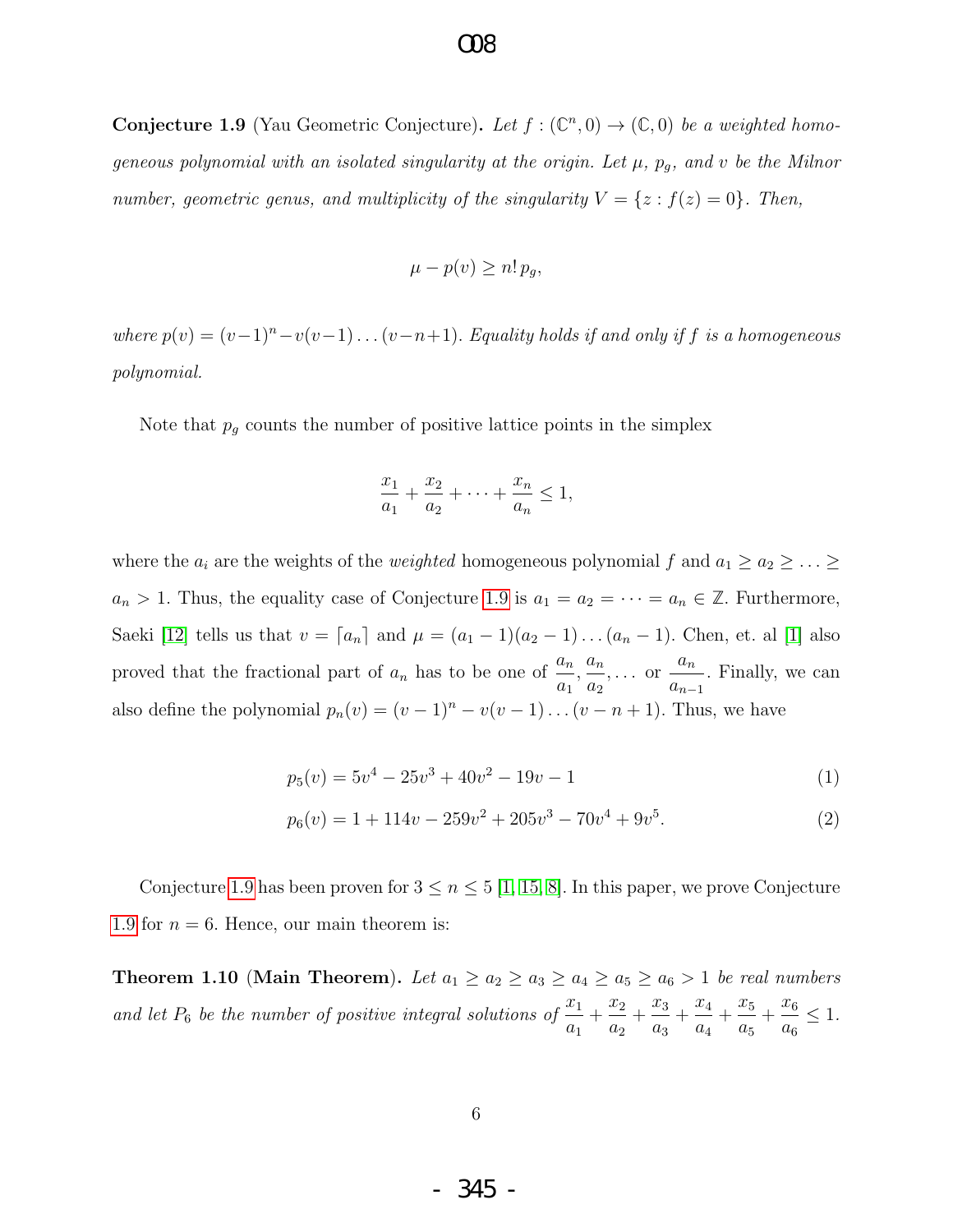$OR$ 

Define 
$$
\mu = (a_1 - 1)(a_2 - 1)(a_3 - 1)(a_4 - 1)(a_5 - 1)(a_6 - 1)
$$
. If  $P_6 > 0$ , then

$$
6! P_6 \le \mu - (1 + 114v - 259v^2 + 205v^3 - 70v^4 + 9v^5),
$$

where v is calculated as  $v = \lceil a_6 \rceil$ . Note that the fractional part  $\beta$  of  $a_6$  is one of  $\frac{a_6}{a_6}$  $a_1$  $\frac{a_6}{a_6}$  $a_2$  $\frac{a_6}{a_6}$  $a_3$  $\frac{a_6}{a_6}$  $a_4$ ,  $or \stackrel{a_6}{\longrightarrow}$  $a_5$ . Equality holds if and only if  $a_1 = a_2 = a_3 = a_4 = a_5 = a_6 \in \mathbb{Z}$ .

### 2 Proof of Main Theorem [\(1.10\)](#page-7-0)

Note that all computations in this paper were done using Mathematica 10.1 and Maple 2015.

We prove Theorem [1.10](#page-7-0) by estimating  $P_5$  on hyperplanes parallel to the  $x_1x_2x_3x_4x_5$ plane. We then sum up these estimates to get an upper bound for  $6! P_6$ . We must then only show that this upper bound for  $6! P_6$  is less than or equal to the RHS of Theorem [1.10.](#page-7-0)

In the rest of this paper, we shall refer to the intersection of the simplex in Theorem [1.10](#page-7-0) with the hyperplane  $x_6 = k$  as the *level*  $x_6 = k$ . Hence, in our simplex,  $x_6 = k$  points are in the 5-dimensional tetrahedron defined by

$$
\frac{x_1}{a_1\left(1-\frac{k}{a_6}\right)} + \frac{x_2}{a_2\left(1-\frac{k}{a_6}\right)} + \frac{x_3}{a_3\left(1-\frac{k}{a_6}\right)} + \frac{x_4}{a_4\left(1-\frac{k}{a_6}\right)} + \frac{x_5}{a_5\left(1-\frac{k}{a_6}\right)} \le 1.
$$

We shall break our proof up into cases based on the ceiling of  $a_6$ :

**Case I**  $1 < a_6 \leq 2$ . Thus,  $[a_6] = 2$ .

**Case II**  $2 < a_6 \leq 3$ . Thus,  $[a_6] = 3$ .

- **Case III**  $3 < a_6 \leq 4$ . Thus,  $[a_6] = 4$ .
- **Case IV**  $4 < a_6 \leq 5$ . Thus,  $[a_6] = 5$ .

**Case V**  $5 < a_6 \leq 6$ . Thus,  $[a_6] = 6$ .

- 346 -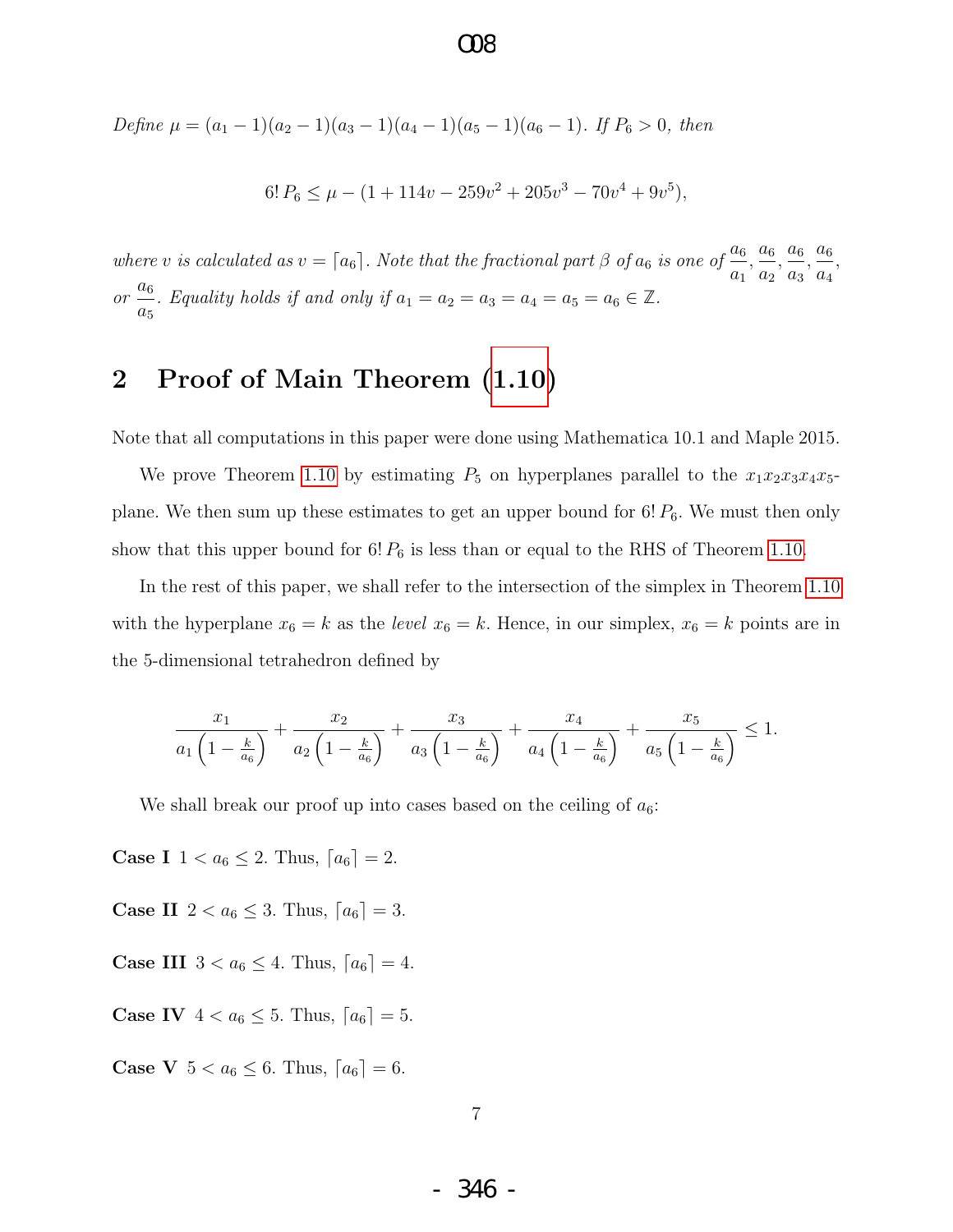Case VI  $6 < a_6$ .

All of our cases will eventually reduce to proving some multivariate functions are positive over some domains. We will show a function is positive using a partial differentiation test, which involves calculating the partial derivative with respect to all the variables. We show this partial derivative is positive and then continue to partially differentiate with respect to one less variable for each consecutive step until only first-order partials remain. If we show that these are all positive through the domain of the function, and that the function is positive at the minimum, then we know that the function is positive throughout the domain.

#### 2.1 Case I

In this case,  $[a_6] = 2$ , so we can plug  $v = 2$  into the statement of Theorem [1.10](#page-7-0) to get the following theorem, which we prove in this case:

<span id="page-9-0"></span>**Theorem 2.1.** Let  $a_1 \ge a_2 \ge a_3 \ge a_4 \ge a_5 \ge a_6 > 1$  be real numbers and let  $P_6$  be the number of positive integral solutions of  $\frac{x_1}{x_2}$  $a_1$  $+\frac{x_2}{x_1}$  $a_2$  $+\frac{x_3}{x_3}$  $a_3$  $+\frac{x_4}{x_5}$  $a_4$  $+\frac{x_5}{x_5}$  $a_5$  $+\frac{x_6}{}$  $a_6$  $\leq 1$ . If  $P_6 > 0$  and  $1 < a_6 \leq 2$ , then

$$
6! P_6 \le (a_1 - 1)(a_2 - 1)(a_3 - 1)(a_4 - 1)(a_5 - 1)(a_6 - 1) - 1.
$$

*Proof.* In this case,  $a_6 \in (1, 2]$ , so the only level we have to consider is  $x_6 = 1$ . When  $x_6 = 1$ ,  $P_6 > 0$  implies that  $(x_1, x_2, x_3, x_4, x_5, x_6) = (1, 1, 1, 1, 1, 1)$  is a solution to the inequality in Theorem [2.1.](#page-9-0) If

$$
\frac{1}{a_1} + \frac{1}{a_2} + \frac{1}{a_3} + \frac{1}{a_4} + \frac{1}{a_5} \le 1 - \frac{1}{a_6} := \alpha,
$$

then  $\alpha \in (0, \frac{1}{2})$  $\frac{1}{2}$  because  $a_6 \in (1,2]$ . For simplicity, let  $A_i = a_i \cdot \alpha$  for  $i = 1, 2, 3, 4$ , and 5.

- 347 -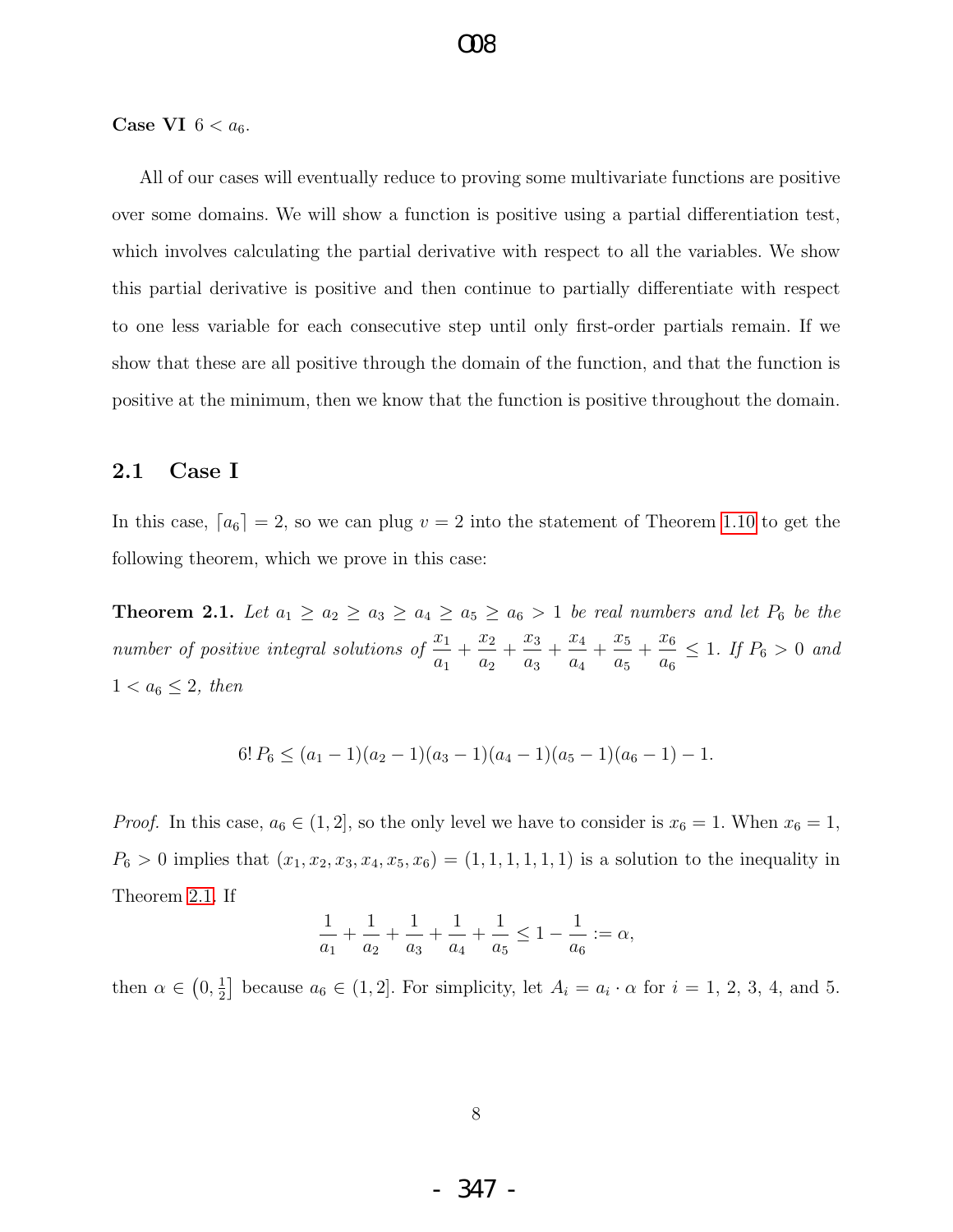$\Omega$ 

This yields the new inequality

$$
\frac{1}{A_1} + \frac{1}{A_2} + \frac{1}{A_3} + \frac{1}{A_4} + \frac{1}{A_5} \le 1.
$$

Thus, by Theorem 1.7, we have

$$
6! P_6 = 6! P_5(x_6 = 1) \le 6[(A_1 - 1)(A_2 - 1)(A_3 - 1)(A_4 - 1)(A_5 - 1) - (A_5 - 1)^5 +
$$
  

$$
A_5(A_5 - 1)(A_5 - 2)(A_5 - 3)(A_5 - 4)].
$$

If we let  $\Delta_1$  be the difference obtained by subtracting the RHS of the above inequality from the RHS of Theorem 2.1, substituting in  $a_i = \frac{A_i}{\alpha}$ , then we merely have to apply the partial differentiation test for the expression

$$
\Delta_1 = \frac{1}{(1 - \alpha)\alpha^4} \left(6\alpha^5 A_1 A_2 A_3 A_4 A_5 - 6\alpha^5 A_1 A_2 A_3 A_4 - 6\alpha^5 A_1 A_2 A_3 A_5 - 6\alpha^5 A_1 A_2 A_4 A_5 - 6\alpha^5 A_1 A_3 A_4 A_5 - 6\alpha^5 A_2 A_3 A_4 A_5 - 30\alpha^5 A_5^4 - 6\alpha^4 A_1 A_2 A_3 A_4 A_5 + 6\alpha^5 A_1 A_2 A_3 + 6\alpha^5 A_1 A_2 A_4 + 6\alpha^5 A_1 A_2 A_5 + 6\alpha^5 A_3 A_4 A_4 + 6\alpha^5 A_1 A_3 A_5 + 6\alpha^5 A_2 A_4 A_5 + 150\alpha^5 A_3^3 + 6\alpha^4 A_1 A_2 A_3 A_4 + 6\alpha^4 A_1 A_2 A_3 A_5 + 6\alpha^4 A_1 A_3 A_4 A_5 + 6\alpha^4 A_2 A_3 A_4 A_5 + 30\alpha^4 A_5^4 - 6\alpha^5 A_1 A_4 - 6\alpha^5 A_1 A_4 - 6\alpha^5 A_1 A_5 - 6\alpha^5 A_2 A_3 - 6\alpha^5 A_2 A_4 - 6\alpha^5 A_2 A_5 - 6\alpha^5 A_3 A_4 - 6\alpha^5 A_3 A_5 - 6\alpha^5 A_4 A_5 - 240\alpha^5 A_5^2 - 6\alpha^4 A_1 A_2 A_3 - 6\alpha^4 A_1 A_2 A_4 - 6\alpha^4 A_1 A_2 A_5 - 6\alpha^4 A_1 A_3 A_4 - 6\alpha^4 A_1 A_3 A_5 - 6\alpha^4 A_2 A_3 A_4 - 6\alpha^4 A_2 A_3 A_5 - 6\alpha^4 A_1 A_3 A_4 - 6\alpha^4 A_1 A_3 A_5 - 240\alpha^5 A_5^2 - 6\alpha^4 A_2 A_3 A_4 - 6\alpha^4 A_2 A_4 A_5 - 6\alpha^4 A_1 A_3 A_4 - 6\alpha^4 A_3 A_4 A_5 - 150\alpha^4 A_3^3 + 6\alpha^5 A_4 + 120\alpha^5 A_
$$

To apply the partial differentiation test, we must determine the domain of  $\Delta_2$ . We note that  $\frac{1}{A_5}$  < 1 and  $\frac{2}{A_4} \leq \frac{1}{A_4} + \frac{1}{A_5} \leq 1$ . Similarly,  $\frac{3}{A_3} \leq \frac{1}{A_3} + \frac{1}{A_4} + \frac{1}{A_5} \leq 1$ , and a similar

 $9$ 

- 348 -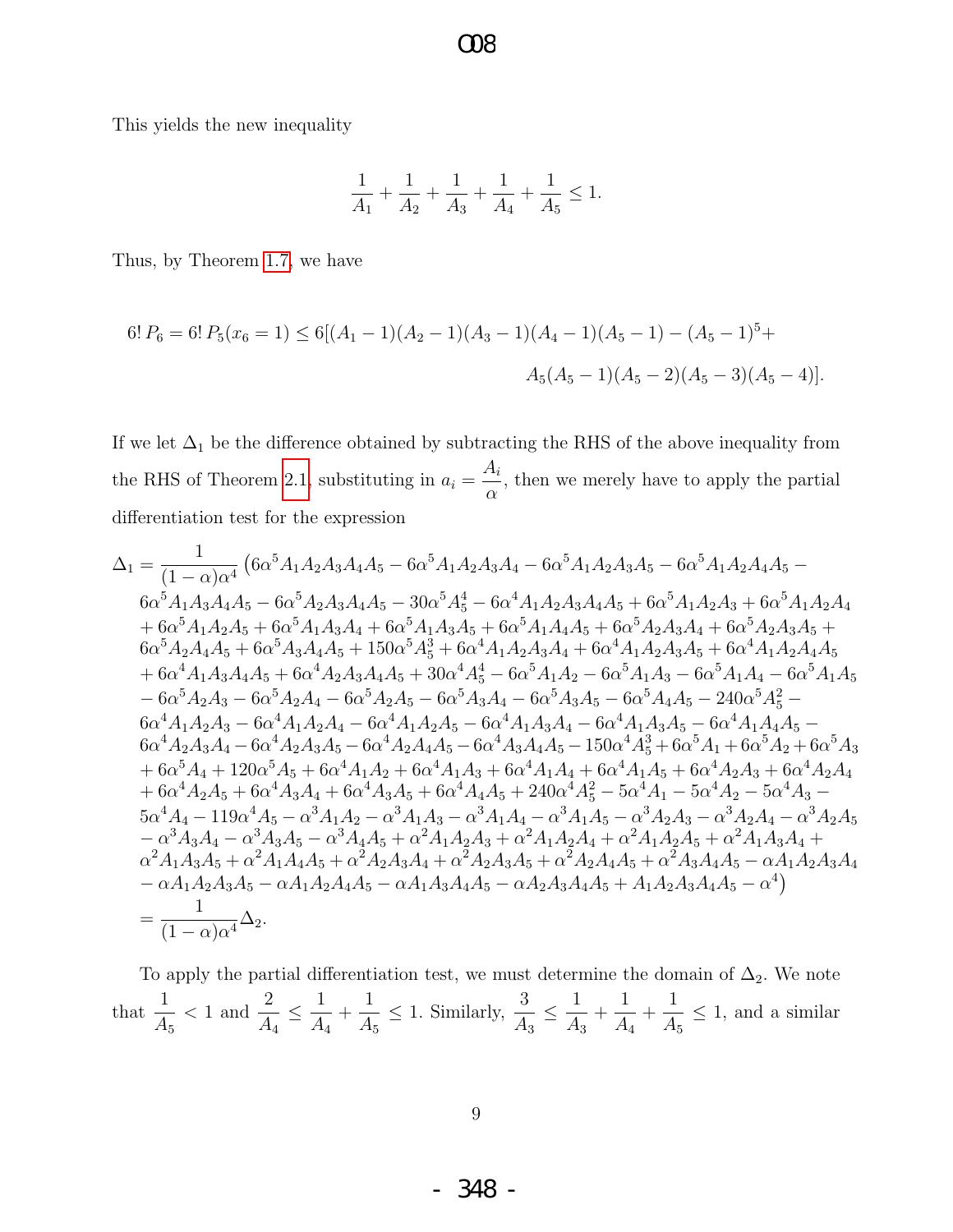statement is true involving  $A_2$  and  $A_1$ . Hence, we have

$$
A_1 \ge 5, A_2 \ge 4, A_3 \ge 3, A_4 \ge 2, \text{ and } A_5 > 1.
$$

Now that we have a domain established, we can begin applying the partial differentiation test to demonstrate that  $\Delta_2$  is positive.

We see that

$$
\frac{\partial^5 \Delta_2}{\partial A_1 \partial A_2 \partial A_3 \partial A_4 \partial A_5} = 6\alpha^5 - 6\alpha^4 + 1 > 0
$$

for all  $\alpha \in (0, 1)$ . Thus the partial derivative of  $\Delta_2$  with respect to  $A_1, A_2, A_3, A_4$ , and  $A_5$  is positive and minimized at  $A_5 = 1$ .

$$
\left. \frac{\partial^4 \Delta_2}{\partial A_1 \partial A_2 \partial A_3 \partial A_4} \right|_{A_5=1} = 1 - \alpha > 0.
$$

It follows that the partial of  $\Delta_2$  with respect to  $A_1$ ,  $A_2$ ,  $A_3$ , and  $A_5$  is positive for all  $A_4 \geq 1, \alpha \in (0,1)$  because  $\frac{\partial^3 \Delta_2}{\partial A_1 \partial A_2}$  $\partial A_1 \partial A_2 \partial A_3$ is symmetric in  $A_4$  and  $A_5$ . Hence,  $\frac{\partial^3 \Delta_2}{\partial A_1 \partial A_2}$  $\partial A_1 \partial A_2 \partial A_3$ is an increasing function of  $A_4$ ,  $A_5$  with a minimum at  $A_4 = A_5 = 1$ .

$$
\left. \frac{\partial^3 \Delta_2}{\partial A_1 \partial A_2 \partial A_3} \right|_{A_4 = A_5 = 1} = (1 - \alpha)^2 > 0.
$$

This is positive, so we know that the partial with respect to  $A_1$ ,  $A_2$ , and  $A_3$  is positive. Since the partial with respect to  $A_1$  and  $A_2$  is symmetric with respect to  $A_3$ ,  $A_4$ , and  $A_5$ , we know that  $\frac{\partial^3 \Delta_2}{\partial A \cdot \partial A}$  $\partial A_1 \partial A_2 \partial A_4$ and  $\frac{\partial^3 \Delta_2}{\partial A \cdot \partial A}$  $\partial A_1 \partial A_2 \partial A_5$ are positive over the given domain. Hence,  $\frac{\partial^2 \Delta_2}{\partial A \partial A}$  $\partial A_1 \partial A_2$ is an increasing function of  $A_3$ ,  $A_4$ , and  $A_5$  for all  $A_3$ ,  $A_4$ ,  $A_5 \ge 1$  and  $\alpha \in (0,1)$ . The minimum is at  $A_3 = A_4 = A_5 = 1$ .

$$
\left. \frac{\partial^2 \Delta_2}{\partial A_1 \partial A_2} \right|_{A_3 = A_4 = A_5 = 1} = (1 - \alpha)^3 > 0.
$$

10

- 349 -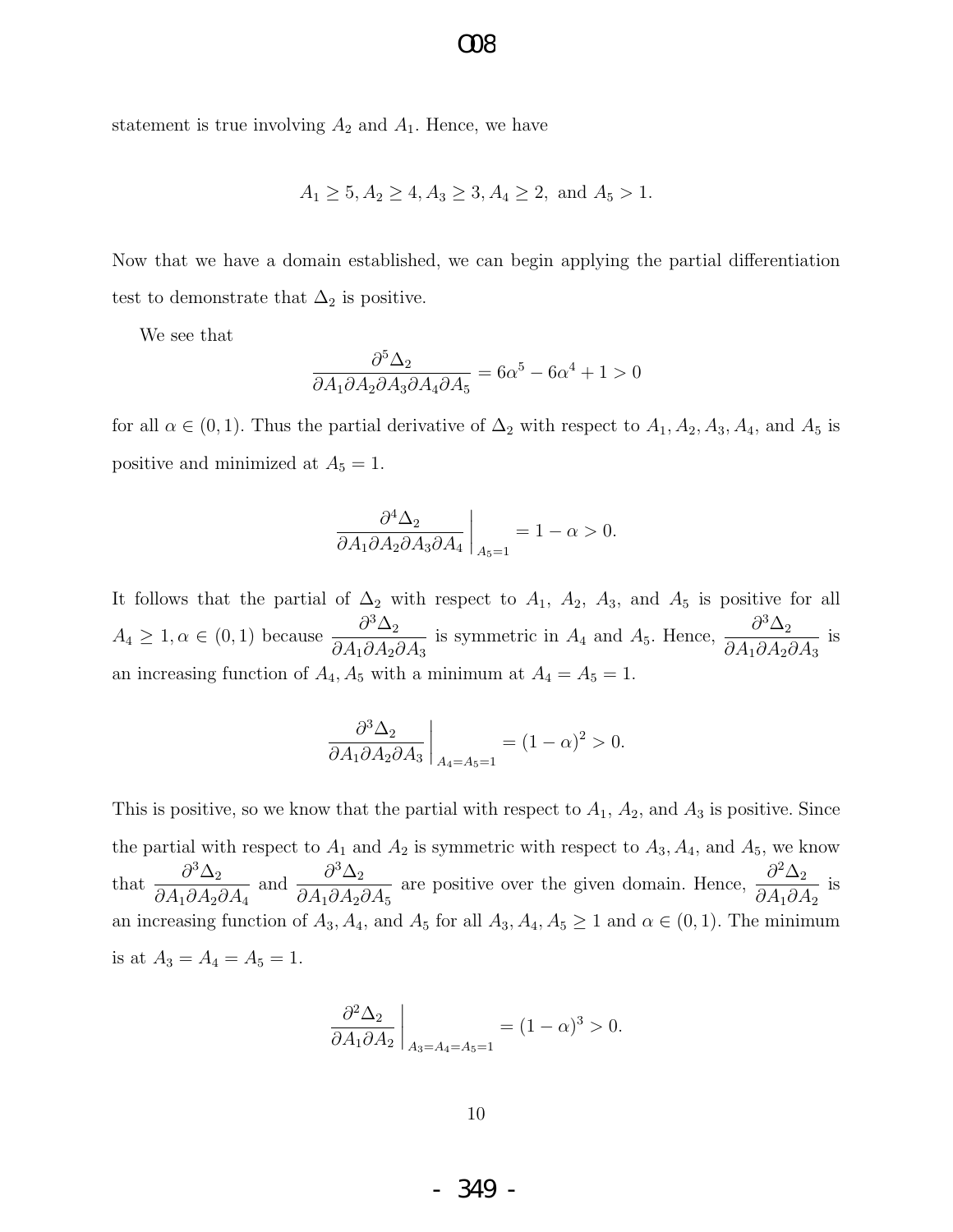Because this is symmetric with respect to  $A_2$ ,  $A_3$ ,  $A_4$ , and  $A_5$ , we see that  $\frac{\partial^2 \Delta_2}{\partial A_3}$  $\partial A_1 \partial A_3$ ,  $\partial^2\Delta_2$  $\partial A_1 \partial A_4$ , and  $\frac{\partial^2 \Delta_2}{\partial A}$  $\partial A_1 \partial A_5$ are positive over the given domain. Hence,  $\frac{\partial \Delta_2}{\partial A}$  $\partial A_1$ is an increasing function of  $A_2, A_3, A_4$ , and  $A_5$  that is minimized at  $A_2 = A_3 = A_4 = A_5 = 1$ .

$$
\left. \frac{\partial \Delta_2}{\partial A_1} \right|_{A_2 = A_3 = A_4 = A_5 = 1} = (1 - \alpha)^4 > 0.
$$

Thus  $\frac{\partial \Delta_2}{\partial A}$  $\partial A_1$ is positive over the given domain. By the symmetry of  $\Delta_2$  in  $A_1, A_2, A_3$ , and  $A_4$ , we know that  $\frac{\partial \Delta_2}{\partial A}$  $\partial A_2$  $\frac{\partial \Delta_2}{\partial 4}$  $\partial A_3$ , and  $\frac{\partial \Delta_2}{\partial A}$  $\partial A_4$ are positive over the given domain. Therefore,  $\Delta_2$  is an increasing function of  $A_1, A_2, A_3$ , and  $A_4$ . We can hence plug in the minimum values of  $A_1$ ,  $A_2$ ,  $A_3$ , and  $A_4$  to determine a new polynomial in  $A_5$  and  $\alpha$  that we want to show is positive. We define

$$
\Delta_3 = \Delta_2|_{A_1=5, A_2=4, A_3=3, A_4=2}
$$
  
=  $-30\alpha^5 A_5^4 + 150\alpha^5 A_5^3 + 30\alpha^4 A_5^4 - 240\alpha^5 A_5^2 - 150\alpha^4 A_5^3 + 258\alpha^5 A_5 + 240\alpha^4 A_5^2 - 138\alpha^5$   
 $- 257\alpha^4 A_5 + 151\alpha^4 - 14\alpha^3 A_5 - 71\alpha^3 + 71\alpha^2 A_5 + 154\alpha^2 - 154\alpha A_5 - 120\alpha + 120A_5.$ 

We must show that  $\Delta_3$  is positive over the interval  $\alpha \in (0, \frac{1}{2})$  $\frac{1}{2}$  and  $A_5 \geq 1$ . We split this into two subcases:

Subcase I (a)  $A_5 \geq 1.73$ .

Subcase I (b)  $A_5 < 1.73$ .

We calculated the number 1.73 numerically, by noting that the partial differentiation test works normally for  $A_5 \geq 1.73$  because all the partial derivatives remain positive. When  $A_5 < 1.73$  some partial derivatives become negative.

- 350 -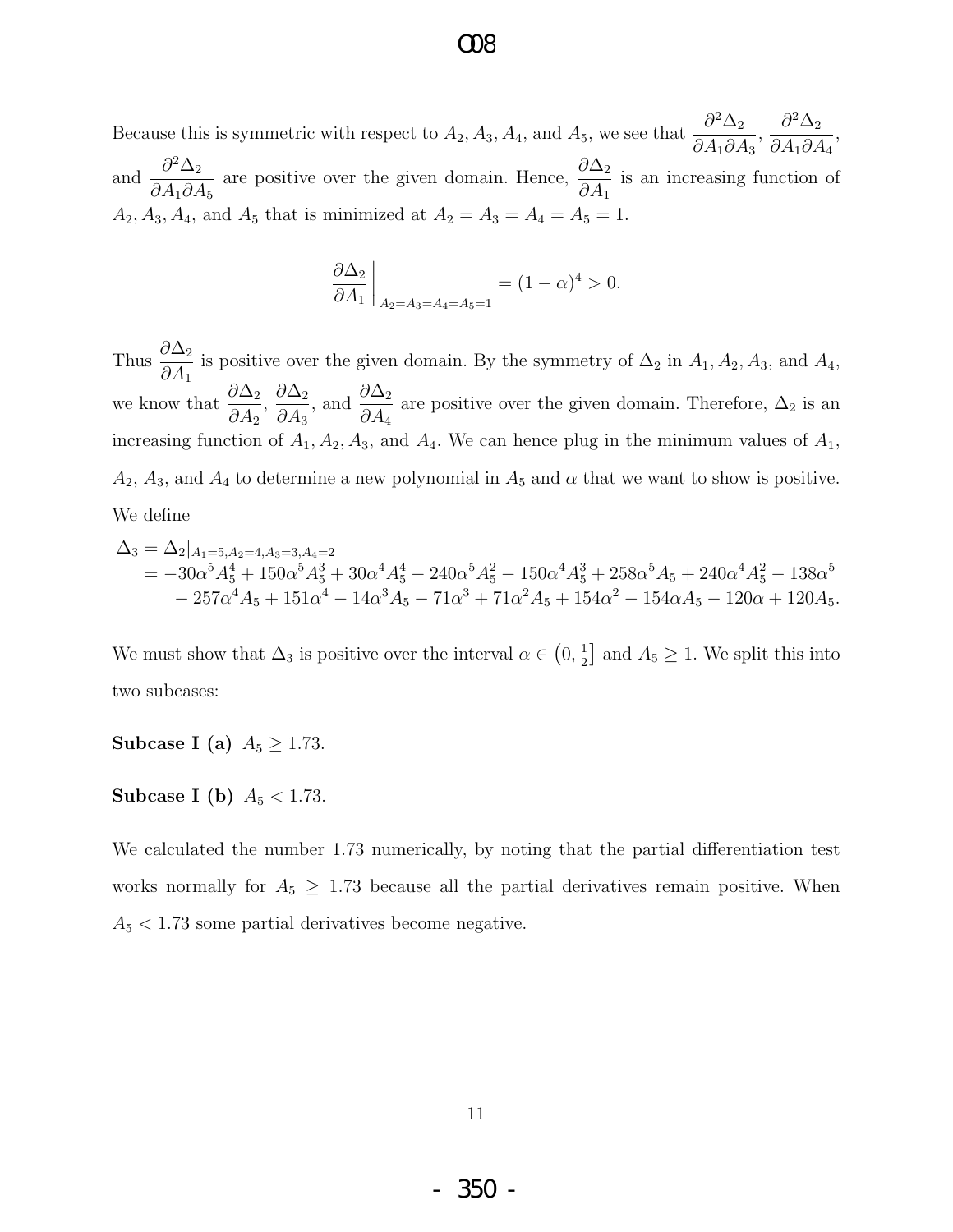#### 2.1.1 Subcase I (a)

In this subcase, we can apply the partial differentiation test normally. We begin by noting that

 $OR$ 

$$
\frac{\partial^4 \Delta_3}{\partial A_5^4} = 720\alpha^4 (1 - \alpha) > 0.
$$

We then consider

$$
\left. \frac{\partial^3 \Delta_3}{\partial A_5^3} \right|_{A_5=1.73} = 345.6 \alpha^4 (1 - \alpha) > 0.
$$

Similarly,

$$
\frac{\partial^2 \Delta_3}{\partial A_5^2}\bigg|_{A_5=1.73} = 0.444\alpha^4 (1-\alpha) > 0.
$$

We continue by considering

$$
\frac{\partial \Delta_3}{\partial A_5}\bigg|_{A_5=1.73} = 153.07896\alpha^5 - 152.07896\alpha^4 - 14\alpha^3 + 71\alpha^2 - 154\alpha + 120 > 0
$$

for  $\alpha \in (0,1)$ . This can also be proven by Lemma 1 in [\[16\]](#page-67-3). Finally, we evaluate  $\Delta_3$  at its minimum:

$$
\Delta_3|_{A_5=1.73}=97.9780377\alpha^5-83.2480377\alpha^4-95.22\alpha^3+276.83\alpha^2-386.42\alpha+207.60>0.
$$

This completes this subcase.

#### 2.1.2 Subcase I (b)

For  $\Delta_3$ , the partial derivative test does not work normally for  $A_5$  — some of the derivatives end up becoming negative. However, we can plot the polynomial  $\Delta_3$  over the interval  $A_5 \in$ [1, 1.73) and  $\alpha \in (0,1)$  using Mathematica and Maple and verify that it is non-negative in the region we consider. Its minimum value is 120, which occurs at  $(A_5, \alpha) = (1, 0)$ .

Hence, Subcase (b), and consequently Case I, is complete.

 $\Box$ 

- 351 -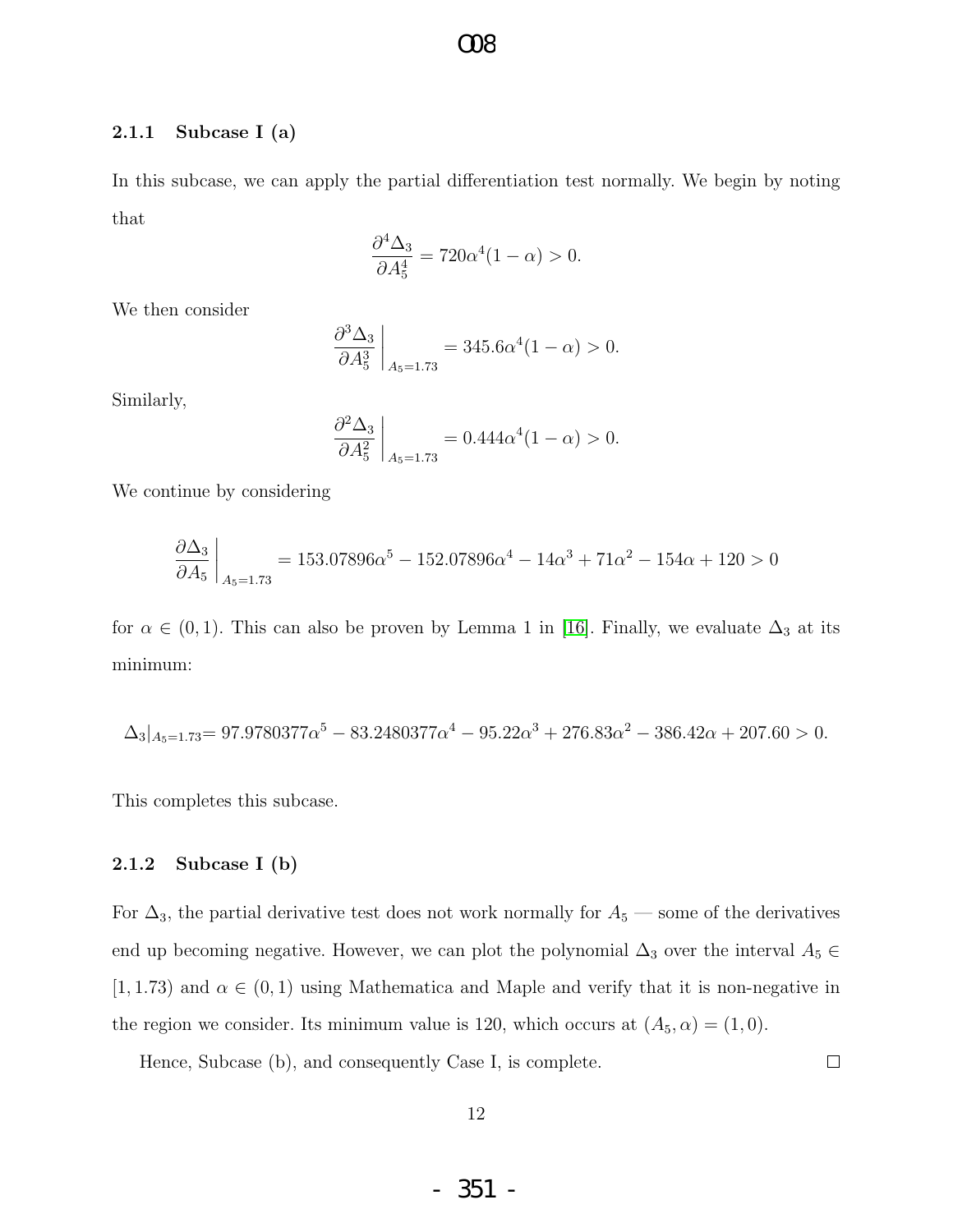### 2.2 Case II

In this case,  $[a_6] = 3$ , so we can plug  $v = 3$  into the statement of Theorem [1.10](#page-7-0) to get the following theorem, which we prove in this case:

O08

<span id="page-14-0"></span>**Theorem 2.2.** Let  $a_1 \ge a_2 \ge a_3 \ge a_4 \ge a_5 \ge a_6 > 1$  be real numbers and let  $P_6$  be the number of positive integral solutions of  $\frac{x_1}{x_2}$  $a_1$  $+\frac{x_2}{x_1}$  $a_2$  $+\frac{x_3}{x_3}$  $a_3$  $+\frac{x_4}{x_5}$  $a_4$  $+\frac{x_5}{x_5}$  $a_5$  $+\frac{x_6}{}$  $a_6$  $\leq 1$ . If  $P_6 > 0$  and  $2 < a_6 \leq 3$ , then

$$
6! P_6 \le (a_1 - 1)(a_2 - 1)(a_3 - 1)(a_4 - 1)(a_5 - 1)(a_6 - 1) - 64.
$$

*Proof.* In this case,  $a_6 \in (2, 3]$ , so we have to consider two levels —  $x_6 = 1$  and  $x_6 = 2$ . Since  $P_6 > 0$ , there must be solutions at the  $x_6 = 1$  level, so our two subcases are:

Subcase II (a)  $P_5(x_6 = 2) = 0$ .

Subcase II (b)  $P_5(x_6 = 2) > 0$ .

#### 2.2.1 Subcase II (a)

We are guaranteed that  $(x_1, x_2, x_3, x_4, x_5, x_6) = (1, 1, 1, 1, 1, 1)$  is a solution to the inequality in Theorem [2.2.](#page-14-0) Thus, if

$$
\frac{1}{a_1} + \frac{1}{a_2} + \frac{1}{a_3} + \frac{1}{a_4} + \frac{1}{a_5} \le 1 - \frac{1}{a_6} := \alpha,
$$

then  $\alpha \in \left(\frac{1}{2}\right)$  $\frac{1}{2}$ ,  $\frac{2}{3}$  $\frac{2}{3}$  because  $a_6 \in (2,3]$ . For simplicity, let  $A_i = a_i \cdot \alpha$  for  $i = 1, 2, 3, 4$ , and 5. This yields the new inequality

$$
\frac{1}{A_1} + \frac{1}{A_2} + \frac{1}{A_3} + \frac{1}{A_4} + \frac{1}{A_5} \le 1.
$$

- 352 -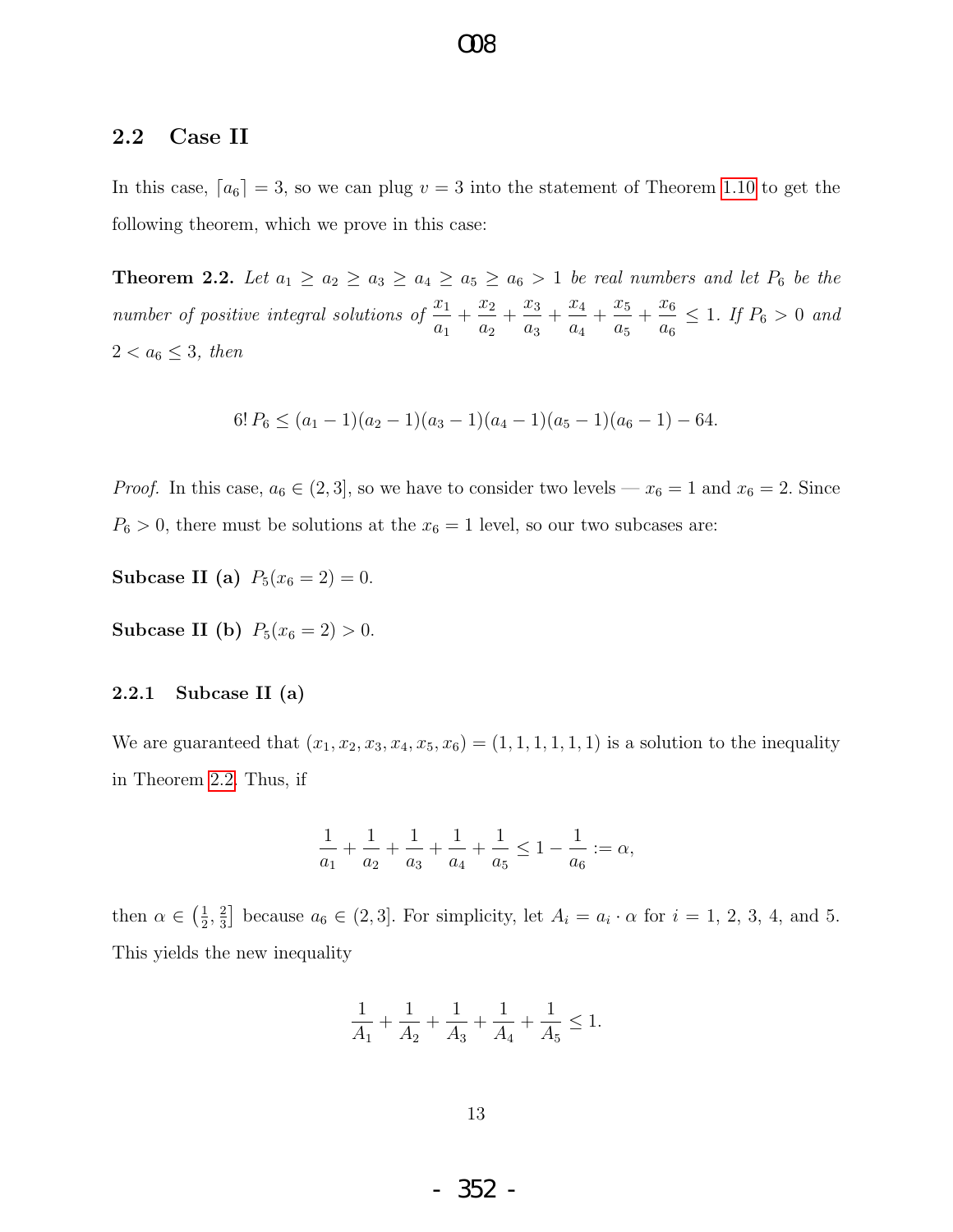### $OR$

Thus, by Theorem [1.7,](#page-6-1) we have

$$
6! P_5(x_6 = 2) \le 6 [(A_1 - 1)(A_2 - 1)(A_3 - 1)(A_4 - 1)(A_5 - 1) - (A_5 - 1)^5 + A_5(A_5 - 1)(A_5 - 2)(A_5 - 3)(A_5 - 4)].
$$

As before, we take the difference obtained by subtracting the RHS of the above inequality from the RHS of Theorem [2.2,](#page-14-0) substituting in  $a_i =$  $A_i$  $\alpha$ . We observe that this difference is equal to  $\Delta_1 - 63$ , where  $\Delta_1$  is from Case I above. Since we applied the partial differentiation test on  $\Delta_2 = \Delta_1 \cdot \alpha^4 (1 - \alpha)$  in Case I, here we need to show that

$$
\Delta_4 := \Delta_2 - 63\alpha^4(1-\alpha)
$$

is positive. Since  $\Delta_2 - \Delta_4$  is a function in  $\alpha$  only, we must check that the value of  $\Delta_4$  at its minimum is positive (because all of the partial derivatives in the test are the same for  $\Delta_2$ and  $\Delta_4$ ). As in Case I, we have

$$
A_1 \ge 5, A_2 \ge 4, A_3 \ge 3, A_4 \ge 2, \text{ and } A_5 > 1,
$$

so we must only check that

$$
\Delta_4|_{A_1=5, A_2=4, A_3=3, A_4=2, A_5=1}=63\alpha^5-49\alpha^4-85\alpha^3+225\alpha^2-274\alpha+120>0.
$$

Since this is true,  $\Delta_4$  is always positive, and this subcase is complete.

#### 2.2.2 Subcase II (b)

In this subcase, we know that  $P_5(x_6 = 2) > 0$ , implying that  $(1, 1, 1, 1, 1, 2)$  is a positive integral solution to the inequality in Theorem [2.2.](#page-14-0) Thus, if

$$
\frac{1}{a_1} + \frac{1}{a_2} + \frac{1}{a_3} + \frac{1}{a_4} + \frac{1}{a_5} \le 1 - \frac{2}{a_6} := \alpha_1,
$$

- 353 -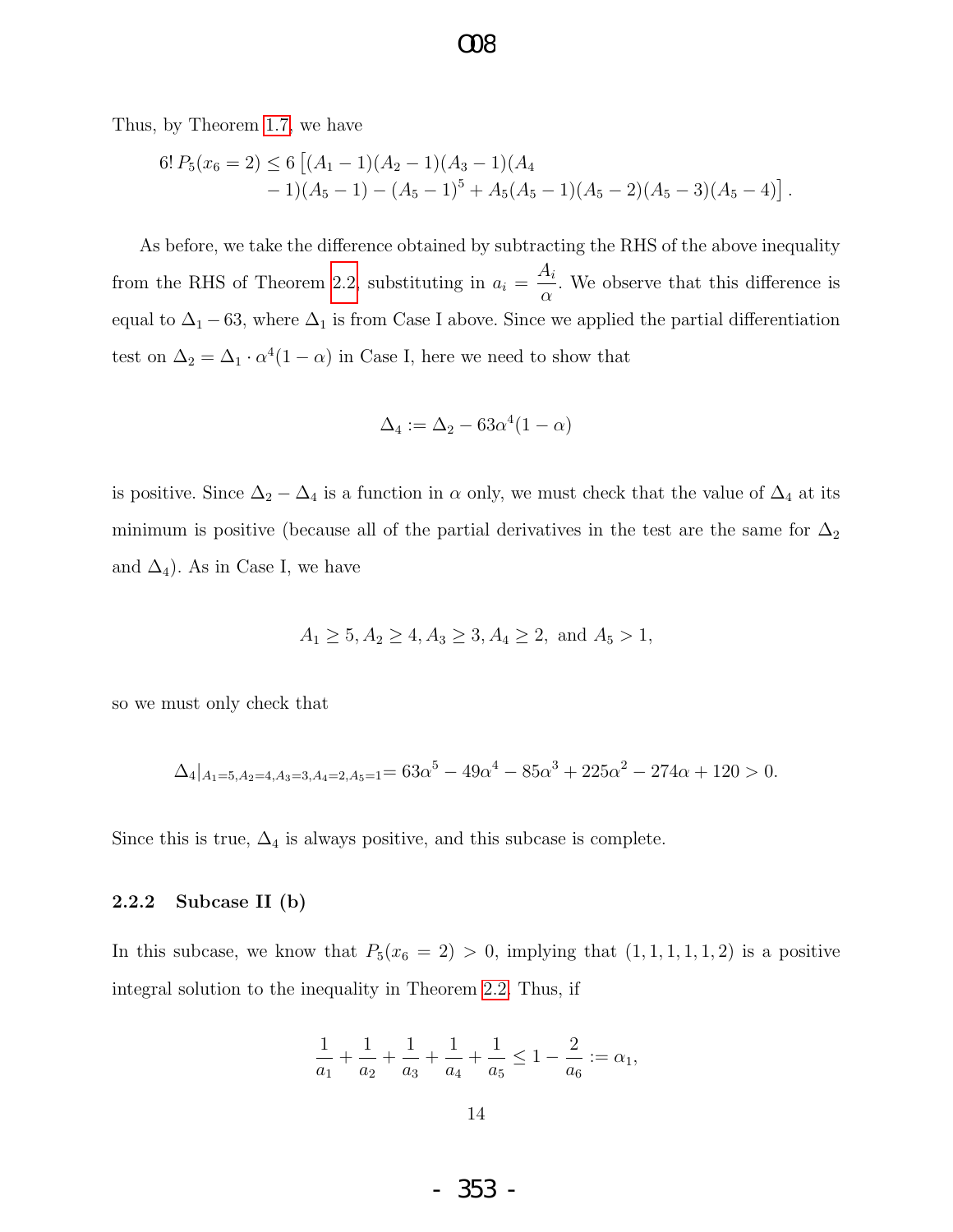### then  $\alpha_1 \in \left(0, \frac{1}{3}\right)$  $\frac{1}{3}$  because  $a_6 \in (2,3]$ . For simplicity, let  $A_i = a_i \cdot \alpha_1$  for  $i = 1, 2, 3, 4$ , and 5. This yields the new inequality

$$
\frac{1}{A_1}+\frac{1}{A_2}+\frac{1}{A_3}+\frac{1}{A_4}+\frac{1}{A_5}\leq 1.
$$

Thus, by Theorem [1.7,](#page-6-1) we have

$$
6! P_5(x_6 = 2) \le 6 [(A_1 - 1)(A_2 - 1)(A_3 - 1)(A_4 - 1)(A_5 - 1)- (A_5 - 1)^5 + A_5(A_5 - 1)(A_5 - 2)(A_5 - 3)(A_5 - 4)],
$$

and,

$$
6! P_5(x_6 = 1) \le 6 \left[ \left( A_1 \cdot \frac{1 + \alpha_1}{2\alpha_1} - 1 \right) \left( A_2 \cdot \frac{1 + \alpha_1}{2\alpha_1} - 1 \right) \left( A_3 \cdot \frac{1 + \alpha_1}{2\alpha_1} - 1 \right) \left( A_4 \cdot \frac{1 + \alpha_1}{2\alpha_1} - 1 \right) \cdot \frac{1 + \alpha_1}{2\alpha_1} - 1 \right) \cdot \left( A_5 \cdot \frac{1 + \alpha_1}{2\alpha_1} - 1 \right) - \left( A_5 \cdot \frac{1 + \alpha_1}{2\alpha_1} - 1 \right)^5 + \left( A_5 \cdot \frac{1 + \alpha_1}{2\alpha_1} \right) \cdot \left( A_5 \cdot \frac{1 + \alpha_1}{2\alpha_1} - 1 \right) \cdot \left( A_5 \cdot \frac{1 + \alpha_1}{2\alpha_1} - 2 \right) \cdot \left( A_5 \cdot \frac{1 + \alpha_1}{2\alpha_1} - 3 \right) \cdot \left( A_5 \cdot \frac{1 + \alpha_1}{2\alpha_1} - 4 \right) \cdot \left( A_5 \cdot \frac{1 + \alpha_1}{2\alpha_1} - 1 \right)
$$

Because 6!  $P_6 = 6! (P_5(x_6 = 1) + P_5(x_6 = 2))$ , if we let  $\Delta_5$  be the difference obtained by subtracting the sum of the right hand sides of the above inequalities from the RHS of Theorem [2.2,](#page-14-0) substituting in  $a_i =$  $A_i$  $\alpha_1$ , then we merely have to apply the partial differentiation test for the expression

$$
\begin{aligned} \Delta_5&=\frac{1}{(1-\alpha_1)\alpha_1^5}(99A_1A_2A_3A_4A_5\alpha_1^6-84A_1A_2A_3A_4A_5\alpha_1^5-102A_1A_2A_3A_4\alpha_1^6-102A_1A_2A_3A_5\alpha_1^6\\&-102A_1A_2A_4A_5\alpha_1^6-102A_1A_3A_4A_5\alpha_1^6-102A_2A_3A_4A_5\alpha_1^6-510A_5^4\alpha_1^6+15A_1A_2A_3A_4A_5\alpha_1^4\\&+78A_1A_2A_3A_4\alpha_1^5+78A_1A_2A_3A_5\alpha_1^5+108A_1A_2A_3\alpha_1^6+78A_1A_2A_4A_5\alpha_1^5+108A_1A_2A_4\alpha_1^6\\&+108A_1A_2A_5\alpha_1^6+78A_1A_3A_4A_5\alpha_1^5+108A_1A_3A_4\alpha_1^6+108A_1A_3A_5\alpha_1^6+108A_1A_4A_5\alpha_1^6+78A_2A_3A_4A_5\alpha_1^6\\&+108A_2A_3A_4\alpha_1^6+108A_2A_3A_5\alpha_1^6+108A_2A_4A_5\alpha_1^6+108A_3A_4A_5\alpha_1^6+390A_5^4\alpha_1^5+2700A_5^3\alpha_1^6\\&-12A_1A_2A_3A_4\alpha_1^4-12A_1A_2A_3A_5\alpha_1^4-72A_1A_2A_3\alpha_1^5-12A_1A_2A_4A_5\alpha_1^4-72A_1A_2A_4\alpha_1^5\\&-72A_1A_2A_5\alpha_1^5-120A_1A_2\alpha_1^6-12A_1A_3A_4A_5\alpha_1^4-72A_1A_3A_4\alpha_1^5-72A_1A_3A_5\alpha_1^5-120A_1A
$$

- 354 -

O08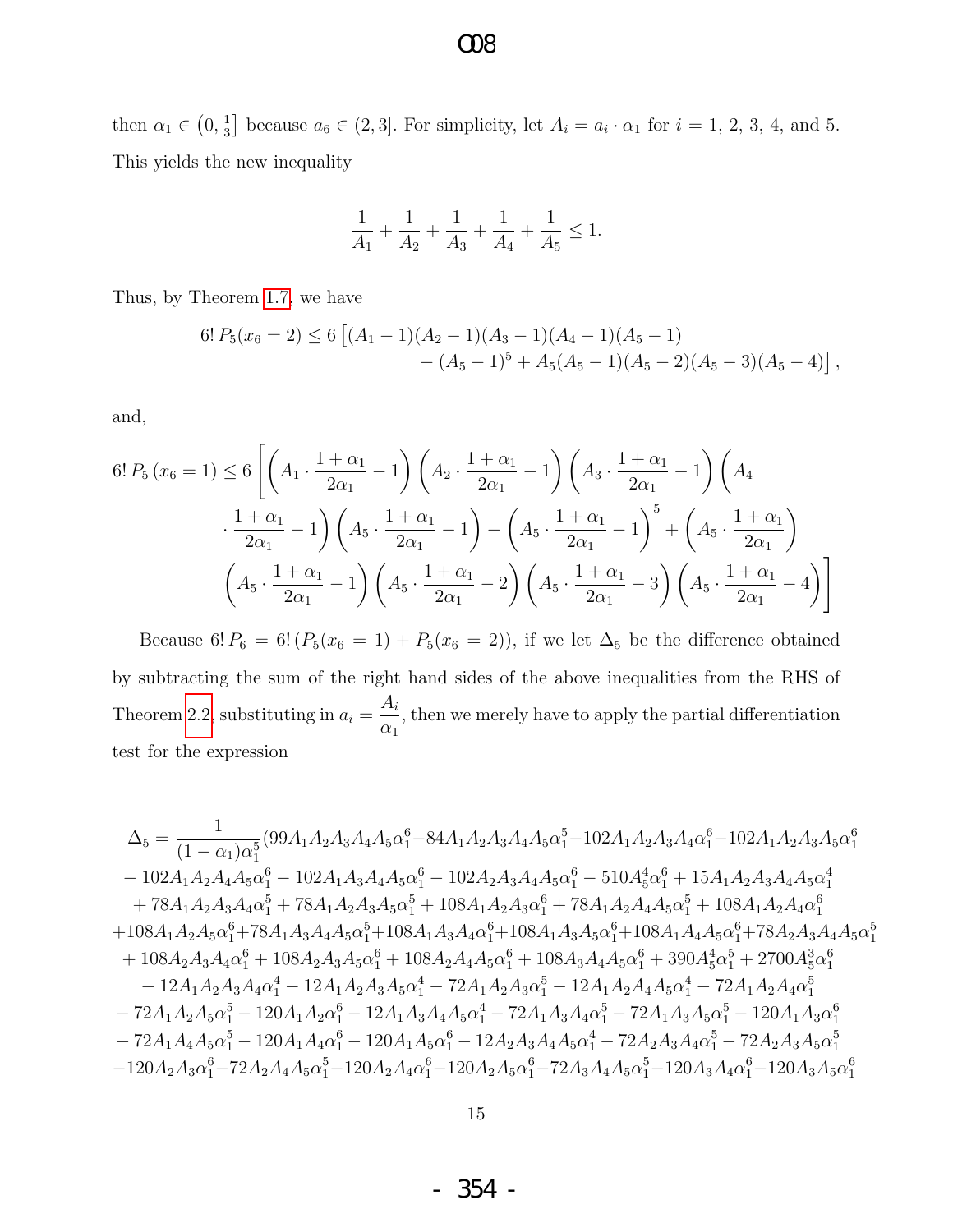### $\Omega$

$$
-120A_{4}A_{5}\alpha _{1}^{6}-60A_{5}^{4}\alpha _{1}^{4}-1800A_{5}^{3}\alpha _{1}^{5}-4800A_{5}^{2}\alpha _{1}^{6}-15A_{1}A_{2}A_{3}A_{4}A_{5}\alpha _{1}^{2}+12A_{1}A_{2}A_{3}A_{4}\alpha _{1}^{3} +12A_{1}A_{2}A_{3}A_{5}\alpha _{1}^{3}+12A_{1}A_{2}A_{4}A_{5}\alpha _{1}^{3}+72A_{1}A_{2}\alpha _{1}^{5}+12A_{1}A_{3}A_{4}A_{5}\alpha _{1}^{3}+72A_{1}A_{3}\alpha _{1}^{5}+72A_{1}A_{3}\alpha _{1}^{5}+72A_{1}A_{4}\alpha _{1}^{5} +72A_{1}A_{5}\alpha _{1}^{5}+144A_{1}\alpha _{1}^{6}+12A_{2}A_{3}A_{4}A_{5}\alpha _{1}^{3}+72A_{2}A_{3}\alpha _{1}^{5}+72A_{2}A_{4}\alpha _{1}^{5}+72A_{2}A_{3}\alpha _{1}^{5}+144A_{2}\alpha _{1}^{6}+72A_{3}A_{4}\alpha _{1}^{5} +72A_{3}A_{5}\alpha _{1}^{5}+144A_{3}\alpha _{1}^{6}+72A_{4}A_{5}\alpha _{1}^{3}+144A_{4}\alpha _{1}^{6}+60A_{5}^{4}\alpha _{1}^{3}+2880A_{5}^{2}\alpha _{1}^{5}+2880A_{5}\alpha _{1}^{6}+4A_{1}A_{2}A_{3}A_{4}A_{5}\alpha _{1} +2A_{1}A_{2}A_{3}A_{4}\alpha _{1}^{2}+2A_{1}A_{2}A_{3}A_{5}\alpha _{1}^{2}-8A_{1}A_{2}A_{3}\alpha _{1}^{3}+2A_{1}A_{2}A_{4}\alpha _{1}^{2}-8A_{1}A_{2}A_{4}\alpha _{1}^{3}-8A_{1}A_{2}A_{3}\alpha _{1}^{3} +8A_{1}A_{2}\alpha _{1}^{4
$$

Just like in Case I, we are trying to show that  $\Delta_6$  is positive for

$$
A_1 \ge 5, A_2 \ge 4, A_3 \ge 3, A_4 \ge 2, \text{ and } A_5 > 1.
$$

Although we only need to show this is true for  $\alpha_1 \in (0, 1/3]$ , we will demonstrate it true for the interval  $\alpha_1 \in (0, 1/2]$  because it will aid us in a later case.

Thus, the first step in the partial differentiation test is determining that

$$
\frac{\partial^5 \Delta_6}{\partial A_1 \partial A_2 \partial A_3 \partial A_4 \partial A_5} = 99\alpha_1^6 - 84\alpha_1^5 + 15\alpha_1^4 - 15\alpha_1^2 + 4\alpha_1 + 13 > 0
$$

for all  $\alpha_1 \in (0, \frac{1}{2}]$ . Thus the partial derivative of  $\Delta_6$  with respect to  $A_1, A_2, A_3, A_4$ , and  $A_5$  is positive and minimized at  $A_5 = 1$ .

$$
\left. \frac{\partial^4 \Delta_6}{\partial A_1 \partial A_2 \partial A_3 \partial A_4} \right|_{A_5=1} = -3\alpha_1^6 - 6\alpha_1^5 + 3\alpha_1^4 + 12\alpha_1^3 - 13\alpha_1^2 - 6\alpha_1 + 13 > 0.
$$

355 - $\Box$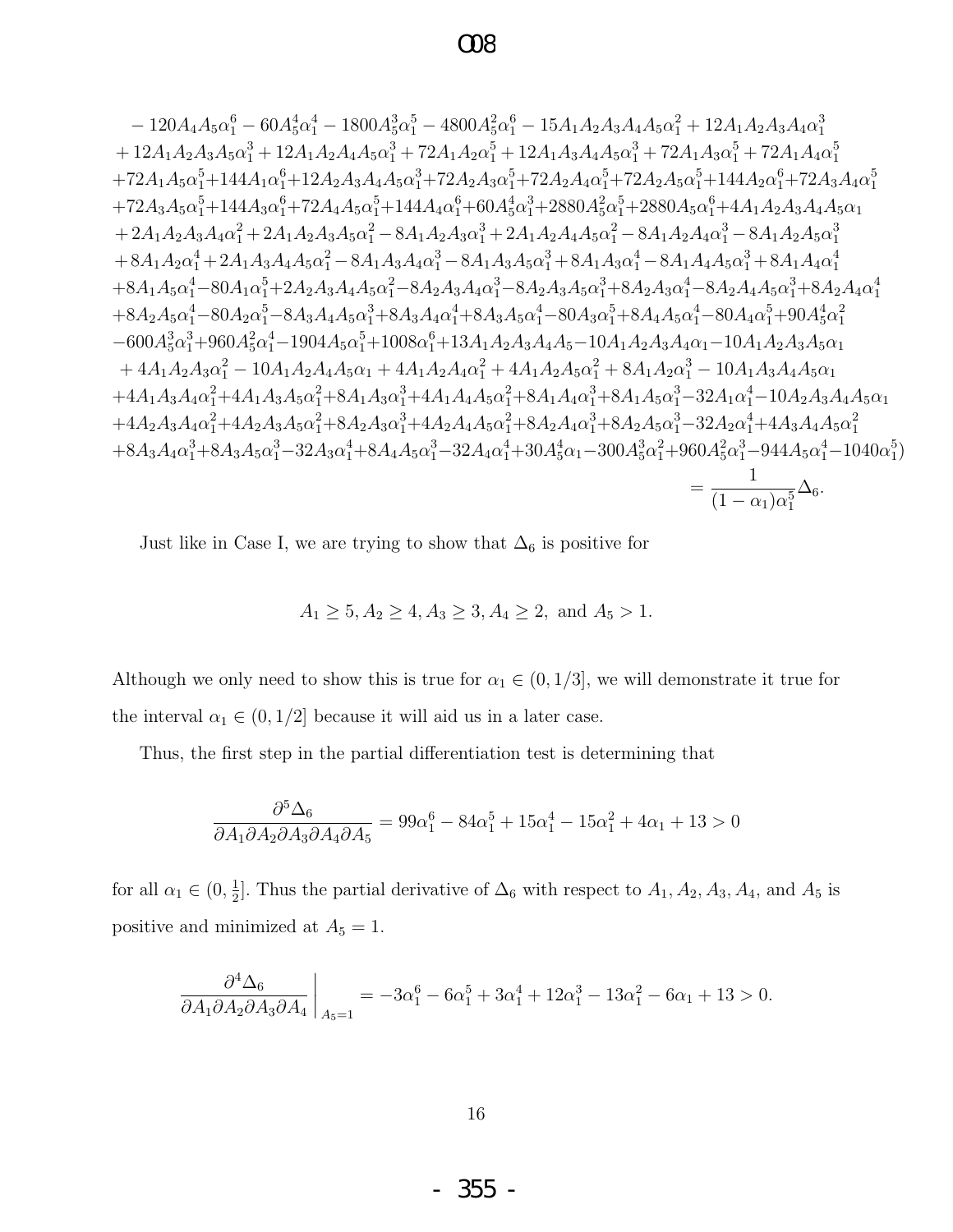### $\alpha$

It follows that the partial of  $\Delta_6$  with respect to  $A_1$ ,  $A_2$ ,  $A_3$ , and  $A_5$  is positive for all  $A_4 \geq 1, \alpha_1 \in (0, \frac{1}{2})$  $\frac{1}{2}$  because  $\frac{\partial^3 \Delta_6}{\partial A_1 \partial A_2}$  $\partial A_1 \partial A_2 \partial A_3$ is symmetric in  $A_4$  and  $A_5$ . Hence,  $\frac{\partial^3 \Delta_6}{\partial A_3 A_4}$  $\partial A_1 \partial A_2 \partial A_3$ is an increasing function of  $A_4$  and  $A_5$  with a minimum at  $A_4 = A_5 = 1$ .

$$
\left. \frac{\partial^3 \Delta_6}{\partial A_1 \partial A_2 \partial A_3} \right|_{A_4 = A_5 = 1} = 3\alpha_1^6 - 9\alpha_1^4 + 16\alpha_1^3 - 7\alpha_1^2 - 16\alpha_1 + 13 > 0.
$$

This is positive over our domain, so we know that the partial with respect to  $A_1$ ,  $A_2$ , and  $A_3$  is positive. Since the partial with respect to  $A_1$  and  $A_2$  is symmetric with respect to  $A_3, A_4$ , and  $A_5$ , we know that  $\frac{\partial^3 \Delta_6}{\partial A_3 A_4}$  $\partial A_1 \partial A_2 \partial A_4$ and  $\frac{\partial^3 \Delta_6}{\partial A}$  $\partial A_1 \partial A_2 \partial A_5$ are also positive over the given domain. Hence,  $\frac{\partial^2 \Delta_2}{\partial A \partial A}$  $\partial A_1\partial A_2$ is an increasing function of  $A_3, A_4$ , and  $A_5$  for all  $A_3, A_4, A_5 \ge 1$ and  $\alpha_1 \in (0, \frac{1}{2})$  $\frac{1}{2}$ . The minimum is at  $A_3 = A_4 = A_5 = 1$ .

$$
\frac{\partial^2 \Delta_6}{\partial A_1 \partial A_2}\bigg|_{A_3 = A_4 = A_5 = 1} = -3\alpha_1^6 + 6\alpha_1^5 - 13\alpha_1^4 + 20\alpha_1^3 + 3\alpha_1^2 - 26\alpha_1 + 13 > 0.
$$

Because this is symmetric with respect to  $A_2$ ,  $A_3$ ,  $A_4$ , and  $A_5$ , we see that  $\frac{\partial^2 \Delta_6}{\partial A_3}$  $\partial A_1 \partial A_3$ ,  $\partial^2\Delta_6$  $\partial A_1\partial A_4$ , and  $\frac{\partial^2 \Delta_6}{\partial A}$  $\partial A_1 \partial A_5$ are positive over the given domain. Hence,  $\frac{\partial \Delta_6}{\partial A}$  $\partial A_1$ is an increasing function of  $A_2, A_3, A_4$  and  $A_5$  minimized at  $A_2 = A_3 = A_4 = A_5 = 1$ .

$$
\frac{\partial \Delta_6}{\partial A_1}\bigg|_{A_2 = A_3 = A_4 = A_5 = 1} = 3\alpha_1^6 + 4\alpha_1^5 - 33\alpha_1^4 + 32\alpha_1^3 + 17\alpha_1^2 - 36\alpha_1 + 13 > 0.
$$

Thus  $\frac{\partial \Delta_6}{\partial A}$  $\partial A_1$ is positive over the given domain. By the symmetry of  $\Delta_6$  in  $A_1, A_2, A_3$ , and  $A_4$ , we know that  $\frac{\partial \Delta_6}{\partial A}$  $\partial A_2$  $\frac{\partial \Delta_6}{\partial 4}$  $\partial A_3$ , and  $\frac{\partial \Delta_6}{\partial A}$  $\partial A_4$ are positive over the given domain. Therefore,  $\Delta_6$  is an increasing function of  $A_1, A_2, A_3$ , and  $A_4$ . We can hence plug in the minimum values of  $A_1$ ,  $A_2$ ,  $A_3$ , and  $A_4$  to determine a new polynomial in  $A_5$  and  $\alpha_1$  that we want to show is

- 356 -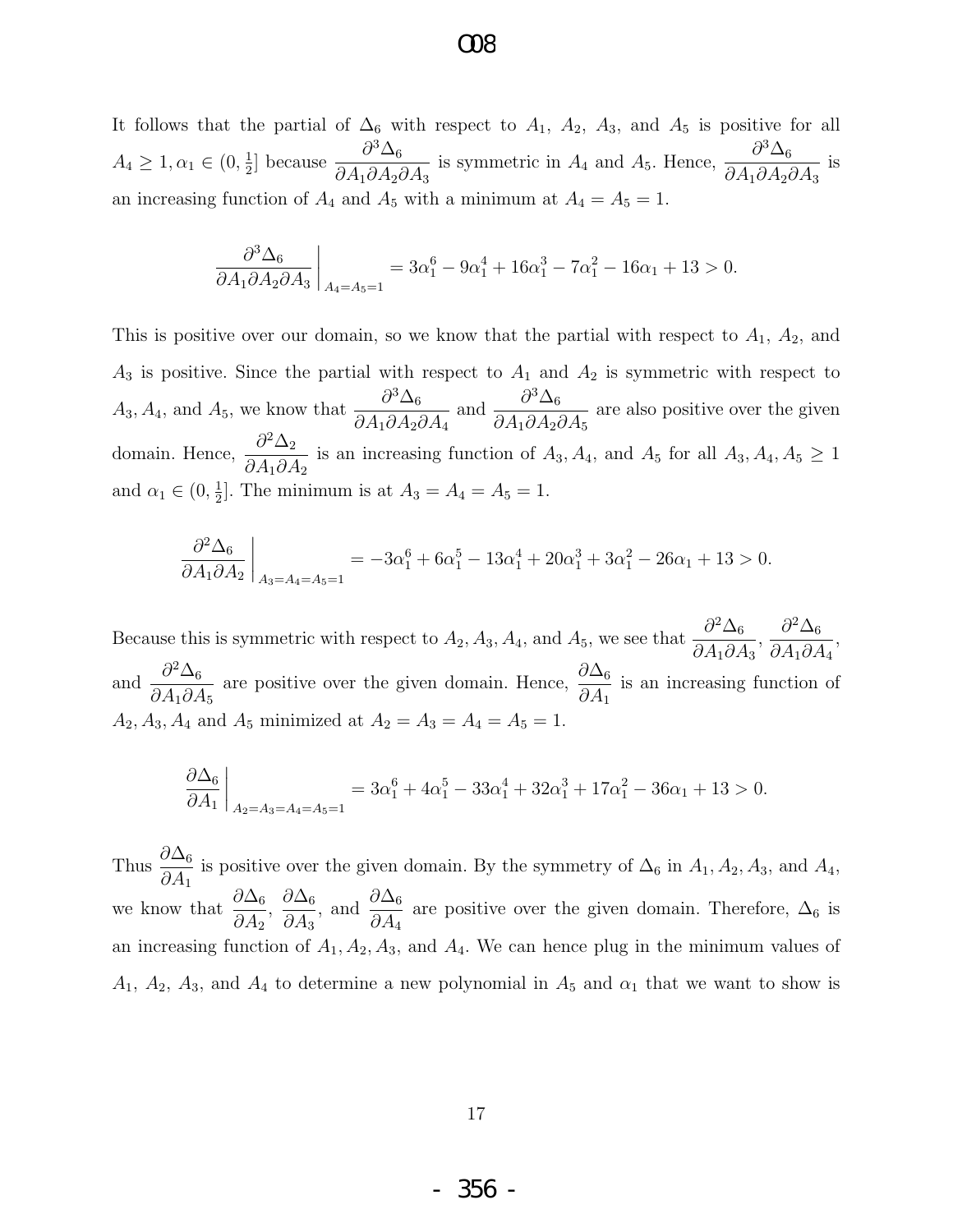positive. We define

$$
\begin{aligned} \Delta_7 &= \Delta_6|_{A_1=5, A_2=4, A_3=3, A_4=2} \\ &= -510A_5^4\alpha_1^6+390A_5^4\alpha_1^5+2700A_5^3\alpha_1^6-60A_5^4\alpha_1^4-1800A_5^3\alpha_1^5-4800A_5^2\alpha_1^6+60A_5^4\alpha_1^3 \\ &\quad+2880A_5^2\alpha_1^5+5040A_5\alpha_1^6+90A_5^4\alpha_1^2-600A_5^3\alpha_1^3+960A_5^2\alpha_1^4-4076A_5\alpha_1^5-1104\alpha_1^6 \\ &\quad+30A_5^4\alpha_1-300A_5^3\alpha_1^2+960A_5^2\alpha_1^3-880A_5\alpha_1^4+1224\alpha_1^5+1392A_5\alpha_1^3-1320\alpha_1^4 \\ &\quad-1208A_5\alpha_1^2+776\alpha_1^3-1060A_5\alpha_1+856\alpha_1^2+1560A_5-1200\alpha_1. \end{aligned}
$$

We must show that  $\Delta_7$  is positive over the interval  $\alpha_1 \in (0, \frac{1}{2})$  $\frac{1}{2}$  and  $A_5 \geq 1$ .

We apply the partial differentiation test normally, beginning by noting that

$$
\frac{\partial^4 \Delta_7}{\partial A_5^4} = -12240\alpha_1^6 + 9360\alpha_1^5 - 1440\alpha_1^4 + 1440\alpha_1^3 + 2160\alpha_1^2 + 720\alpha_1 > 0.
$$

We then consider

$$
\frac{\partial^3 \Delta_7}{\partial A_5^3}\bigg|_{A_5=1} = 3960\alpha_1^6 - 1440\alpha_1^5 - 1440\alpha_1^4 - 2160\alpha_1^3 + 360\alpha_1^2 + 720\alpha_1 > 0.
$$

Similarly,

$$
\frac{\partial^2 \Delta_7}{\partial A_5^2}\bigg|_{A_5=1} = 480\alpha_1^6 - 360\alpha_1^5 + 1200\alpha_1^4 - 960\alpha_1^3 - 720\alpha_1^2 + 360\alpha_1,
$$

which is positive for  $\alpha_1 \in (0, \frac{1}{3})$  $\frac{1}{3}$ ]. Although  $\frac{\partial^2 \Delta_7}{\partial A^2}$  $\partial A_5^2$  $\Bigg|_{A_5=1}$ ends up becoming negative in the interval  $\alpha_1 \in \left(\frac{1}{3}, \frac{1}{2}\right]$ , this ends up being irrelevant because we can verify numerically that 1  $\partial\Delta_7$  $\partial A_5$  $\Bigg\vert_{A_5=1}$ is still positive. We do this by plotting  $\frac{\partial \Delta_7}{\partial A}$  $\partial A_5$  $\Bigg\vert_{A_5=1}$ over that interval using Mathematica or Maple. Its minimum value is  $\frac{16777}{28}$  $\frac{3717}{32}$  = 524.281, attained when  $\alpha_1 = \frac{1}{2}$  $\frac{1}{2}$ .

We continue by considering

$$
\frac{\partial \Delta_7}{\partial A_5}\bigg|_{A_5=1} = 1500\alpha_1^6 - 2156\alpha_1^5 + 800\alpha_1^4 + 1752\alpha_1^3 - 1748\alpha_1^2 - 940\alpha_1 + 1560 > 0
$$

- 357 -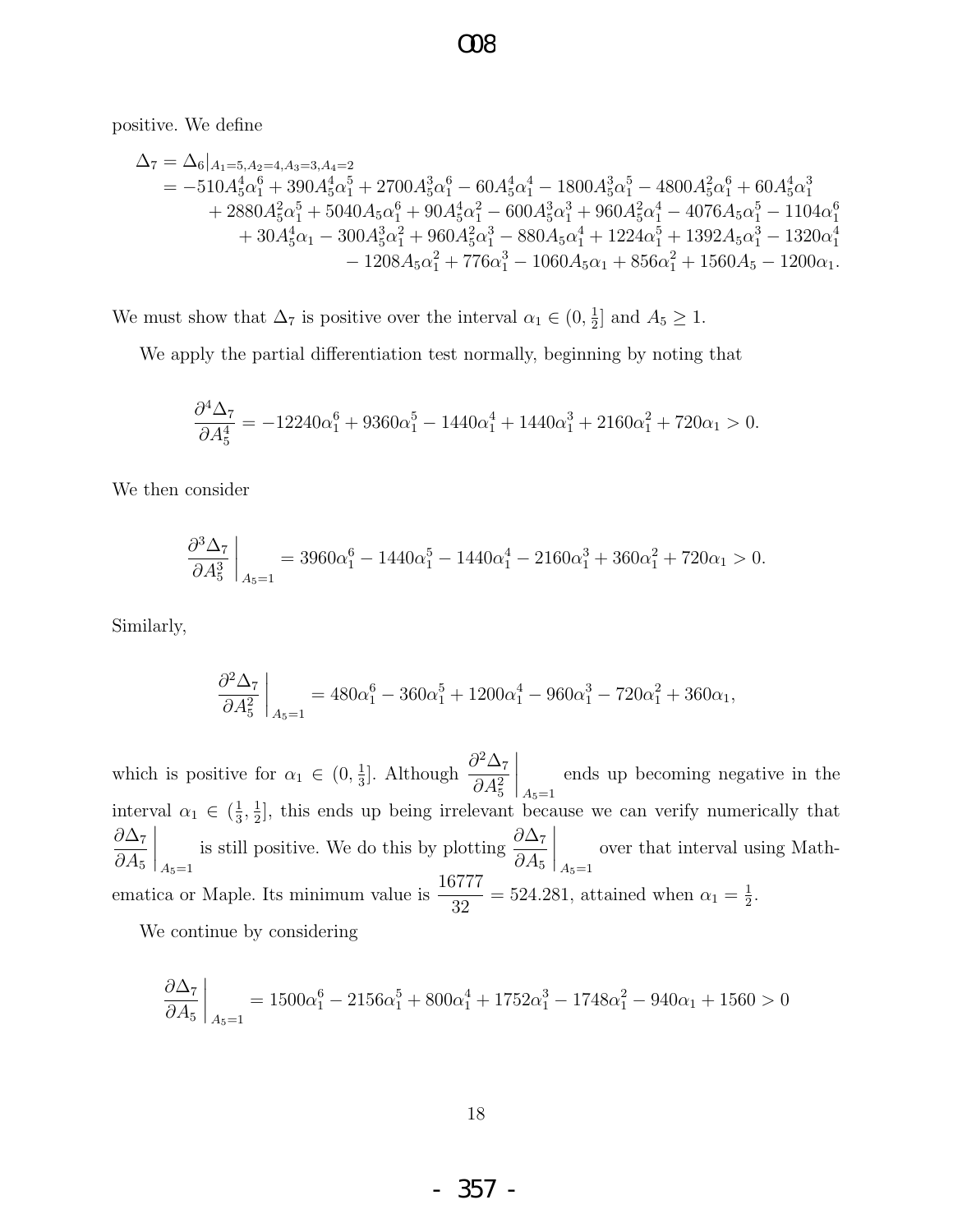for  $\alpha_1 \in$  $\sqrt{ }$ 0, 1 2  $\setminus$ . Finally, we evaluate  $\Delta_7$  at its minimum:  $\Delta_7|_{A_5=1} = 1326\alpha_1^6 - 1382\alpha_1^5 - 1300\alpha_1^4 + 2588\alpha_1^3 - 562\alpha_1^2 - 2230\alpha_1 + 1560 > 0.$ 

O08

This completes this subcase, and hence Case II is complete.

#### 2.3 Case III

In this case,  $[a_6] = 4$ , so we can plug  $v = 4$  into the statement of Theorem [1.10](#page-7-0) to get the following theorem, which we prove in this case:

 $\Box$ 

<span id="page-20-0"></span>**Theorem 2.3.** Let  $a_1 \ge a_2 \ge a_3 \ge a_4 \ge a_5 \ge a_6 > 1$  be real numbers and let  $P_6$  be the number of positive integral solutions of  $\frac{x_1}{x_2}$  $a_1$  $+\frac{x_2}{x_1}$  $a_2$  $+\frac{x_3}{x_3}$  $a_3$  $+\frac{x_4}{x_5}$  $a_4$  $+\frac{x_5}{x_5}$  $a_5$  $+\frac{x_6}{x_6}$  $a_6$  $\leq 1$ . If  $P_6 > 0$  and  $3 < a_6 \leq 4$ , then

$$
6! P_6 \le (a_1 - 1)(a_2 - 1)(a_3 - 1)(a_4 - 1)(a_5 - 1)(a_6 - 1) - 729.
$$

*Proof.* In this case,  $a_6 \in (3, 4]$ , so we have to consider three levels —  $x_6 = 1$ ,  $x_6 = 2$ , and  $x_6 = 3$ . Since  $P_6 > 0$ , there must be solutions at the  $x_6 = 1$  level, so our three subcases are:

Subcase III (a)  $P_5(x_6 = 3) = P_5(x_6 = 2) = 0.$ 

Subcase III (b)  $P_5(x_6 = 3) = 0, P_5(x_6 = 2) > 0.$ 

Subcase III (c)  $P_5(x_6 = 3) > 0, P_5(x_6 = 2) > 0.$ 

- 358 -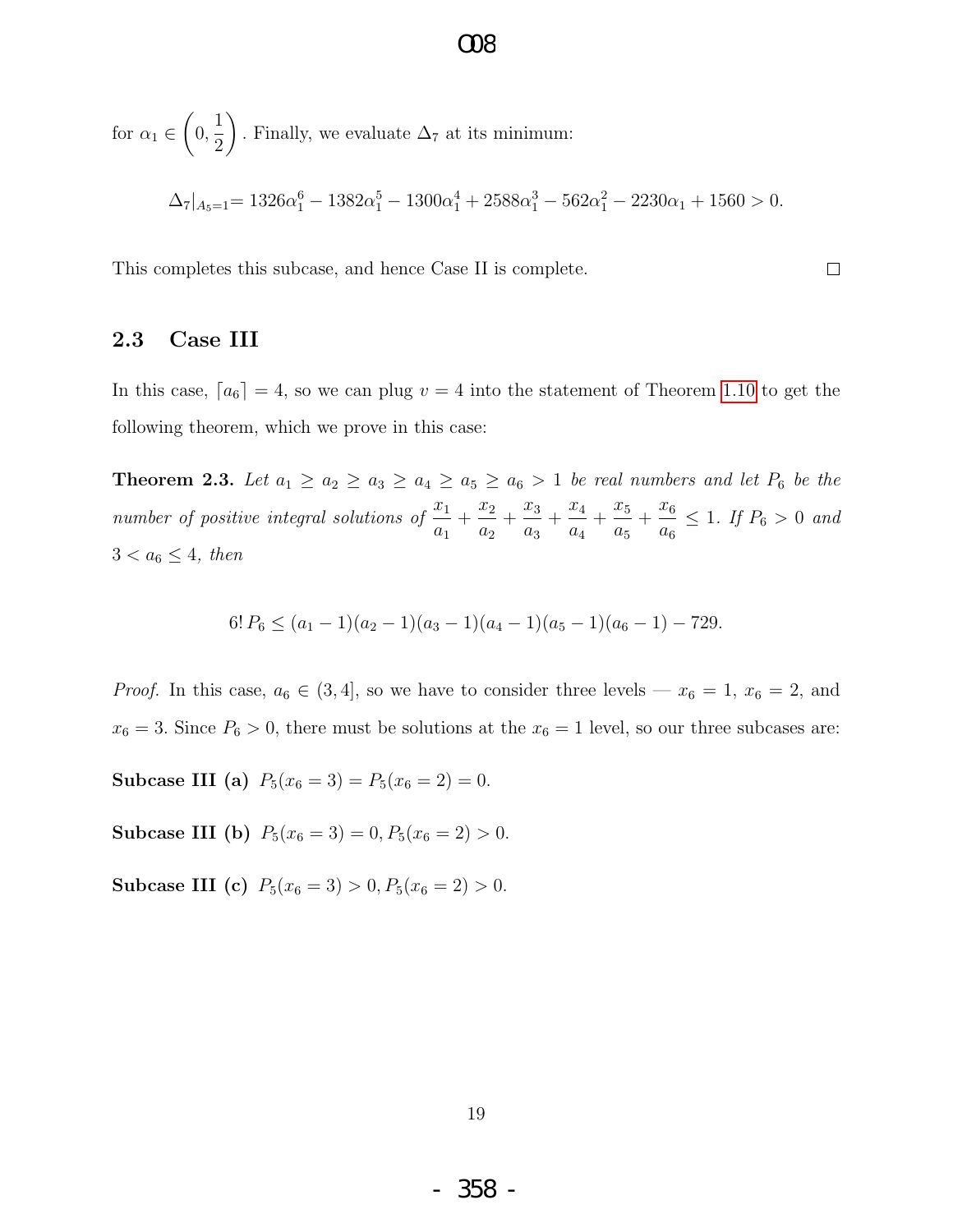#### 2.3.1 Subcase III (a)

We are guaranteed that  $(x_1, x_2, x_3, x_4, x_5, x_6) = (1, 1, 1, 1, 1, 1)$  is a solution to the inequality in Theorem [2.3.](#page-20-0) Thus, if

$$
\frac{1}{a_1} + \frac{1}{a_2} + \frac{1}{a_3} + \frac{1}{a_4} + \frac{1}{a_5} \le 1 - \frac{1}{a_6} := \alpha,
$$

then  $\alpha \in \left(\frac{2}{3}\right)$  $\frac{2}{3}, \frac{3}{4}$  $\frac{3}{4}$  because  $a_6 \in (3, 4]$ . For simplicity, let  $A_i = a_i \cdot \alpha$  for  $i = 1, 2, 3, 4$ , and 5. This yields the new inequality

$$
\frac{1}{A_1}+\frac{1}{A_2}+\frac{1}{A_3}+\frac{1}{A_4}+\frac{1}{A_5}\leq 1.
$$

Thus, by Theorem [1.7,](#page-6-1) we have

$$
6! P_5(x_6 = 1) \le 6 [(A_1 - 1)(A_2 - 1)(A_3 - 1)(A_4 - 1)(A_5 - 1)- (A_5 - 1)^5 + A_5(A_5 - 1)(A_5 - 2)(A_5 - 3)(A_5 - 4)].
$$

As before, we take the difference obtained by subtracting the RHS of the above inequality from the RHS of Theorem [2.3,](#page-20-0) substituting in  $a_i =$  $A_i$  $\alpha$ . We observe that this difference is equal to  $\Delta_1$  – 728, where  $\Delta_1$  is from Case I above. Since we applied the partial differentiation test on  $\Delta_2 = \Delta_1 \cdot \alpha^4 (1 - \alpha)$  in Case I, here we need to show that

$$
\Delta_8 := \Delta_2 - 728\alpha^4(1-\alpha)
$$

is positive. To apply the partial differentiation test, we must determine the domain of  $\Delta_8$ . By the same logic as in Cases I and II, we have

$$
A_1 \ge 5, A_2 \ge 4, A_3 \ge 3
$$
, and  $A_4 \ge A_5 \ge \frac{\alpha}{1-\alpha} > 2$ ,

- 359 -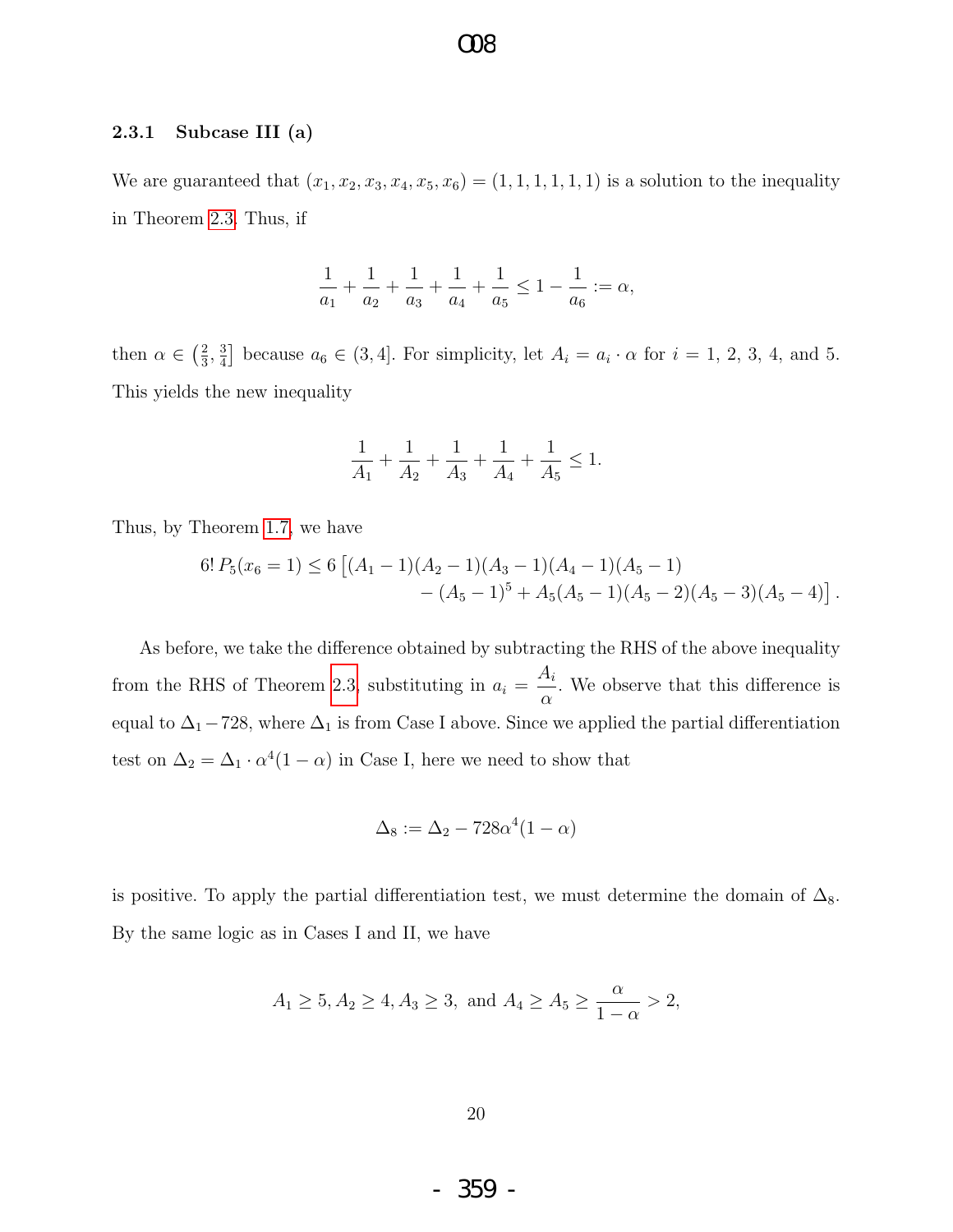because  $A_5 = a_5 \cdot \alpha \ge a_6 \cdot \alpha = \frac{\alpha}{1}$  $1 - \alpha$ and  $\alpha \in$  $\sqrt{2}$ 3 , 3 4 1 . Now that we have a domain established, we can begin applying the partial differentiation test to demonstrate that  $\Delta_8$  is positive.

We see that

$$
\frac{\partial^5 \Delta_8}{\partial A_1 \partial A_2 \partial A_3 \partial A_4 \partial A_5} = 6\alpha^5 - 6\alpha^4 + 1 > 0
$$

for all  $\alpha \in (0,1)$ . Thus the partial derivative of  $\Delta_8$  with respect to  $A_1, A_2, A_3, A_4$ , and  $A_5$  is positive and minimized at  $A_5 =$  $\alpha$  $1 - \alpha$ .

$$
\frac{\partial^4 \Delta_8}{\partial A_1 \partial A_2 \partial A_3 \partial A_4}\bigg|_{A_5=\frac{\alpha}{1-\alpha}} = \frac{\alpha^2 (12\alpha^4 - 18\alpha^3 + 6\alpha^2 + 1)}{(\alpha - 1)} > 0.
$$

It follows that the partial of  $\Delta_8$  with respect to  $A_1$ ,  $A_2$ ,  $A_3$ , and  $A_5$  is positive for all  $A_4 \geq \frac{\alpha}{1}$  $1 - \alpha$  $, \alpha \in (0, 1)$  because  $\frac{\partial^3 \Delta_8}{\partial 4 \partial 4}$  $\partial A_1 \partial A_2 \partial A_3$ is symmetric in  $A_4$  and  $A_5$ . Hence,  $\frac{\partial^3 \Delta_8}{\partial A_3}$  $\partial A_1 \partial A_2 \partial A_3$ is an increasing function of  $A_4$ ,  $A_5$  with a minimum at  $A_4 = A_5 =$ α  $1 - \alpha$ .

$$
\frac{\partial^3 \Delta_8}{\partial A_1 \partial A_2 \partial A_3} \bigg|_{A_4 = A_5 = \frac{\alpha}{1 - \alpha}} = \frac{\alpha^4 (24\alpha^3 - 48\alpha^2 + 30\alpha - 5)}{(1 - \alpha)^2} > 0.
$$

This is positive, so we know that the partial with respect to  $A_1$ ,  $A_2$ , and  $A_3$  is positive. Since the partial with respect to  $A_1$  and  $A_2$  is symmetric with respect to  $A_3$ ,  $A_4$ , and  $A_5$ , we know that  $\frac{\partial^3 \Delta_8}{\partial 4 \partial 4}$  $\partial A_1 \partial A_2 \partial A_4$ and  $\frac{\partial^3 \Delta_8}{\partial 4 \partial 4}$  $\partial A_1 \partial A_2 \partial A_5$ are positive over the given domain. Hence,  $\frac{\partial^2 \Delta_8}{\partial 4 \partial \phi^2}$  $\partial A_1\partial A_2$ is an increasing function of  $A_3, A_4$ , and  $A_5$  for all  $A_3, A_4, A_5 \geq \frac{\alpha}{1-\alpha}$  $1 - \alpha$ and  $\alpha \in$  $\sqrt{2}$ 3 , 3 4 1 . The minimum is at  $A_3 = A_4 = A_5 =$ α  $1 - \alpha$ .

$$
\frac{\partial^2 \Delta_8}{\partial A_1 \partial A_2}\bigg|_{A_3 = A_4 = A_5 = \frac{\alpha}{1-\alpha}} = \frac{\alpha^4 (48\alpha^4 - 120\alpha^3 + 109\alpha^2 - 42\alpha + 6)}{(1-\alpha)^3} > 0.
$$

21

- 360 -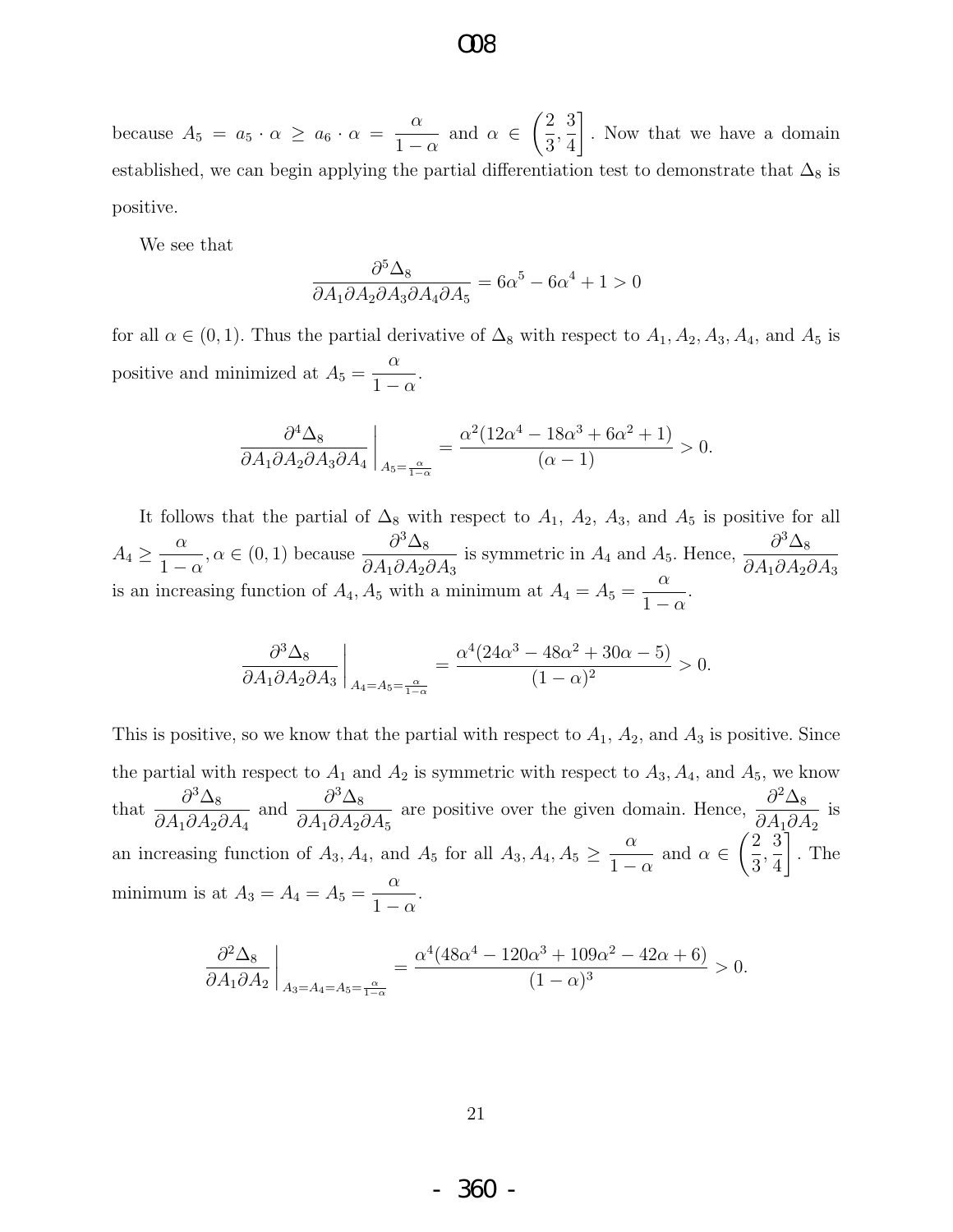Because this is symmetric with respect to  $A_2, A_3, A_4$ , and  $A_5$ , we see that  $\frac{\partial^2 \Delta_8}{\partial A_3}$  $\partial A_1 \partial A_3$ ,  $\partial^2\Delta_8$  $\partial A_1 \partial A_4$ , and  $\frac{\partial^2 \Delta_8}{\partial A}$  $\partial A_1 \partial A_5$ are positive over the given domain. Hence,  $\frac{\partial \Delta_8}{\partial A}$  $\partial A_1$ is an increasing function of  $A_2$ ,  $A_3$ ,  $A_4$  and  $A_5$  minimized at  $A_2 = A_3 = A_4 = A_5 =$ α  $1 - \alpha$ .

$$
\frac{\partial \Delta_8}{\partial A_1}\bigg|_{A_2 = A_3 = A_4 = A_5 = \frac{\alpha}{1-\alpha}} = \frac{\alpha^4 (96\alpha^5 - 287\alpha^4 + 336\alpha^3 - 192\alpha^2 + 54\alpha - 6)}{(1-\alpha)^4} > 0.
$$

Thus  $\frac{\partial \Delta_8}{\partial A}$  $\partial A_1$ is positive over the given domain. By the symmetry of  $\Delta_8$  in  $A_1, A_2, A_3$ , and  $A_4$ , we know that  $\frac{\partial \Delta_8}{\partial A}$  $\partial A_2$  $\frac{\partial \Delta_8}{\partial 4}$  $\partial A_3$ , and  $\frac{\partial \Delta_8}{\partial A}$  $\partial A_4$ are positive over the given domain. Therefore,  $\Delta_8$  is an increasing function of  $A_1, A_2, A_3$ , and  $A_4$ . We can hence plug in the minimum values of  $A_1$ ,  $A_2$ ,  $A_3$ , and  $A_4$  to determine a new polynomial in  $A_5$  and  $\alpha$  that we want to show is positive. We define

$$
\Delta_9 = \Delta_8|_{A_1=5, A_2=4, A_3=3, A_4=2}
$$
  
=  $-30\alpha^5 A_5^4 + 150\alpha^5 A_5^3 + 30\alpha^4 A_5^4 - 240\alpha^5 A_5^2 - 150\alpha^4 A_5^3 + 258\alpha^5 A_5 + 240\alpha^4 A_5^2 + 590\alpha^5$   
 $- 257\alpha^4 A_5 - 577\alpha^4 - 14\alpha^3 A_5 - 71\alpha^3 + 71\alpha^2 A_5 + 154\alpha^2 - 154\alpha A_5 - 120\alpha + 120A_5.$ 

We must show that  $\Delta_9$  is positive over the interval  $\alpha \in (\frac{2}{3})$  $\frac{2}{3}, \frac{3}{4}$  $\frac{3}{4}$  and  $A_5 \geq \frac{\alpha}{1-\alpha}$  $1 - \alpha$ . We can apply the partial differentiation test normally. We begin by noting that

$$
\frac{\partial^4 \Delta_9}{\partial A_5^4} = 720\alpha^4 (1 - \alpha) > 0.
$$

We then consider

$$
\left. \frac{\partial^3 \Delta_9}{\partial A_5^3} \right|_{A_5 = \frac{\alpha}{1-\alpha}} = 180\alpha^4 (9\alpha - 5) > 0.
$$

Similarly,

$$
\left. \frac{\partial^2 \Delta_9}{\partial A_5^2} \right|_{A_5 = \frac{\alpha}{1-\alpha}} = \frac{60\alpha^4 (29\alpha^2 - 31\alpha + 8)}{1-\alpha} > 0.
$$

22

- 361 -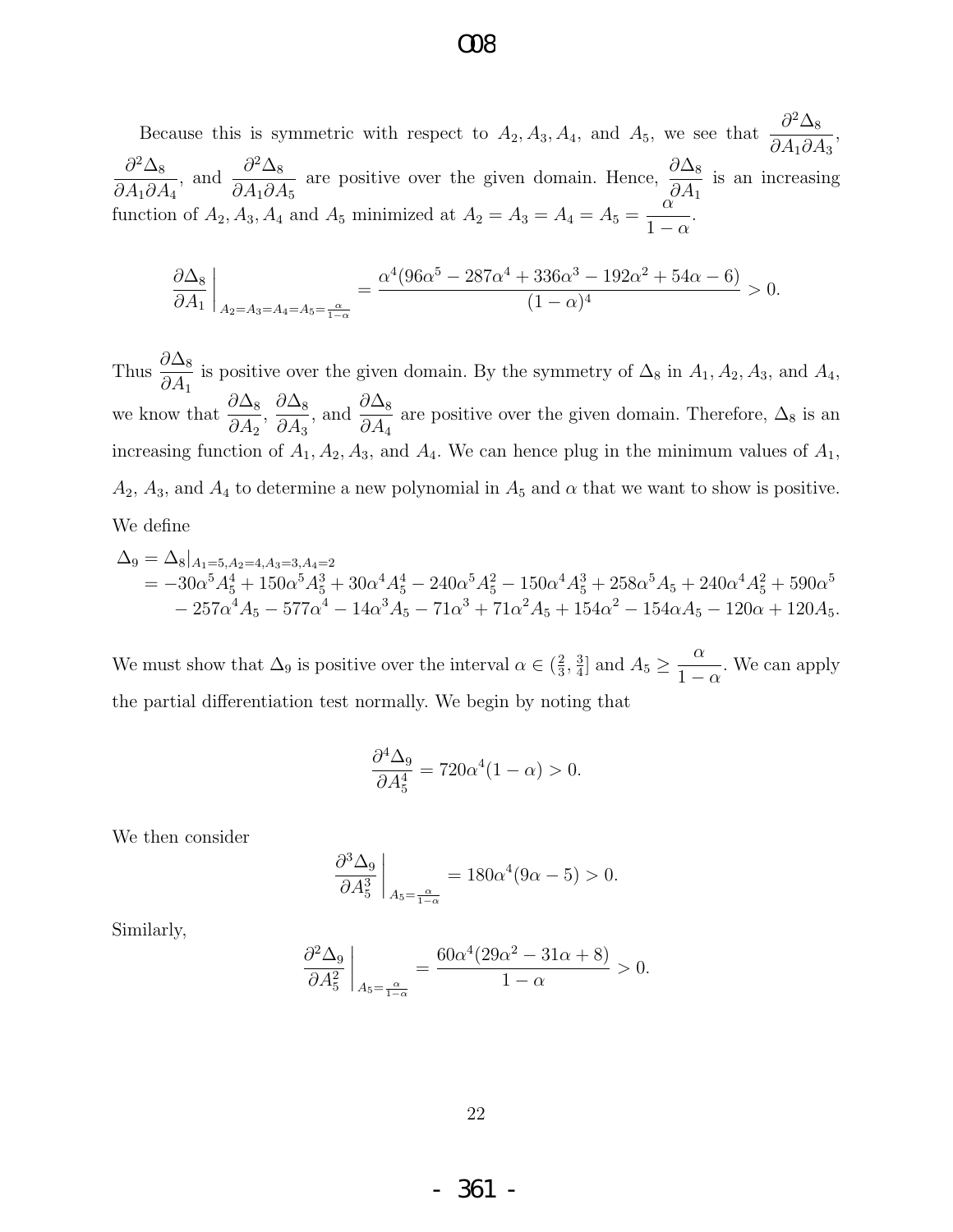We continue by considering

$$
\frac{\partial \Delta_9}{\partial A_5}\bigg|_{A_5=\frac{\alpha}{1-\alpha}}=\frac{1308\alpha^7-2183\alpha^6+1238\alpha^5-158\alpha^4-310\alpha^3+499\alpha^2-394\alpha+120}{(1-\alpha)^2}>0,
$$

for  $\alpha \in (\frac{2}{3})$  $\frac{2}{3}, \frac{3}{4}$  $\frac{3}{4}$ . Finally, we evaluate  $\Delta_9$  at its minimum:

$$
\Delta_9|_{A_5=\frac{\alpha}{1-\alpha}}=\frac{2\alpha^2(44\alpha^6+472\alpha^5-1216\alpha^4+898\alpha^3-46\alpha^2-197\alpha+60)}{(1-\alpha)^3}>0,
$$

completing this subcase.

#### 2.3.2 Subcase III (b)

In this subcase, we know that  $P_5(x_6 = 2) > 0$ , implying that  $(1, 1, 1, 1, 1, 2)$  is a positive integral solution to the inequality in Theorem [2.3.](#page-20-0) Thus, if

$$
\frac{1}{a_1} + \frac{1}{a_2} + \frac{1}{a_3} + \frac{1}{a_4} + \frac{1}{a_5} \le 1 - \frac{2}{a_6} := \alpha_1,
$$

then  $\alpha_1 \in \left(\frac{1}{3}\right)$  $\frac{1}{3}, \frac{1}{2}$  $\frac{1}{2}$  because  $a_6 \in (3, 4]$ . For simplicity, let  $A_i = a_i \cdot \alpha_1$  for  $i = 1, 2, 3, 4$ , and 5. This yields the new inequality

$$
\frac{1}{A_1} + \frac{1}{A_2} + \frac{1}{A_3} + \frac{1}{A_4} + \frac{1}{A_5} \le 1.
$$

Thus, by Theorem [1.7,](#page-6-1) we have

$$
6! P_5(x_6 = 2) \le 6 [(A_1 - 1)(A_2 - 1)(A_3 - 1)(A_4 - 1)(A_5 - 1)- (A_5 - 1)^5 + A_5(A_5 - 1)(A_5 - 2)(A_5 - 3)(A_5 - 4)],
$$

and,

- 362 -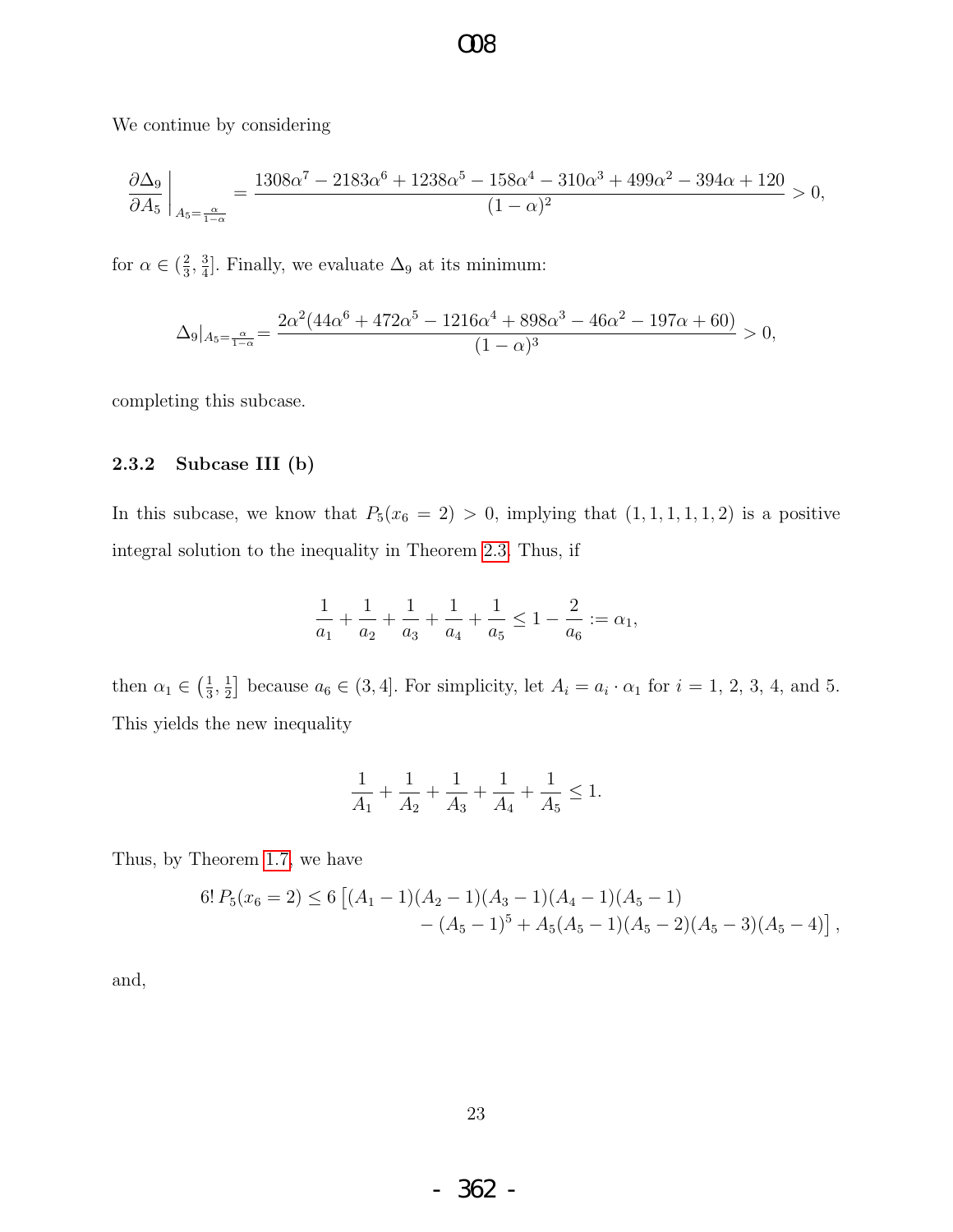$$
6! P_5(x_6 = 1) \le 6 \left[ \left( A_1 \cdot \frac{1 + \alpha_1}{2\alpha_1} - 1 \right) \left( A_2 \cdot \frac{1 + \alpha_1}{2\alpha_1} - 1 \right) \left( A_3 \cdot \frac{1 + \alpha_1}{2\alpha_1} - 1 \right) \left( A_4 \cdot \frac{1 + \alpha_1}{2\alpha_1} - 1 \right) \right]
$$
  

$$
1 \right) \left( A_5 \cdot \frac{1 + \alpha_1}{2\alpha_1} - 1 \right) - \left( A_5 \cdot \frac{1 + \alpha_1}{2\alpha_1} - 1 \right)^5 + \left( A_5 \cdot \frac{1 + \alpha_1}{2\alpha_1} \right) \left( A_5 \cdot \frac{1 + \alpha_1}{2\alpha_1} - 1 \right)
$$
  

$$
\cdot \frac{1 + \alpha_1}{2\alpha_1} - 1 \right) \left( A_5 \cdot \frac{1 + \alpha_1}{2\alpha_1} - 2 \right) \left( A_5 \cdot \frac{1 + \alpha_1}{2\alpha_1} - 3 \right) \left( A_5 \cdot \frac{1 + \alpha_1}{2\alpha_1} - 4 \right) \right].
$$

Because 6!  $P_6 = 6! (P_5(x_6 = 1) + P_5(x_6 = 2))$ , as before, we take the difference obtained by subtracting the sums of the right hand sides of the above inequalities from the RHS of Theorem [2.3,](#page-20-0) substituting in  $a_i =$  $A_i$  $\alpha_1$ . We observe that this difference is equal to  $\Delta_5 - 665$ , where  $\Delta_5$  is from Case II above. Since we applied the partial differentiation test on  $\Delta_6 =$  $\Delta_5 \cdot 16\alpha^5(1-\alpha)$  in Case I, here we need to show that

$$
\Delta_{10} := \Delta_6 - 665 \cdot 16\alpha_1^5 (1 - \alpha_1)
$$

is positive. Since  $\Delta_{10} - \Delta_6$  is a function of  $\alpha_1$  only, we only need to check that the value of  $\Delta_{10}$  at its minimum is positive (because all of the partial derivatives in the test are the same for  $\Delta_6$  and  $\Delta_{10}$ ). Recall that we have

$$
A_1 \ge 5, A_2 \ge 4, A_3 \ge 3, A_4 \ge 2, \text{ and } A_5 > \frac{2\alpha_1}{1 - \alpha_1},
$$

so we must only check that

$$
\Delta_{10}|_{A_1=5, A_2=4, A_3=3, A_4=2, A_5=\frac{2\alpha_1}{1-\alpha_1}}=\frac{1}{(1-\alpha_1)^3}\left(16\alpha_1(3094\alpha_1^8-2093\alpha_1^7\right.-1272\alpha_1^6+1770\alpha_1^5-738\alpha_1^4+351\alpha_1^3-28\alpha_1^2-244\alpha_1+120)\right)>0.
$$

Since this is true,  $\Delta_{10}$  is always positive, and this subcase is complete.

- 363 -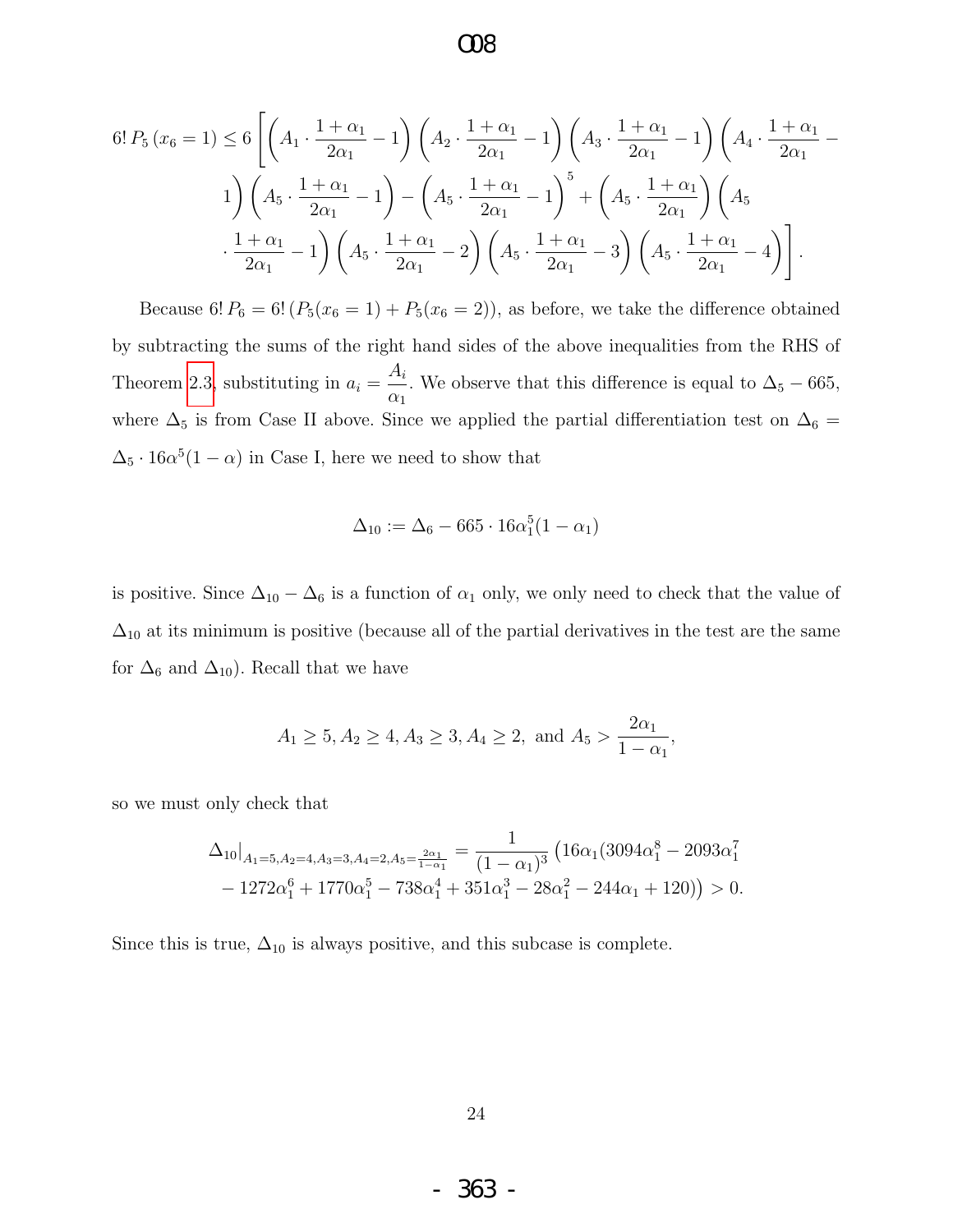#### 2.3.3 Subcase III (c)

In this subcase, we know that  $P_5(x_6 = 3) > 0$ , implying that  $(1, 1, 1, 1, 1, 3)$  is a positive integral solution to the inequality in Theorem [2.3.](#page-20-0) Thus, if

$$
\frac{1}{a_1} + \frac{1}{a_2} + \frac{1}{a_3} + \frac{1}{a_4} + \frac{1}{a_5} \le 1 - \frac{3}{a_6} := \alpha_2,
$$

then  $\alpha_2 \in \left(0, \frac{1}{4}\right)$  $\frac{1}{4}$  because  $a_6 \in (3, 4]$ . For simplicity, let  $A_i = a_i \cdot \alpha_2$  for  $i = 1, 2, 3, 4$ , and 5. This yields the new inequality

$$
\frac{1}{A_1}+\frac{1}{A_2}+\frac{1}{A_3}+\frac{1}{A_4}+\frac{1}{A_5}\leq 1.
$$

Thus, by Theorem [1.7,](#page-6-1) we have

$$
6! P_5(x_6=3) \le 6 [(A_1-1)(A_2-1)(A_3-1)(A_4-1)(A_5-1)-(A_5-1)^5 + A_5(A_5-1)(A_5-2)(A_5-3)(A_5-4)],
$$

as well as

$$
6! P_5(x_6 = 2) \le 6 \left[ \left( A_1 \cdot \frac{1 + 2\alpha_2}{3\alpha_2} - 1 \right) \left( A_2 \cdot \frac{1 + 2\alpha_2}{3\alpha_2} - 1 \right) \left( A_3 \cdot \frac{1 + 2\alpha_2}{3\alpha_2} - 1 \right) \left( A_4 \cdot \frac{1 + 2\alpha_2}{3\alpha_2} - 1 \right) - 1 \right] \left( A_5 \cdot \frac{1 + 2\alpha_2}{3\alpha_2} - 1 \right) - \left( A_5 \cdot \frac{1 + 2\alpha_2}{3\alpha_2} - 1 \right)^5 + \left( A_5 \cdot \frac{1 + 2\alpha_2}{3\alpha_2} \right) \left( A_5 \cdot \frac{1 + 2\alpha_2}{3\alpha_2} - 1 \right) \left( A_5 \cdot \frac{1 + 2\alpha_2}{3\alpha_2} - 2 \right) \left( A_5 \cdot \frac{1 + 2\alpha_2}{3\alpha_2} - 3 \right) \left( A_5 \cdot \frac{1 + 2\alpha_2}{3\alpha_2} - 4 \right) \right],
$$

and

$$
6! P_5(x_6 = 1) \le 6 \left[ \left( A_1 \cdot \frac{2 + \alpha_2}{3\alpha_2} - 1 \right) \left( A_2 \cdot \frac{2 + \alpha_2}{3\alpha_2} - 1 \right) \left( A_3 \cdot \frac{2 + \alpha_2}{3\alpha_2} - 1 \right) \left( A_4 \cdot \frac{2 + \alpha_2}{3\alpha_2} - 1 \right) \right]
$$
  

$$
1) \left( A_5 \cdot \frac{2 + \alpha_2}{3\alpha_2} - 1 \right) - \left( A_5 \cdot \frac{2 + \alpha_2}{3\alpha_2} - 1 \right)^5 + \left( A_5 \cdot \frac{2 + \alpha_2}{3\alpha_2} \right) \left( A_5 \cdot \frac{2 + \alpha_2}{3\alpha_2} - 1 \right) \cdot \frac{2 + \alpha_2}{3\alpha_2} - 1} \left( A_5 \cdot \frac{2 + \alpha_2}{3\alpha_2} - 2 \right) \left( A_5 \cdot \frac{2 + \alpha_2}{3\alpha_2} - 3 \right) \left( A_5 \cdot \frac{2 + \alpha_2}{3\alpha_2} - 4 \right) \cdot \frac{2 + \alpha_2}{3\alpha_2} - 1} \cdot \frac{2 + \alpha_2}{3\alpha_2} - 1} \cdot \frac{2 + \alpha_2}{3\alpha_2} - 1} \cdot \frac{2 + \alpha_2}{3\alpha_2} - 2} \cdot \frac{2 + \alpha_2}{3\alpha_2} - 3 \cdot \frac{2}{3\alpha_2} - 3} \cdot \frac{2 + \alpha_2}{3\alpha_2} - 4} \cdot \frac{2 + \alpha_2}{3\alpha_2} - 4} \cdot \frac{2 + \alpha_2}{3\alpha_2} - 1} \cdot \frac{2 + \alpha_2}{3\alpha_2} - 1} \cdot \frac{2 + \alpha_2}{3\alpha_2} - 1} \cdot \frac{2 + \alpha_2}{3\alpha_2} - 1} \cdot \frac{2 + \alpha_2}{3\alpha_2} - 1} \cdot \frac{2 + \alpha_2}{3\alpha_2} - 1} \cdot \frac{2 + \alpha_2}{3\alpha_2} - 1} \cdot \frac{2 + \alpha_2}{3\alpha_2} - 1} \cdot \frac{2 + \alpha_2}{3\alpha_2} - 1} \cdot \frac{2
$$

- 364 -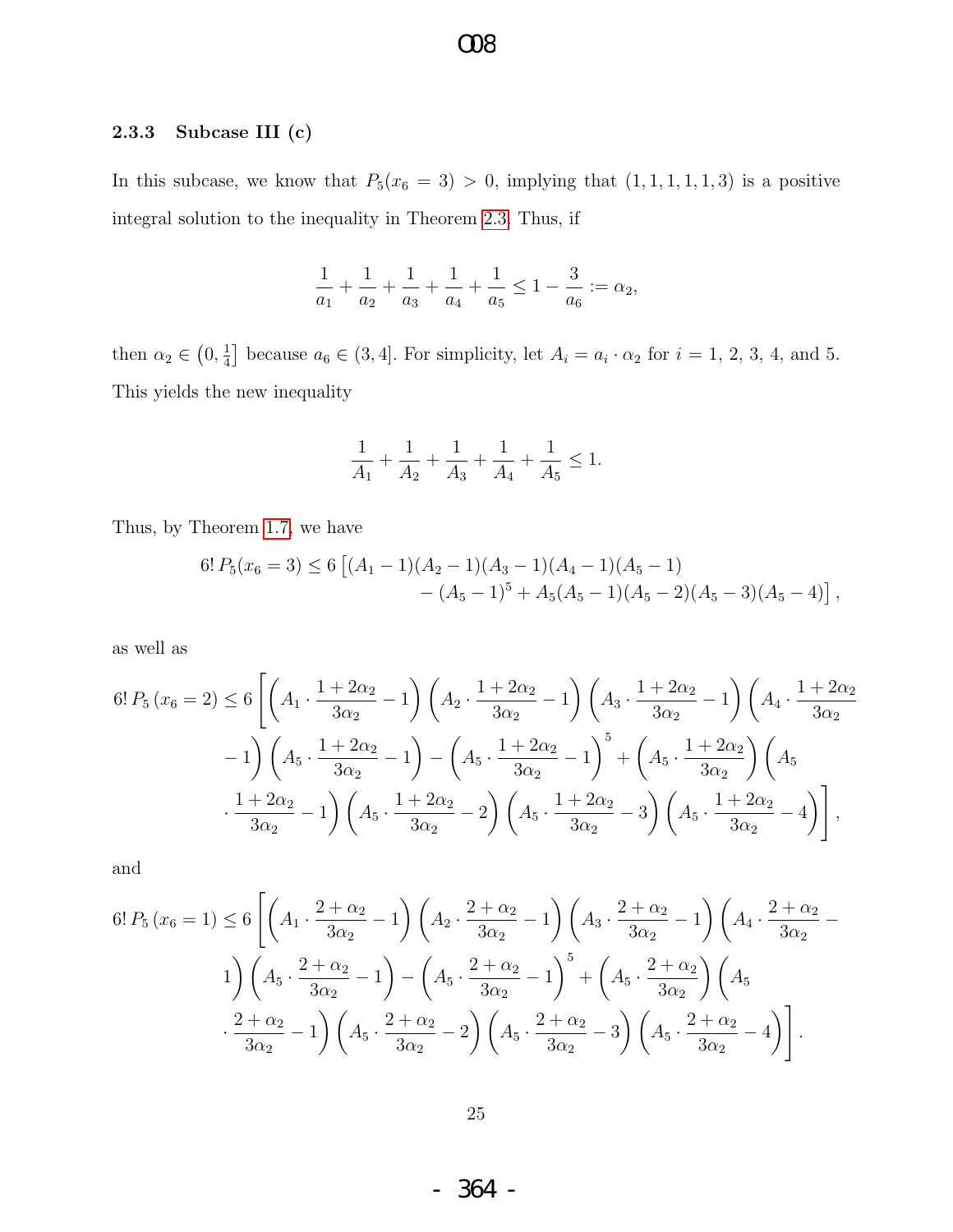### $\infty$

Because 6!  $P_6 = 6! (P_5(x_6 = 1) + P_5(x_6 = 2) + P_5(x_6 = 3))$ , if we let  $\Delta_{11}$  be the difference obtained by subtracting the sum of the right hand sides of the above inequalities from the RHS of Theorem 2.4 and substituting in  $a_i = \frac{A_i}{\alpha_2}$ , then we merely have to apply the partial differentiation test for the expression

$$
\Delta_{11}=\frac{1}{27\alpha_{2}^{5}(1-\alpha_{2})}\left(-980A_{5}^{4}\alpha_{2}^{6}+5400A_{5}^{3}\alpha_{2}^{6}-10080A_{5}^{2}\alpha_{2}^{6}+324A_{1}\alpha_{2}^{6}-252A_{1}A_{2}\alpha_{2}^{6}+324A_{2}\alpha_{2}^{6}+324A_{2}\alpha_{2}^{6}+324A_{2}\alpha_{2}^{6}+324A_{2}\alpha_{2}^{6}-252A_{1}A_{2}\alpha_{2}^{6}+216A_{1}A_{2}A_{3}\alpha_{2}^{6}-252A_{2}A_{3}\alpha_{2}^{6}+324A_{3}\alpha_{2}^{6}-252A_{1}A_{4}\alpha_{2}^{6}+216A_{1}A_{2}A_{4}\alpha_{2}^{6}-252A_{2}A_{3}\alpha_{2}^{6}+324A_{4}\alpha_{2}^{6}+216A_{1}A_{2}A_{3}A_{3}\alpha_{2}^{6}-252A_{2}A_{3}\alpha_{2}^{6}+216A_{2}A_{3}A_{3}\alpha_{2}^{6}-252A_{3}A_{3}\alpha_{2}^{6}+216A_{2}A_{3}A_{3}\alpha_{2}^{6}-252A_{3}A_{3}\alpha_{2}^{6}+216A_{2}A_{3}A_{3}\alpha_{2}^{6}-252A_{3}A_{3}\alpha_{2}^{6}+216A_{1}A_{4}A_{3}\alpha_{2}^{6}-216A_{1}A_{2}A_{3}A_{3}\alpha_{2}^{6}-252A_{3}A_{3}\alpha_{2}^{6}+216A_{1}A_{2}A_{3}\alpha_{2}^{6}+216A_{2}A_{3}A_{3}\alpha_{2}^{6}-252A_{3}A_{3}\alpha_{2}^{6}+216A_{1}A_{2}A_{3}\alpha_{2}^{6}+216A_{2}A_{3}A_{3}\alpha_{2}^{6}-252A_{3}A_{3}\alpha_{2}^{6}+184A_{1}A_{2}A_{3}\alpha_{2}^{6}-196A_{2}A_{3}A_{4}\alpha_{2}^{6}+216A_{2}A_{4}A_{3}\alpha_{2}^{6}-252
$$

Our domain is

$$
A_1 \ge 5, A_2 \ge 4, A_3 \ge 3, A_4 \ge 2, \text{ and } A_5 > 1.
$$

 $26\,$ 

365 -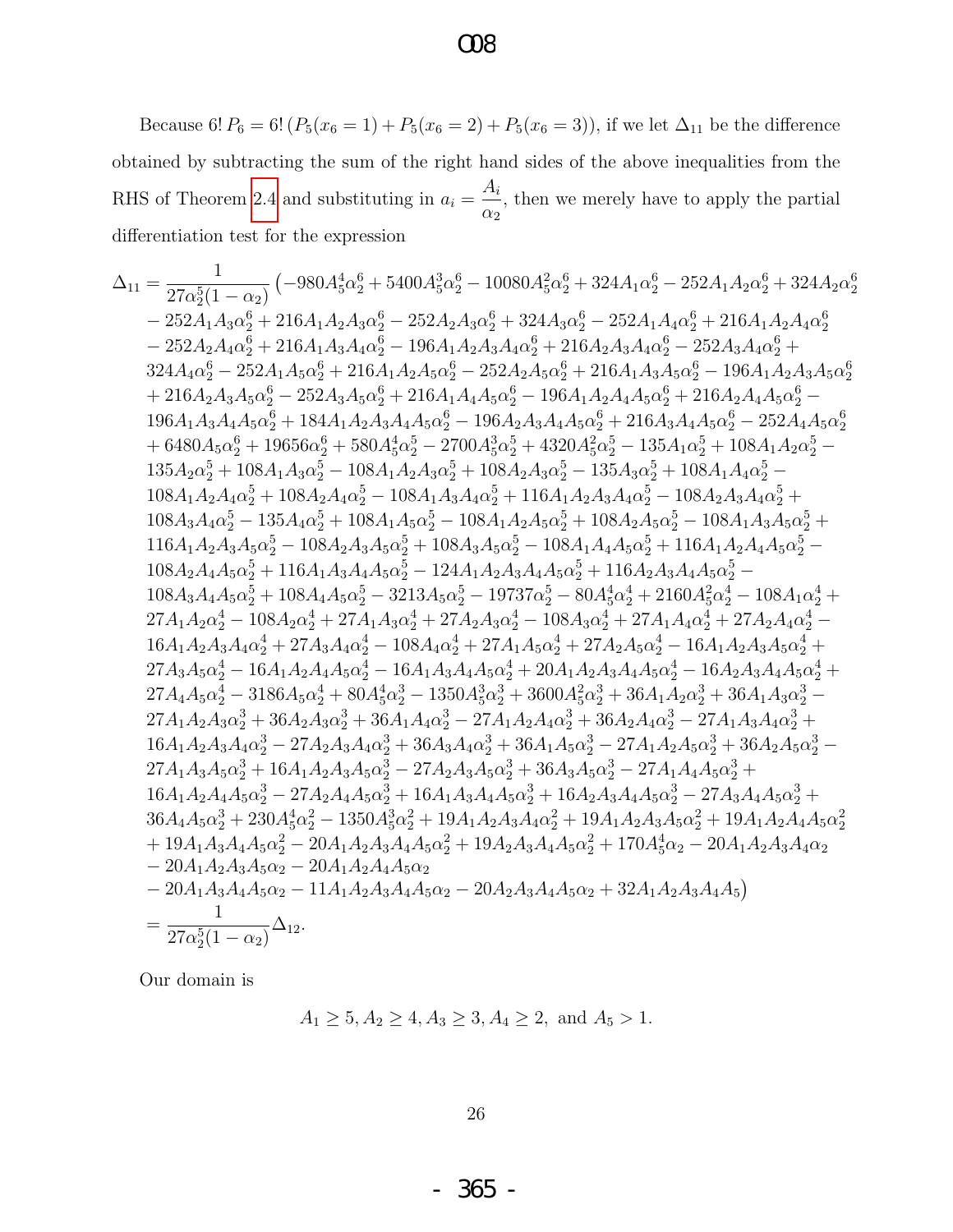#### $\alpha$

Note also that we have  $\alpha_2 \in$  $\sqrt{ }$ 0, 1 4 1 .

To start the partial differentiation test, we see that

$$
\frac{\partial^5 \Delta_{12}}{\partial A_1 \partial A_2 \partial A_3 \partial A_4 \partial A_5} = 184\alpha_2^6 - 124\alpha_2^5 + 20\alpha_2^4 - 20\alpha_2^2 - 11\alpha_2 + 32 > 0
$$

for all  $\alpha_2 \in (0, \frac{1}{4})$  $\frac{1}{4}$ . Thus the partial derivative of  $\Delta_{12}$  with respect to  $A_1, A_2, A_3, A_4$ , and  $A_5$ is positive and minimized at  $A_5 = 1$ .

$$
\frac{\partial^4 \Delta_{12}}{\partial A_1 \partial A_2 \partial A_3 \partial A_4}\bigg|_{A_5=1} = -12\alpha_2^6 - 8\alpha_2^5 + 4\alpha_2^4 + 16\alpha_2^3 - \alpha_2^2 - 31\alpha_2 + 32 > 0.
$$

It follows that the partial of  $\Delta_{12}$  with respect to  $A_1$ ,  $A_2$ ,  $A_3$ , and  $A_5$  is positive for all  $A_4 \geq 1, \alpha_2 \in (0, \frac{1}{4})$  $\frac{1}{4}$ ] because  $\frac{\partial^3 \Delta_{12}}{\partial A_1 \partial A_2 \partial A_3}$  $\partial A_1 \partial A_2 \partial A_3$ is symmetric in  $A_4$  and  $A_5$ . Hence,  $\frac{\partial^3 \Delta_{12}}{\partial A_1 \partial A_2}$  $\partial A_1 \partial A_2 \partial A_3$ is an increasing function of  $A_4$  and  $A_5$  with a minimum at  $A_4 = A_5 = 1$ .

$$
\frac{\partial^3 \Delta_{12}}{\partial A_1 \partial A_2 \partial A_3}\bigg|_{A_4 = A_5 = 1} = 8\alpha_2^6 - 12\alpha_2^4 + 5\alpha_2^3 + 18\alpha_2^2 - 51\alpha_2 + 32 > 0.
$$

This is positive over our domain, so we know that the partial with respect to  $A_1$ ,  $A_2$ , and  $A_3$  is positive. Since the partial with respect to  $A_1$  and  $A_2$  is symmetric with respect to  $A_3, A_4$ , and  $A_5$ , we know that  $\frac{\partial^3 \Delta_{12}}{\partial A_3 A_4}$  $\partial A_1 \partial A_2 \partial A_4$ and  $\frac{\partial^3 \Delta_{12}}{\partial A \cdot \partial A}$  $\partial A_1 \partial A_2 \partial A_5$ are also positive over the given domain. Hence,  $\frac{\partial^2 \Delta_{12}}{\partial A}$  $\partial A_1 \partial A_2$ is an increasing function of  $A_3, A_4$ , and  $A_5$  for all  $A_3, A_4, A_5 \ge 1$ and  $\alpha_2 \in (0, \frac{1}{4})$  $\frac{1}{4}$ . The minimum is at  $A_3 = A_4 = A_5 = 1$ .

$$
\frac{\partial^2 \Delta_{12}}{\partial A_1 \partial A_2}\bigg|_{A_3 = A_4 = A_5 = 1} = -8\alpha_2^6 + 8\alpha_2^5 - \alpha_2^4 + 3\alpha_2^3 + 37\alpha_2^2 - 71\alpha_2 + 32 > 0.
$$

Because this is symmetric with respect to  $A_2$ ,  $A_3$ ,  $A_4$ , and  $A_5$ , we see that  $\frac{\partial^2 \Delta_{12}}{\partial A_3 A_4}$  $\partial A_1 \partial A_3$ ,  $\partial^2\Delta_{12}$  $\partial A_1\partial A_4$ , and  $\frac{\partial^2 \Delta_{12}}{\partial A \cdot \partial A}$  $\partial A_1 \partial A_5$ are positive over the given domain. Hence,  $\frac{\partial \Delta_{12}}{\partial A}$  $\partial A_1$ is an increasing function of

- 366 -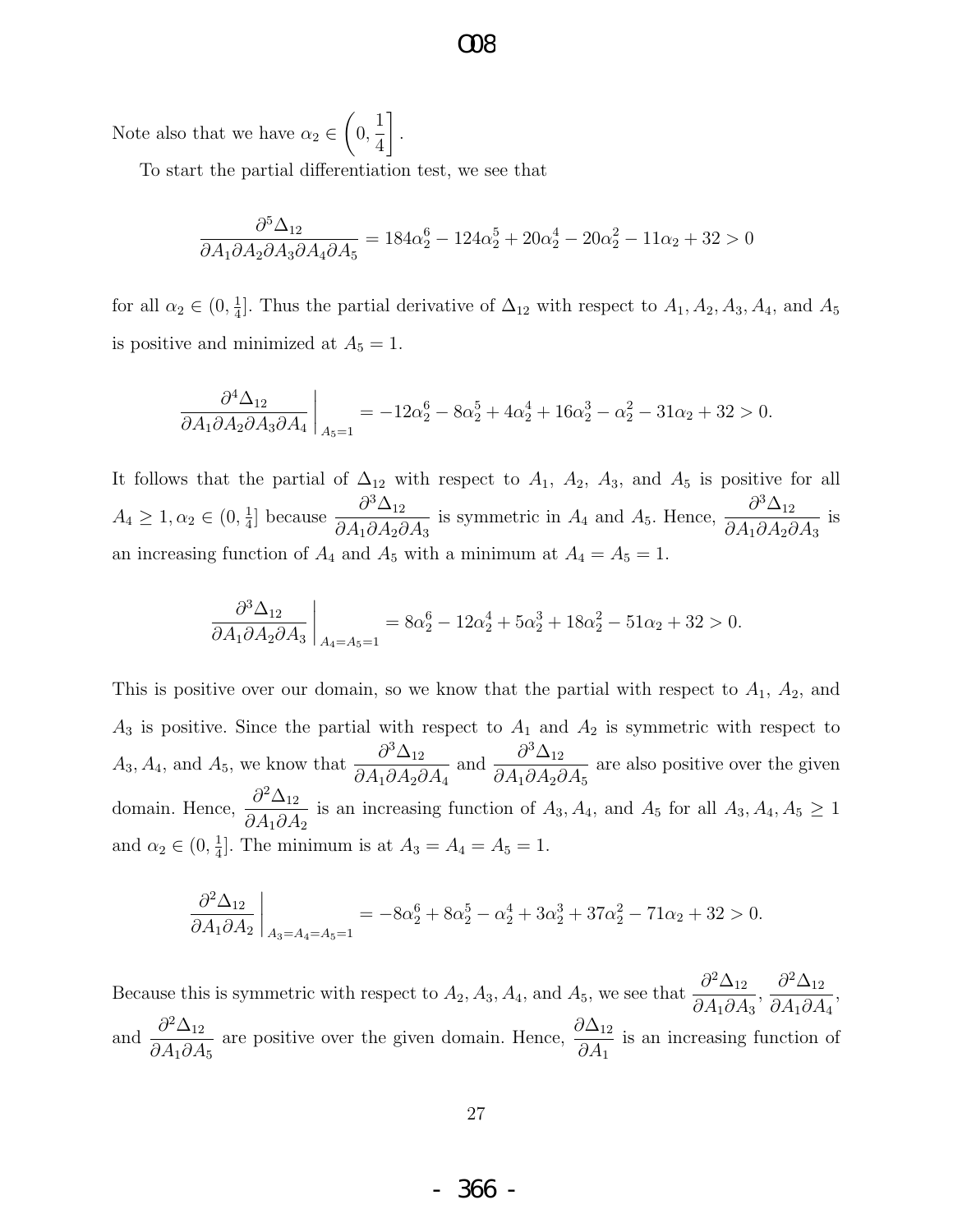$A_2, A_3, A_4$  and  $A_5$  minimized at  $A_2 = A_3 = A_4 = A_5 = 1$ .

$$
\frac{\partial \Delta_{12}}{\partial A_1}\bigg|_{A_2=A_3=A_4=A_5=1}=12\alpha_2^6-11\alpha_2^5-44\alpha_2^4+46\alpha_2^3+56\alpha_2^2-91\alpha_2+32>0.
$$

Thus  $\frac{\partial \Delta_{12}}{\partial A}$  $\partial A_1$ is positive over the given domain. By the symmetry of  $\Delta_{12}$  in  $A_1, A_2, A_3$ , and  $A_4$ , we know that  $\frac{\partial \Delta_{12}}{\partial A}$  $\partial A_2$  $\frac{\partial \Delta_{12}}{\partial 4}$  $\partial A_3$ , and  $\frac{\partial \Delta_{12}}{\partial A}$  $\partial A_4$ are positive over the given domain. Therefore,  $\Delta_{12}$  is an increasing function of  $A_1, A_2, A_3$ , and  $A_4$ . We can hence plug in the minimum values of  $A_1$ ,  $A_2$ ,  $A_3$ , and  $A_4$  to determine a new polynomial in  $A_5$  and  $\alpha_2$  that we want to show is positive. We define

$$
\begin{aligned} \Delta_{13} &= \Delta_{12}|_{A_1=5, A_2=4, A_3=3, A_4=2} \\ &= -980A_5^4\alpha_2^6 + 580A_5^4\alpha_2^5 + 5400A_5^3\alpha_2^6 - 80A_5^4\alpha_2^4 - 2700A_5^3\alpha_2^5 - 10080A_5^2\alpha_2^6 + 80A_5^4\alpha_2^3 \\ &\quad + 4320A_5^2\alpha_2^5 + 10184A_5\alpha_2^6 + 230A_5^4\alpha_2^2 - 1350A_5^3\alpha_2^3 + 2160A_5^2\alpha_2^4 - 6385A_5\alpha_2^5 + 16044\alpha_2^6 \\ &\quad + 170A_5^4\alpha_2 - 1350A_5^3\alpha_2^2 + 3600A_5^2\alpha_2^3 - 2872A_5\alpha_2^4 - 16671\alpha_2^5 + 1051A_5\alpha_2^3 - 1515\alpha_2^4 \\ &\quad + 526A_5\alpha_2^2 + 318\alpha_2^3 - 4400A_5\alpha_2 + 2280\alpha_2^2 + 3840A_5 - 2400\alpha_2. \end{aligned}
$$

We must show that  $\Delta_{13}$  is positive over the interval  $\alpha_2 \in (0, \frac{1}{4})$  $\frac{1}{4}$  and  $A_5 \geq 1$ .

We apply the partial differentiation test normally, beginning by noting that

$$
\frac{\partial^4 \Delta_{13}}{\partial A_5^4} = -23520\alpha_2^6 + 13920\alpha_2^5 - 1920\alpha_2^4 + 1920\alpha_2^3 + 5520\alpha_2^2 + 4080\alpha_2 > 0.
$$

We then consider

$$
\frac{\partial^3 \Delta_{13}}{\partial A_5^3}\bigg|_{A_5=1} = 8880\alpha_2^6 - 2280\alpha_2^5 - 1920\alpha_2^4 - 6180\alpha_2^3 - 2580\alpha_2^2 + 4080\alpha_2 > 0.
$$

Similarly,

$$
\frac{\partial^2 \Delta_{13}}{\partial A_5^2}\bigg|_{A_5=1} = 480\alpha_2^6 - 600\alpha_2^5 + 3360\alpha_2^4 + 60\alpha_2^3 - 5340\alpha_2^2 + 2040\alpha_2,
$$

- 367 -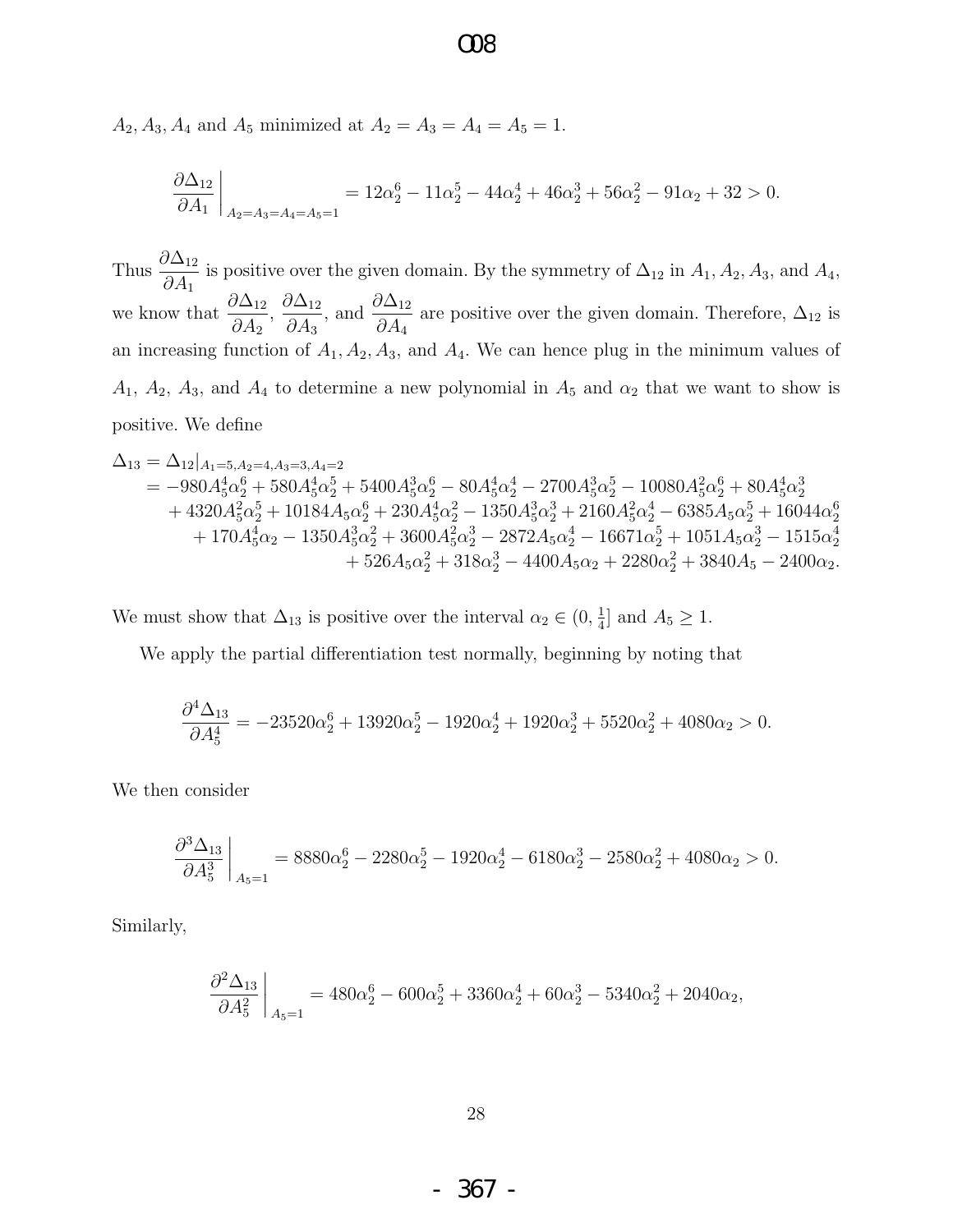which is positive for  $\alpha_2 \in (0, \frac{1}{4})$  $\frac{1}{4}$ . We continue by considering

$$
\frac{\partial \Delta_{13}}{\partial A_5}\bigg|_{A_5=1} = 2304\alpha_2^6 - 3525\alpha_2^5 + 1128\alpha_2^4 + 4521\alpha_2^3 - 2604\alpha_2^2 - 3720\alpha_2 + 3840 > 0.
$$

Finally, we evaluate  $\Delta_{13}$  at its minimum:

$$
\Delta_{13}|_{A_5=1} = 20568\alpha_2^6 - 20856\alpha_2^5 - 2307\alpha_2^4 + 3699\alpha_2^3 + 1686\alpha_2^2 - 6630\alpha_2 + 3840 > 0.
$$

This completes this subcase, and hence Case III is complete.

 $\Box$ 

#### 2.4 Case IV

In this case,  $[a_6] = 5$ , so we can plug  $v = 5$  into the statement of Theorem [1.10](#page-7-0) to get the following theorem, which we prove in this case:

<span id="page-30-0"></span>**Theorem 2.4.** Let  $a_1 \ge a_2 \ge a_3 \ge a_4 \ge a_5 \ge a_6 > 1$  be real numbers and let  $P_6$  be the number of positive integral solutions of  $\frac{x_1}{x_2}$  $a_1$  $+\frac{x_2}{x_1}$  $a_2$  $+\frac{x_3}{x_3}$  $a_3$  $+\frac{x_4}{x_5}$  $a_4$  $+\frac{x_5}{x_5}$  $a_5$  $+\frac{x_6}{}$  $a_6$  $\leq 1$ . If  $P_6 > 0$  and  $4 < a_6 \leq 5$ , then

$$
6! P_6 \le (a_1 - 1)(a_2 - 1)(a_3 - 1)(a_4 - 1)(a_5 - 1)(a_6 - 1) - 4096.
$$

*Proof.* In this case,  $a_6 \in (4, 5]$ , so we have to consider four levels —  $x_6 = 1$ ,  $x_6 = 2$ ,  $x_6 = 3$ and  $x_6 = 4$ . Since  $P_6 > 0$ , there must be solutions at the  $x_6 = 1$  level, so our four subcases are:

Subcase IV (a)  $P_5(x_6 = 4) = P_5(x_6 = 3) = P_5(x_6 = 2) = 0.$ 

Subcase IV (b)  $P_5(x_6 = 4) = P_5(x_6 = 3) = 0, P_5(x_6 = 2) > 0.$ 

Subcase IV (c)  $P_5(x_6 = 4) = 0, P_5(x_6 = 3) > 0, P_5(x_6 = 2) > 0.$ 

- 368 -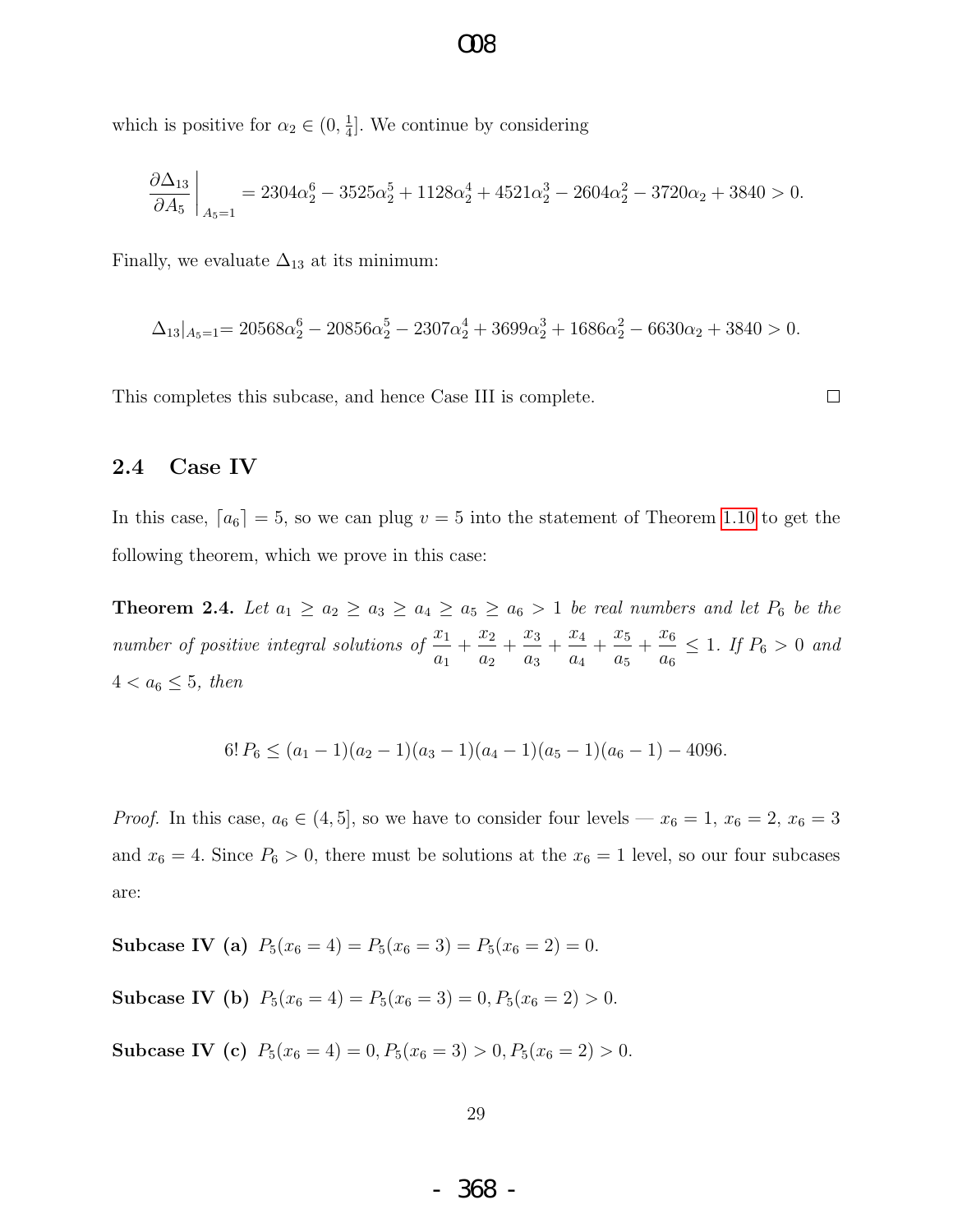### $OR$

Subcase IV (d)  $P_5(x_6 = 4) > 0, P_5(x_6 = 3) > 0, P_5(x_6 = 2) > 0.$ 

#### <span id="page-31-0"></span>2.4.1 Subcase IV (a)

We are guaranteed that  $(x_1, x_2, x_3, x_4, x_5, x_6) = (1, 1, 1, 1, 1, 1)$  is a solution to the inequality in Theorem [2.4.](#page-30-0) Thus, if

$$
\frac{1}{a_1}+\frac{1}{a_2}+\frac{1}{a_3}+\frac{1}{a_4}+\frac{1}{a_5}\leq 1-\frac{1}{a_6}:=\alpha,
$$

then  $\alpha \in \left(\frac{3}{4}\right)$  $\frac{3}{4}, \frac{4}{5}$  $\frac{4}{5}$  because  $a_6 \in (4, 5]$ . For simplicity, let  $A_i = a_i \cdot \alpha$  for  $i = 1, 2, 3, 4$ , and 5. This yields the new inequality

$$
\frac{1}{A_1} + \frac{1}{A_2} + \frac{1}{A_3} + \frac{1}{A_4} + \frac{1}{A_5} \le 1.
$$

Whereas we previously bounded the number of positive integral solutions to this inequality using the Yau Number Theoretic Conjecture for  $n = 5$ , we will now use the Yau Geometric Conjecture for  $n = 5$ , proven in [\[1\]](#page-66-3). This gives us the bound

$$
6! P_5(x_6 = 1) \le 6 [(A_1 - 1)(A_2 - 1)(A_3 - 1)(A_4 - 1)(A_5 - 1) - p_5(\lceil A_5 \rceil)], \tag{3}
$$

where  $p_5$  is the function defined in [\(1\)](#page-7-1). Note that since  $p_5(v)$  is increasing for  $v \geq 4$ . Also, since  $A_5 = a_5 \cdot \alpha > \frac{3}{4} \cdot 4 = 3$ , we note that  $[A_5] \geq 4$ . Thus, we maximize the RHS of [\(3\)](#page-31-0) by substituting  $p_5(4) = 243$  in for  $p_5(\lceil A_5 \rceil)$ . Hence, we have

$$
6! P_5(x_6 = 1) \le 6 [(A_1 - 1)(A_2 - 1)(A_3 - 1)(A_4 - 1)(A_5 - 1) - 243]. \tag{4}
$$

As before, we take the difference obtained by subtracting the RHS of [\(4\)](#page-31-0) from the RHS of Theorem [2.4,](#page-30-0) substituting in  $a_i =$  $A_i$  $\frac{a_1}{\alpha}$  and  $a_6 =$ 1  $1 - \alpha$ , yielding

- 369 -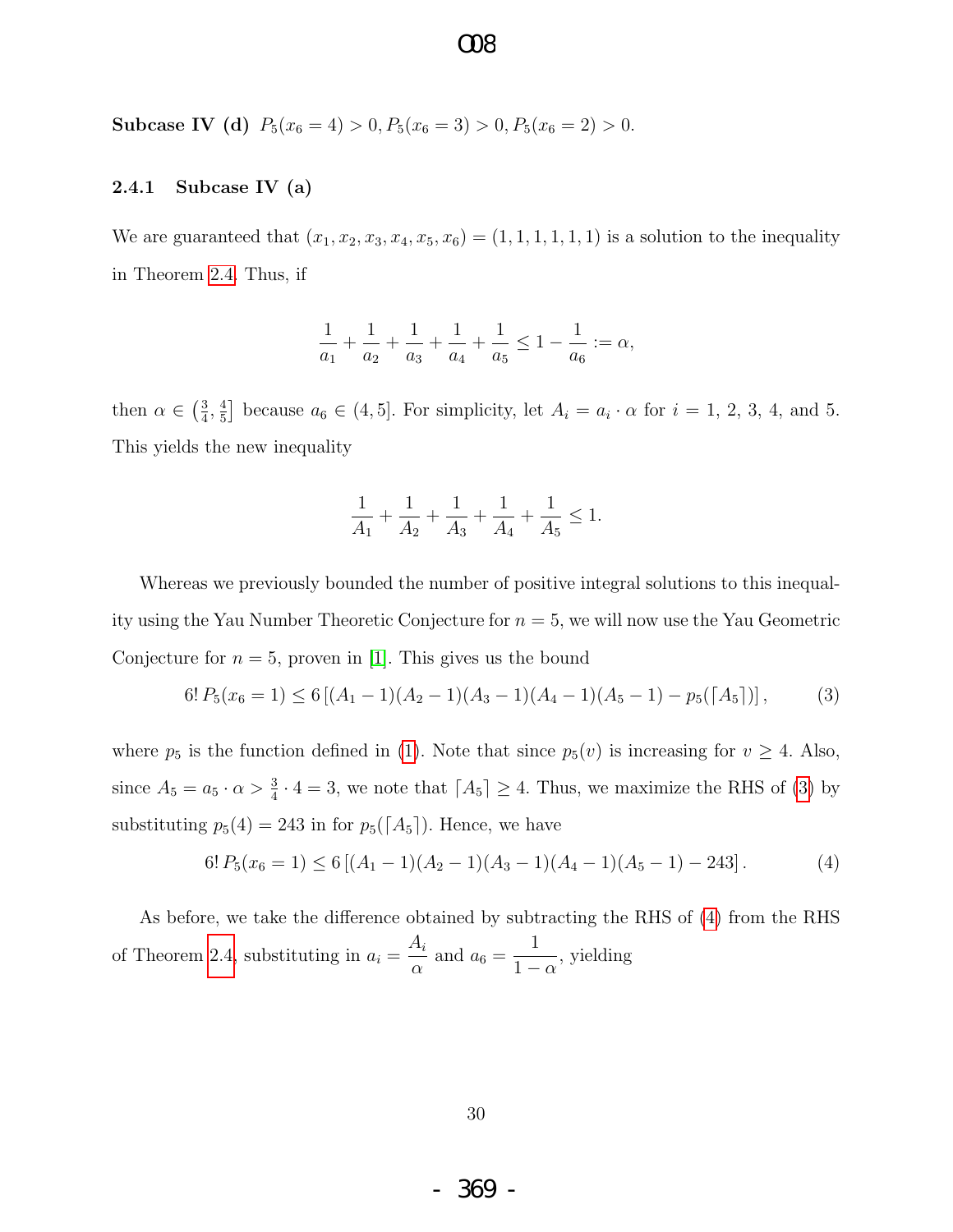$$
\Delta_{14} = \frac{1}{2\alpha^{4}(1-\alpha)} \left(5262\alpha^{5}-5264\alpha^{4}+12\alpha^{5}A_{1}-10\alpha^{4}A_{1}-12\alpha^{5}A_{1}A_{2}+12\alpha^{4}A_{1}A_{2}-\right.\\ \left. 2\alpha^{3}A_{1}A_{2}+12\alpha^{5}A_{1}A_{2}A_{3}-12\alpha^{4}A_{1}A_{2}A_{3}+2\alpha^{2}A_{1}A_{2}A_{3}-12\alpha^{5}A_{1}A_{2}A_{3}A_{4}+\right.\\ \left. 12\alpha^{4}A_{1}A_{2}A_{3}A_{4}-2\alpha A_{1}A_{2}A_{3}A_{4}+12\alpha^{5}A_{1}A_{2}A_{3}A_{4}A_{5}-12\alpha^{4}A_{1}A_{2}A_{3}A_{4}A_{5}+\right.\\ \left. 2A_{1}A_{2}A_{3}A_{4}A_{5}-12\alpha^{5}A_{1}A_{2}A_{3}A_{5}+12\alpha^{4}A_{1}A_{2}A_{3}A_{5}-2\alpha A_{1}A_{2}A_{3}A_{5}+12\alpha^{5}A_{1}A_{2}A_{4}A_{5}+\right.\\ \left. 12\alpha^{5}A_{1}A_{2}A_{4}+2\alpha^{2}A_{1}A_{2}A_{4}-12\alpha^{5}A_{1}A_{2}A_{4}A_{5}+12\alpha^{4}A_{1}A_{2}A_{4}A_{5}-2\alpha A_{1}A_{2}A_{4}A_{5}+\right.\\ \left. 12\alpha^{5}A_{1}A_{2}A_{5}-12\alpha^{4}A_{1}A_{2}A_{5}+2\alpha^{2}A_{1}A_{2}A_{5}-12\alpha^{5}A_{1}A_{3}A_{4}+12\alpha^{4}A_{1}A_{3}-2\alpha^{3}A_{1}A_{3}+12\alpha^{5}A_{1}A_{3}A_{4}-12\alpha^{5}A_{1}A_{3}A_{4}-12\alpha^{5}A_{1}A_{3}A_{4}-12\alpha^{5}A_{1}A_{3}A_{4}-12\alpha^{5}A_{1}A_{3}A_{4}-12\alpha^{5}A_{1}A_{3
$$

We now proceed with the partial derivative test on  $\Delta_{15}$  with  $\alpha\in\left(\frac{3}{4},\frac{4}{5}\right]$  and

$$
A_1 \ge 5, A_2 \ge 4, A_3 \ge 3, A_4 \ge 2, \text{ and } A_5 > \frac{\alpha}{1-\alpha},
$$

like in previous cases.

$$
\frac{\partial^5 \Delta_{15}}{\partial A_1 \partial A_2 \partial A_3 \partial A_4 \partial A_5} = 12\alpha^5 - 12\alpha^4 + 2 > 0, \alpha \in \left(\frac{3}{4}, \frac{4}{5}\right].
$$

Thus the partial derivative of  $\Delta_{15}$  with respect to  $A_1, A_2, A_3, A_4$ , and  $A_5$  is positive and minimized at  $A_5 = \frac{\alpha}{1 - \alpha}$ .

$$
\frac{\partial^4 \Delta_{15}}{\partial A_1 \partial A_2 \partial A_3 \partial A_4}\bigg|_{A_5=\frac{\alpha}{1-\alpha}} = \frac{2\left(12\alpha^6 - 18\alpha^5 + 6\alpha^4 + \alpha^2\right)}{1-\alpha} > 0.
$$

 $-370-$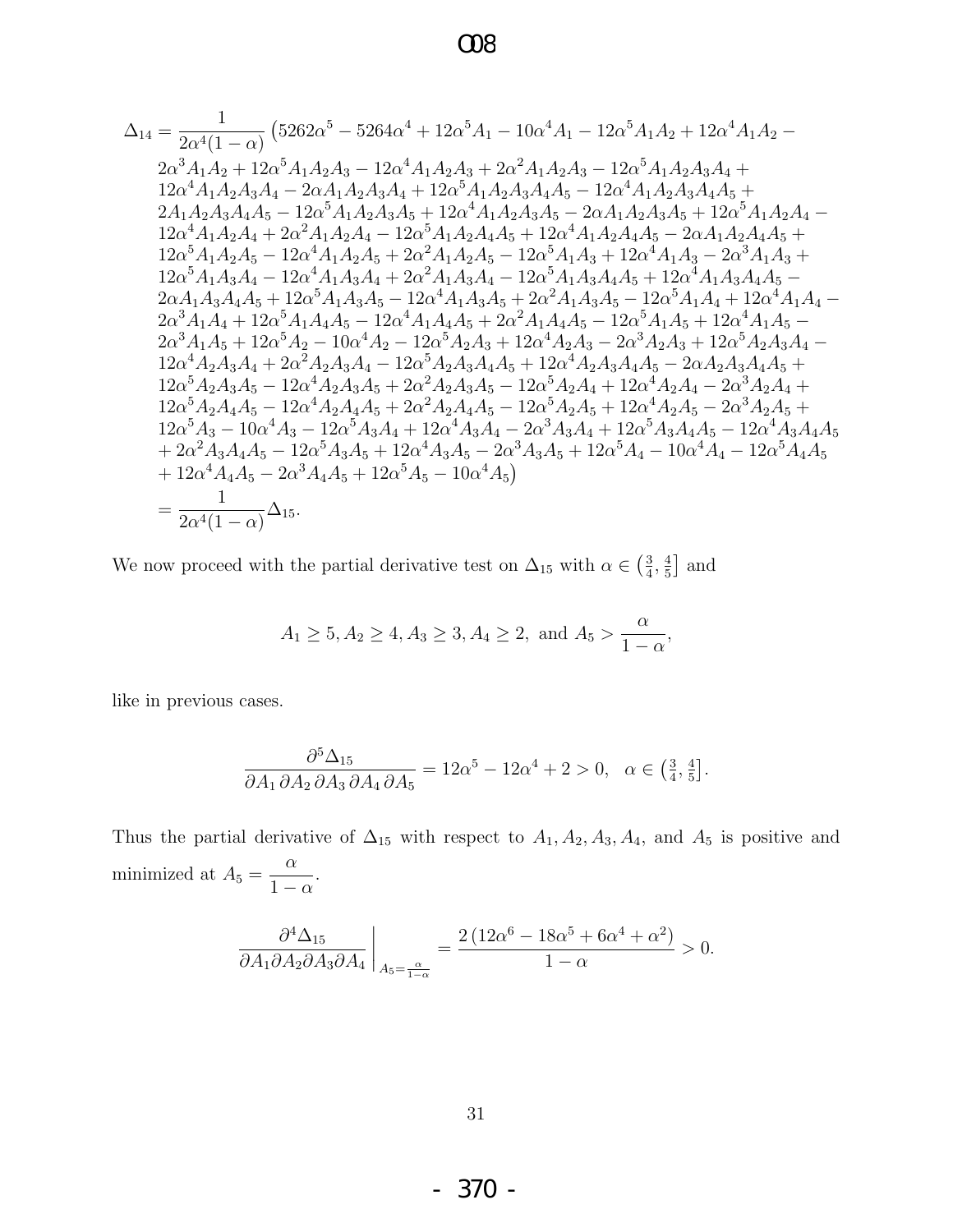We continue with,

$$
\frac{\partial^3 \Delta_{15}}{\partial A_1 \partial A_2 \partial A_3}\bigg|_{A_4 = A_5 = \frac{\alpha}{1-\alpha}} = \frac{2\alpha^4 \left(24\alpha^3 - 48\alpha^2 + 30\alpha - 5\right)}{(1-\alpha)^2} > 0.
$$

This is positive over our domain, so we know that the partial with respect to  $A_1$ ,  $A_2$ , and  $A_3$  is positive. Furthermore,

$$
\frac{\partial^2 \Delta_{15}}{\partial A_1 \partial A_2}\bigg|_{A_3 = A_4 = A_5 = \frac{\alpha}{1-\alpha}} = \frac{2\alpha^4 \left(48\alpha^4 - 120\alpha^3 + 109\alpha^2 - 42\alpha + 6\right)}{(1-\alpha)^3} > 0, \text{ and}
$$

$$
\frac{\partial \Delta_{15}}{\partial A_1}\bigg|_{A_2 = A_3 = A_4 = A_5 = \frac{\alpha}{1-\alpha}} = \frac{2\alpha^4 \left(96\alpha^5 - 287\alpha^4 + 336\alpha^3 - 192\alpha^2 + 54\alpha - 6\right)}{(1-\alpha)^4} > 0.
$$

We also observe that  $A_5 = a_5 \alpha \geq 5 \cdot \frac{3}{4}$ 4 = 15  $\frac{16}{4}$ , and since  $A_1 \ge A_2 \ge A_3 \ge A_4 \ge A_5$ , our minimum for  $\Delta_{15}$  is

$$
\Delta_{15}|_{A_1=5, A_2=4, A_3=A_4=A_5=\frac{15}{4}}=\frac{264600\alpha^5-263368\alpha^4-10460\alpha^3+42075\alpha^2-84375\alpha+67500}{32},
$$

which is positive over our desired interval, completing this subcase.

#### 2.4.2 Subcase IV (b)

In this subcase, we know that  $P_5(x_6 = 2) > 0$ , implying that  $(1, 1, 1, 1, 1, 2)$  is a positive integral solution to the inequality in Theorem [2.4.](#page-30-0) Thus, if

$$
\frac{1}{a_1}+\frac{1}{a_2}+\frac{1}{a_3}+\frac{1}{a_4}+\frac{1}{a_5}\leq 1-\frac{2}{a_6}:=\alpha_1,
$$

- 371 -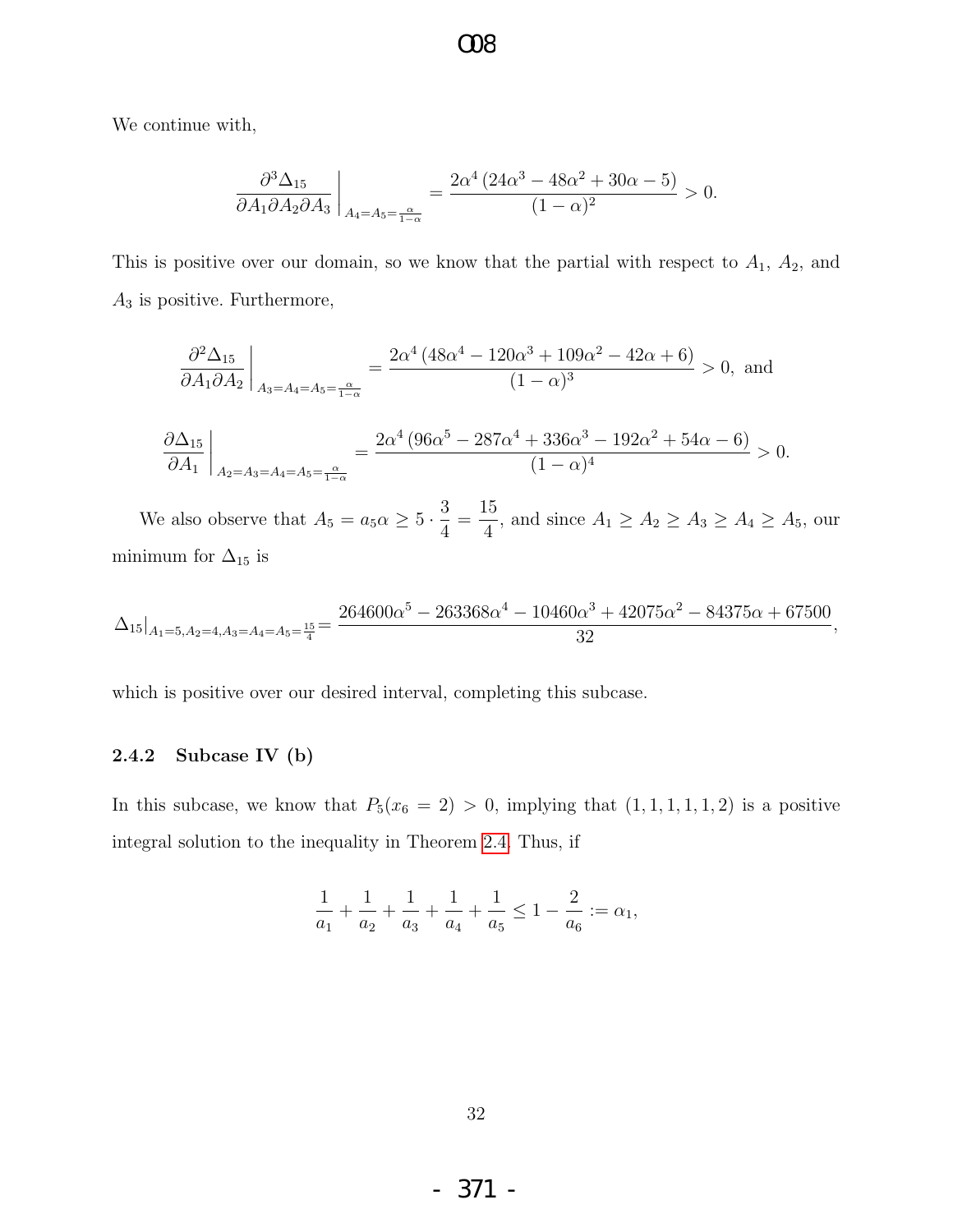#### then  $\alpha_1 \in \left(\frac{1}{2}\right)$  $\frac{1}{2}, \frac{3}{4}$  $\frac{3}{4}$  because  $a_6 \in (4, 5]$ . For simplicity, let  $A_i = a_i \cdot \alpha_1$  for  $i = 1, 2, 3, 4$ , and 5. This yields the new inequality

O08

$$
\frac{1}{A_1}+\frac{1}{A_2}+\frac{1}{A_3}+\frac{1}{A_4}+\frac{1}{A_5}\leq 1.
$$

Thus, by Theorem [1.7,](#page-6-1) we have

$$
6! P_5(x_6 = 2) \le 6 [(A_1 - 1)(A_2 - 1)(A_3 - 1)(A_4 - 1)(A_5 - 1)- (A_5 - 1)^5 + A_5(A_5 - 1)(A_5 - 2)(A_5 - 3)(A_5 - 4)],
$$

and,

$$
6! P_5(x_6 = 1) \le 6 \left[ \left( A_1 \cdot \frac{1+\alpha_1}{2\alpha_1} - 1 \right) \left( A_2 \cdot \frac{1+\alpha_1}{2\alpha_1} - 1 \right) \left( A_3 \cdot \frac{1+\alpha_1}{2\alpha_1} - 1 \right) \left( A_4 \cdot \frac{1+\alpha_1}{2\alpha_1} - 1 \right) \right]
$$
  

$$
1 \right) \left( A_5 \cdot \frac{1+\alpha_1}{2\alpha_1} - 1 \right) - \left( A_5 \cdot \frac{1+\alpha_1}{2\alpha_1} - 1 \right)^5 + \left( A_5 \cdot \frac{1+\alpha_1}{2\alpha_1} \right) \left( A_5 \cdot \frac{1+\alpha_1}{2\alpha_1} - 1 \right)
$$
  

$$
\cdot \frac{1+\alpha_1}{2\alpha_1} - 1 \right) \left( A_5 \cdot \frac{1+\alpha_1}{2\alpha_1} - 2 \right) \left( A_5 \cdot \frac{1+\alpha_1}{2\alpha_1} - 3 \right) \left( A_5 \cdot \frac{1+\alpha_1}{2\alpha_1} - 4 \right) \right].
$$

Because 6!  $P_6 = 6! (P_5(x_6 = 1) + P_5(x_6 = 2))$ , as before, we take the difference obtained by subtracting the sums of the right hand sides of the above inequalities from the RHS of Theorem [2.4,](#page-30-0) substituting in  $a_i =$  $A_i$  $\alpha_1$ , yielding

$$
\begin{aligned} \Delta_{16} &= \frac{1}{16\alpha_{1}^{5}(1-\alpha_{1})} (-510A_{5}^{4}\alpha_{1}^{6} + 2700A_{5}^{3}\alpha_{1}^{6} - 4800A_{5}^{2}\alpha_{1}^{6} + 144A_{1}\alpha_{1}^{6} - 120A_{1}A_{2}\alpha_{1}^{6} + 144A_{2}\alpha_{1}^{6} \\ &- 120A_{1}A_{3}\alpha_{1}^{6} + 108A_{1}A_{2}A_{3}\alpha_{1}^{6} - 120A_{2}A_{3}\alpha_{1}^{6} + 144A_{3}\alpha_{1}^{6} - 120A_{1}A_{4}\alpha_{1}^{6} + 108A_{1}A_{2}A_{4}\alpha_{1}^{6} - 120A_{2}A_{4}\alpha_{1}^{6} \\ &+ 108A_{1}A_{3}A_{4}\alpha_{1}^{6} - 102A_{1}A_{2}A_{3}A_{4}\alpha_{1}^{6} + 108A_{2}A_{3}A_{4}\alpha_{1}^{6} - 120A_{3}A_{4}\alpha_{1}^{6} + 144A_{4}\alpha_{1}^{6} - 120A_{1}A_{5}\alpha_{1}^{6} \\ &+ 108A_{1}A_{2}A_{5}\alpha_{1}^{6} - 120A_{2}A_{5}\alpha_{1}^{6} + 108A_{1}A_{3}A_{5}\alpha_{1}^{6} - 102A_{1}A_{2}A_{3}A_{5}\alpha_{1}^{6} + 108A_{2}A_{3}A_{5}\alpha_{1}^{6} - 120A_{3}A_{5}\alpha_{1}^{6} \\ &+ 108A_{1}A_{4}A_{5}\alpha_{1}^{6} - 102A_{1}A_{2}A_{4}A_{5}\alpha_{1}^{6} + 108A_{2}A_{4}A_{5}\alpha_{1}^{6} - 102A_{1}A_{3}A_{4}A_{5}\alpha_{1}^{6} + 99A_{1}A_{2}A_{3}A_{4}\alpha_{1}^{6} \\ &- 102A_{2}A_{3}A_{4}A_{5}\alpha_{1}^{6} + 108A_{3}A_{4}A_{5}\alpha_{1}^{6} - 120A_{
$$

- 372 -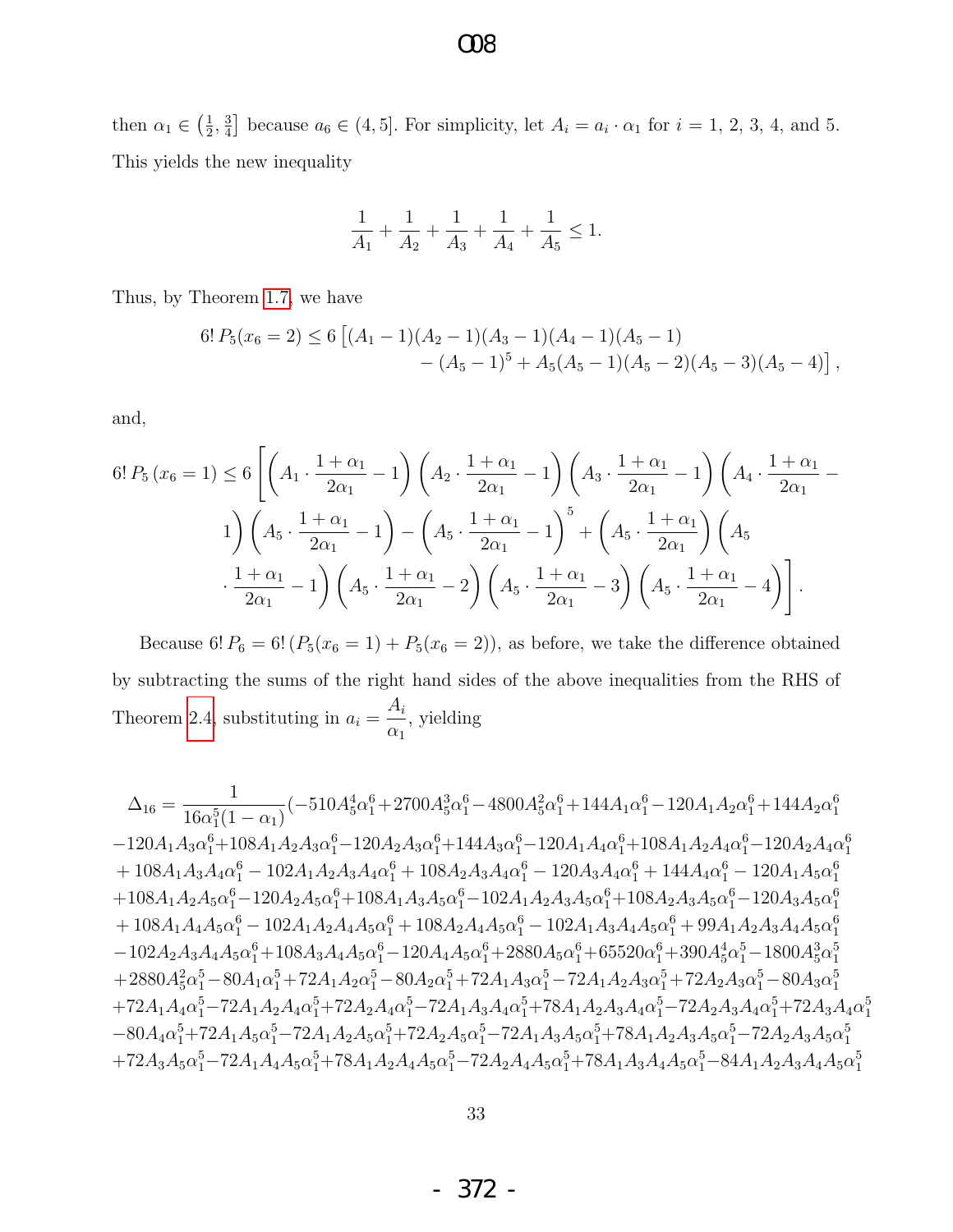### $\Omega$

$$
+78A_{2}A_{3}A_{4}A_{5}\alpha _{1}^{5}-72A_{3}A_{4}A_{5}\alpha _{1}^{5}+72A_{4}A_{5}\alpha _{1}^{5}-1904A_{5}\alpha _{1}^{5}-65552\alpha _{1}^{5}-60A_{5}^{4}\alpha _{1}^{4}+960A_{5}^{2}\alpha _{1}^{4}-32A_{1}\alpha _{1}^{4} \\+8A_{1}A_{2}\alpha _{1}^{4}-32A_{2}\alpha _{1}^{4}+8A_{1}A_{3}\alpha _{1}^{4}+8A_{2}A_{3}\alpha _{1}^{4}-32A_{3}\alpha _{1}^{4}+8A_{1}A_{4}\alpha _{1}^{4}+8A_{2}A_{4}\alpha _{1}^{4}-12A_{1}A_{2}A_{3}A_{4}\alpha _{1}^{4} \\+8A_{3}A_{4}\alpha _{1}^{4}-32A_{4}\alpha _{1}^{4}+8A_{1}A_{5}\alpha _{1}^{4}+8A_{2}A_{5}\alpha _{1}^{4}-12A_{1}A_{2}A_{3}A_{5}\alpha _{1}^{4}+8A_{3}A_{5}\alpha _{1}^{4}-12A_{1}A_{2}A_{3}A_{4}\alpha _{1}^{4} \\-12A_{1}A_{3}A_{4}\alpha _{1}^{4}+15A_{1}A_{2}A_{3}A_{4}\alpha _{1}^{4}-12A_{2}A_{3}A_{4}A_{5}\alpha _{1}^{4}+8A_{4}A_{5}\alpha _{1}^{4}+80A_{4}^{4}A_{5}\alpha _{1}^{3}-600A_{5}^{3}\alpha _{1}^{3} \\-12A_{1}A_{3}A_{4}\alpha _{1}^{3}+12A_{1}A_{2}A_{3}A_{4}\alpha _{1}^{3}-8A_{1}A_{2}A_{3}\alpha _{1}^{3}+8A_{2}A_{3}\alpha _{1}^{3}+8A_{1}A_{4}\alpha _{1}^{3}-8A_{1}A_{2}A_{4}\alpha _{1}^{3}+8A_{2}A_{4}\alpha _{1}^{3} \\-8A_{1}A_{3}A_{4}\alpha _{1}^{3}+12A_{1}A_{2}A_{3}A_{4}\alpha _{
$$

We now proceed with the partial derivative test on  $\Delta_{17}$  with  $\alpha_1\in\left(\frac{1}{2},\frac{3}{5}\right]$  and

$$
A_1 \ge 5, A_2 \ge 4, A_3 \ge 3, A_4 \ge 2, \text{ and } A_5 > \frac{2\alpha_1}{1 - \alpha_1},
$$

like in previous cases.

$$
\frac{\partial^5 \Delta_{17}}{\partial A_1 \partial A_2 \partial A_3 \partial A_4 \partial A_5} = 99\alpha_1^6 - 84\alpha_1^5 + 15\alpha_1^4 - 15\alpha_1^2 + 4\alpha_1 + 13 > 0, \ \ \alpha_1 \in \left(\frac{1}{2}, \frac{3}{5}\right].
$$

Thus the partial derivative of  $\Delta_{17}$  with respect to  $A_1, A_2, A_3, A_4$ , and  $A_5$  is positive and minimized at  $A_5 = \frac{2\alpha_1}{1 - \alpha_1}$ .

$$
\frac{\partial^4 \Delta_{17}}{\partial A_1 \partial A_2 \partial A_3 \partial A_4}\bigg|_{A_5=\frac{2\alpha_1}{1-\alpha_1}}=\frac{4\alpha_1 \left(75\alpha_1^6-87\alpha_1^5+30\alpha_1^4-6\alpha_1^3-5\alpha_1^2+5\alpha_1+4\right)}{1-\alpha_1}>0.
$$

We continue with,

$$
\left.\frac{\partial^3 \Delta_{17}}{\partial A_1 \partial A_2 \partial A_3}\right|_{A_4 = A_5 = \frac{2\alpha_1}{1-\alpha_1}} = \frac{16\alpha_1^2 \left(57\alpha_1^6 - 84\alpha_1^5 + 42\alpha_1^4 - 11\alpha_1^3 + 3\alpha_1 + 1\right)}{(1-\alpha_1)^2} > 0.
$$

- 373 -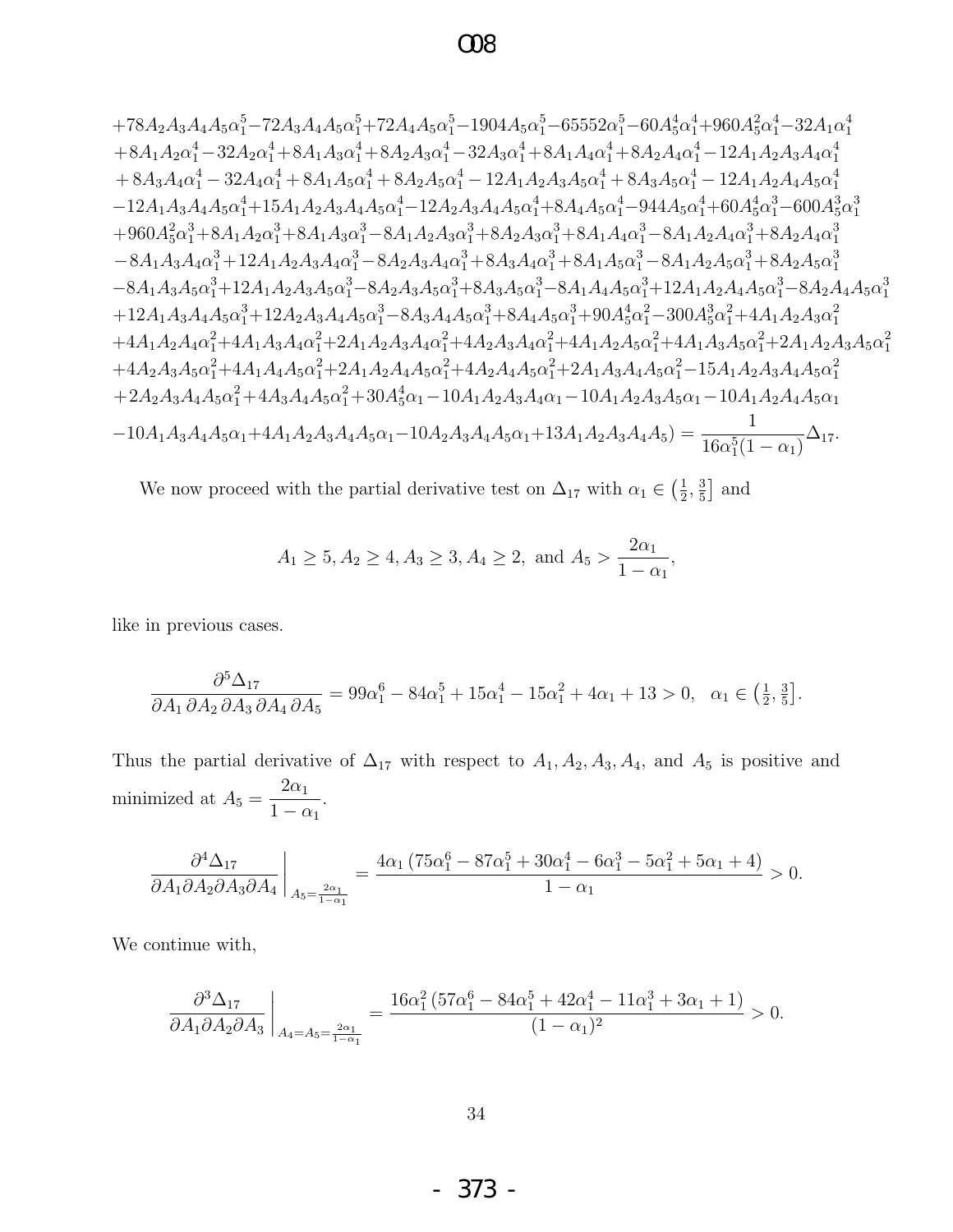This is positive over our domain, so we know that the partial with respect to  $A_1$ ,  $A_2$ , and  $A_3$  is positive. Furthermore,

$$
\frac{\partial^2 \Delta_{17}}{\partial A_1 \partial A_2}\bigg|_{A_3 = A_4 = A_5 = \frac{2\alpha_1}{1 - \alpha_1}} = \frac{16\alpha_1^3 \left(174\alpha_1^6 - 312\alpha_1^5 + 205\alpha_1^4 - 68\alpha_1^3 + 12\alpha_1^2 + 4\alpha_1 + 1\right)}{(1 - \alpha_1)^3} > 0, \text{ and}
$$

$$
\frac{\partial \Delta_{17}}{\partial A_1}\bigg|_{A_2=A_3=A_4=A_5=\frac{2\alpha_1}{1-\alpha_1}}=\frac{16\alpha_1^4\left(534\alpha_1^6-1133\alpha_1^5+929\alpha_1^4-386\alpha_1^3+88\alpha_1^2-\alpha_1+1\right)}{(1-\alpha_1)^4}>0.
$$

Finally, our minimum for  $\Delta_{17}$  is

$$
\Delta_{17}|_{A_1=5, A_2=4, A_3=A_4=A_5=\frac{2\alpha_1}{1-\alpha_1}} = \frac{16\alpha_1^2}{(1-\alpha_1)^3} \left(-2019\alpha_1^7 + 16182\alpha_1^6 - 26485\alpha_1^5 + 17652\alpha_1^4 - 4241\alpha_1^3 - 262\alpha_1^2 + 73\alpha_1 + 60\right),
$$

which is positive over our desired interval, completing this subcase.

#### 2.4.3 Subcase IV (c)

In this subcase, we know that  $P_5(x_6 = 3) > 0$ , implying that  $(1, 1, 1, 1, 1, 3)$  is a positive integral solution to the inequality in Theorem [2.4.](#page-30-0) Thus, if

$$
\frac{1}{a_1} + \frac{1}{a_2} + \frac{1}{a_3} + \frac{1}{a_4} + \frac{1}{a_5} \le 1 - \frac{3}{a_6} := \alpha_2,
$$

then  $\alpha_2 \in \left(\frac{1}{4}\right)$  $\frac{1}{4}$ ,  $\frac{2}{5}$  $\frac{2}{5}$  because  $a_6 \in (4, 5]$ . For simplicity, let  $A_i = a_i \cdot \alpha_2$  for  $i = 1, 2, 3, 4$ , and 5. This yields the new inequality

$$
\frac{1}{A_1}+\frac{1}{A_2}+\frac{1}{A_3}+\frac{1}{A_4}+\frac{1}{A_5}\leq 1.
$$

Thus, by Theorem [1.7,](#page-6-1) we have

$$
6! P_5(x_6=3) \le 6 [(A_1-1)(A_2-1)(A_3-1)(A_4-1)(A_5-1)-(A_5-1)^5 + A_5(A_5-1)(A_5-2)(A_5-3)(A_5-4)],
$$

- 374 -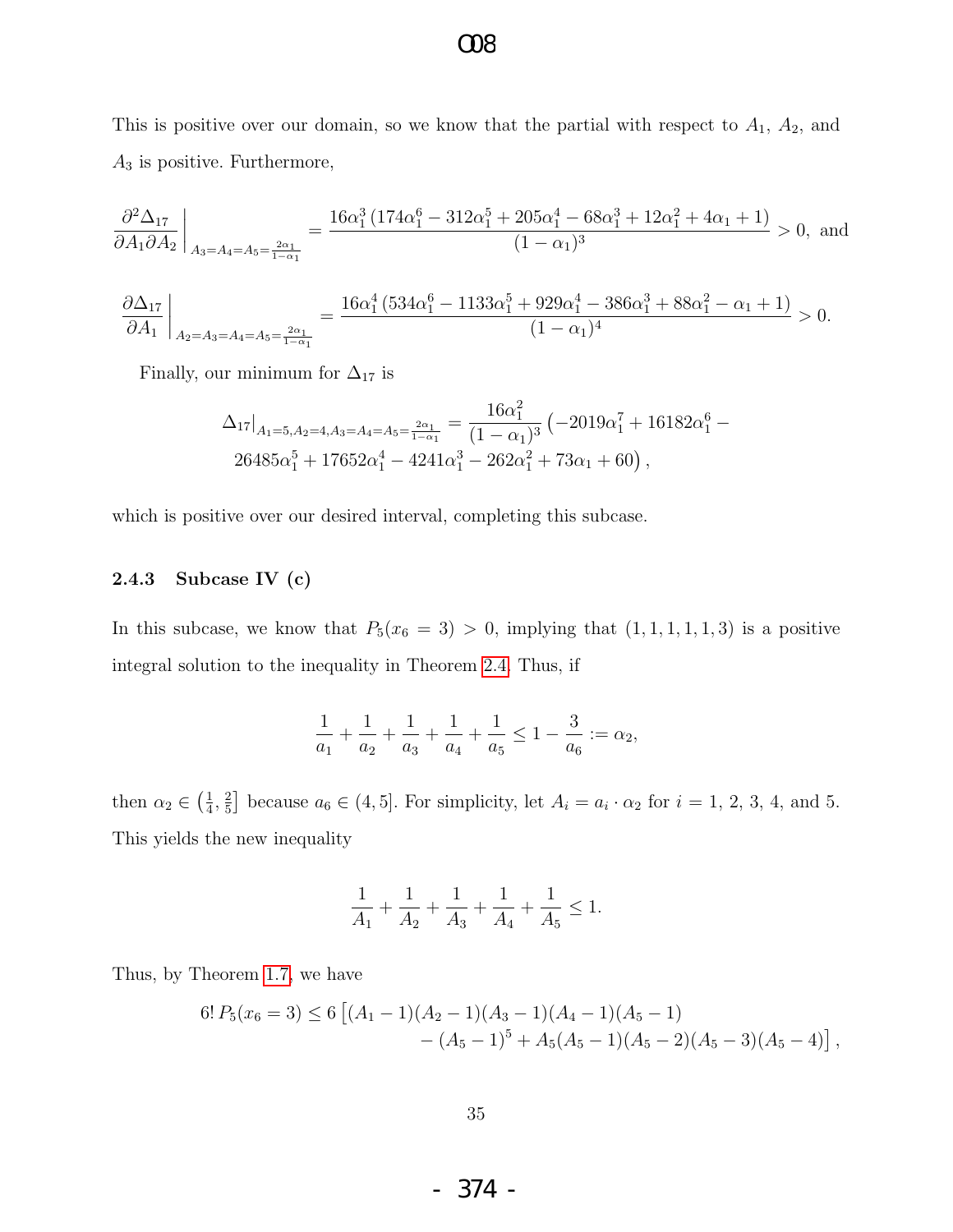as well as

$$
6! P_5(x_6 = 2) \le 6 \left[ \left( A_1 \cdot \frac{1 + 2\alpha_2}{3\alpha_2} - 1 \right) \left( A_2 \cdot \frac{1 + 2\alpha_2}{3\alpha_2} - 1 \right) \left( A_3 \cdot \frac{1 + 2\alpha_2}{3\alpha_2} - 1 \right) \left( A_4 \cdot \frac{1 + 2\alpha_2}{3\alpha_2} - 1 \right) - 1 \right] \left( A_5 \cdot \frac{1 + 2\alpha_2}{3\alpha_2} - 1 \right) - \left( A_5 \cdot \frac{1 + 2\alpha_2}{3\alpha_2} - 1 \right)^5 + \left( A_5 \cdot \frac{1 + 2\alpha_2}{3\alpha_2} \right) \left( A_5 \cdot \frac{1 + 2\alpha_2}{3\alpha_2} - 1 \right) \left( A_5 \cdot \frac{1 + 2\alpha_2}{3\alpha_2} - 2 \right) \left( A_5 \cdot \frac{1 + 2\alpha_2}{3\alpha_2} - 3 \right) \left( A_5 \cdot \frac{1 + 2\alpha_2}{3\alpha_2} - 4 \right) \right],
$$

and

$$
6! P_5(x_6 = 1) \le 6 \left[ \left( A_1 \cdot \frac{2 + \alpha_2}{3\alpha_2} - 1 \right) \left( A_2 \cdot \frac{2 + \alpha_2}{3\alpha_2} - 1 \right) \left( A_3 \cdot \frac{2 + \alpha_2}{3\alpha_2} - 1 \right) \left( A_4 \cdot \frac{2 + \alpha_2}{3\alpha_2} - 1 \right) \right] \n1) \left( A_5 \cdot \frac{2 + \alpha_2}{3\alpha_2} - 1 \right) - \left( A_5 \cdot \frac{2 + \alpha_2}{3\alpha_2} - 1 \right)^5 + \left( A_5 \cdot \frac{2 + \alpha_2}{3\alpha_2} \right) \left( A_5 \cdot \frac{2 + \alpha_2}{3\alpha_2} - 1 \right) \cdot \frac{2 + \alpha_2}{3\alpha_2} - 1} \left( A_5 \cdot \frac{2 + \alpha_2}{3\alpha_2} - 2 \right) \left( A_5 \cdot \frac{2 + \alpha_2}{3\alpha_2} - 3 \right) \left( A_5 \cdot \frac{2 + \alpha_2}{3\alpha_2} - 4 \right) \cdot \frac{2 + \alpha_2}{3\alpha_2} - 1} \cdot \frac{2 + \alpha_2}{3\alpha_2} - 1} \cdot \frac{2 + \alpha_2}{3\alpha_2} - 1} \cdot \frac{2 + \alpha_2}{3\alpha_2} - 2} \cdot \frac{2 + \alpha_2}{3\alpha_2} - 3 \cdot \frac{2}{3\alpha_2} - 3} \cdot \frac{2 + \alpha_2}{3\alpha_2} - 4} \cdot \frac{2 + \alpha_2}{3\alpha_2} - 4} \cdot \frac{2 + \alpha_2}{3\alpha_2} - 1} \cdot \frac{2 + \alpha_2}{3\alpha_2} - 1} \cdot \frac{2 + \alpha_2}{3\alpha_2} - 1} \cdot \frac{2 + \alpha_2}{3\alpha_2} - 1} \cdot \frac{2 + \alpha_2}{3\alpha_2} - 1} \cdot \frac{2 + \alpha_2}{3\alpha_2} - 1} \cdot \frac{2 + \alpha_2}{3\alpha_2} - 1} \cdot \frac{2 + \alpha_2}{3\alpha_2} - 1} \cdot \frac{2 + \alpha_2}{3\alpha_2} - 1} \cdot \frac{2 + \alpha_2
$$

Because 6!  $P_6 = 6! (P_5(x_6 = 1) + P_5(x_6 = 2) + P_5(x_6 = 3))$ , if we let  $\Delta_{11}$  be the difference obtained by subtracting the sum of the right hand sides of the above inequalities from the RHS of Theorem [2.4](#page-30-0) and substituting in  $a_i =$  $A_i$  $\alpha_2$ , then we merely have to apply the partial differentiation test for the expression

$$
\Delta_{18}=\frac{1}{27\alpha_{2}^{5}(1-\alpha_{2})}(-980A_{5}^{4}\alpha_{2}^{6}+5400A_{5}^{3}\alpha_{2}^{6}-10080A_{5}^{2}\alpha_{2}^{6}+324A_{1}\alpha_{2}^{6}-252A_{1}A_{2}\alpha_{2}^{6}+324A_{2}\alpha_{2}^{6}\\-252A_{1}A_{3}\alpha_{2}^{6}+216A_{1}A_{2}A_{3}\alpha_{2}^{6}-252A_{2}A_{3}\alpha_{2}^{6}+324A_{3}\alpha_{2}^{6}-252A_{1}A_{4}\alpha_{2}^{6}+216A_{1}A_{2}A_{4}\alpha_{2}^{6}-252A_{2}A_{4}\alpha_{2}^{6}\\+216A_{1}A_{3}A_{4}\alpha_{2}^{6}-196A_{1}A_{2}A_{3}A_{4}\alpha_{2}^{6}+216A_{2}A_{3}A_{4}\alpha_{2}^{6}-252A_{3}A_{4}\alpha_{2}^{6}+324A_{4}\alpha_{2}^{6}-252A_{1}A_{5}\alpha_{2}^{6}\\+216A_{1}A_{2}A_{5}\alpha_{2}^{6}-252A_{2}A_{5}\alpha_{2}^{6}+216A_{1}A_{3}A_{5}\alpha_{2}^{6}-196A_{1}A_{2}A_{3}A_{5}\alpha_{2}^{6}+216A_{2}A_{3}A_{5}\alpha_{2}^{6}-252A_{3}A_{5}\alpha_{2}^{6}\\+216A_{1}A_{4}A_{5}\alpha_{2}^{6}-196A_{1}A_{2}A_{4}A_{5}\alpha_{2}^{6}+216A_{2}A_{4}A_{5}\alpha_{2}^{6}-196A_{1}A_{3}A_{4}A_{5}\alpha_{2}^{6}+184A_{1}A_{2}A_{3}A_{4}A_{5}\alpha_{2}^{6}\\-196A_{2}A_{3}A_{4}A_{5}\alpha_{2}^{6}+216A_{3}A_{4}A_{5}\alpha_{2}^{6}+216A_{2}A_{4}A_{5}\alpha_{2}^{6}+196A_{1}A_{3}A_{4}A_{5}\alpha_{2}^{6}+184A_{1}A_{2
$$

- 375 -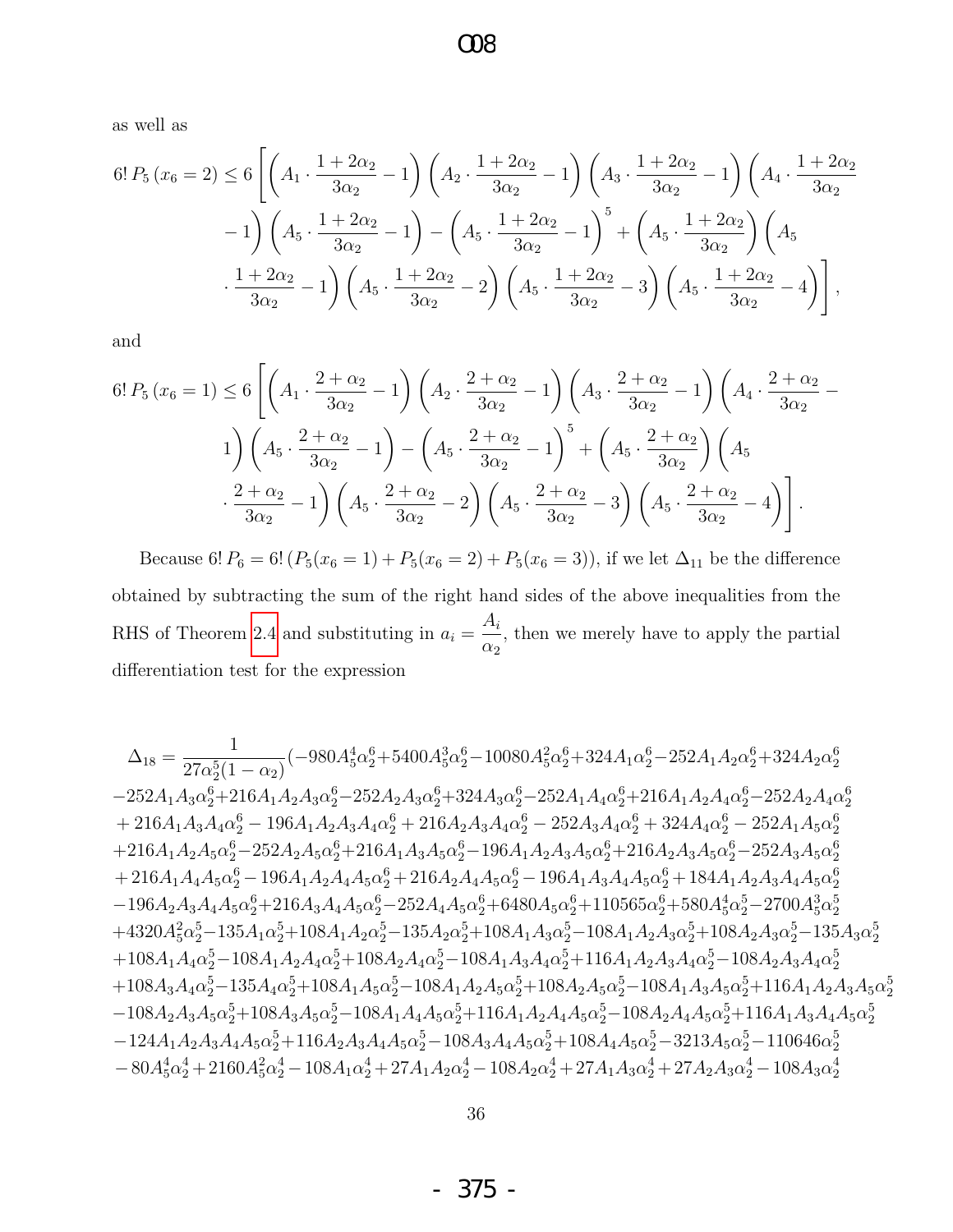### $\Omega$

$$
+27A_{1}A_{4}\alpha _{2}^{4}+27A_{2}A_{4}\alpha _{2}^{4}-16A_{1}A_{2}A_{3}A_{4}\alpha _{2}^{4}+27A_{3}A_{4}\alpha _{2}^{4}-108A_{4}\alpha _{2}^{4}+27A_{1}A_{5}\alpha _{2}^{4}+27A_{2}A_{5}\alpha _{2}^{4} \\ -16A_{1}A_{2}A_{3}A_{5}\alpha _{2}^{4}+27A_{3}A_{5}\alpha _{2}^{4}-16A_{1}A_{2}A_{4}A_{5}\alpha _{2}^{4}-16A_{1}A_{3}A_{4}A_{5}\alpha _{2}^{4}+20A_{1}A_{2}A_{3}A_{4}A_{5}\alpha _{2}^{4} \\ -16A_{2}A_{3}A_{4}A_{5}\alpha _{2}^{4}+27A_{4}A_{5}\alpha _{2}^{4}-3186A_{5}\alpha _{2}^{4}+80A_{5}^{4}\alpha _{2}^{3}-1350A_{3}^{3}\alpha _{2}^{3}+3600A_{5}^{2}\alpha _{2}^{3}+36A_{1}A_{2}\alpha _{2}^{3}+36A_{1}A_{3}\alpha _{2}^{3} \\ -27A_{1}A_{2}A_{3}\alpha _{2}^{3}+36A_{2}A_{3}\alpha _{2}^{3}+36A_{1}A_{4}\alpha _{2}^{3}-27A_{1}A_{2}A_{4}\alpha _{2}^{3}+36A_{2}A_{4}\alpha _{2}^{3}-27A_{1}A_{3}A_{4}\alpha _{2}^{3}+16A_{1}A_{2}A_{3}A_{4}\alpha _{2}^{3} \\ -27A_{2}A_{3}A_{4}\alpha _{2}^{3}+36A_{3}A_{4}\alpha _{2}^{3}+36A_{1}A_{5}\alpha _{2}^{3}-27A_{1}A_{2}A_{5}\alpha _{2}^{3}+36A_{2}A_{5}\alpha _{2}^{3}-27A_{1}A_{3}A_{3}A_{5}\alpha _{2}^{3}+16A_{1}A_{2}A_{3}A_{4}\alpha _{2}^{3} \\ -27A_{2}A_{3}A_{4}\alpha _{2}^{3}+36
$$

Our domain is

 $A_1 \ge 5, A_2 \ge 4, A_3 \ge 3, A_4 \ge 2$ , and  $A_5 > 1$ .

Note also that we have  $\alpha_2\in\left(\frac{1}{4},\frac{2}{5}\right].$  We begin with

$$
\frac{\partial^5 \Delta_{19}}{\partial A_1 \partial A_2 \partial A_3 \partial A_4 \partial A_5} = 184\alpha_2^6 - 124\alpha_2^5 + 20\alpha_2^4 - 20\alpha_2^2 - 11\alpha_2 + 32 > 0, \quad \alpha_2 \in \left(\frac{1}{4}, \frac{2}{5}\right)
$$

Thus the partial derivative of  $\Delta_{19}$  with respect to  $A_1, A_2, A_3, A_4$ , and  $A_5$  is positive and minimized at  $A_5 = 1$ .

$$
\frac{\partial^4 \Delta_{19}}{\partial A_1 \partial A_2 \partial A_3 \partial A_4}\bigg|_{A_5=1} = -12\alpha_2^6 - 8\alpha_2^5 + 4\alpha_2^4 + 16\alpha_2^3 - \alpha_2^2 - 31\alpha_2 + 32 > 0.
$$

We continue with,

$$
\left. \frac{\partial^3 \Delta_{19}}{\partial A_1 \partial A_2 \partial A_3} \right|_{A_4=2, A_5=1} = -4\alpha_2^6 - 8\alpha_2^5 - 8\alpha_2^4 + 21\alpha_2^3 + 17\alpha_2^2 - 82\alpha_2 + 64 > 0
$$

 $-376$  -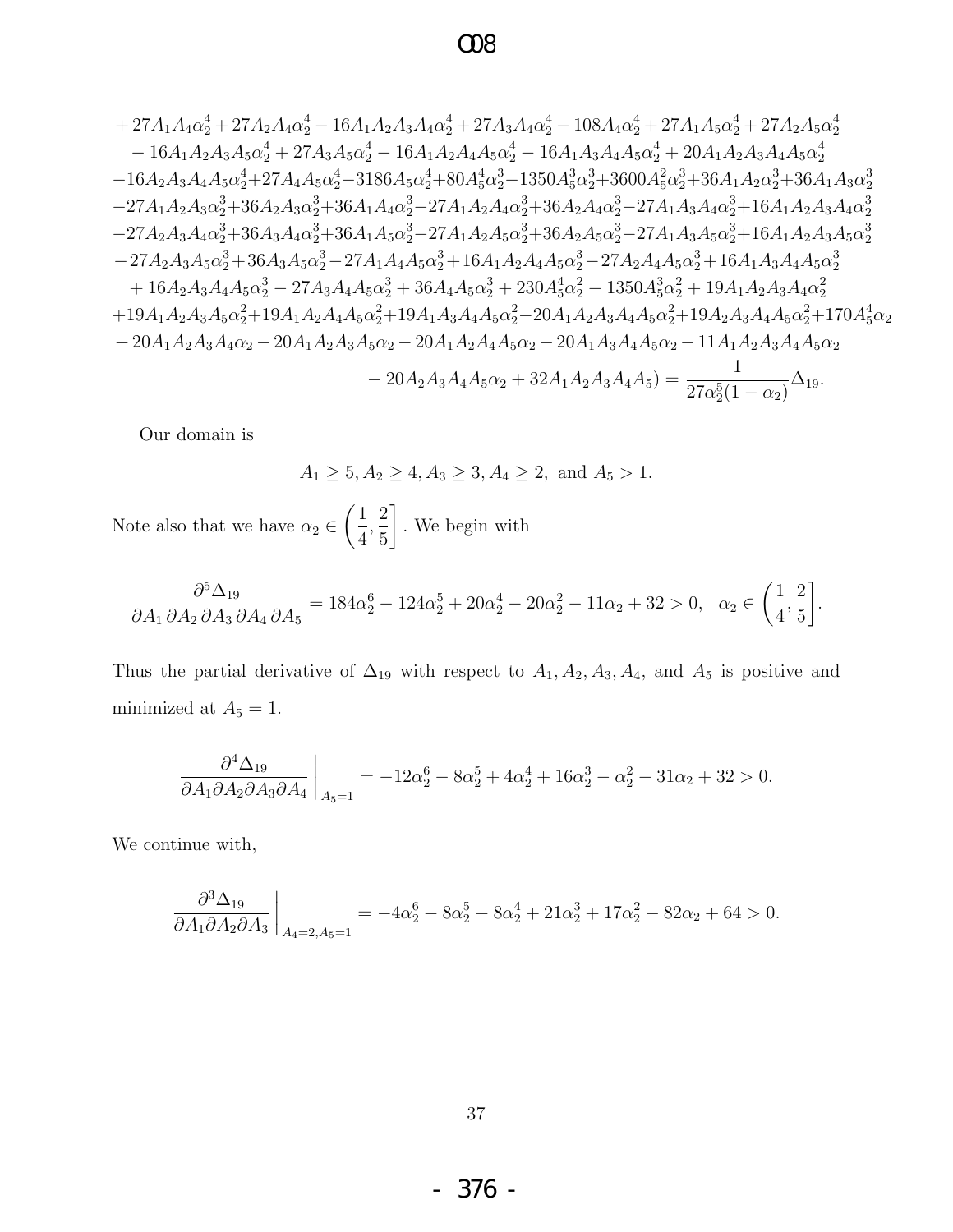This is positive over our domain, so we know that the partial with respect to  $A_1$ ,  $A_2$ , and  $A_3$  is positive. Furthermore,

$$
\frac{\partial^2 \Delta_{19}}{\partial A_1 \partial A_2}\bigg|_{A_3=3, A_4=2, A_5=1} = -8\alpha_2^6 - 8\alpha_2^5 - 29\alpha_2^4 + 50\alpha_2^3 + 89\alpha_2^2 - 286\alpha_2 + 192 > 0, \text{ and}
$$

$$
\frac{\partial \Delta_{19}}{\partial A_1}\bigg|_{A_2=4, A_3=3, A_4=2, A_5=1} = -20\alpha_2^6 - 11\alpha_2^5 - 158\alpha_2^4 + 215\alpha_2^3 + 470\alpha_2^2 - 1264\alpha_2 + 768 > 0.
$$

Finally, our minimum for  $\Delta_{19}$  is

$$
\Delta_{19}|_{A_1=5, A_2=4, A_3=3, A_4=2, A_5=1} = 3 \left(37159 \alpha_2^6 - 37255 \alpha_2^5 - 769 \alpha_2^4 + 1233 \alpha_2^3 + 562 \alpha_2^2 - 2210 \alpha_2 + 1280\right),
$$

which is positive over our desired interval, completing this subcase.

#### 2.4.4 Subcase IV (d)

In this subcase, we know that  $P_5(x_6 = 4) > 0$ , implying that  $(1, 1, 1, 1, 1, 4)$  is a positive integral solution to the inequality in Theorem [2.4.](#page-30-0) Thus, if

$$
\frac{1}{a_1} + \frac{1}{a_2} + \frac{1}{a_3} + \frac{1}{a_4} + \frac{1}{a_5} \le 1 - \frac{4}{a_6} := \alpha_3,
$$

then  $\alpha_3 \in (0, \frac{1}{5})$  $\frac{1}{5}$  because  $a_6 \in (4, 5]$ . For simplicity, let  $A_i = a_i \cdot \alpha_3$  for  $i = 1, 2, 3, 4$ , and 5. This yields the new inequality

$$
\frac{1}{A_1} + \frac{1}{A_2} + \frac{1}{A_3} + \frac{1}{A_4} + \frac{1}{A_5} \le 1.
$$

Thus, by Theorem [1.7,](#page-6-1) we have

$$
6! P_5(x_6 = 4) \le 6 [(A_1 - 1)(A_2 - 1)(A_3 - 1)(A_4 - 1)(A_5 - 1)- (A_5 - 1)^5 + A_5(A_5 - 1)(A_5 - 2)(A_5 - 3)(A_5 - 4)],
$$

- 377 -

### O08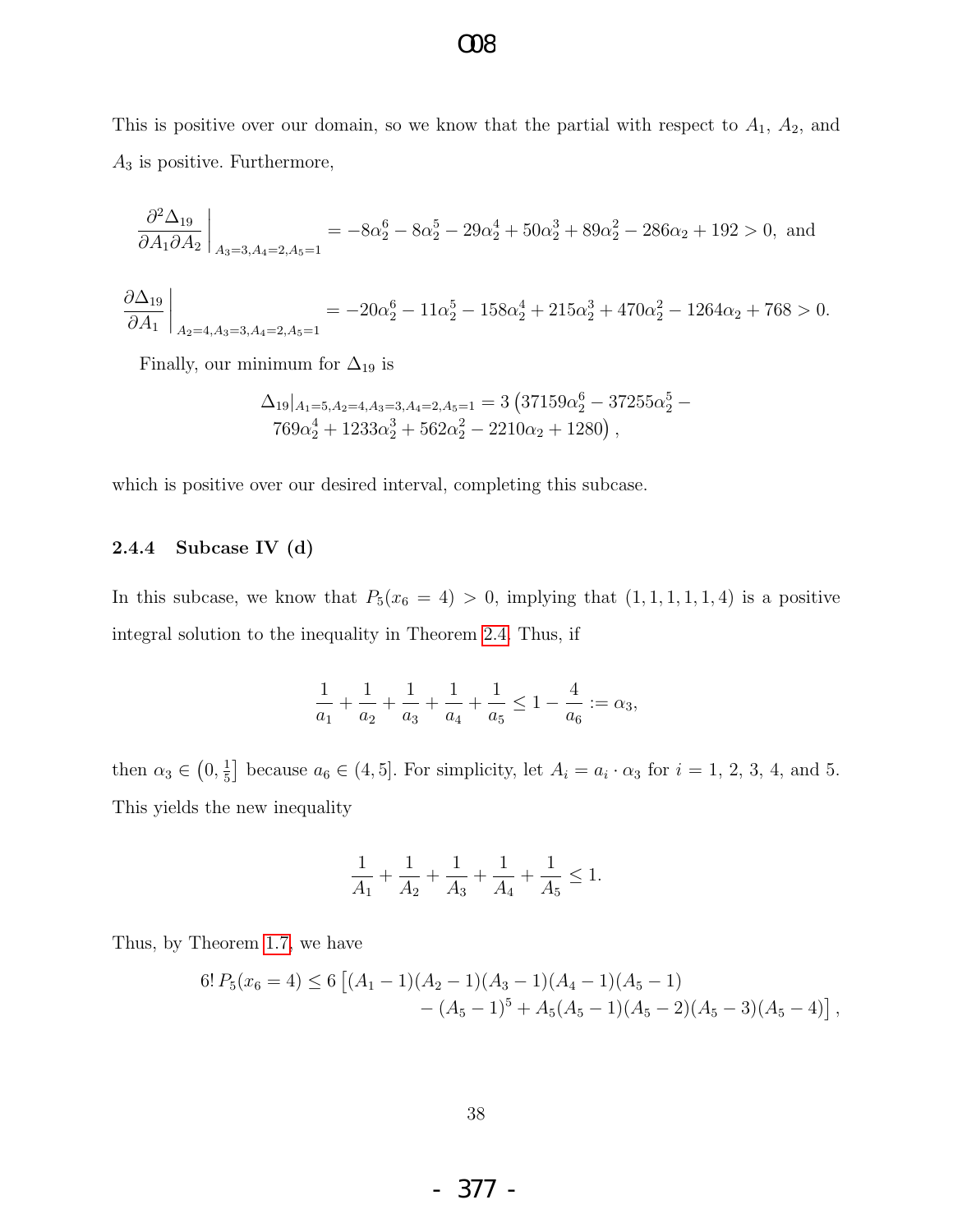$\infty$ 

as well as

$$
6! P_5(x_6 = 3) \le 6 \left[ \left( A_1 \cdot \frac{1 + 3\alpha_3}{4\alpha_3} - 1 \right) \left( A_2 \cdot \frac{1 + 3\alpha_3}{4\alpha_3} - 1 \right) \left( A_3 \cdot \frac{1 + 3\alpha_3}{4\alpha_3} - 1 \right) \left( A_4 \cdot \frac{1 + 3\alpha_3}{4\alpha_3} - 1 \right) - 1 \right] \left( A_5 \cdot \frac{1 + 3\alpha_3}{4\alpha_3} - 1 \right) - \left( A_5 \cdot \frac{1 + 3\alpha_3}{4\alpha_3} - 1 \right)^5 + \left( A_5 \cdot \frac{1 + 3\alpha_3}{4\alpha_3} \right) \left( A_5 \cdot \frac{1 + 3\alpha_3}{4\alpha_3} - 1 \right) \left( A_5 \cdot \frac{1 + 3\alpha_3}{4\alpha_3} - 2 \right) \left( A_5 \cdot \frac{1 + 3\alpha_3}{4\alpha_3} - 3 \right) \left( A_5 \cdot \frac{1 + 3\alpha_3}{4\alpha_3} - 4 \right) \right],
$$

and

$$
6! P_5(x_6 = 2) \le 6 \left[ \left( A_1 \cdot \frac{2 + 2\alpha_3}{4\alpha_3} - 1 \right) \left( A_2 \cdot \frac{2 + 2\alpha_3}{4\alpha_3} - 1 \right) \left( A_3 \cdot \frac{2 + 2\alpha_3}{4\alpha_3} - 1 \right) \left( A_4 \cdot \frac{2 + 2\alpha_3}{4\alpha_3} - 1 \right) - 1 \right] \left( A_5 \cdot \frac{2 + 2\alpha_3}{4\alpha_3} - 1 \right) - \left( A_5 \cdot \frac{2 + 2\alpha_3}{4\alpha_3} - 1 \right)^5 + \left( A_5 \cdot \frac{2 + 2\alpha_3}{4\alpha_3} \right) \left( A_5 \cdot \frac{2 + 2\alpha_3}{4\alpha_3} - 1 \right) \left( A_5 \cdot \frac{2 + 2\alpha_3}{4\alpha_3} - 2 \right) \left( A_5 \cdot \frac{2 + 2\alpha_3}{4\alpha_3} - 3 \right) \left( A_5 \cdot \frac{2 + 2\alpha_3}{4\alpha_3} - 4 \right) \right],
$$

and

$$
6! P_5(x_6 = 1) \le 6 \left[ \left( A_1 \cdot \frac{3 + \alpha_3}{4\alpha_3} - 1 \right) \left( A_2 \cdot \frac{3 + \alpha_3}{4\alpha_3} - 1 \right) \left( A_3 \cdot \frac{3 + \alpha_3}{4\alpha_3} - 1 \right) \left( A_4 \cdot \frac{3 + \alpha_3}{4\alpha_3} - 1 \right) \right] \times \left( A_5 \cdot \frac{3 + \alpha_3}{4\alpha_3} - 1 \right) - \left( A_5 \cdot \frac{3 + \alpha_3}{4\alpha_3} - 1 \right)^5 + \left( A_5 \cdot \frac{3 + \alpha_3}{4\alpha_3} \right) \left( A_5 \cdot \frac{3 + \alpha_3}{4\alpha_3} - 1 \right) \times \left( A_5 \cdot \frac{3 + \alpha_3}{4\alpha_3} - 2 \right) \left( A_5 \cdot \frac{3 + \alpha_3}{4\alpha_3} - 3 \right) \left( A_5 \cdot \frac{3 + \alpha_3}{4\alpha_3} - 4 \right) \right].
$$

Because 6!  $P_6 = 6! (P_5(x_6 = 1) + P_5(x_6 = 2) + P_5(x_6 = 3) + P_5(x_6 = 4))$ , if we let  $\Delta_{20}$  be the difference obtained by subtracting the sum of the right hand sides of the above inequalities from the RHS of Theorem 2.4 and substituting in  $a_i = \frac{A_i}{\alpha_3}$ , then we merely have to apply the partial differentiation test for the expression

$$
\Delta_{20}=\frac{1}{128\alpha_{3}^{5}(1-\alpha_{3})}(-5310A_{5}^{4}\alpha_{3}^{6}+30000A_{5}^{3}\alpha_{3}^{6}-57600A_{5}^{2}\alpha_{3}^{6}+1920A_{1}\alpha_{3}^{6}-1440A_{1}A_{2}\alpha_{3}^{6} \\+1920A_{2}\alpha_{3}^{6}-1440A_{1}A_{3}\alpha_{3}^{6}+1200A_{1}A_{2}A_{3}\alpha_{3}^{6}-1440A_{2}A_{3}\alpha_{3}^{6}+1920A_{3}\alpha_{3}^{6}-1440A_{1}A_{4}\alpha_{3}^{6}+1200A_{1}A_{2}A_{4}\alpha_{3}^{6} \\-1440A_{2}A_{4}\alpha_{3}^{6}+1200A_{1}A_{3}A_{4}\alpha_{3}^{6}-1062A_{1}A_{2}A_{3}A_{4}\alpha_{3}^{6}+1200A_{2}A_{3}A_{4}\alpha_{3}^{6}-1440A_{3}A_{4}\alpha_{3}^{6}+1920A_{4}\alpha_{3}^{6} \\-1440A_{1}A_{5}\alpha_{3}^{6}+1200A_{1}A_{2}A_{5}\alpha_{3}^{6}-1440A_{2}A_{5}\alpha_{3}^{6}+1200A_{1}A_{3}A_{5}\alpha_{3}^{6}-1062A_{1}A_{2}A_{3}A_{5}\alpha_{3}^{6}+1200A_{2}A_{3}A_{5}\alpha_{3}^{6} \label{eq:Delta100}
$$

378 -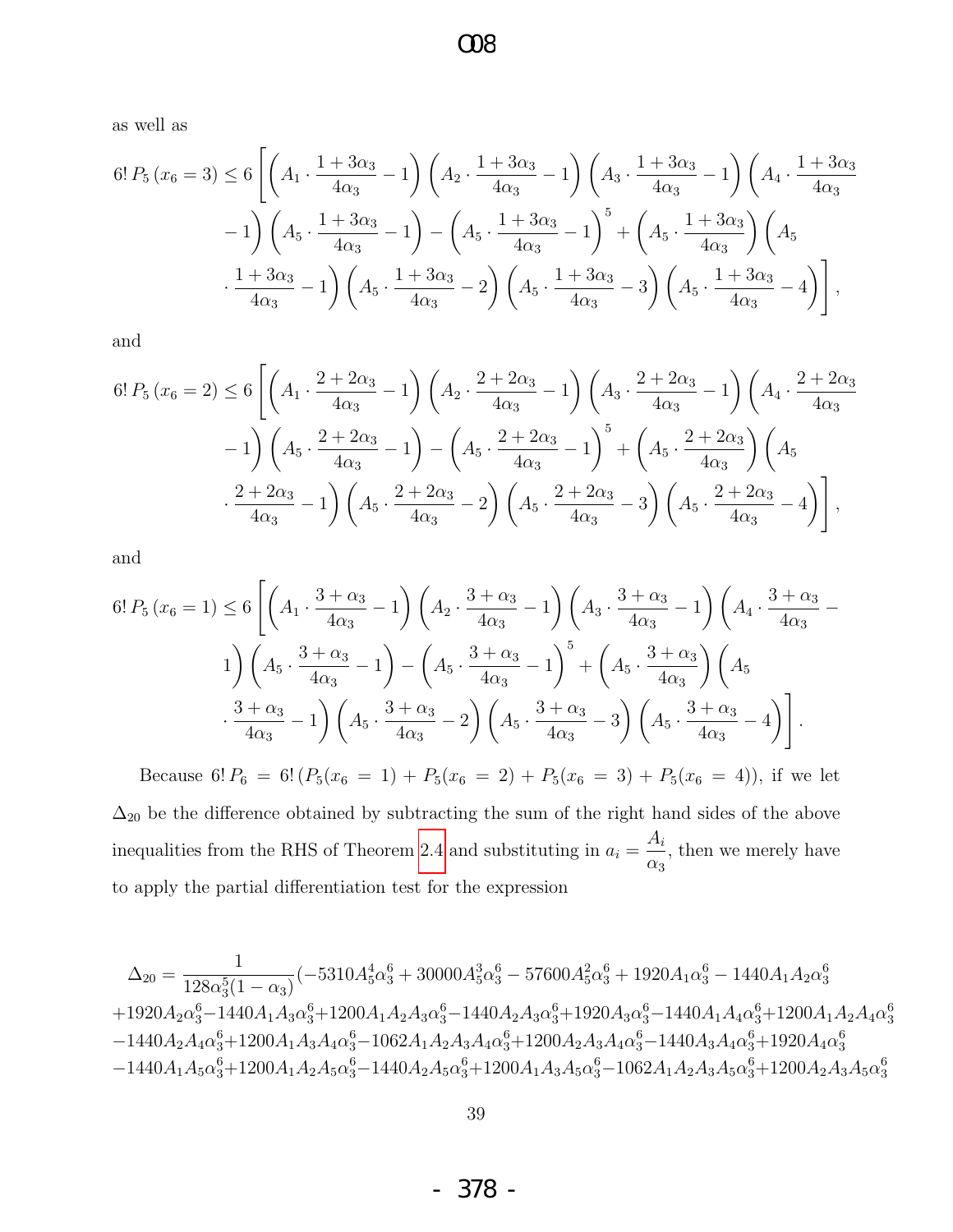$-1440A_3A_5\alpha_3^6+1200A_1A_4A_5\alpha_3^6-1062A_1A_2A_4A_5\alpha_3^6+1200A_2A_4A_5\alpha_3^6-1062A_1A_3A_4A_5\alpha_3^6$  $+975A_1A_2A_3A_4A_5\alpha_3^6-1062A_2A_3A_4A_5\alpha_3^6+1200A_3A_4A_5\alpha_3^6-1440A_4A_5\alpha_3^6+38400A_5\alpha_3^6+524160\alpha_3^6$  $+2550A_5^4\alpha_3^5-12000A_5^3\alpha_3^5+19200A_5^2\alpha_3^5-640A_1\alpha_3^5+480A_1A_2\alpha_3^5-640A_2\alpha_3^5+480A_1A_3\alpha_3^5-480A_1A_2A_3\alpha_3^5$  $+480A_2A_3\alpha_3^5-640A_3\alpha_3^5+480A_1A_4\alpha_3^5-480A_1A_2A_4\alpha_3^5+480A_2A_4\alpha_3^5-480A_1A_3A_4\alpha_3^5+510A_1A_2A_3A_4\alpha_3^5$  $-480A_2A_3A_4\alpha_2^5+480A_3A_4\alpha_2^5-640A_4\alpha_2^5+480A_1A_5\alpha_2^5-480A_1A_2A_5\alpha_2^5+480A_2A_5\alpha_2^5-480A_1A_3A_5\alpha_2^5$  $+510A_1A_2A_3A_5\alpha_2^5-480A_2A_3A_5\alpha_2^5+480A_3A_5\alpha_2^5-480A_1A_4A_5\alpha_2^5+510A_1A_2A_4A_5\alpha_2^5-480A_2A_4A_5\alpha_2^5$  $+510A_1A_3A_4A_5\alpha_3^5-540A_1A_2A_3A_4A_5\alpha_3^5+510A_2A_3A_4A_5\alpha_3^5-480A_3A_4A_5\alpha_3^5+480A_4A_5\alpha_3^5-15232A_5\alpha_3^5$  $-524672\alpha_3^5 - 300A_5^4\alpha_3^4 + 11520A_5^2\alpha_3^4 - 768A_1\alpha_3^4 + 160A_1A_2\alpha_3^4 - 768A_2\alpha_3^4 + 160A_1A_3\alpha_3^4 + 160A_2A_3\alpha_3^4$  $-768A_3\alpha_3^4 + 160A_1A_4\alpha_3^4 + 160A_2A_4\alpha_3^4 - 60A_1A_2A_3A_4\alpha_3^4 + 160A_3A_4\alpha_3^4 - 768A_4\alpha_3^4 + 160A_1A_5\alpha_3^4$  $+160A_2A_5\alpha_3^4-60A_1A_2A_3A_5\alpha_3^4+160A_3A_5\alpha_3^4-60A_1A_2A_4A_5\alpha_3^4-60A_1A_3A_4A_5\alpha_3^4+75A_1A_2A_3A_4A_5\alpha_3^4$  $-60A_2A_3A_4A_5\alpha_3^4 + 160A_4A_5\alpha_3^4 - 22656A_5\alpha_3^4 + 300A_5^4\alpha_3^3 - 7200A_5^3\alpha_3^3 + 26880A_5^2\alpha_3^3 + 288A_1A_2\alpha_3^3$  $+288A_1A_3\alpha_3^3-160A_1A_2A_3\alpha_3^3+288A_2A_3\alpha_3^3+288A_1A_4\alpha_3^3-160A_1A_2A_4\alpha_3^3+288A_2A_4\alpha_3^3-160A_1A_3A_4\alpha_3^3$  $+60A_1A_2A_3A_4\alpha_3^3-160A_2A_3A_4\alpha_3^3+288A_3A_4\alpha_3^3+288A_1A_5\alpha_3^3-160A_1A_2A_5\alpha_3^3+288A_2A_5\alpha_3^3$  $-160A_1A_3A_5\alpha_3^3+60A_1A_2A_3A_5\alpha_3^3-160A_2A_3A_5\alpha_3^3+288A_3A_5\alpha_3^3-160A_1A_4A_5\alpha_3^3+60A_1A_2A_4A_5\alpha_3^3$  $-160A_2A_4A_5\alpha_3^3+60A_1A_3A_4A_5\alpha_3^3+60A_2A_3A_4A_5\alpha_3^3-160A_3A_4A_5\alpha_3^3+288A_4A_5\alpha_3^3+1290A_5^4\alpha_3^3$  $-10800A_5^3\alpha_3^2 - 48A_1A_2A_3\alpha_3^2 - 48A_1A_2A_4\alpha_3^2 - 48A_1A_3A_4\alpha_3^2 + 130A_1A_2A_3A_4\alpha_3^2 - 48A_2A_3A_4\alpha_3^2$  $-48A_1A_2A_5\alpha_3^2-48A_1A_3A_5\alpha_3^2+130A_1A_2A_3A_5\alpha_3^2-48A_2A_3A_5\alpha_3^2-48A_1A_4A_5\alpha_3^2+130A_1A_2A_4A_5\alpha_3^2$  $-48A_2A_4A_5\alpha_3^2+130A_1A_3A_4A_5\alpha_3^2-75A_1A_2A_3A_4A_5\alpha_3^2+130A_2A_3A_4A_5\alpha_3^2-48A_3A_4A_5\alpha_3^2+1470A_5^4\alpha_3$  $-90A_1A_2A_3A_4\alpha_3-90A_1A_2A_3A_5\alpha_3-90A_1A_2A_4A_5\alpha_3-90A_1A_3A_4A_5\alpha_3-100A_1A_2A_3A_4A_5\alpha_3$ 

$$
-90A_2A_3A_4A_5\alpha_3 + 177A_1A_2A_3A_4A_5 = \frac{1}{128\alpha_3^5(1-\alpha_3)}\Delta_{21}
$$

Once again, our domain is

$$
A_1 \ge 5, A_2 \ge 4, A_3 \ge 3, A_4 \ge 2, \text{ and } A_5 > 1.
$$

Note also that we have  $\alpha_3 \in \left(0, \frac{1}{5}\right]$ . We begin with

$$
\frac{\partial^5 \Delta_{21}}{\partial A_1 \partial A_2 \partial A_3 \partial A_4 \partial A_5} = 975\alpha_3^6 - 540\alpha_3^5 + 75\alpha_3^4 - 75\alpha_3^2 - 100\alpha_3 + 177 > 0, \alpha_3 \in \left(0, \frac{1}{5}\right]
$$

- 379 -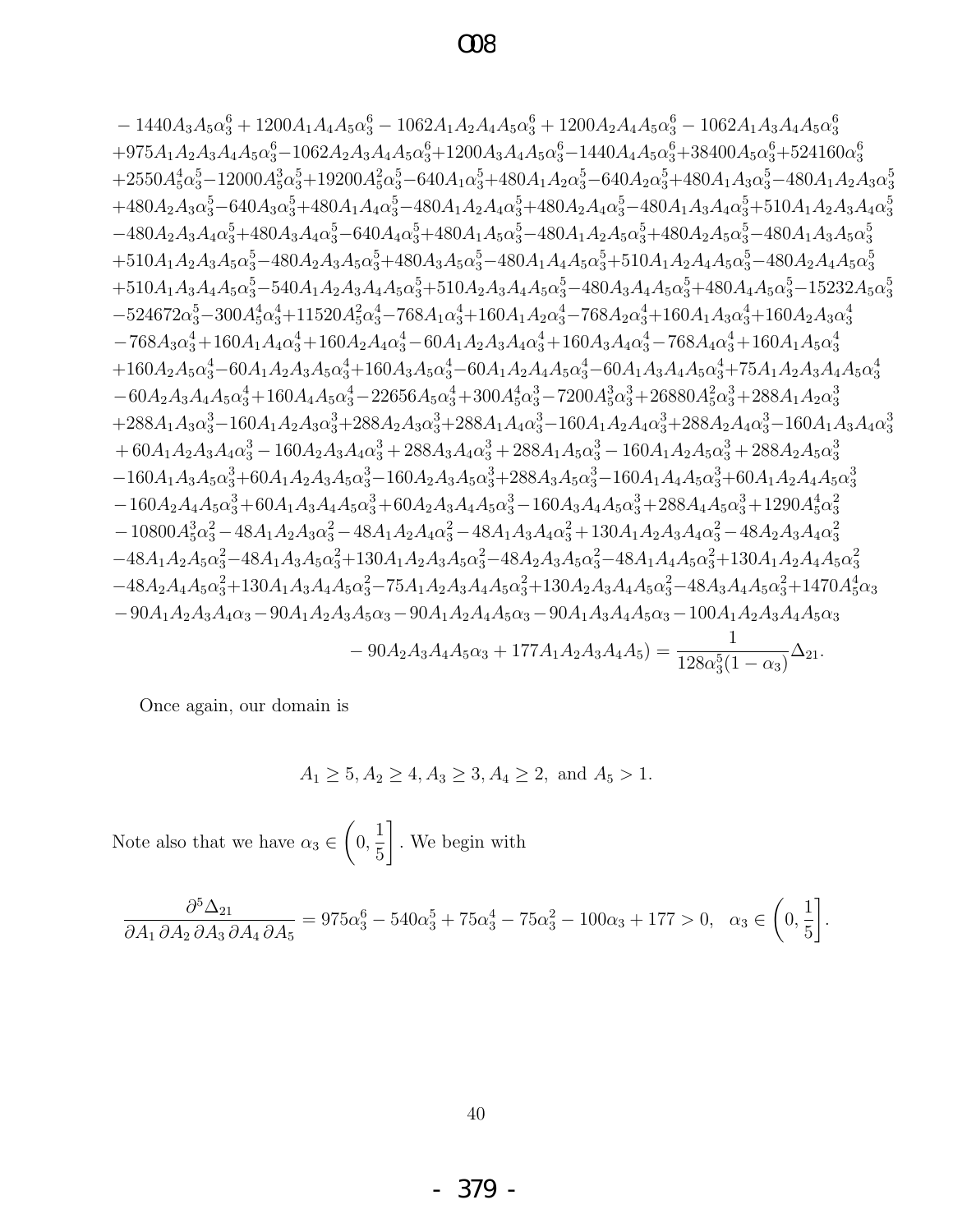Thus the partial derivative of  $\Delta_{21}$  with respect to  $A_1, A_2, A_3, A_4$ , and  $A_5$  is positive and minimized at  $A_5 = 1$ .

$$
\frac{\partial^4 \Delta_{21}}{\partial A_1 \partial A_2 \partial A_3 \partial A_4}\bigg|_{A_5=1} = -87\alpha_3^6 - 30\alpha_3^5 + 15\alpha_3^4 + 60\alpha_3^3 + 55\alpha_3^2 - 190\alpha_3 + 177 > 0.
$$

We continue with,

$$
\frac{\partial^3 \Delta_{21}}{\partial A_1 \partial A_2 \partial A_3} \bigg|_{A_4=2, A_5=1} = -36\alpha_3^6 - 30\alpha_3^5 - 30\alpha_3^4 + 20\alpha_3^3 + 192\alpha_3^2 - 470\alpha_3 + 354 > 0.
$$

This is positive over our domain, so we know that the partial with respect to  $A_1$ ,  $A_2$ , and  $A_3$  is positive. Furthermore,

$$
\frac{\partial^2 \Delta_{21}}{\partial A_1 \partial A_2}\bigg|_{A_3=3, A_4=2, A_5=1} = -2\left(36\alpha_3^6 + 15\alpha_3^5 + 25\alpha_3^4 + 6\alpha_3^3 - 346\alpha_3^2 + 795\alpha_3 - 531\right) > 0, \text{ and}
$$

$$
\frac{\partial \Delta_{21}}{\partial A_1}\bigg|_{A_2=4, A_3=3, A_4=2, A_5=1} = -4\left(45\alpha_3^6 + 25\alpha_3^5 + 92\alpha_3^4 - 70\alpha_3^3 - 755\alpha_3^2 + 1725\alpha_3 - 1062\right) > 0.
$$

Finally, our minimum for  $\Delta_{21}$  is

$$
\Delta_{21}|_{A_1=5, A_2=4, A_3=3, A_4=2, A_5=1} = 530142\alpha_3^6 - 531374\alpha_3^5 - 16028\alpha_3^4 + 24900\alpha_3^3 + 6310\alpha_3^2 - 35190\alpha_3 + 21240,
$$

which is positive over our desired interval, completing this subcase, and thus completing Case IV.  $\Box$ 

#### 2.5 Case V

In this case,  $[a_6] = 6$ , so we can plug  $v = 6$  into the statement of Theorem [1.10](#page-7-0) to get the following theorem, which we prove in this case:

<span id="page-42-0"></span>**Theorem 2.5.** Let  $a_1 \ge a_2 \ge a_3 \ge a_4 \ge a_5 \ge a_6 > 1$  be real numbers and let  $P_6$  be the number of positive integral solutions of  $\frac{x_1}{x_2}$  $a_1$  $+\frac{x_2}{x_1}$  $a_2$  $+\frac{x_3}{x_3}$  $a_3$  $+\frac{x_4}{x_5}$  $a_4$  $+\frac{x_5}{x_5}$  $a_5$  $+\frac{x_6}{}$  $a_6$  $\leq 1$ . If  $P_6 > 0$  and

41

- 380 -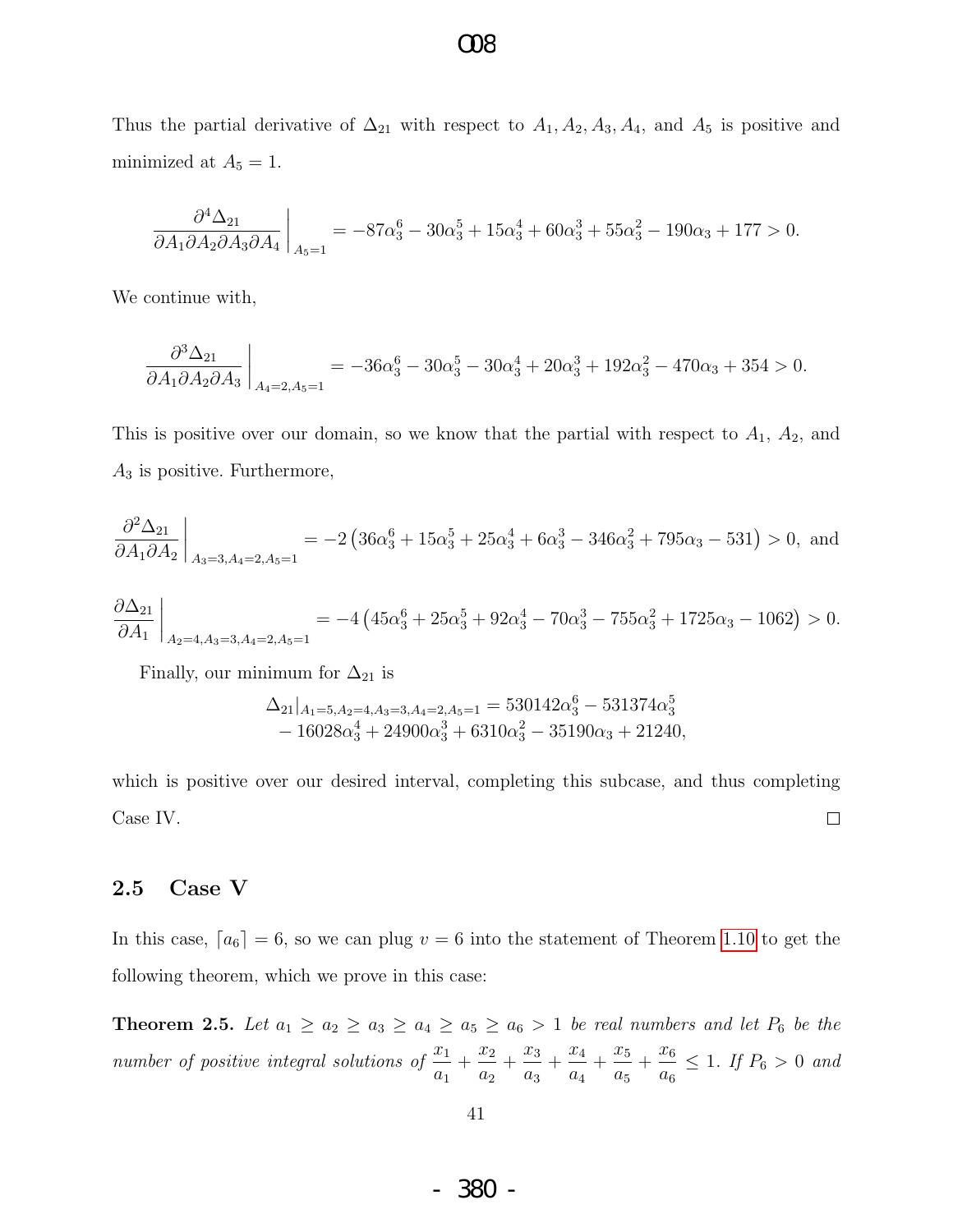$5 < a_6 \leq 6$ , then

$$
6! P_6 \le (a_1 - 1)(a_2 - 1)(a_3 - 1)(a_4 - 1)(a_5 - 1)(a_6 - 1) - 14905.
$$

 $OR$ 

*Proof.* In this case,  $a_6 \in (5, 6]$ , so we have to consider five levels —  $x_6 = 1, x_6 = 2, x_6 = 3$ ,  $x_6 = 4$ , and  $x_6 = 5$ . Since  $P_6 > 0$ , there must be solutions at the  $x_6 = 1$  level, so our five subcases are:

Subcase V (a)  $P_5(x_6 = 5) = P_5(x_6 = 4) = P_5(x_6 = 3) = P_5(x_6 = 2) = 0.$ Subcase V (b)  $P_5(x_6 = 5) = P_5(x_6 = 4) = P_5(x_6 = 3) = 0, P_5(x_6 = 2) > 0.$ Subcase V (c)  $P_5(x_6 = 5) = P_5(x_6 = 4) = 0, P_5(x_6 = 3) > 0, P_5(x_6 = 2) > 0.$ Subcase V (d)  $P_5(x_6 = 5) = 0, P_5(x_6 = 4) > 0, P_5(x_6 = 3) > 0, P_5(x_6 = 2) > 0.$ Subcase V (e)  $P_5(x_6 = 5) > 0, P_5(x_6 = 4) > 0, P_5(x_6 = 3) > 0, P_5(x_6 = 2) > 0.$ 

#### <span id="page-43-0"></span>2.5.1 Subcase V (a)

We are guaranteed that  $(x_1, x_2, x_3, x_4, x_5, x_6) = (1, 1, 1, 1, 1, 1)$  is a solution to the inequality in Theorem [2.5.](#page-42-0) Thus, if

$$
\frac{1}{a_1} + \frac{1}{a_2} + \frac{1}{a_3} + \frac{1}{a_4} + \frac{1}{a_5} \le 1 - \frac{1}{a_6} := \alpha,
$$

then  $\alpha \in \left(\frac{4}{5}\right)$  $\frac{4}{5}, \frac{5}{6}$  $\frac{5}{6}$  because  $a_6 \in (5, 6]$ . For simplicity, let  $A_i = a_i \cdot \alpha$  for  $i = 1, 2, 3, 4$ , and 5. This yields the new inequality

$$
\frac{1}{A_1} + \frac{1}{A_2} + \frac{1}{A_3} + \frac{1}{A_4} + \frac{1}{A_5} \le 1.
$$

Just like in Subcase IV (a), we will now use the Yau Geometric Conjecture for  $n = 5$ ,

42

- 381 -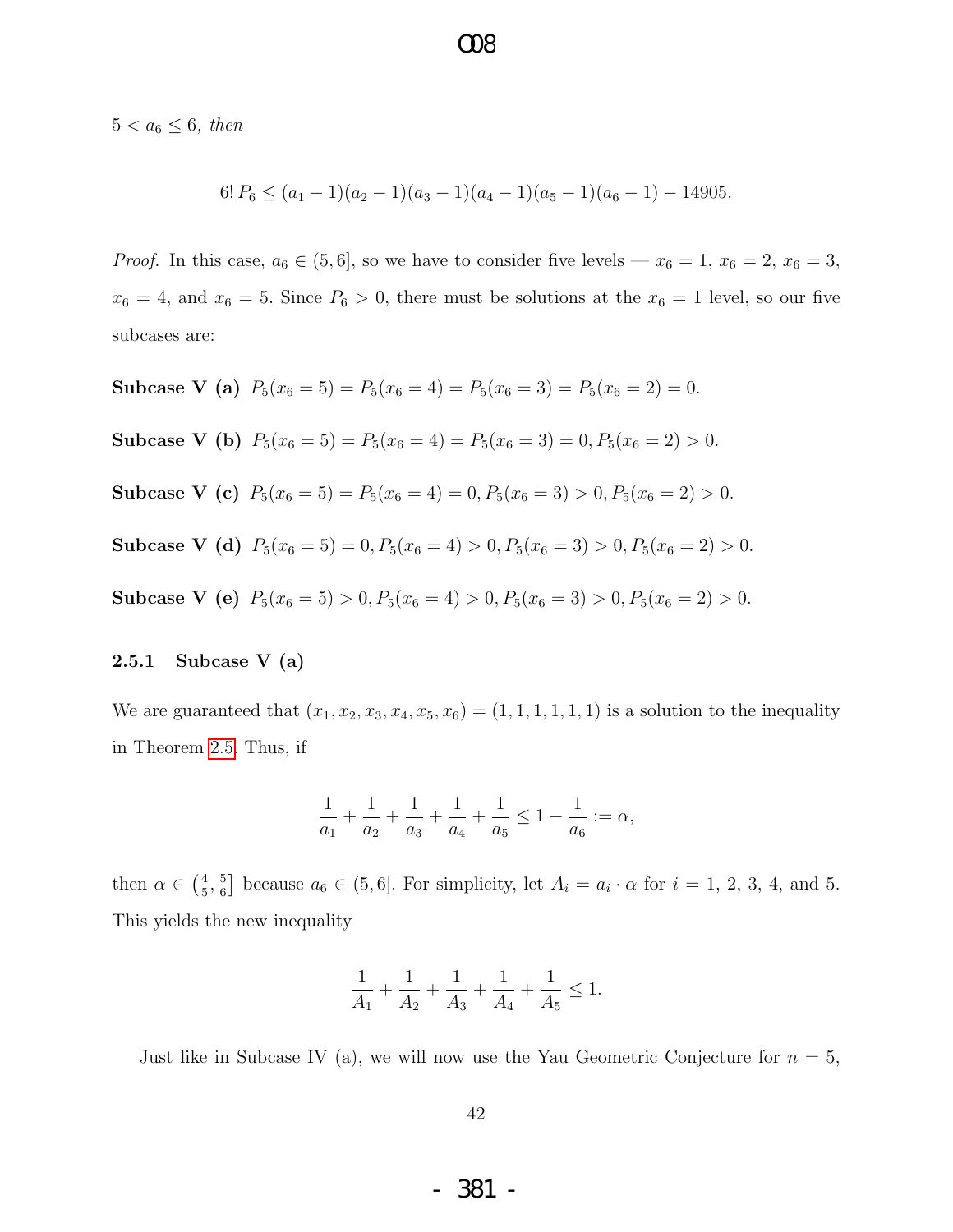$OR$ 

proven in [\[1\]](#page-66-3). This gives us the bound

$$
6! P_5(x_6 = 1) \le 6 [(A_1 - 1)(A_2 - 1)(A_3 - 1)(A_4 - 1)(A_5 - 1) - p_5([A_5])],
$$
 (5)

where  $p_5$  is the function defined in [\(1\)](#page-7-1). Note that since  $p_5(v)$  is increasing for  $v \ge 4$ . Also, since  $A_5 = a_5 \cdot \alpha > \frac{4}{5} \cdot 5 = 4$ , we note that  $[A_5] \geq 5$ . Thus, we maximize the RHS of [\(5\)](#page-43-0) by substituting  $p_5(5) = 904$  in for  $p_5(\lceil A_5 \rceil)$ . Hence, we have

$$
6! P_5(x_6 = 1) \le 6 [(A_1 - 1)(A_2 - 1)(A_3 - 1)(A_4 - 1)(A_5 - 1) - 904]. \tag{6}
$$

As before, we take the difference obtained by subtracting the RHS of [\(6\)](#page-43-0) from the RHS of Theorem [2.4,](#page-30-0) substituting in  $a_i =$  $A_i$  $\frac{a}{\alpha}$  and  $a_6 =$   $1 - \alpha$ , yielding

$$
\Delta_{22} = \frac{1}{2\alpha^{4}(1-\alpha)} \left(18948\alpha^{5}-18950\alpha^{4}+12\alpha^{5}A_{1}-10\alpha^{4}A_{1}-12\alpha^{5}A_{1}A_{2}+12\alpha^{4}A_{1}A_{2}-\right.\\ \left.2\alpha^{3}A_{1}A_{2}+12\alpha^{5}A_{1}A_{2}A_{3}-12\alpha^{4}A_{1}A_{2}A_{3}+2\alpha^{2}A_{1}A_{2}A_{3}-12\alpha^{5}A_{1}A_{2}A_{3}A_{4}+\right.\\ \left.12\alpha^{4}A_{1}A_{2}A_{3}A_{4}-2\alpha A_{1}A_{2}A_{3}A_{4}+12\alpha^{5}A_{1}A_{2}A_{3}A_{4}A_{5}-12\alpha^{4}A_{1}A_{2}A_{3}A_{4}A_{5}+\right.\\ \left.2A_{1}A_{2}A_{3}A_{4}A_{5}-12\alpha^{5}A_{1}A_{2}A_{3}A_{4}+12\alpha^{5}A_{1}A_{2}A_{3}A_{4}A_{5}-12\alpha^{4}A_{1}A_{2}A_{3}A_{5}+12\alpha^{5}A_{1}A_{2}A_{4}A_{5}+\right.\\ \left.2\alpha^{4}A_{1}A_{2}A_{4}+2\alpha^{2}A_{1}A_{2}A_{4}-12\alpha^{5}A_{1}A_{2}A_{4}A_{5}+12\alpha^{4}A_{1}A_{2}A_{4}A_{5}-2\alpha A_{1}A_{2}A_{4}A_{5}+\right.\\ \left.2\alpha^{5}A_{1}A_{2}A_{5}-12\alpha^{4}A_{1}A_{2}A_{5}+2\alpha^{2}A_{1}A_{2}A_{5}-12\alpha^{5}A_{1}A_{3}+12\alpha^{4}A_{1}A_{3}-2\alpha^{3}A_{1}A_{3}+\right.\\ \left.2\alpha^{5}A_{1}A_{3}A_{4}-12\alpha^{5}A_{1}A_{3}A_{4}+2\alpha^{2}A_{1}A_{3}A_{4}-12\alpha^{5}A_{1}A_{3}A_{4}+12\alpha^{4}A_{1}A_{3}A_{4}+12\alpha^{4}A
$$

We now proceed with the partial derivative test on  $\Delta_{23}$  with  $\alpha \in \left(\frac{4}{5}\right)$  $\frac{4}{5}, \frac{5}{6}$  $\frac{5}{6}$  and

$$
A_1 \ge 5, A_2 \ge 4, A_3 \ge 3, A_4 \ge 2, \text{ and } A_5 > \frac{\alpha}{1-\alpha},
$$

like in previous cases.

$$
\frac{\partial^5 \Delta_{23}}{\partial A_1 \partial A_2 \partial A_3 \partial A_4 \partial A_5} = 12\alpha^5 - 12\alpha^4 + 2 > 0, \quad \alpha \in \left(\frac{4}{5}, \frac{5}{6}\right].
$$

- 382 -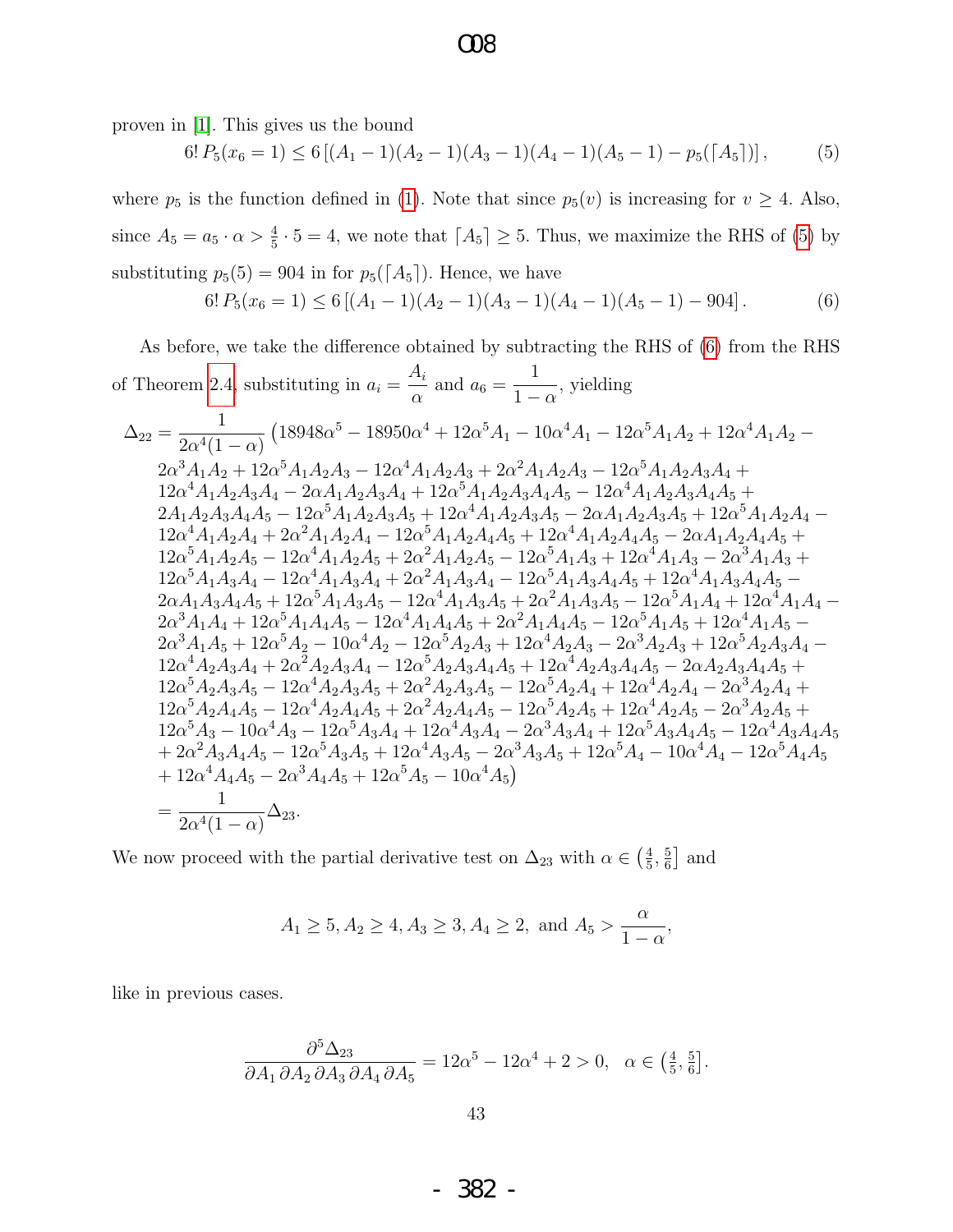Thus the partial derivative of  $\Delta_{23}$  with respect to  $A_1, A_2, A_3, A_4$ , and  $A_5$  is positive and minimized at  $A_5 =$  $\alpha$  $1 - \alpha$ .

O08

$$
\frac{\partial^4 \Delta_{23}}{\partial A_1 \partial A_2 \partial A_3 \partial A_4}\bigg|_{A_5=\frac{\alpha}{1-\alpha}} = \frac{2\left(12\alpha^6 - 18\alpha^5 + 6\alpha^4 + \alpha^2\right)}{1-\alpha} > 0.
$$

We continue with,

$$
\left. \frac{\partial^3 \Delta_{23}}{\partial A_1 \partial A_2 \partial A_3} \right|_{A_4 = A_5 = \frac{\alpha}{1 - \alpha}} = \frac{2\alpha^4 \left( 24\alpha^3 - 48\alpha^2 + 30\alpha - 5 \right)}{(1 - \alpha)^2} > 0.
$$

This is positive over our domain, so we know that the partial with respect to  $A_1$ ,  $A_2$ , and  $A_3$  is positive. Furthermore,

$$
\frac{\partial^2 \Delta_{23}}{\partial A_1 \partial A_2}\Big|_{A_3 = A_4 = A_5 = \frac{\alpha}{1-\alpha}} = \frac{2\alpha^4 \left(48\alpha^4 - 120\alpha^3 + 109\alpha^2 - 42\alpha + 6\right)}{(1-\alpha)^3} > 0, \text{ and}
$$

$$
\left. \frac{\partial \Delta_{23}}{\partial A_1} \right|_{A_2 = A_3 = A_4 = A_5 = \frac{\alpha}{1 - \alpha}} = \frac{2\alpha^4 \left( 96\alpha^5 - 287\alpha^4 + 336\alpha^3 - 192\alpha^2 + 54\alpha - 6 \right)}{(1 - \alpha)^4} > 0.
$$

We must now only test  $\Delta_{23}$  at its minimum. We observe that if  $A_5 \geq 5$ , then we have

$$
\Delta_{23}|_{A_1=5, A_2=A_3=A_4=A_5=\frac{\alpha}{1-\alpha}}=2(5-6\alpha)^2\left(434\alpha^3+290\alpha^2+175\alpha+125\right),
$$

which is positive over our desired interval. We must now only consider the minimum of  $\Delta_{23}$ when we have  $4 \leq \frac{\alpha}{1-\alpha} \leq A_5 < 5$ . We observe that since the partial differentiation test told us that all the partial derivatives of  $\Delta_{23}$  are positive, indicating that to minimize  $\Delta_{23}$ , we set  $A_2 = A_3 = A_4 = A_5 = x$  for some  $x \in (4, 5]$ . Thus, we have  $\frac{1}{4}$  $A_1$  $\leq 1 - \frac{4}{1}$  $\overline{x}$ , or that

$$
A_1 \ge \frac{x}{4-x}.
$$

- 383 -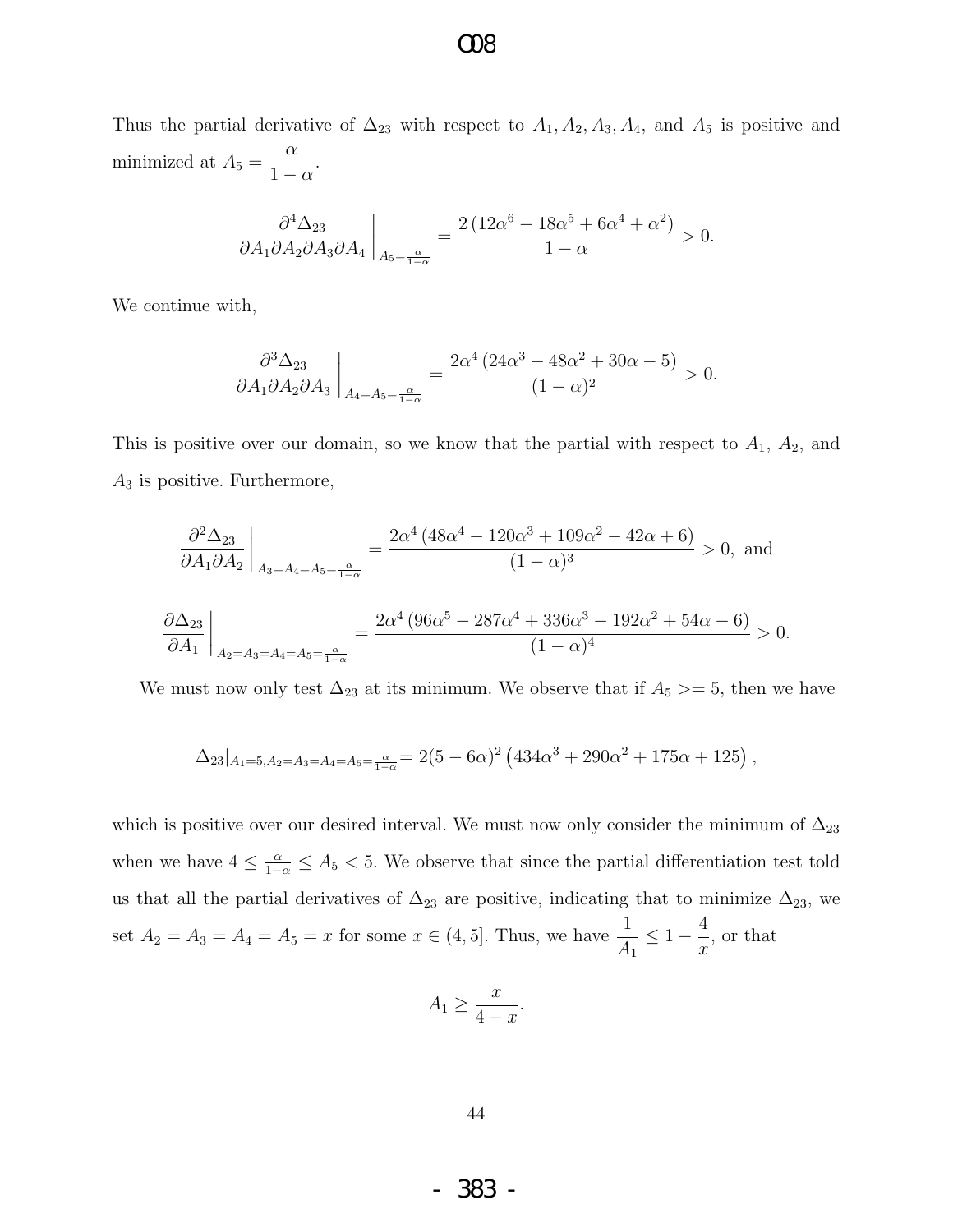Hence, we consider

$$
\Delta_{24} = \Delta_{23}|_{A_1 = \frac{x}{4-x}, A_2 = A_3 = A_4 = A_5 = x}
$$
  
=  $\frac{1}{4-x}$  ( $-75792\alpha^5 + 75800\alpha^4 - 2\alpha x^5 + 2x^5 + 48\alpha^5 x^4 - 48\alpha^4 x^4 + 8\alpha^2 x^4 - 192\alpha^5 x^3 + 192\alpha^4 x^3 - 12\alpha^3 x^3 - 20\alpha^2 x^3 + 288\alpha^5 x^2 - 280\alpha^4 x^2 + 40\alpha^3 x^2 + 18768\alpha^5 x - 18800\alpha^4 x).$ 

It can easily be numerically verified that  $\Delta_{24} \geq 0$  over the interval  $x \in (4,5)$ ,  $\alpha \in$  $\sqrt{4}$ 5 , 5 6  $\setminus$ , completing this subcase.

### 2.5.2 Subcase V (b)

In this subcase, we know that  $P_5(x_6 = 2) > 0$ , implying that  $(1, 1, 1, 1, 1, 2)$  is a positive integral solution to the inequality in Theorem [2.5.](#page-42-0) Thus, if

$$
\frac{1}{a_1} + \frac{1}{a_2} + \frac{1}{a_3} + \frac{1}{a_4} + \frac{1}{a_5} \le 1 - \frac{2}{a_6} := \alpha_1,
$$

then  $\alpha_1 \in \left(\frac{3}{5}\right)$  $\frac{3}{5}, \frac{2}{3}$  $\frac{2}{3}$  because  $a_6 \in (5,6]$ . For simplicity, let  $A_i = a_i \cdot \alpha_1$  for  $i = 1, 2, 3, 4$ , and 5. This yields the new inequality

$$
\frac{1}{A_1} + \frac{1}{A_2} + \frac{1}{A_3} + \frac{1}{A_4} + \frac{1}{A_5} \le 1.
$$

Thus, by Theorem [1.7,](#page-6-1) we have

$$
6! P_5(x_6 = 2) \le 6 [(A_1 - 1)(A_2 - 1)(A_3 - 1)(A_4 - 1)(A_5 - 1)- (A_5 - 1)^5 + A_5(A_5 - 1)(A_5 - 2)(A_5 - 3)(A_5 - 4)],
$$

and,

$$
6! P_5(x_6 = 1) \le 6 \left[ \left( A_1 \cdot \frac{1+\alpha_1}{2\alpha_1} - 1 \right) \left( A_2 \cdot \frac{1+\alpha_1}{2\alpha_1} - 1 \right) \left( A_3 \cdot \frac{1+\alpha_1}{2\alpha_1} - 1 \right) \left( A_4 \cdot \frac{1+\alpha_1}{2\alpha_1} - 1 \right) \right]
$$
  

$$
1 \right) \left( A_5 \cdot \frac{1+\alpha_1}{2\alpha_1} - 1 \right) - \left( A_5 \cdot \frac{1+\alpha_1}{2\alpha_1} - 1 \right)^5 + \left( A_5 \cdot \frac{1+\alpha_1}{2\alpha_1} \right) \left( A_5 \cdot \frac{1+\alpha_1}{2\alpha_1} - 1 \right)
$$
  

$$
\cdot \frac{1+\alpha_1}{2\alpha_1} - 1 \right) \left( A_5 \cdot \frac{1+\alpha_1}{2\alpha_1} - 2 \right) \left( A_5 \cdot \frac{1+\alpha_1}{2\alpha_1} - 3 \right) \left( A_5 \cdot \frac{1+\alpha_1}{2\alpha_1} - 4 \right) \right].
$$

- 384 -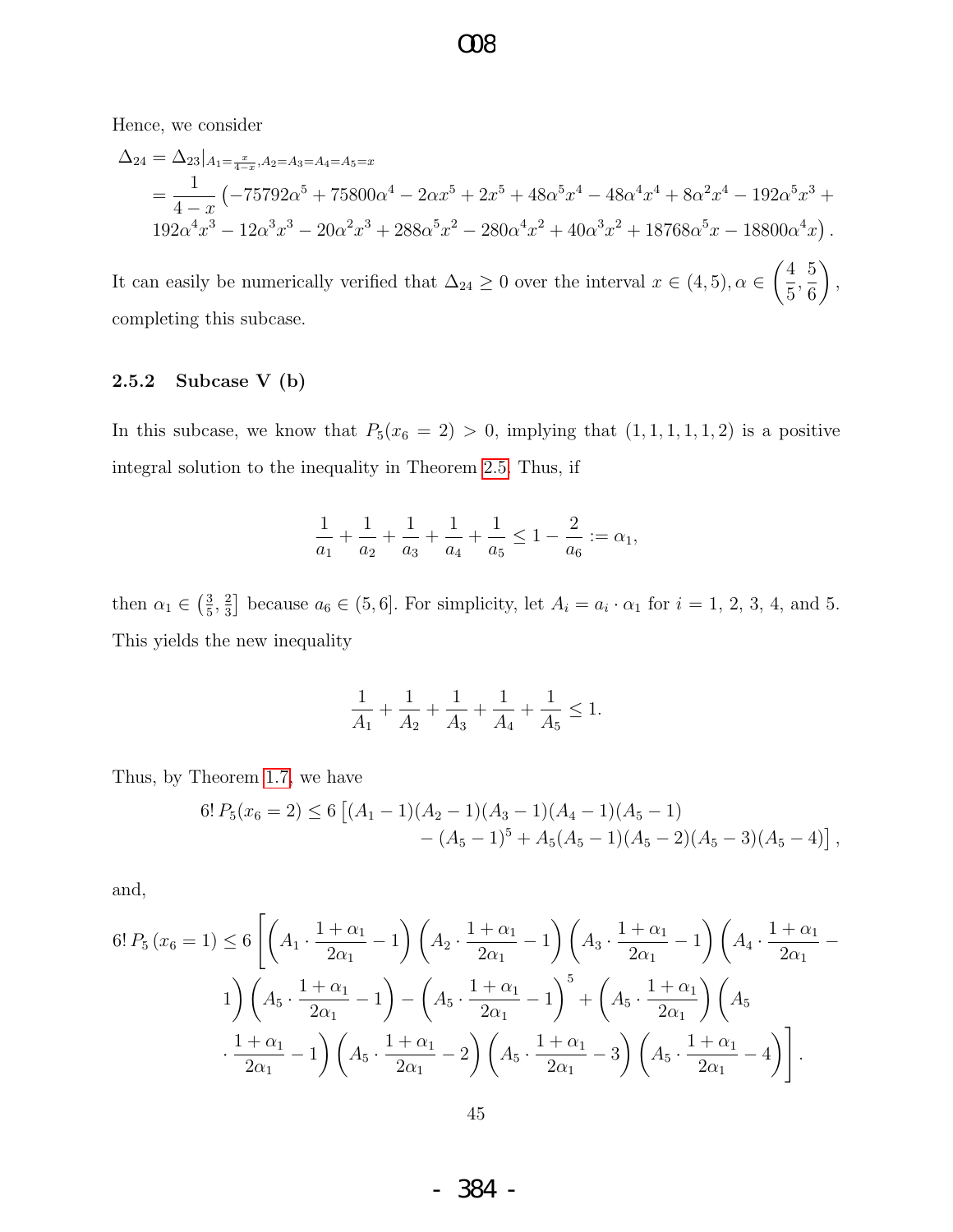### $\infty$

Because 6!  $P_6 = 6! (P_5(x_6 = 1) + P_5(x_6 = 2))$ , as before, we take the difference obtained by subtracting the sums of the right hand sides of the above inequalities from the RHS of Theorem 2.5, substituting in  $a_i = \frac{A_i}{\alpha_1}$ , yielding

$$
\Delta_{25}=\frac{1}{16\alpha_{1}^{5}(1-\alpha_{1})}\left(-510A_{5}^{4}\alpha_{1}^{6}+2700A_{5}^{3}\alpha_{1}^{6}+4800A_{5}^{2}\alpha_{1}^{6}+144A_{1}\alpha_{1}^{6}-120A_{1}A_{2}\alpha_{1}^{6}+144A_{2}\alpha_{1}^{6}}{120A_{2}A_{4}\alpha_{1}^{6}+108A_{1}A_{2}A_{3}\alpha_{1}^{6}-120A_{2}A_{3}\alpha_{1}^{6}+118A_{1}A_{2}A_{3}\alpha_{1}^{6}+108A_{1}A_{2}A_{4}\alpha_{1}^{6}+108A_{1}A_{2}A_{4}\alpha_{1}^{6}+108A_{1}A_{2}A_{4}\alpha_{1}^{6}+108A_{1}A_{2}A_{3}\alpha_{1}^{6}+108A_{1}A_{2}A_{3}\alpha_{1}^{6}+108A_{1}A_{2}A_{3}\alpha_{1}^{6}+108A_{1}A_{2}A_{3}\alpha_{1}^{6}+108A_{1}A_{2}A_{3}\alpha_{1}^{6}+108A_{1}A_{2}A_{3}\alpha_{1}^{6}+108A_{1}A_{2}A_{3}\alpha_{1}^{6}+108A_{1}A_{2}A_{3}\alpha_{1}^{6}+108A_{1}A_{2}A_{3}\alpha_{1}^{6}+108A_{2}A_{3}A_{3}\alpha_{1}^{6}+108A_{2}A_{3}\alpha_{1}^{6}+108A_{2}A_{3}\alpha_{1}^{6}+108A_{2}A_{3}\alpha_{1}^{6}+108A_{2}A_{3}\alpha_{1}^{6}+108A_{2}A_{3}\alpha_{1}^{6}+108A_{2}A_{3}\alpha_{1}^{6}+108A_{2}A_{3}\alpha_{1}^{6}+108A_{2}A_{3}\alpha_{1}^{6}+108A_{2}A_{3}\alpha_{1}^{6}+108A_{2}A_{3}\alpha_{1}^{6}+18A_{2}A_{3}\alpha_{1}^{6}+180A_{3}\alpha_{1}^{6}+180A_{3}\alpha_{1}^{6}+180A_{3
$$

We now proceed with the partial derivative test on  $\Delta_{26}$  with  $\alpha_1 \in \left(\frac{3}{5},\frac{2}{3}\right]$  and

$$
A_1 \ge 5, A_2 \ge 4, A_3 \ge 3, A_4 \ge 2, \text{ and } A_5 > \frac{2\alpha_1}{1 - \alpha_1},
$$

 $46\,$ 

385 -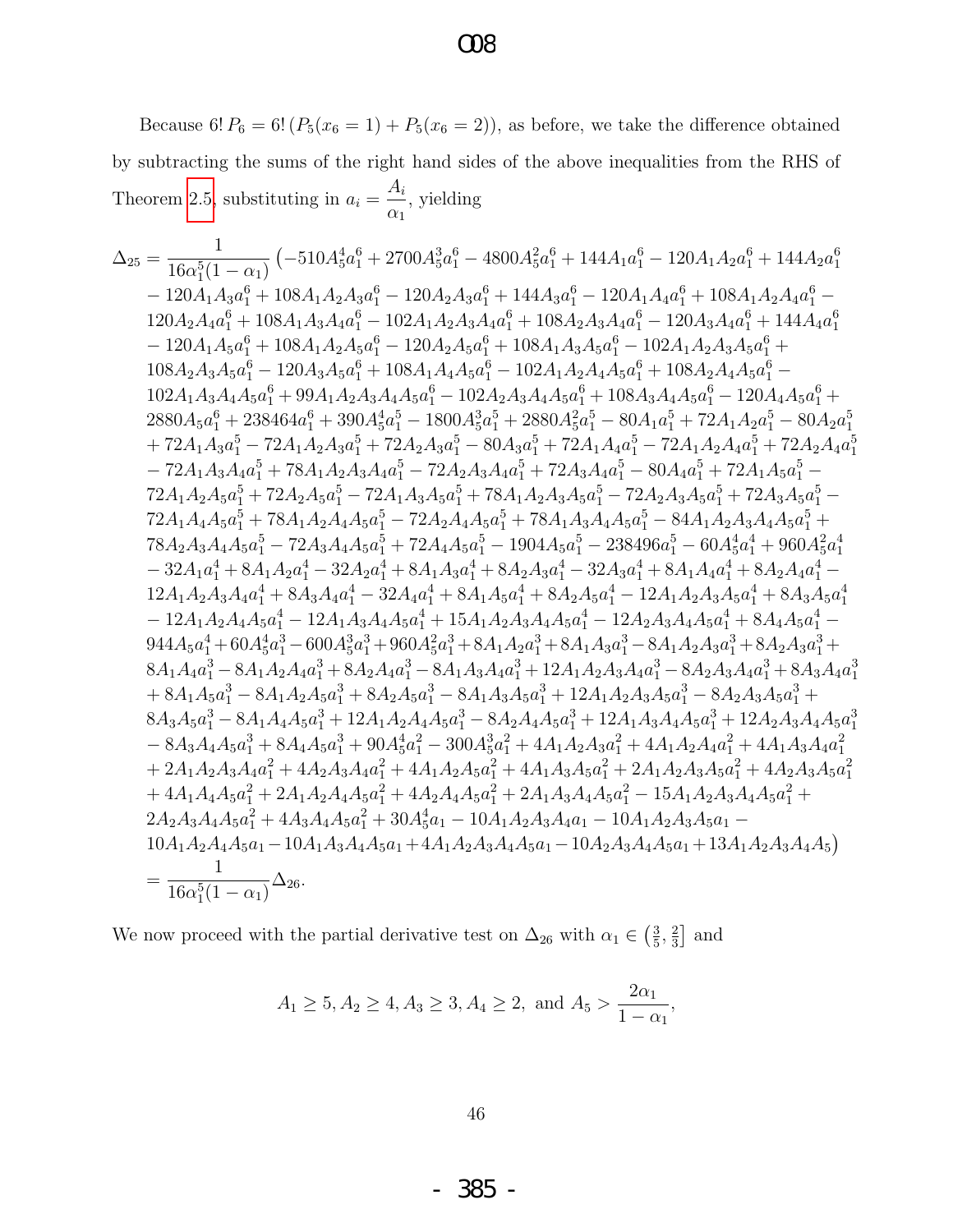like in previous cases.

$$
\frac{\partial^5 \Delta_{26}}{\partial A_1 \partial A_2 \partial A_3 \partial A_4 \partial A_5} = 99\alpha_1^6 - 84\alpha_1^5 + 15\alpha_1^4 - 15\alpha_1^2 + 4\alpha_1 + 13 > 0, \quad \alpha_1 \in \left(\frac{3}{5}, \frac{2}{3}\right].
$$

O08

Thus the partial derivative of  $\Delta_{26}$  with respect to  $A_1, A_2, A_3, A_4$ , and  $A_5$  is positive and minimized at  $A_5 =$  $2\alpha_1$  $1 - \alpha_1$ .

$$
\frac{\partial^4 \Delta_{26}}{\partial A_1 \partial A_2 \partial A_3 \partial A_4}\bigg|_{A_5=\frac{2\alpha_1}{1-\alpha_1}} = \frac{4\alpha_1 \left(75\alpha_1^6 - 87\alpha_1^5 + 30\alpha_1^4 - 6\alpha_1^3 - 5\alpha_1^2 + 5\alpha_1 + 4\right)}{1-\alpha_1} > 0.
$$

We continue with,

$$
\frac{\partial^3 \Delta_{26}}{\partial A_1 \partial A_2 \partial A_3} \bigg|_{A_4 = A_5 = \frac{2\alpha_1}{1 - \alpha_1}} = \frac{16\alpha_1^2 \left(57\alpha_1^6 - 84\alpha_1^5 + 42\alpha_1^4 - 11\alpha_1^3 + 3\alpha_1 + 1\right)}{(1 - \alpha_1)^2} > 0.
$$

This is positive over our domain, so we know that the partial with respect to  $A_1$ ,  $A_2$ , and  $A_3$  is positive. Furthermore,

$$
\frac{\partial^2 \Delta_{26}}{\partial A_1 \partial A_2}\bigg|_{A_3 = A_4 = A_5 = \frac{2\alpha_1}{1 - \alpha_1}} = \frac{16\alpha_1^3 \left(174\alpha_1^6 - 312\alpha_1^5 + 205\alpha_1^4 - 68\alpha_1^3 + 12\alpha_1^2 + 4\alpha_1 + 1\right)}{(1 - \alpha_1)^3} > 0, \text{ and}
$$

$$
\frac{\partial \Delta_{26}}{\partial A_1}\bigg|_{A_2=A_3=A_4=A_5=\frac{2\alpha_1}{1-\alpha_1}}=\frac{16\alpha_1^4 \left(534\alpha_1^6-1133\alpha_1^5+929\alpha_1^4-386\alpha_1^3+88\alpha_1^2-\alpha_1+1\right)}{(1-\alpha_1)^4}>0.
$$

We must now only test  $\Delta_{26}$  at its minimum. We observe that if  $A_5 \geq 3.9$ , then we have

$$
\Delta_{26}|_{A_1=5, A_2=4, A_3=A_4=A_5=3.9} = 246714a_1^6 - 245222a_1^5 - 1692.76a_1^4
$$
  
+ 5984.03a\_1^3 - 9061.53a\_1^2 - 2778.87a\_1 + 15422.9,

which is positive over our desired interval. We must now only consider the minimum of  $\Delta_{26}$ when we have  $3 \leq \frac{2\alpha_1}{1-\alpha}$  $\frac{2\alpha_1}{1-\alpha_1} \leq A_5 < 3.9.$ 

If  $A_5 < 3.9$ , we have

$$
\frac{1}{A_1} + \frac{1}{A_2} + \frac{1}{A_3} + \frac{1}{A_4} \le \frac{29}{39},
$$

- 386 -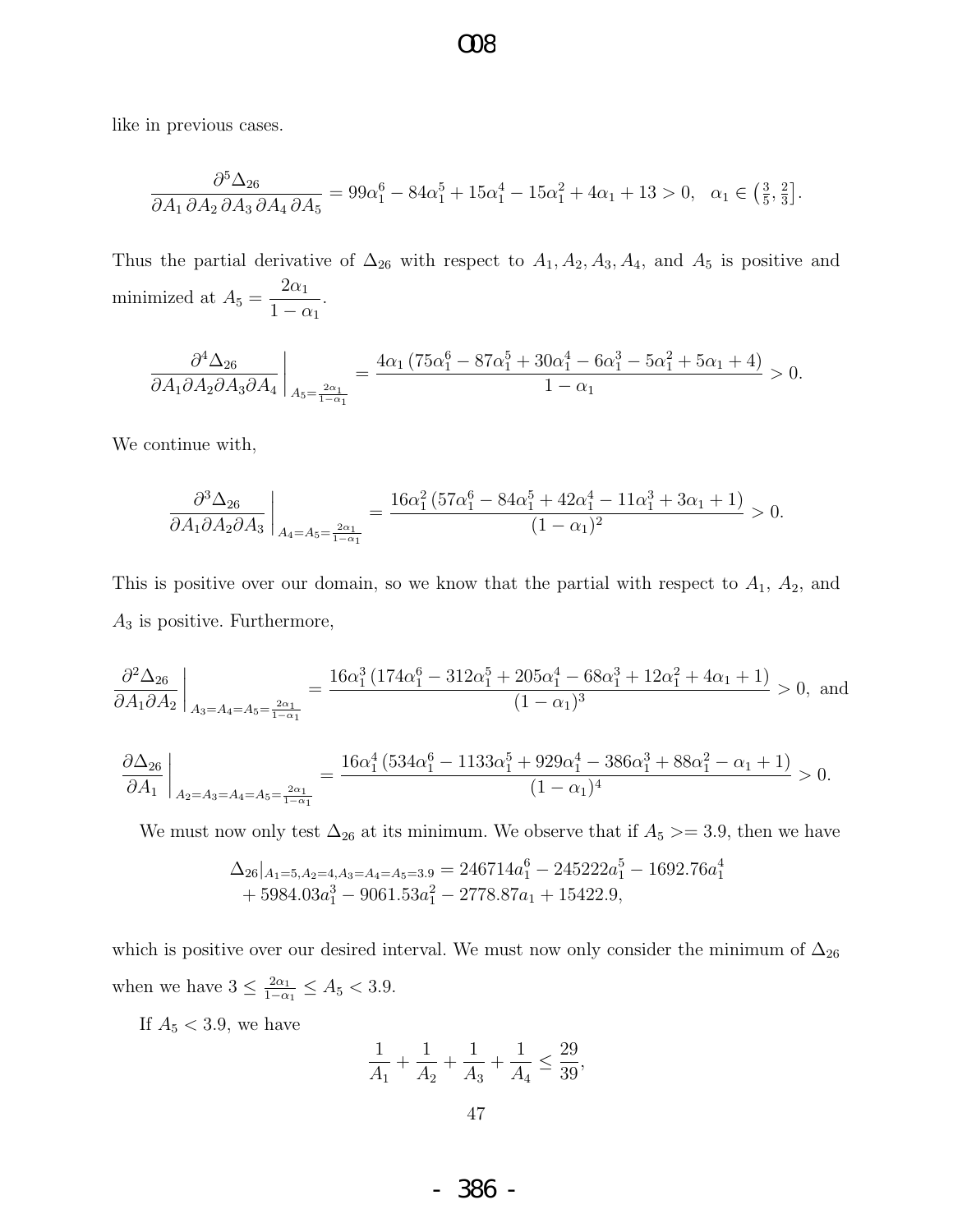which must have positive integral solutions. Thus,  $A_1 \geq 4 \cdot \frac{39}{20}$  $\frac{39}{29}$  and  $A_2 \geq 3 \cdot \frac{39}{29}$ 29 , with  $A_3 \geq A_4 \geq A_5 \geq \frac{2\alpha_1}{1-\alpha}$  $\frac{2\alpha_1}{1-\alpha_1} \geq 3$  still true from before, and  $A_5 < 3.9$  by assumption.

With these new bounds on  $A_1, A_2, A_3, A_4$ , and  $A_5$ , we can use the Yau Geometric Conjecture for  $n = 5$  to bound  $P_6 = P_5(x_6 = 1) + P_5(x_6 = 2)$ , like in Subcase V (a). Thus, we get

$$
6! P_5(x_6 = 2) \le 6 [(A_1 - 1)(A_2 - 1)(A_3 - 1)(A_4 - 1)(A_5 - 1) - p_5([A_5])]
$$

and,

$$
6! P_5(x_6 = 1) \le 6 \left[ \left( A_1 \cdot \frac{1+\alpha_1}{2\alpha_1} - 1 \right) \left( A_2 \cdot \frac{1+\alpha_1}{2\alpha_1} - 1 \right) \left( A_3 \cdot \frac{1+\alpha_1}{2\alpha_1} - 1 \right) \right]
$$
\n
$$
\left( A_4 \cdot \frac{1+\alpha_1}{2\alpha_1} - 1 \right) \left( A_5 \cdot \frac{1+\alpha_1}{2\alpha_1} - 1 \right) - p_5 \left( \left[ A_5 \cdot \frac{1+\alpha_1}{2\alpha_1} \right] \right).
$$
\nNote that 
$$
\left[ A_5 \right] = \left[ \frac{2\alpha_1}{1-\alpha_1} \right] = 4
$$
, so 
$$
p_5(\left[ A_5 \right]) = p_5(4) = 243
$$
. Similarly, 
$$
\left[ A_5 \cdot \frac{1+\alpha_1}{2\alpha_1} \right] = \frac{2\alpha_1}{1-\alpha_1} \cdot \frac{1+\alpha_1}{2\alpha_1} \right] = \left[ \frac{1+\alpha_1}{1-\alpha_1} \right] = 5
$$
, so 
$$
p_5\left( \left[ A_5 \cdot \frac{1+\alpha_1}{2\alpha_1} \right] \right) = p_5(5) = 904
$$
. Hence, our *pounds are actually*

bounds are actually

$$
6! P_5(x_6=2) \leq 6 [(A_1-1)(A_2-1)(A_3-1)(A_4-1)(A_5-1)-243],
$$

and,

 $\sqrt{ }$ 

$$
6! P_5(x_6 = 1) \le 6 \left[ \left( A_1 \cdot \frac{1 + \alpha_1}{2\alpha_1} - 1 \right) \left( A_2 \cdot \frac{1 + \alpha_1}{2\alpha_1} - 1 \right) \left( A_3 \cdot \frac{1 + \alpha_1}{2\alpha_1} - 1 \right) \right. \\
\left. \left( A_4 \cdot \frac{1 + \alpha_1}{2\alpha_1} - 1 \right) \left( A_5 \cdot \frac{1 + \alpha_1}{2\alpha_1} - 1 \right) - 904 \right].
$$

Because 6!  $P_6 = 6! (P_5(x_6 = 1) + P_5(x_6 = 2))$ , as before, we take the difference obtained by subtracting the sums of the right hand sides of the above inequalities from the RHS of Theorem [2.5,](#page-42-0) substituting in  $a_i =$  $A_i$  $\alpha_1$ , yielding

48

- 387 -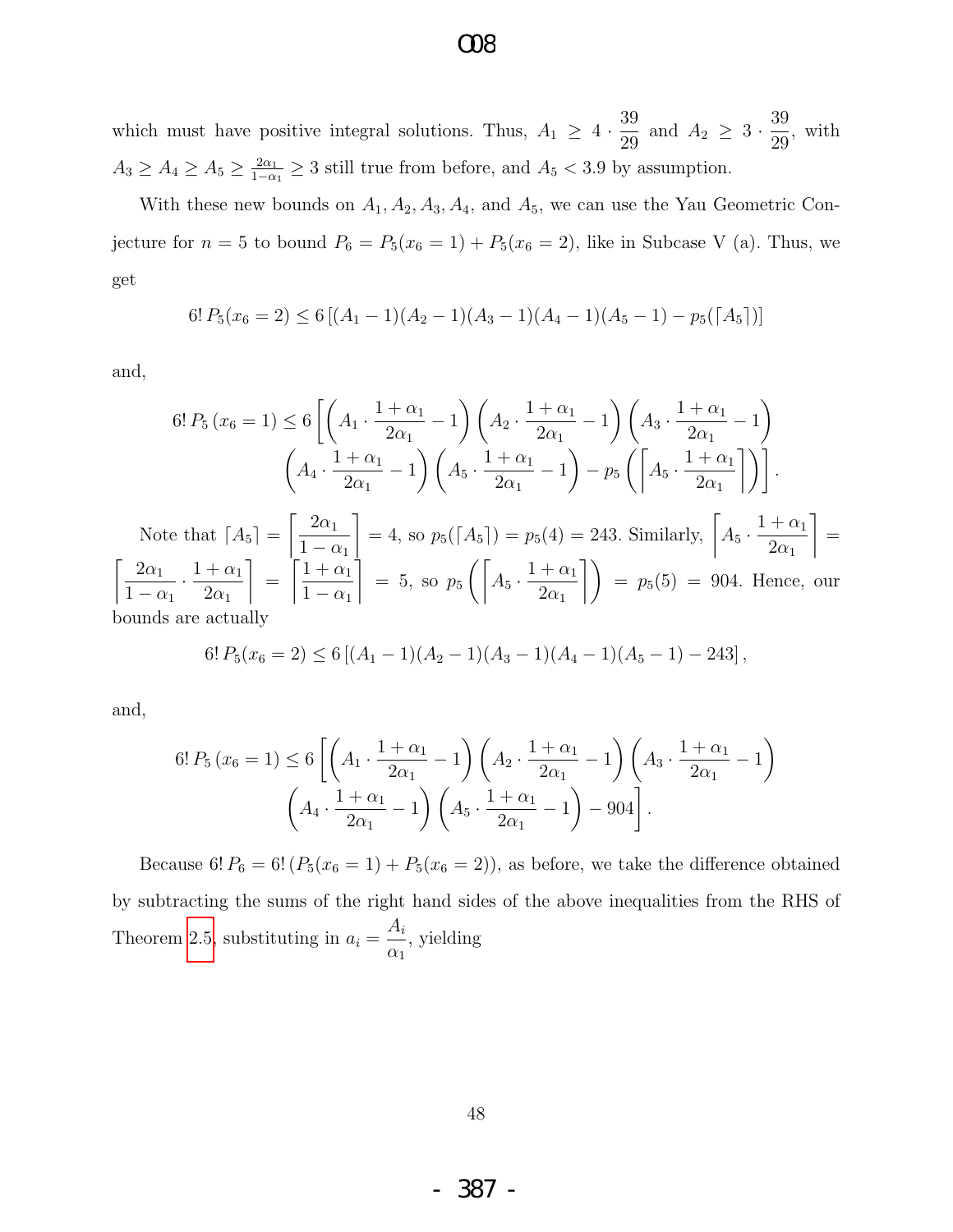$$
\Delta_{27}=\frac{1}{16\alpha_{1}^{5}(1-\alpha_{1})}\left(-510A_{5}^{4}\alpha_{1}^{6}+2700A_{5}^{3}\alpha_{1}^{6}-4800A_{5}^{2}\alpha_{1}^{6}+144A_{1}\alpha_{1}^{6}-120A_{1}A_{2}\alpha_{1}^{6}+144A_{2}\alpha_{1}^{6}}{-120A_{1}A_{3}\alpha_{1}^{6}+108A_{1}A_{2}A_{3}\alpha_{1}^{6}+108A_{1}A_{2}A_{3}\alpha_{1}^{6}+120A_{2}A_{3}\alpha_{1}^{6}+144A_{3}\alpha_{1}^{6}-120A_{1}A_{4}\alpha_{1}^{6}+108A_{1}A_{2}A_{4}\alpha_{1}^{6}}{-120A_{2}A_{3}\alpha_{1}^{6}+108A_{1}A_{2}A_{3}\alpha_{1}^{6}-120A_{2}A_{3}\alpha_{1}^{6}+108A_{1}A_{2}A_{3}A_{4}\alpha_{1}^{6}+108A_{1}A_{2}A_{3}\alpha_{1}^{6}+108A_{1}A_{3}A_{4}\alpha_{1}^{6}+108A_{1}A_{3}A_{4}\alpha_{1}^{6}+108A_{1}A_{3}A_{4}\alpha_{1}^{6}+108A_{1}A_{3}A_{4}\alpha_{1}^{6}+108A_{1}A_{3}A_{4}\alpha_{1}^{6}+108A_{2}A_{3}A_{4}\alpha_{1}^{6}+108A_{2}A_{3}A_{4}\alpha_{1}^{6}+108A_{2}A_{3}A_{4}\alpha_{1}^{6}+108A_{2}A_{3}A_{4}\alpha_{1}^{6}+108A_{2}A_{3}A_{4}\alpha_{1}^{6}+108A_{2}A_{3}A_{4}\alpha_{1}^{6}+108A_{2}A_{3}A_{4}\alpha_{1}^{6}+108A_{2}A_{3}A_{4}\alpha_{1}^{6}+108A_{2}A_{3}A_{4}\alpha_{1}^{6}+108A_{2}A_{3}A_{4}\alpha_{1}^{6}+108A_{2}A_{3}A_{4}\alpha_{1}^{6}+108A_{2}A_{
$$

We note that  $\Delta_{28}$  and  $\Delta_{26}$  are defined similarly, with their only difference being an  $\alpha_1$  polynomial that is subtracted. Since  $\Delta_{28} - \Delta_{26}$  is a function of  $\alpha_1$  only, all the partial derivatives have already been shown positive. Hence, we only need to deal with showing that the minimum value of  $\Delta_{28}$  is non-negative. We note that

$$
\Delta_{28}\big|_{A_1=4\cdot\frac{39}{29},A_2=3\cdot\frac{39}{29},A_3=A_4=\frac{7}{2},A_5=\frac{2\alpha_1}{1-\alpha_1}} = \frac{2\alpha_1}{841(\alpha_1-1)}\left(43835559\alpha_1^6 - 95014566\alpha_1^5 + 48838016\alpha_1^4 - 130694\alpha_1^3 + 2463073\alpha_1^2 - 437892\alpha_1 - 1788696\right),\,
$$

388 -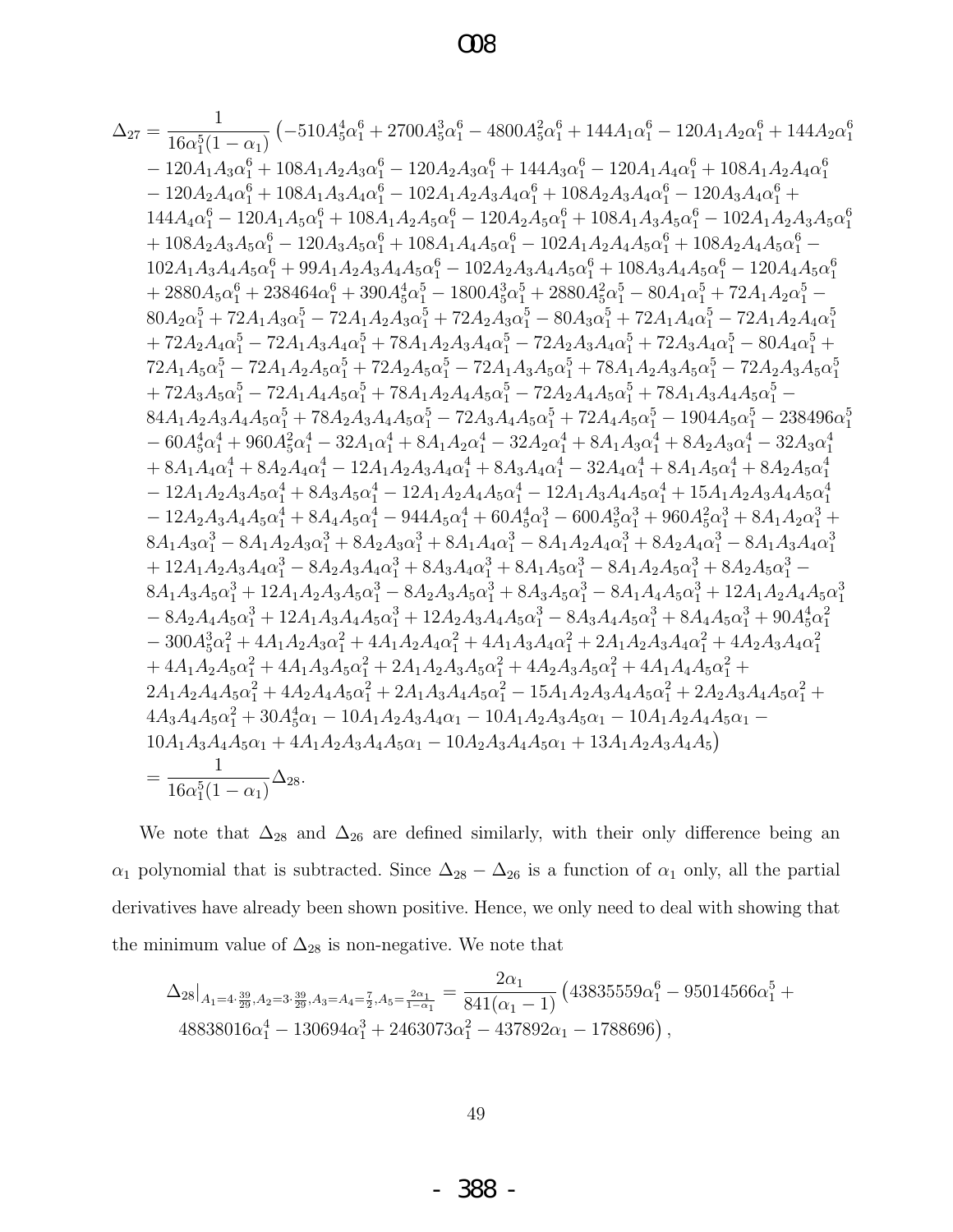which is non-negative for  $\alpha_1 \in$  $\sqrt{3}$ 5 , 2 3 1 . Thus, we need only consider when  $A_4$  < 7 2 . This leaves us with,

$$
\frac{1}{A_1} + \frac{1}{A_2} + \frac{1}{A_3} \le 1 - \frac{10}{39} - \frac{2}{7} = \frac{125}{273},
$$

which must have positive integral solutions, implying that  $A_1 \geq 3 \cdot \frac{273}{105}$  $\frac{273}{125}$  and  $A_2 \ge 2 \cdot \frac{273}{125}$ 125 . Thus,  $\Delta_{28}$  is minimized at

$$
\Delta_{28}\big|_{A_1=3\cdot\frac{273}{125},A_2=2\cdot\frac{273}{125},A_3=A_4=A_5=\frac{2\alpha_1}{1-\alpha_1}}=\frac{16\alpha_1^3}{15625(\alpha_1-1)^3}\left(75990474\alpha_1^6-411281087\alpha_1^5+\\690459330\alpha_1^4-479368418\alpha_1^3+121590162\alpha_1^2-1618071\alpha_1-447174\right),
$$

which is zero over our desired interval, completing this subcase.

#### 2.5.3 Subcase V (c)

In this subcase, we know that  $P_5(x_6 = 3) > 0$ , implying that  $(1, 1, 1, 1, 1, 3)$  is a positive integral solution to the inequality in Theorem [2.5.](#page-42-0) Thus, if

$$
\frac{1}{a_1} + \frac{1}{a_2} + \frac{1}{a_3} + \frac{1}{a_4} + \frac{1}{a_5} \le 1 - \frac{3}{a_6} := \alpha_2,
$$

then  $\alpha_2 \in \left(\frac{2}{5}\right)$  $\frac{2}{5}, \frac{1}{2}$  $\frac{1}{2}$  because  $a_6 \in (5, 6]$ . For simplicity, let  $A_i = a_i \cdot \alpha_2$  for  $i = 1, 2, 3, 4$ , and 5. This yields the new inequality

$$
\frac{1}{A_1} + \frac{1}{A_2} + \frac{1}{A_3} + \frac{1}{A_4} + \frac{1}{A_5} \le 1.
$$

Thus, by Theorem [1.7,](#page-6-1) we have

$$
6! P_5(x_6=3) \le 6 [(A_1-1)(A_2-1)(A_3-1)(A_4-1)(A_5-1)-(A_5-1)^5 + A_5(A_5-1)(A_5-2)(A_5-3)(A_5-4)],
$$

- 389 -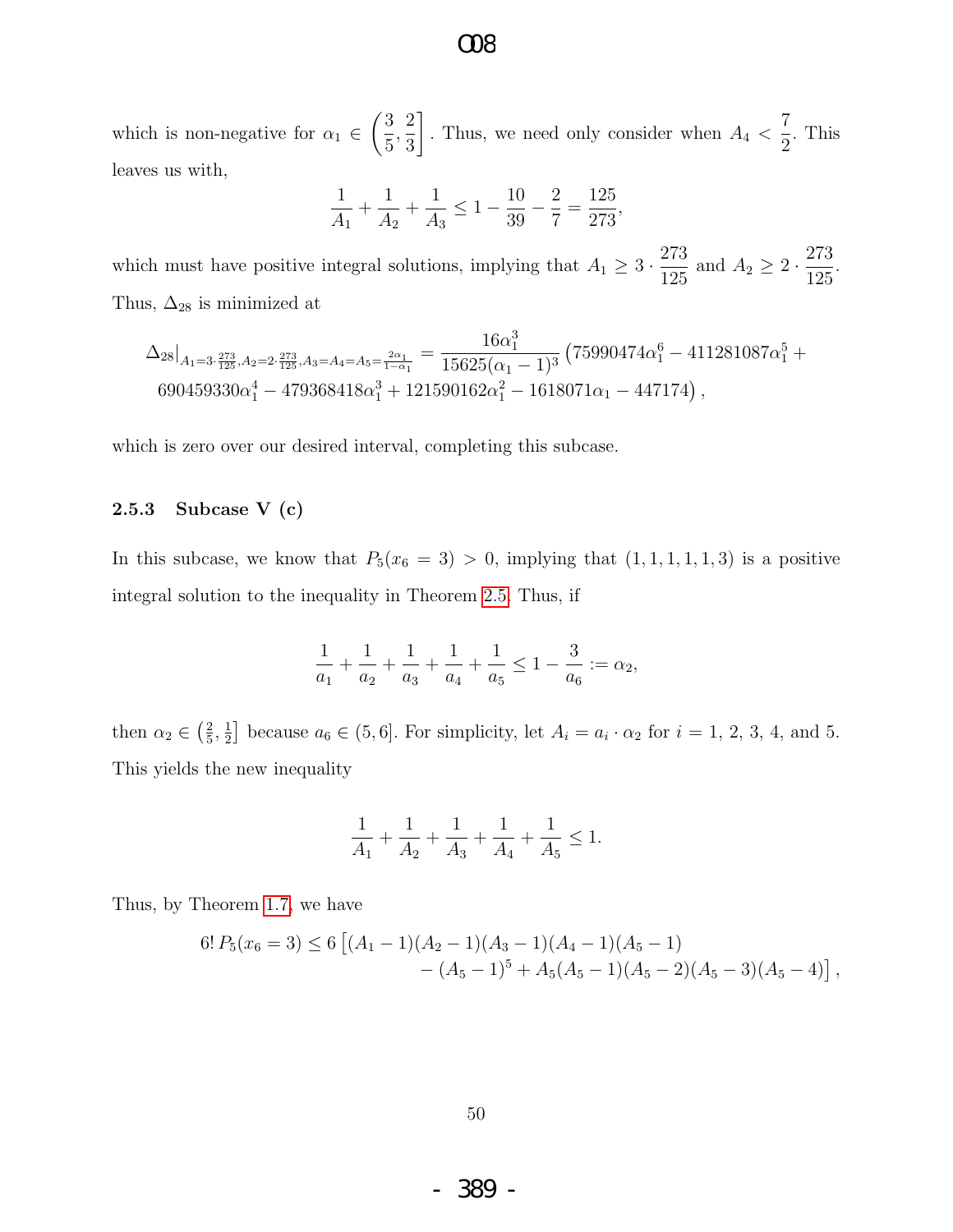as well as

$$
6! P_5(x_6 = 2) \le 6 \left[ \left( A_1 \cdot \frac{1 + 2\alpha_2}{3\alpha_2} - 1 \right) \left( A_2 \cdot \frac{1 + 2\alpha_2}{3\alpha_2} - 1 \right) \left( A_3 \cdot \frac{1 + 2\alpha_2}{3\alpha_2} - 1 \right) \left( A_4 \cdot \frac{1 + 2\alpha_2}{3\alpha_2} - 1 \right) - 1 \right] \left( A_5 \cdot \frac{1 + 2\alpha_2}{3\alpha_2} - 1 \right) - \left( A_5 \cdot \frac{1 + 2\alpha_2}{3\alpha_2} - 1 \right)^5 + \left( A_5 \cdot \frac{1 + 2\alpha_2}{3\alpha_2} \right) \left( A_5 \cdot \frac{1 + 2\alpha_2}{3\alpha_2} - 1 \right) \left( A_5 \cdot \frac{1 + 2\alpha_2}{3\alpha_2} - 2 \right) \left( A_5 \cdot \frac{1 + 2\alpha_2}{3\alpha_2} - 3 \right) \left( A_5 \cdot \frac{1 + 2\alpha_2}{3\alpha_2} - 4 \right) \right],
$$

and

$$
6! P_5(x_6 = 1) \le 6 \left[ \left( A_1 \cdot \frac{2 + \alpha_2}{3\alpha_2} - 1 \right) \left( A_2 \cdot \frac{2 + \alpha_2}{3\alpha_2} - 1 \right) \left( A_3 \cdot \frac{2 + \alpha_2}{3\alpha_2} - 1 \right) \left( A_4 \cdot \frac{2 + \alpha_2}{3\alpha_2} - 1 \right) \right] \times \left( A_5 \cdot \frac{2 + \alpha_2}{3\alpha_2} - 1 \right) - \left( A_5 \cdot \frac{2 + \alpha_2}{3\alpha_2} - 1 \right)^5 + \left( A_5 \cdot \frac{2 + \alpha_2}{3\alpha_2} \right) \left( A_5 \cdot \frac{2 + \alpha_2}{3\alpha_2} - 1 \right) \times \left( A_5 \cdot \frac{2 + \alpha_2}{3\alpha_2} - 2 \right) \left( A_5 \cdot \frac{2 + \alpha_2}{3\alpha_2} - 3 \right) \left( A_5 \cdot \frac{2 + \alpha_2}{3\alpha_2} - 4 \right) \right].
$$

Because 6!  $P_6 = 6! (P_5(x_6 = 1) + P_5(x_6 = 2) + P_5(x_6 = 3))$ , if we let  $\Delta_{29}$  be the difference obtained by subtracting the sum of the right hand sides of the above inequalities from the RHS of Theorem [2.5](#page-42-0) and substituting in  $a_i =$  $A_i$  $\alpha_2$ , then we merely have to apply the partial differentiation test for the expression

$$
\Delta_{29}=\frac{1}{27\alpha_{2}^{5}(1-\alpha_{2})}(-980A_{5}^{4}\alpha_{2}^{6}+5400A_{5}^{3}\alpha_{2}^{6}-10080A_{5}^{2}\alpha_{2}^{6}+324A_{1}\alpha_{2}^{6}-252A_{1}A_{2}\alpha_{2}^{6}+324A_{2}\alpha_{2}^{6}\\-252A_{1}A_{3}\alpha_{2}^{6}+216A_{1}A_{2}A_{3}\alpha_{2}^{6}-252A_{2}A_{3}\alpha_{2}^{6}+324A_{3}\alpha_{2}^{6}-252A_{1}A_{4}\alpha_{2}^{6}+216A_{1}A_{2}A_{4}\alpha_{2}^{6}-252A_{2}A_{4}\alpha_{2}^{6}\\+216A_{1}A_{3}A_{4}\alpha_{2}^{6}-196A_{1}A_{2}A_{3}A_{4}\alpha_{2}^{6}+216A_{2}A_{3}A_{4}\alpha_{2}^{6}-252A_{3}A_{4}\alpha_{2}^{6}+324A_{4}\alpha_{2}^{6}-252A_{1}A_{5}\alpha_{2}^{6}\\+216A_{1}A_{2}A_{5}\alpha_{2}^{6}-252A_{2}A_{5}\alpha_{2}^{6}+216A_{1}A_{3}A_{5}\alpha_{2}^{6}-196A_{1}A_{2}A_{3}A_{5}\alpha_{2}^{6}+216A_{2}A_{3}A_{5}\alpha_{2}^{6}-252A_{3}A_{5}\alpha_{2}^{6}\\+216A_{1}A_{4}A_{5}\alpha_{2}^{6}-196A_{1}A_{2}A_{4}A_{5}\alpha_{2}^{6}+216A_{2}A_{4}A_{5}\alpha_{2}^{6}-196A_{1}A_{3}A_{4}A_{5}\alpha_{2}^{6}+184A_{1}A_{2}A_{3}A_{4}A_{5}\alpha_{2}^{6}\\-196A_{2}A_{3}A_{4}A_{5}\alpha_{2}^{6}+216A_{3}A_{4}A_{5}\alpha_{2}^{6}+216A_{2}A_{4}A_{5}\alpha_{2}^{6}+196A_{1}A_{3}A_{4}A_{5}\alpha_{2}^{6}+184A_{1}A_{2
$$

- 390 -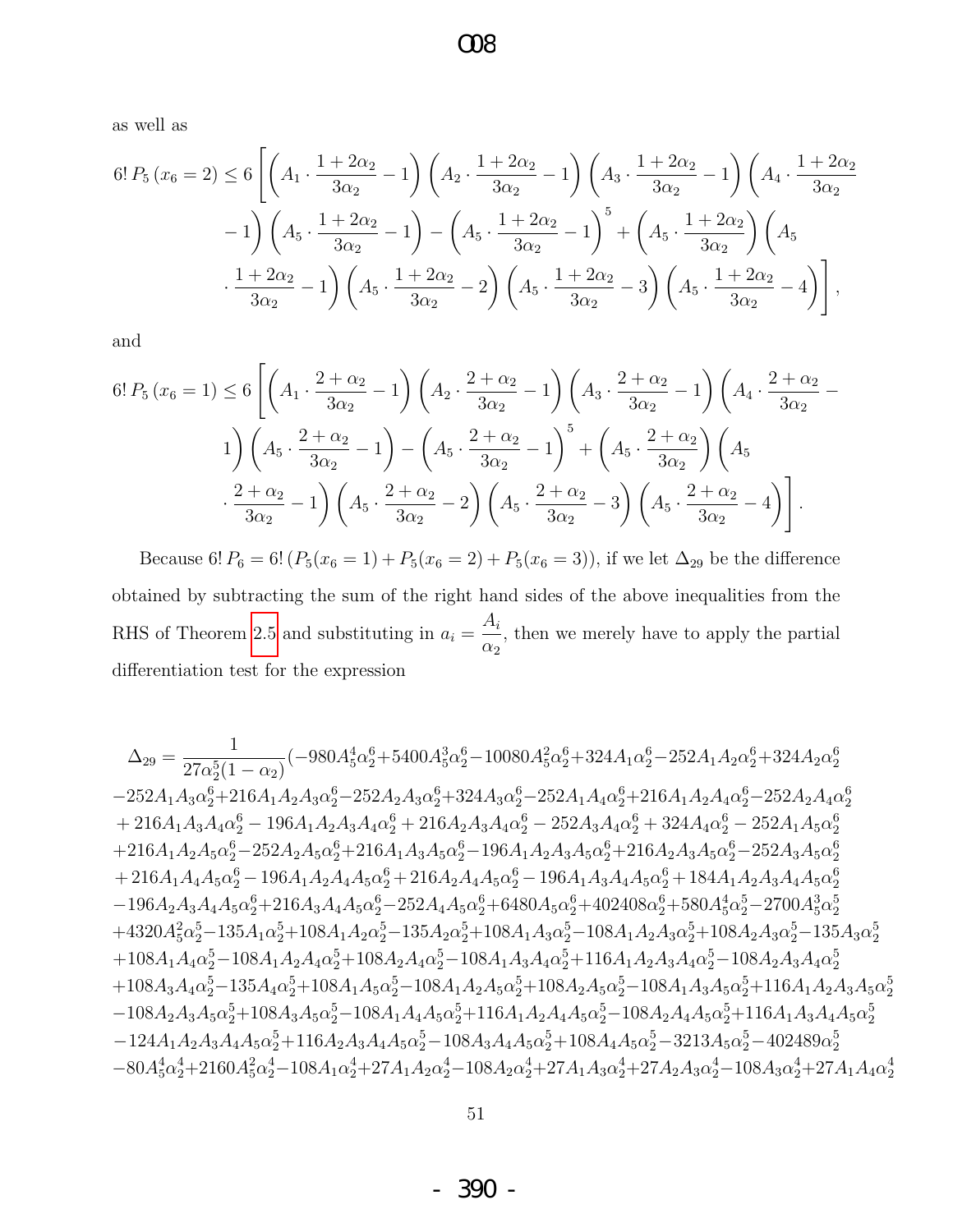### $\Omega$

$$
+27A_{2}A_{4}\alpha _{2}^{4}-16A_{1}A_{2}A_{3}A_{4}\alpha _{2}^{4}+27A_{3}A_{4}\alpha _{2}^{4}-108A_{4}\alpha _{2}^{4}+27A_{1}A_{5}\alpha _{2}^{4}+27A_{2}A_{5}\alpha _{2}^{4}-16A_{1}A_{2}A_{3}A_{5}\alpha _{2}^{4} +27A_{3}A_{5}\alpha _{2}^{4}-16A_{1}A_{2}A_{4}A_{5}\alpha _{2}^{4}-16A_{1}A_{3}A_{4}A_{5}\alpha _{2}^{4}+20A_{1}A_{2}A_{3}A_{4}A_{5}\alpha _{2}^{4}-16A_{2}A_{3}A_{4}A_{5}\alpha _{2}^{4}+27A_{4}A_{5}\alpha _{2}^{4} -3186A_{5}\alpha _{2}^{4}+80A_{5}^{4}\alpha _{2}^{3}-1350A_{5}^{3}\alpha _{2}^{3}+3600A_{5}^{2}\alpha _{2}^{3}+36A_{1}A_{2}\alpha _{2}^{3}+36A_{1}A_{3}\alpha _{2}^{3}-27A_{1}A_{2}A_{3}\alpha _{2}^{3}+36A_{2}A_{3}\alpha _{2}^{3}
$$
  
+36A\_{1}A\_{4}\alpha \_{2}^{3}-27A\_{1}A\_{2}A\_{4}\alpha \_{2}^{3}+36A\_{2}A\_{4}\alpha \_{2}^{3}-27A\_{1}A\_{3}A\_{4}\alpha \_{2}^{3}+16A\_{1}A\_{2}A\_{3}A\_{4}\alpha \_{2}^{3}-27A\_{2}A\_{3}A\_{4}\alpha \_{2}^{3}+36A\_{3}A\_{4}\alpha \_{2}^{3}  
+36A\_{1}A\_{5}\alpha \_{2}^{3}-27A\_{1}A\_{2}A\_{5}\alpha \_{2}^{3}+36A\_{2}A\_{5}\alpha \_{2}^{3}-27A\_{1}A\_{3}A\_{4}\alpha \_{2}^{3}+16A\_{1}A\_{2}A\_{3}A\_{4}\alpha \_{2}^{3}-27A\_{2}A\_{3}A\_{4}\alpha \_{2}^{3}+36A\_{3}A\_{5}\alpha \_{2}^{3}  
+36

Our domain is

$$
A_1 \ge 5, A_2 \ge 4, A_3 \ge 3, A_4 \ge A_5 \ge \frac{3\alpha_2}{1 - \alpha_2}.
$$

Note also that we have  $\alpha_2\in \left(\frac{2}{5},\frac{1}{2}\right].$  We begin with

$$
\frac{\partial^5 \Delta_{30}}{\partial A_1 \partial A_2 \partial A_3 \partial A_4 \partial A_5} = 184\alpha_2^6 - 124\alpha_2^5 + 20\alpha_2^4 - 20\alpha_2^2 - 11\alpha_2 + 32 > 0, \quad \alpha_2 \in \left(\frac{2}{5}, \frac{1}{2}\right].
$$

Thus the partial derivative of  $\Delta_{30}$  with respect to  $A_1, A_2, A_3, A_4$ , and  $A_5$  is positive and minimized at  $A_5 = 1$ .

$$
\frac{\partial^4 \Delta_{30}}{\partial A_1 \partial A_2 \partial A_3 \partial A_4}\bigg|_{A_5=1} = -12\alpha_2^6 - 8\alpha_2^5 + 4\alpha_2^4 + 16\alpha_2^3 - \alpha_2^2 - 31\alpha_2 + 32 > 0.
$$

We continue with,

$$
\left. \frac{\partial^3 \Delta_{30}}{\partial A_1 \partial A_2 \partial A_3} \right|_{A_4=2, A_5=1} = -4\alpha_2^6 - 8\alpha_2^5 - 8\alpha_2^4 + 21\alpha_2^3 + 17\alpha_2^2 - 82\alpha_2 + 64 > 0
$$

391 - $\equiv$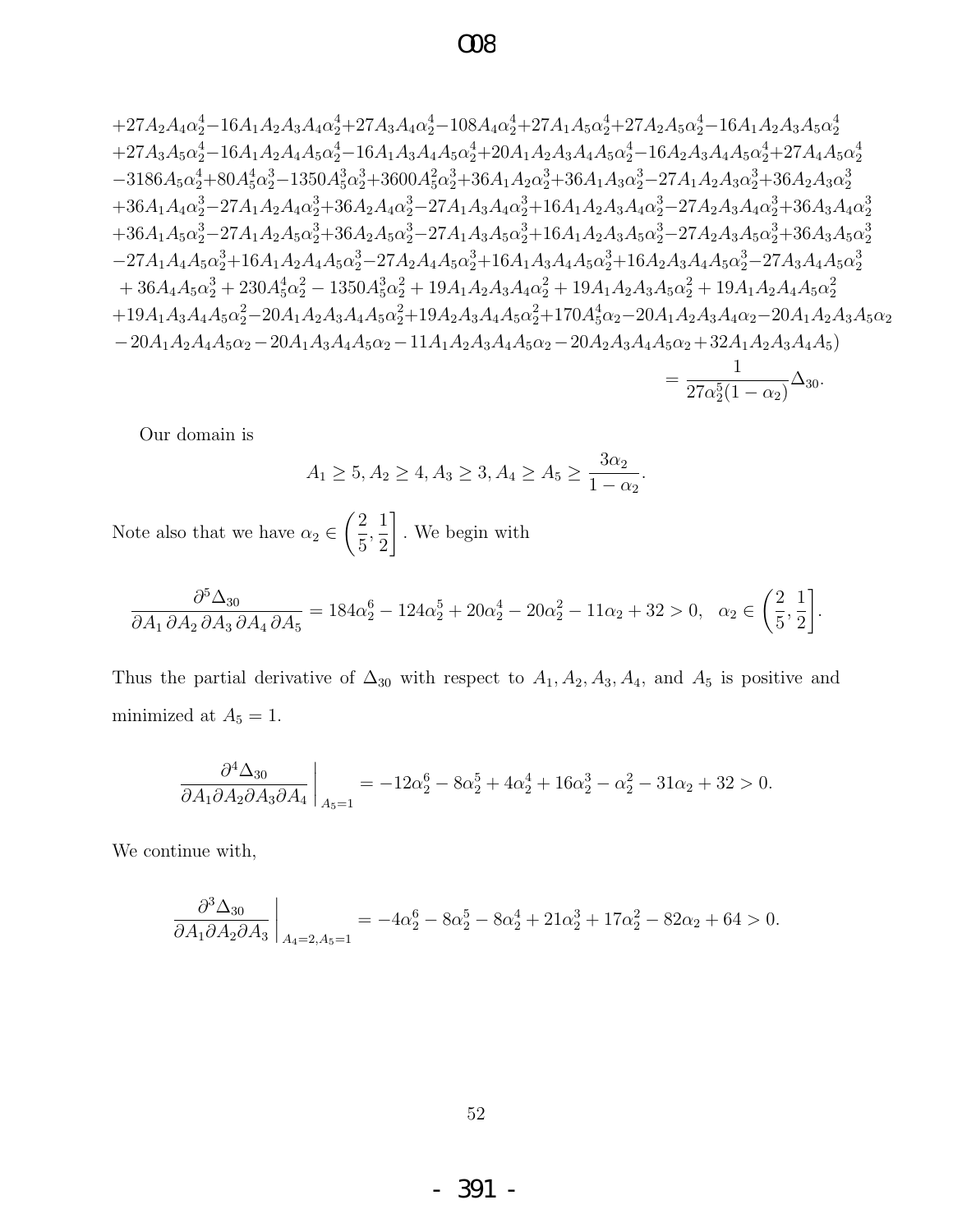This is positive over our domain, so we know that the partial with respect to  $A_1$ ,  $A_2$ , and  $A_3$  is positive. Furthermore,

$$
\frac{\partial^2 \Delta_{30}}{\partial A_1 \partial A_2}\bigg|_{A_3=3, A_4=2, A_5=1} = -8\alpha_2^6 - 8\alpha_2^5 - 29\alpha_2^4 + 50\alpha_2^3 + 89\alpha_2^2 - 286\alpha_2 + 192 > 0, \text{ and}
$$

$$
\frac{\partial \Delta}{\partial A_1}\bigg|_{A_2=4, A_3=3, A_4=2, A_5=1} = -20\alpha_2^6 - 11\alpha_2^5 - 158\alpha_2^4 + 215\alpha_2^3 + 470\alpha_2^2 - 1264\alpha_2 + 768 > 0.
$$

Finally, our minimum for  $\Delta_{30}$  is

$$
\Delta_{30}|_{A_1=5, A_2=4, A_3=3, A_4=A_5=\frac{3\alpha_2}{1-\alpha_2}} = \frac{9\alpha_2^2}{(\alpha_2-1)^3} \left(15156\alpha_2^7 - 171949\alpha_2^6 + 272493\alpha_2^5 - 182673\alpha_2^4 + 44099\alpha_2^3 + 972\alpha_2^2 + 1152\alpha_2 - 1120\right),
$$

which is positive over our desired interval, completing this subcase.

#### 2.5.4 Subcase V (d)

In this subcase, we know that  $P_5(x_6 = 4) > 0$ , implying that  $(1, 1, 1, 1, 1, 4)$  is a positive integral solution to the inequality in Theorem [2.5.](#page-42-0) Thus, if

$$
\frac{1}{a_1} + \frac{1}{a_2} + \frac{1}{a_3} + \frac{1}{a_4} + \frac{1}{a_5} \le 1 - \frac{4}{a_6} := \alpha_3,
$$

then  $\alpha_3 \in \left(\frac{1}{5}\right)$  $\frac{1}{5}, \frac{1}{3}$  $\frac{1}{3}$  because  $a_6 \in (5,6]$ . For simplicity, let  $A_i = a_i \cdot \alpha_3$  for  $i = 1, 2, 3, 4$ , and 5. This yields the new inequality

$$
\frac{1}{A_1}+\frac{1}{A_2}+\frac{1}{A_3}+\frac{1}{A_4}+\frac{1}{A_5}\leq 1.
$$

Thus, by Theorem [1.7,](#page-6-1) we have

$$
6! P_5(x_6 = 4) \le 6 [(A_1 - 1)(A_2 - 1)(A_3 - 1)(A_4 - 1)(A_5 - 1)- (A_5 - 1)^5 + A_5(A_5 - 1)(A_5 - 2)(A_5 - 3)(A_5 - 4)],
$$

- 392 -

### O08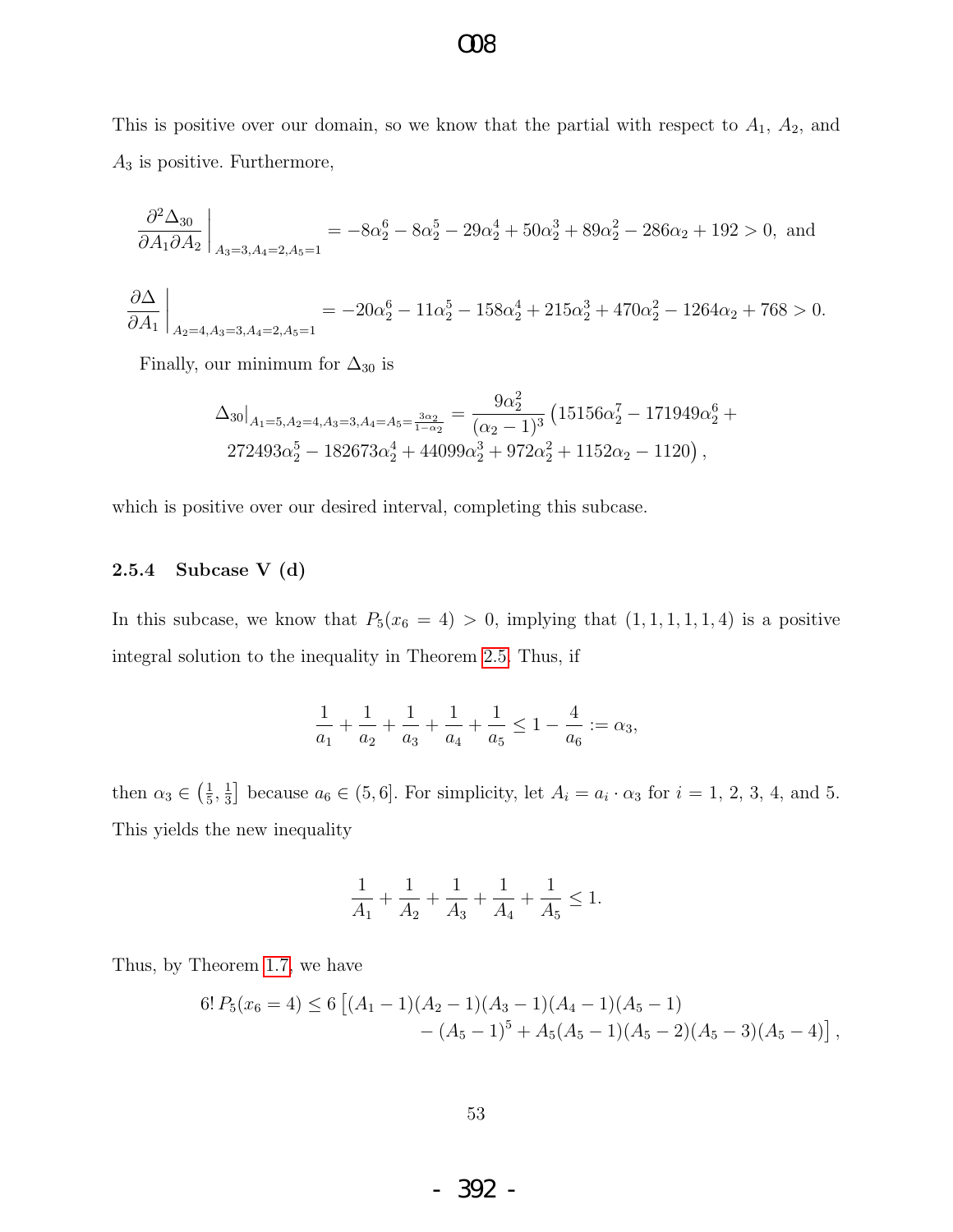$\infty$ 

as well as

$$
6! P_5(x_6 = 3) \le 6 \left[ \left( A_1 \cdot \frac{1 + 3\alpha_3}{4\alpha_3} - 1 \right) \left( A_2 \cdot \frac{1 + 3\alpha_3}{4\alpha_3} - 1 \right) \left( A_3 \cdot \frac{1 + 3\alpha_3}{4\alpha_3} - 1 \right) \left( A_4 \cdot \frac{1 + 3\alpha_3}{4\alpha_3} - 1 \right) - 1 \right] \left( A_5 \cdot \frac{1 + 3\alpha_3}{4\alpha_3} - 1 \right) - \left( A_5 \cdot \frac{1 + 3\alpha_3}{4\alpha_3} - 1 \right)^5 + \left( A_5 \cdot \frac{1 + 3\alpha_3}{4\alpha_3} \right) \left( A_5 \cdot \frac{1 + 3\alpha_3}{4\alpha_3} - 1 \right) \left( A_5 \cdot \frac{1 + 3\alpha_3}{4\alpha_3} - 2 \right) \left( A_5 \cdot \frac{1 + 3\alpha_3}{4\alpha_3} - 3 \right) \left( A_5 \cdot \frac{1 + 3\alpha_3}{4\alpha_3} - 4 \right) \right],
$$

and

$$
6! P_5(x_6 = 2) \le 6 \left[ \left( A_1 \cdot \frac{2 + 2\alpha_3}{4\alpha_3} - 1 \right) \left( A_2 \cdot \frac{2 + 2\alpha_3}{4\alpha_3} - 1 \right) \left( A_3 \cdot \frac{2 + 2\alpha_3}{4\alpha_3} - 1 \right) \left( A_4 \cdot \frac{2 + 2\alpha_3}{4\alpha_3} - 1 \right) - 1 \right] \left( A_5 \cdot \frac{2 + 2\alpha_3}{4\alpha_3} - 1 \right) - \left( A_5 \cdot \frac{2 + 2\alpha_3}{4\alpha_3} - 1 \right)^5 + \left( A_5 \cdot \frac{2 + 2\alpha_3}{4\alpha_3} \right) \left( A_5 \cdot \frac{2 + 2\alpha_3}{4\alpha_3} - 1 \right) \left( A_5 \cdot \frac{2 + 2\alpha_3}{4\alpha_3} - 2 \right) \left( A_5 \cdot \frac{2 + 2\alpha_3}{4\alpha_3} - 3 \right) \left( A_5 \cdot \frac{2 + 2\alpha_3}{4\alpha_3} - 4 \right) \right],
$$

and

$$
6! P_5(x_6 = 1) \le 6 \left[ \left( A_1 \cdot \frac{3 + \alpha_3}{4\alpha_3} - 1 \right) \left( A_2 \cdot \frac{3 + \alpha_3}{4\alpha_3} - 1 \right) \left( A_3 \cdot \frac{3 + \alpha_3}{4\alpha_3} - 1 \right) \left( A_4 \cdot \frac{3 + \alpha_3}{4\alpha_3} - 1 \right) \right] \times \left( A_5 \cdot \frac{3 + \alpha_3}{4\alpha_3} - 1 \right) - \left( A_5 \cdot \frac{3 + \alpha_3}{4\alpha_3} - 1 \right)^5 + \left( A_5 \cdot \frac{3 + \alpha_3}{4\alpha_3} \right) \left( A_5 \cdot \frac{3 + \alpha_3}{4\alpha_3} - 1 \right) \times \left( A_5 \cdot \frac{3 + \alpha_3}{4\alpha_3} - 2 \right) \left( A_5 \cdot \frac{3 + \alpha_3}{4\alpha_3} - 3 \right) \left( A_5 \cdot \frac{3 + \alpha_3}{4\alpha_3} - 4 \right) \right].
$$

Because 6!  $P_6 = 6! (P_5(x_6 = 1) + P_5(x_6 = 2) + P_5(x_6 = 3) + P_5(x_6 = 4))$ , if we let  $\Delta_{20}$  be the difference obtained by subtracting the sum of the right hand sides of the above inequalities from the RHS of Theorem 2.4 and substituting in  $a_i = \frac{A_i}{\alpha_3}$ , then we merely have to apply the partial differentiation test for the expression

393 -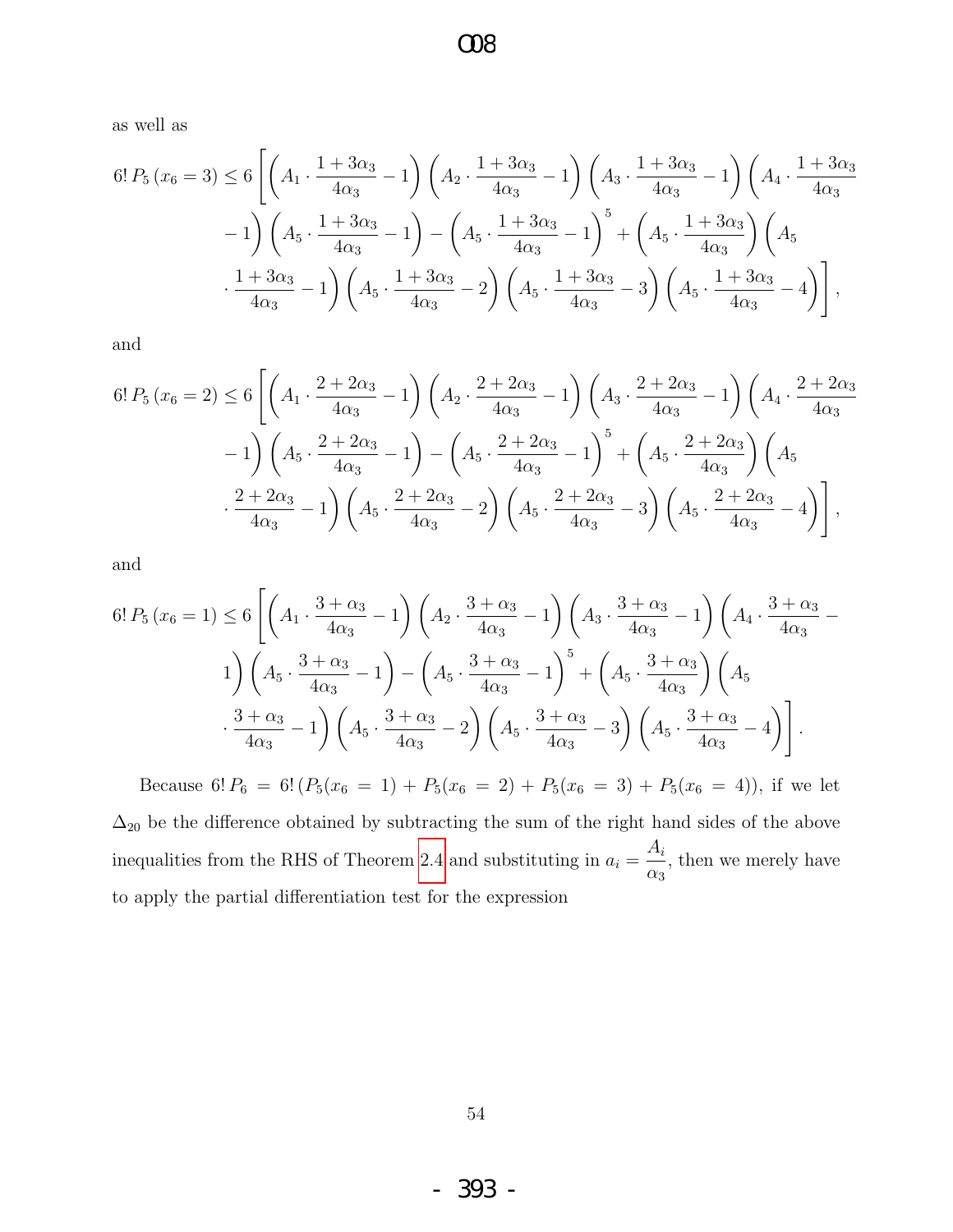## $\infty$

$$
\Delta_{31}=\frac{1}{128\alpha_{3}^{2}(1-\alpha_{3})}\left(-5310A_{3}^{4}\alpha_{3}^{6}+30000A_{3}^{3}\alpha_{3}^{6}-57600A_{5}^{2}\alpha_{3}^{6}+1920A_{1}\alpha_{3}^{6}-1440A_{1}A_{2}\alpha_{3}^{6}+1920A_{1}\alpha_{3}^{6}-1440A_{1}A_{2}\alpha_{3}^{6}+1200A_{1}A_{2}A_{3}\alpha_{3}^{6}+1200A_{1}A_{2}A_{3}\alpha_{3}^{6}+1920A_{3}\alpha_{3}^{6}-1440A_{1}A_{4}\alpha_{3}^{6}+1200A_{1}A_{2}A_{3}\alpha_{3}^{6}+1200A_{1}A_{2}A_{3}\alpha_{3}^{6}+1200A_{2}A_{3}A_{3}\alpha_{3}^{6}+1200A_{2}A_{3}A_{3}\alpha_{3}^{6}+1200A_{2}A_{3}A_{3}\alpha_{3}^{6}+1200A_{2}A_{3}A_{3}\alpha_{3}^{6}+1200A_{1}A_{2}A_{3}\alpha_{3}^{6}+1200A_{1}A_{2}A_{3}\alpha_{3}^{6}+1200A_{1}A_{2}A_{3}\alpha_{3}^{6}+1200A_{1}A_{2}A_{3}\alpha_{3}^{6}+1200A_{1}A_{2}A_{3}\alpha_{3}^{6}+1200A_{1}A_{2}A_{3}\alpha_{3}^{6}+1200A_{1}A_{2}A_{3}\alpha_{3}^{6}+1200A_{1}A_{2}A_{3}\alpha_{3}^{6}+1200A_{1}A_{2}A_{3}\alpha_{3}^{6}+1200A_{2}A_{3}A_{3}\alpha_{3}^{6}+1200A_{2}A_{3}A_{3}\alpha_{3}^{6}+1200A_{1}A_{3}A_{3}\alpha_{3}^{6}+1200A_{1}A_{3}A_{3}\alpha_{3}^{6}+1200A_{1}A_{3}A_{3}\alpha_{3}^{6}+1200A_{2}A_{3}A_{3}\alpha_{3}^{6}+1200A_{2}A_{3}A_{
$$

Our domain is  $% \left\vert \cdot \right\vert$ 

$$
A_1 \ge 5, A_2 \ge 4, A_3 \ge 3, A_4 \ge 2, \text{ and } A_5 > 1.
$$

 $55\,$ 

 $-394$  -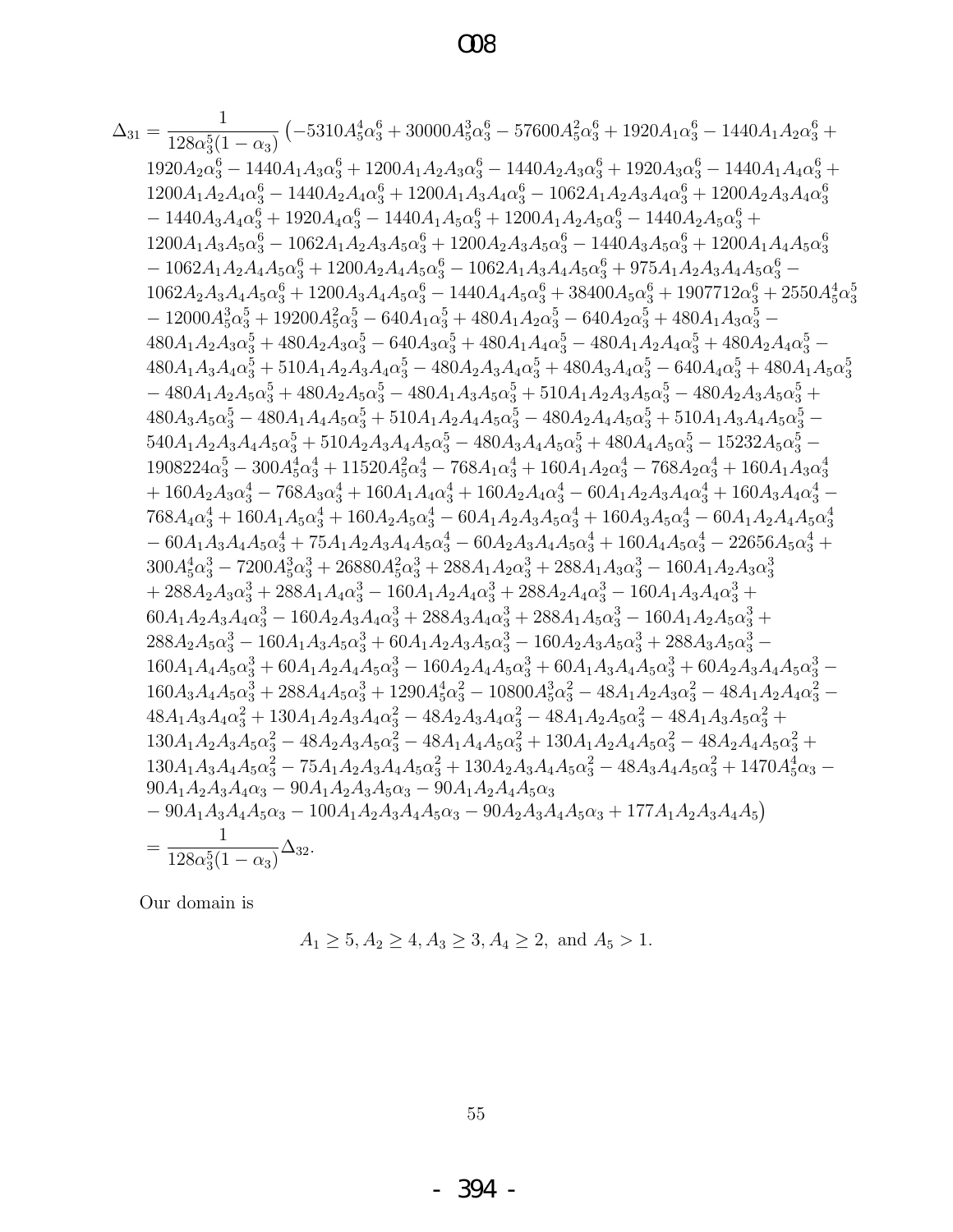Note also that we have  $\alpha_3 \in$  $\sqrt{1}$ 5 , 1 3 1 . We begin with

$$
\frac{\partial^5 \Delta_{32}}{\partial A_1 \partial A_2 \partial A_3 \partial A_4 \partial A_5} = 975\alpha_3^6 - 540\alpha_3^5 + 75\alpha_3^4 - 75\alpha_3^2 - 100\alpha_3 + 177 > 0, \quad \alpha_3 \in \left(\frac{1}{5}, \frac{1}{3}\right].
$$

Thus the partial derivative of  $\Delta_{32}$  with respect to  $A_1, A_2, A_3, A_4$ , and  $A_5$  is positive and minimized at  $A_5 = 1$ .

$$
\frac{\partial^4 \Delta_{32}}{\partial A_1 \partial A_2 \partial A_3 \partial A_4}\bigg|_{A_5=1} = -87\alpha_3^6 - 30\alpha_3^5 + 15\alpha_3^4 + 60\alpha_3^3 + 55\alpha_3^2 - 190\alpha_3 + 177 > 0.
$$

We continue with,

$$
\frac{\partial^3 \Delta_{32}}{\partial A_1 \partial A_2 \partial A_3}\bigg|_{A_4=2, A_5=1} = -36\alpha_3^6 - 30\alpha_3^5 - 30\alpha_3^4 + 20\alpha_3^3 + 192\alpha_3^2 - 470\alpha_3 + 354 > 0.
$$

This is positive over our domain, so we know that the partial with respect to  $A_1$ ,  $A_2$ , and  $A_3$  is positive. Furthermore,

$$
\frac{\partial^2 \Delta_{32}}{\partial A_1 \partial A_2}\bigg|_{A_3=3, A_4=2, A_5=1} = -2\left(36\alpha_3^6 + 15\alpha_3^5 + 25\alpha_3^4 + 6\alpha_3^3 - 346\alpha_3^2 + 795\alpha_3 - 531\right) > 0, \text{ and}
$$

$$
\frac{\partial \Delta_{32}}{\partial A_1}\bigg|_{A_2=4, A_3=3, A_4=2, A_5=1} = -4\left(45\alpha_3^6 + 25\alpha_3^5 + 92\alpha_3^4 - 70\alpha_3^3 - 755\alpha_3^2 + 1725\alpha_3 - 1062\right) > 0.
$$

Finally, our minimum for  $\Delta_{32}$  is

$$
\Delta_{32}|_{A_1=5, A_2=4, A_3=3, A_4=2, A_5=1} = 2 \left( 956847 \alpha_3^6 - 957463 \alpha_3^5 - 8014 \alpha_3^4 + 12450 \alpha_3^3 + 3155 \alpha_3^2 - 17595 \alpha_3 + 10620 \right),
$$

which is positive over our desired interval, completing this subcase.

- 395 -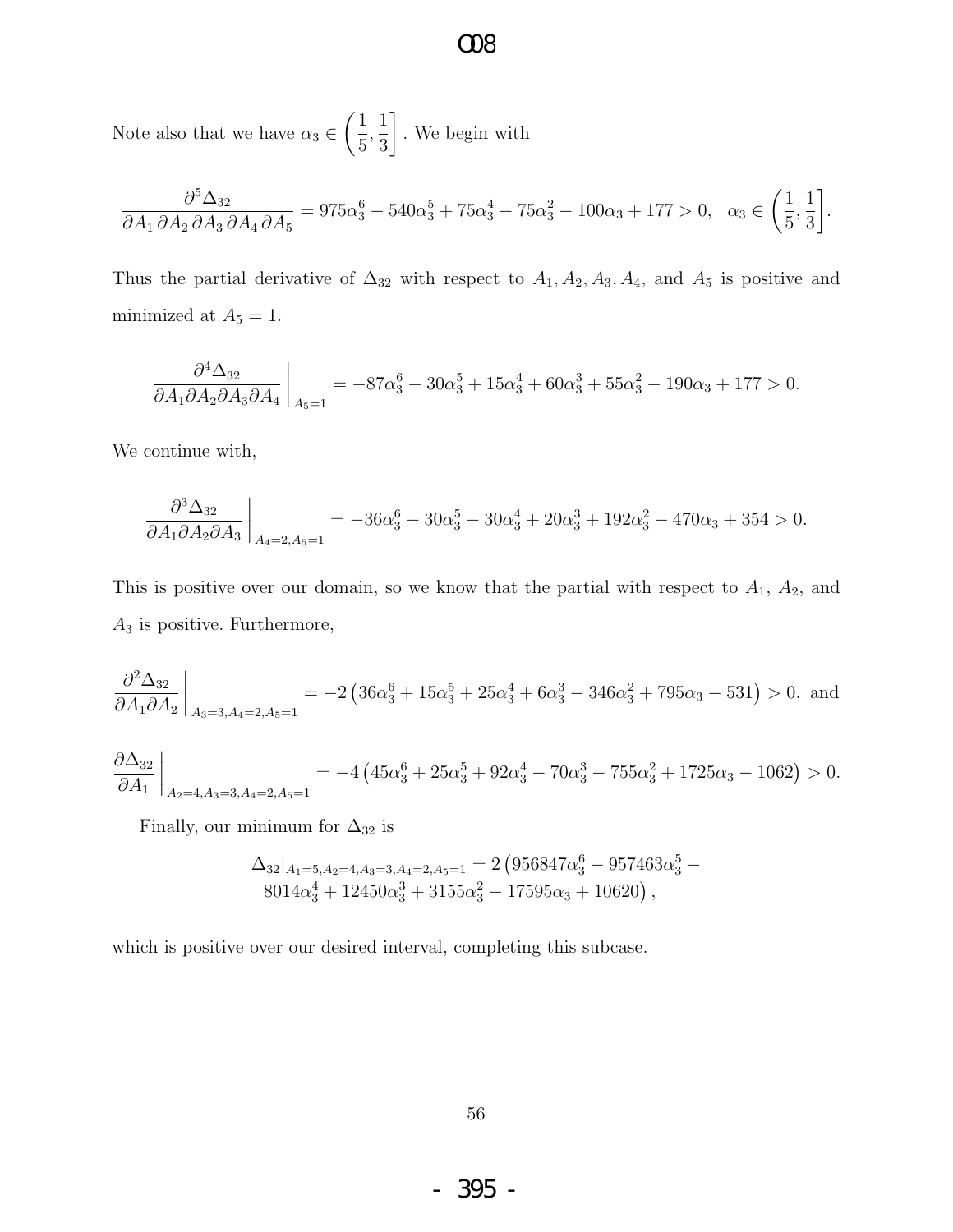### $\infty$

#### Subcase V (e)  $\bf 2.5.5$

In this subcase, we know that  $P_5(x_6 = 5) > 0$ , implying that  $(1, 1, 1, 1, 1, 5)$  is a positive integral solution to the inequality in Theorem 2.5. Thus, if

$$
\frac{1}{a_1} + \frac{1}{a_2} + \frac{1}{a_3} + \frac{1}{a_4} + \frac{1}{a_5} \le 1 - \frac{5}{a_6} := \alpha_4,
$$

then  $\alpha_4 \in (0, \frac{1}{6}]$  because  $a_6 \in (5, 6]$ . For simplicity, let  $A_i = a_i \cdot \alpha_4$  for  $i = 1, 2, 3, 4$ , and 5. This yields the new inequality

$$
\frac{1}{A_1}+\frac{1}{A_2}+\frac{1}{A_3}+\frac{1}{A_4}+\frac{1}{A_5}\leq 1.
$$

Thus, by Theorem 1.7, we have

$$
6! P_5(x_6=5) \le 6 [(A_1-1)(A_2-1)(A_3-1)(A_4-1)(A_5-1)-(A_5-1)^5 + A_5(A_5-1)(A_5-2)(A_5-3)(A_5-4)],
$$

as well as

$$
6! P_5(x_6 = 4) \le 6 \left[ \left( A_1 \cdot \frac{1 + 4\alpha_4}{5\alpha_4} - 1 \right) \left( A_2 \cdot \frac{1 + 4\alpha_4}{5\alpha_4} - 1 \right) \left( A_3 \cdot \frac{1 + 4\alpha_4}{5\alpha_4} - 1 \right) \left( A_4 \cdot \frac{1 + 4\alpha_4}{5\alpha_4} - 1 \right) \right] - 1 \left( A_5 \cdot \frac{1 + 4\alpha_4}{5\alpha_4} - 1 \right) - \left( A_5 \cdot \frac{1 + 4\alpha_4}{5\alpha_4} - 1 \right)^5 + \left( A_5 \cdot \frac{1 + 4\alpha_4}{5\alpha_4} \right) \left( A_5 \cdot \frac{1 + 4\alpha_4}{5\alpha_4} - 1 \right) \left( A_5 \cdot \frac{1 + 4\alpha_4}{5\alpha_4} - 2 \right) \left( A_5 \cdot \frac{1 + 4\alpha_4}{5\alpha_4} - 3 \right) \left( A_5 \cdot \frac{1 + 4\alpha_4}{5\alpha_4} - 4 \right) \right],
$$

and

$$
6! P_5(x_6 = 3) \le 6 \left[ \left( A_1 \cdot \frac{2 + 3\alpha_4}{5\alpha_4} - 1 \right) \left( A_2 \cdot \frac{2 + 3\alpha_4}{5\alpha_4} - 1 \right) \left( A_3 \cdot \frac{2 + 3\alpha_4}{5\alpha_4} - 1 \right) \left( A_4 \cdot \frac{2 + 3\alpha_4}{5\alpha_4} - 1 \right) \right] - 1 \left( A_5 \cdot \frac{2 + 3\alpha_4}{5\alpha_4} - 1 \right) - \left( A_5 \cdot \frac{2 + 3\alpha_4}{5\alpha_4} - 1 \right)^5 + \left( A_5 \cdot \frac{2 + 3\alpha_4}{5\alpha_4} \right) \left( A_5 \cdot \frac{2 + 3\alpha_4}{5\alpha_4} - 1 \right) \left( A_5 \cdot \frac{2 + 3\alpha_4}{5\alpha_4} - 2 \right) \left( A_5 \cdot \frac{2 + 3\alpha_4}{5\alpha_4} - 3 \right) \left( A_5 \cdot \frac{2 + 3\alpha_4}{5\alpha_4} - 4 \right) \right],
$$

396 - $\blacksquare$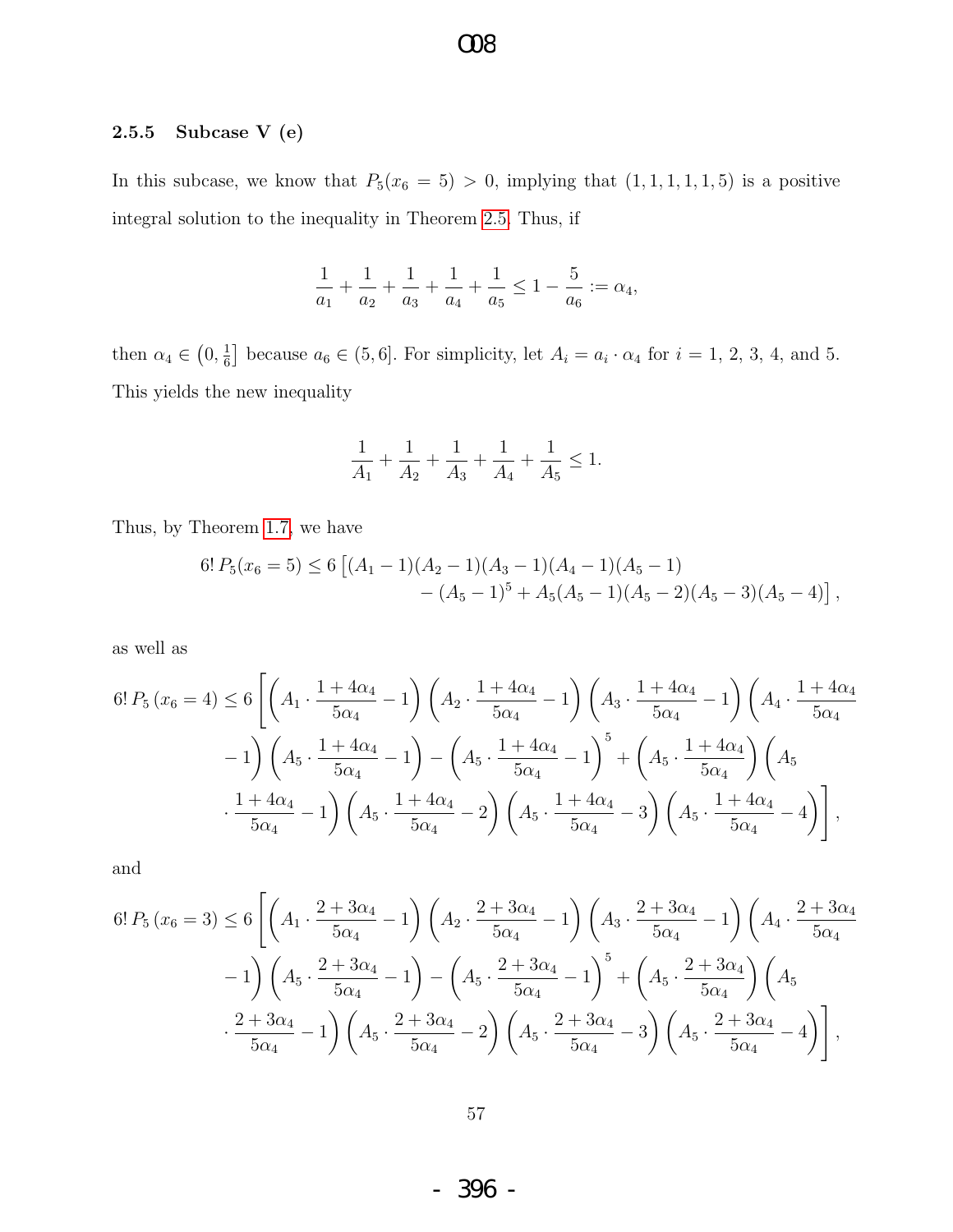and

$$
6! P_5(x_6 = 2) \le 6 \left[ \left( A_1 \cdot \frac{3 + 2\alpha_4}{5\alpha_4} - 1 \right) \left( A_2 \cdot \frac{3 + 2\alpha_4}{5\alpha_4} - 1 \right) \left( A_3 \cdot \frac{3 + 2\alpha_4}{5\alpha_4} - 1 \right) \left( A_4 \cdot \frac{3 + 2\alpha_4}{5\alpha_4} - 1 \right) \right] - 1 \left( A_5 \cdot \frac{3 + 2\alpha_4}{5\alpha_4} - 1 \right) - \left( A_5 \cdot \frac{3 + 2\alpha_4}{5\alpha_4} - 1 \right)^5 + \left( A_5 \cdot \frac{3 + 2\alpha_4}{5\alpha_4} \right) \left( A_5 \cdot \frac{3 + 2\alpha_4}{5\alpha_4} - 1 \right) \left( A_5 \cdot \frac{3 + 2\alpha_4}{5\alpha_4} - 2 \right) \left( A_5 \cdot \frac{3 + 2\alpha_4}{5\alpha_4} - 3 \right) \left( A_5 \cdot \frac{3 + 2\alpha_4}{5\alpha_4} - 4 \right) \right],
$$

and finally,

$$
6! P_5(x_6 = 1) \le 6 \left[ \left( A_1 \cdot \frac{4 + \alpha_4}{5\alpha_4} - 1 \right) \left( A_2 \cdot \frac{4 + \alpha_4}{5\alpha_4} - 1 \right) \left( A_3 \cdot \frac{4 + \alpha_4}{5\alpha_4} - 1 \right) \left( A_4 \cdot \frac{4 + \alpha_4}{5\alpha_4} - 1 \right) \right] \times \left( A_5 \cdot \frac{4 + \alpha_4}{5\alpha_4} - 1 \right) - \left( A_5 \cdot \frac{4 + \alpha_4}{5\alpha_4} - 1 \right)^5 + \left( A_5 \cdot \frac{4 + \alpha_4}{5\alpha_4} \right) \left( A_5 \cdot \frac{4 + \alpha_4}{5\alpha_4} - 1 \right) \times \frac{4 + \alpha_4}{5\alpha_4} - 1 \right) \left( A_5 \cdot \frac{4 + \alpha_4}{5\alpha_4} - 2 \right) \left( A_5 \cdot \frac{4 + \alpha_4}{5\alpha_4} - 3 \right) \left( A_5 \cdot \frac{4 + \alpha_4}{5\alpha_4} - 4 \right) \right].
$$

Because 6!  $P_6 = 6! (P_5(x_6 = 1) + P_5(x_6 = 2) + P_5(x_6 = 3) + P_5(x_6 = 4) + P_5(x_6 = 5)),$ if we let  $\Delta_{33}$  be the difference obtained by subtracting the sum of the right hand sides of the above inequalities from the RHS of Theorem [2.5](#page-42-0) and substituting in  $a_i =$  $A_i$  $\alpha_4$ , then we

merely have to apply the partial differentiation test for the expression

$$
\Delta_{33}=\frac{1}{3125\alpha_{4}^{5}(1-\alpha_{4})}(-146850A_{5}^{4}\alpha_{4}^{6}+843750A_{5}^{3}\alpha_{4}^{6}-1650000A_{5}^{2}\alpha_{4}^{6}+56250A_{1}\alpha_{4}^{6}-41250A_{1}A_{2}\alpha_{4}^{6} \\+56250A_{2}\alpha_{4}^{6}-41250A_{1}A_{3}\alpha_{4}^{6}+33750A_{1}A_{2}A_{3}\alpha_{4}^{6}-41250A_{2}A_{3}\alpha_{4}^{6}+56250A_{3}\alpha_{4}^{6}-41250A_{1}A_{4}\alpha_{4}^{6} \\+33750A_{1}A_{2}A_{4}\alpha_{4}^{6}-41250A_{2}A_{4}\alpha_{4}^{6}+33750A_{1}A_{3}A_{4}\alpha_{4}^{6}-29370A_{1}A_{2}A_{3}A_{4}\alpha_{4}^{6}+33750A_{2}A_{3}A_{4}\alpha_{4}^{6} \\-41250A_{3}A_{4}\alpha_{4}^{6}+56250A_{4}\alpha_{4}^{6}-41250A_{1}A_{5}\alpha_{4}^{6}+33750A_{1}A_{2}A_{5}\alpha_{4}^{6}-41250A_{2}A_{5}\alpha_{4}^{6}+33750A_{1}A_{3}A_{4}\alpha_{4}^{6} \\-29370A_{1}A_{2}A_{3}A_{5}\alpha_{4}^{6}+33750A_{2}A_{3}A_{5}\alpha_{4}^{6}+12250A_{3}A_{5}\alpha_{4}^{6}+33750A_{1}A_{4}A_{5}\alpha_{4}^{6}-29370A_{1}A_{2}A_{4}A_{5}\alpha_{4}^{6} \\+33750A_{2}A_{4}A_{5}\alpha_{4}^{6}-29370A_{1}A_{3}A_{4}A_{5}\alpha_{4}^{6}+26550A_{1}A_{2}A_{3}A_{4}A_{5}\alpha_{4}^{6}-29370A_{2}A_{3}A_{4}A_{5}\alpha_{4}^{6}+33750A_{3}A_{4
$$

- 397 -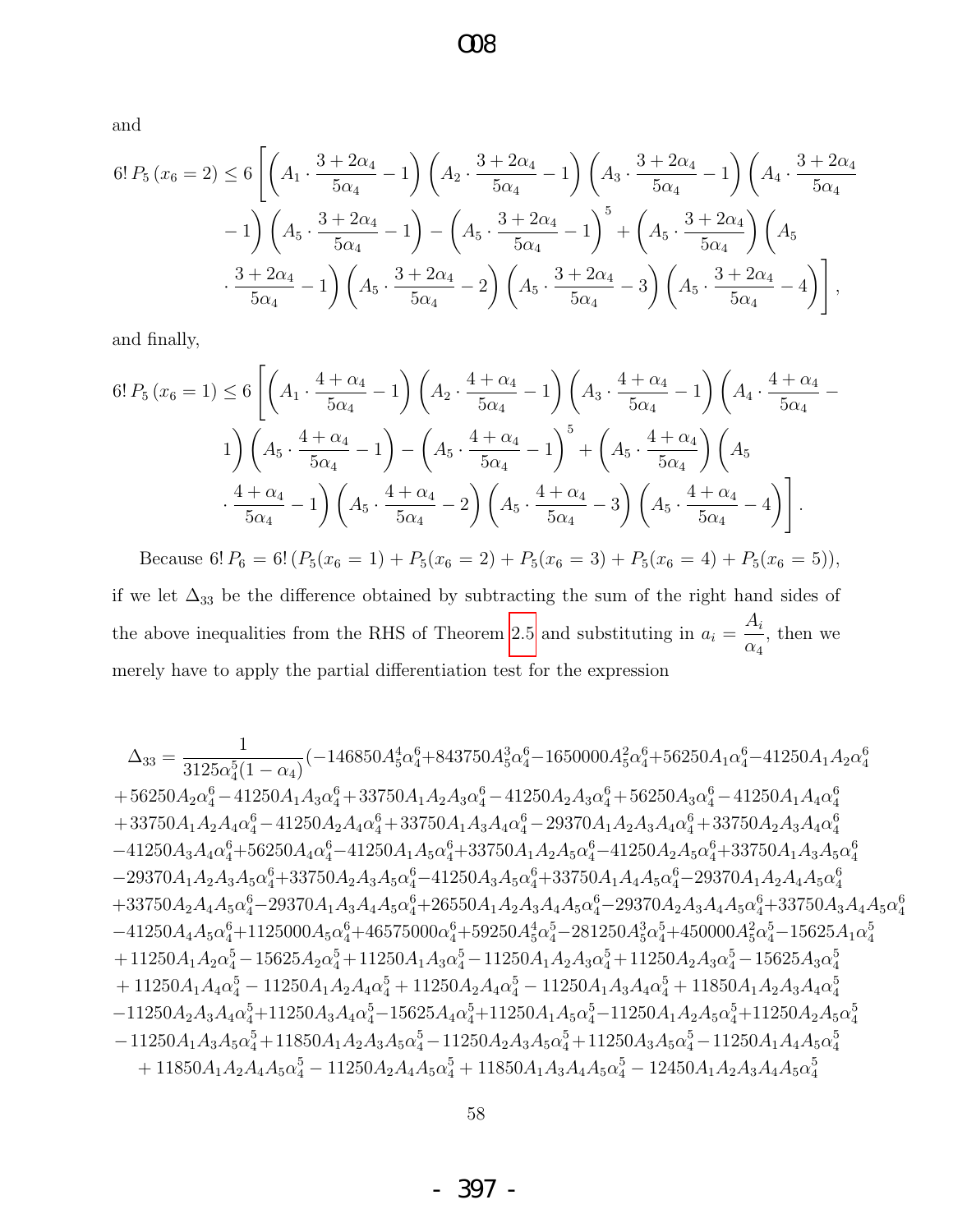$$
+11850A_2A_3A_4A_5\alpha _4^5-11250A_3A_4A_5\alpha _4^5+11250A_4A_5\alpha _4^5-371875A_5\alpha _4^5-46590625\alpha _4^5-6000A_5^4\alpha _4^4\\+300000A_5^2\alpha _4^4-25000A_1\alpha _4^4+4375A_1A_2\alpha _4^4-25000A_2\alpha _4^4+4375A_1A_3\alpha _4^4+4375A_2A_3\alpha _4^4-25000A_3\alpha _4^4\\+4375A_1A_4\alpha _4^4+4375A_2A_4\alpha _4^4-1200A_1A_2A_3A_4\alpha _4^4+4375A_3A_4\alpha _4^4-25000A_4\alpha _4^4+4375A_1A_5\alpha _4^4\\+4375A_2A_5\alpha _4^4-1200A_1A_2A_3A_5\alpha _4^4+4375A_3A_5\alpha _4^4-1200A_1A_2A_4A_5\alpha _4^4-1200A_1A_3A_4A_5\alpha _4^4
$$

$$
+1500A_1A_2A_3A_4A_5\alpha _4^4-1200A_2A_3A_4A_5\alpha _4^4+4375A_4A_5\alpha _4^4-737500A_5\alpha _4^4+6000A_5^4\alpha _4^3-187500A_5^3\alpha _4^3
$$

$$
+900000A_5^2\alpha _4^3+10000A_1A_2\alpha _4^3+10000A_1A_3\alpha _4^3-4375A_1A_2A_3\alpha _4^3+10000A_2A_3\alpha _4^3+10000A_3A_6\alpha _4^3
$$

$$
+900000A_5^2\alpha _4^3+10000A_2A_4\alpha _4^3-4375A_1A_3A_4\alpha _4^3+1200A_1A_2A_3A_4
$$

Our domain is

$$
A_1 \ge 5, A_2 \ge 4, A_3 \ge 3, A_4 \ge 2, \text{ and } A_5 > 1.
$$

Note also that we have  $\alpha_4\in\left(0,\frac{1}{6}\right].$  We begin with

$$
\frac{\partial^5 \Delta_{34}}{\partial A_1 \partial A_2 \partial A_3 \partial A_4 \partial A_5} = 25 \left( 1062 \alpha_4^6 - 498 \alpha_4^5 + 60 \alpha_4^4 - 60 \alpha_4^2 - 127 \alpha_4 + 188 \right) > 0, \ \alpha_4 \in \left( 0, \frac{1}{6} \right].
$$

Thus the partial derivative of  $\Delta_{34}$  with respect to  $A_1, A_2, A_3, A_4$ , and  $A_5$  is positive and minimized at  $A_5 = 1$ .

$$
\frac{\partial^4 \Delta_{34}}{\partial A_1 \partial A_2 \partial A_3 \partial A_4}\bigg|_{A_5=1} = -5\left(564\alpha_4^6 + 120\alpha_4^5 - 60\alpha_4^4 - 240\alpha_4^3 - 455\alpha_4^2 + 1011\alpha_4 - 940\right) > 0.
$$

We continue with,

$$
\frac{\partial^3 \Delta_{34}}{\partial A_1 \partial A_2 \partial A_3}\bigg|_{A_4=2, A_5=1} = -5\left(252\alpha_4^6 + 120\alpha_4^5 + 120\alpha_4^4 + 155\alpha_4^3 - 1165\alpha_4^2 + 2398\alpha_4 - 1880\right) > 0.
$$

398 - $\blacksquare$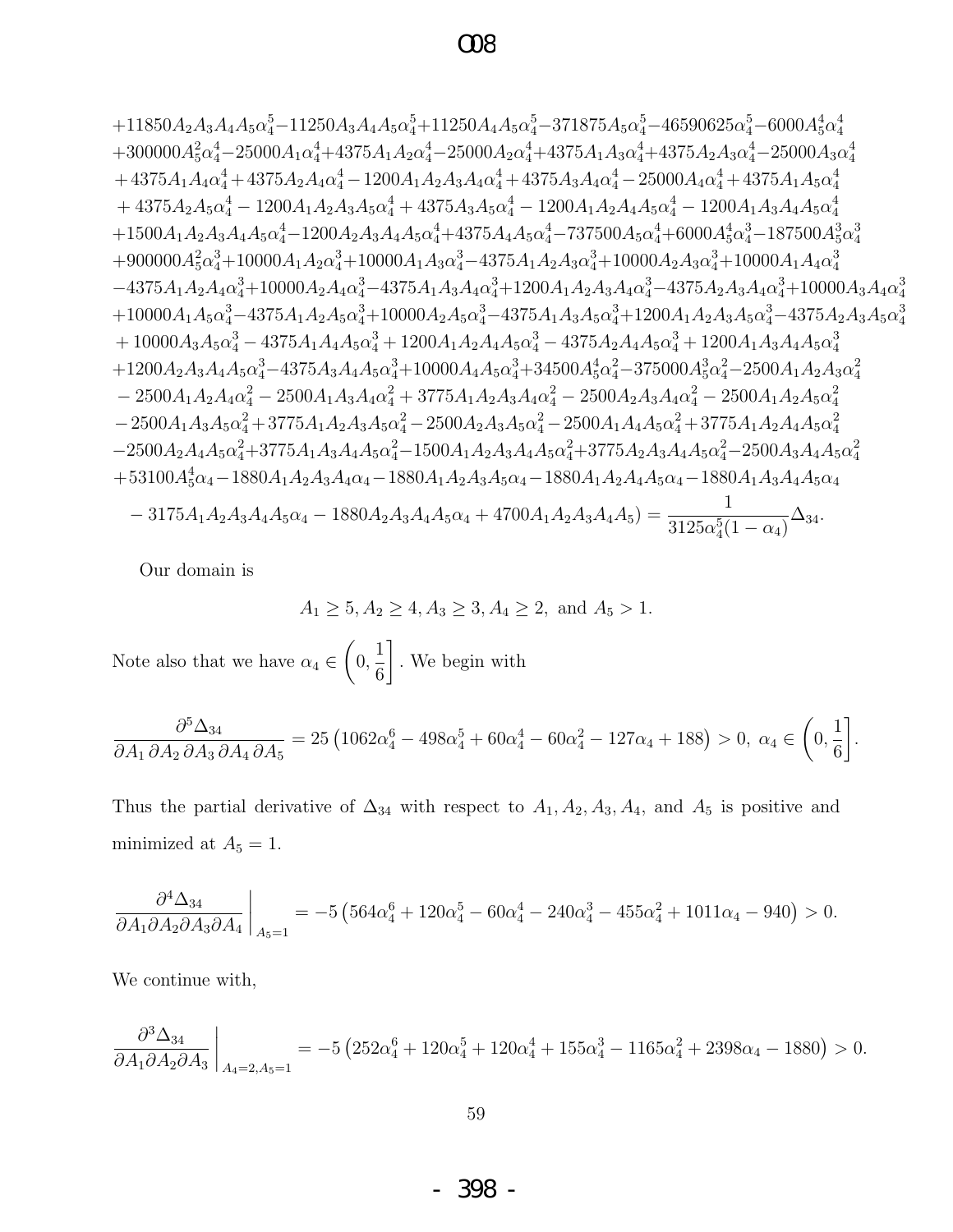This is positive over our domain, so we know that the partial with respect to  $A_1$ ,  $A_2$ , and  $A_3$  is positive. Furthermore,

$$
\frac{\partial^2 \Delta_{34}}{\partial A_1 \partial A_2}\bigg|_{A_3=3, A_4=2, A_5=1} = -5\left(504\alpha_4^6 + 120\alpha_4^5 - 35\alpha_4^4 + 610\alpha_4^3 - 3505\alpha_4^2 + 7946\alpha_4 - 5640\right) > 0, \text{ and}
$$

$$
\frac{\partial \Delta_{34}}{\partial A_1}\bigg|_{A_2=4, A_3=3, A_4=2, A_5=1} = -25 \left(252\alpha_4^6 + 127\alpha_4^5 + 210\alpha_4^4 - 275\alpha_4^3 - 2610\alpha_4^2 + 6808\alpha_4 - 4512\right) > 0.
$$

Finally, our minimum for  $\Delta_{34}$  is

$$
\Delta_{34}|_{A_1=5, A_2=4, A_3=3, A_4=2, A_5=1} = 5 \left(9352104\alpha_4^6 - 9355070\alpha_4^5 - 114085\alpha_4^4 + 182585\alpha_4^3 - 9730\alpha_4^2 - 168604\alpha_4 + 112800\right),
$$

which is positive over our desired interval, completing this subcase, and concluding Case V.  $\Box$ 

#### 2.6 Case VI

<span id="page-61-0"></span>In this case, we are trying to prove:

**Theorem 2.6.** Let  $a_1 \ge a_2 \ge a_3 \ge a_4 \ge a_5 \ge a_6 > 6$  be real numbers and let  $P_6$  be the number of positive integral solutions of  $\frac{x_1}{x_2}$  $a_1$  $+\frac{x_2}{x_1}$  $a_2$  $+\frac{x_3}{x_3}$  $a_3$  $+\frac{x_4}{x_5}$  $a_4$  $+\frac{x_5}{x_5}$  $a_5$  $+\frac{x_6}{x_6}$  $a_6$ ≤ 1. Define  $\mu = (a_1 - 1)(a_2 - 1)(a_3 - 1)(a_4 - 1)(a_5 - 1)(a_6 - 1)$ . If  $P_6 > 0$ , then

 $6! P_6 \leq \mu - (1 + 114v - 259v^2 + 205v^3 - 70v^4 + 9v^5)|_{v=a_6-\beta+1},$ 

where  $v = [a_6]$  and  $\beta$  is the fractional part of  $a_6$ . Note that the fractional part  $\beta$  of  $a_6$  is one  $of \frac{a_6}{a_6}$  $a_1$  $, \frac{a_6}{a_6}$  $a_2$  $, \frac{a_6}{a_6}$  $a_3$  $, \frac{a_6}{a_6}$  $a_4$  $, or \frac{a_6}{a_6}$  $a_5$ . Equality holds if and only if  $a_1 = a_2 = a_3 = a_4 = a_5 = a_6 \in \mathbb{Z}$ .

<span id="page-61-1"></span>Proof. Before we begin the proof, it will be beneficial to explicitly write out the sharp GLY Conjecture for  $n = 6$ , which was proven in [\[13\]](#page-66-10).

- 399 -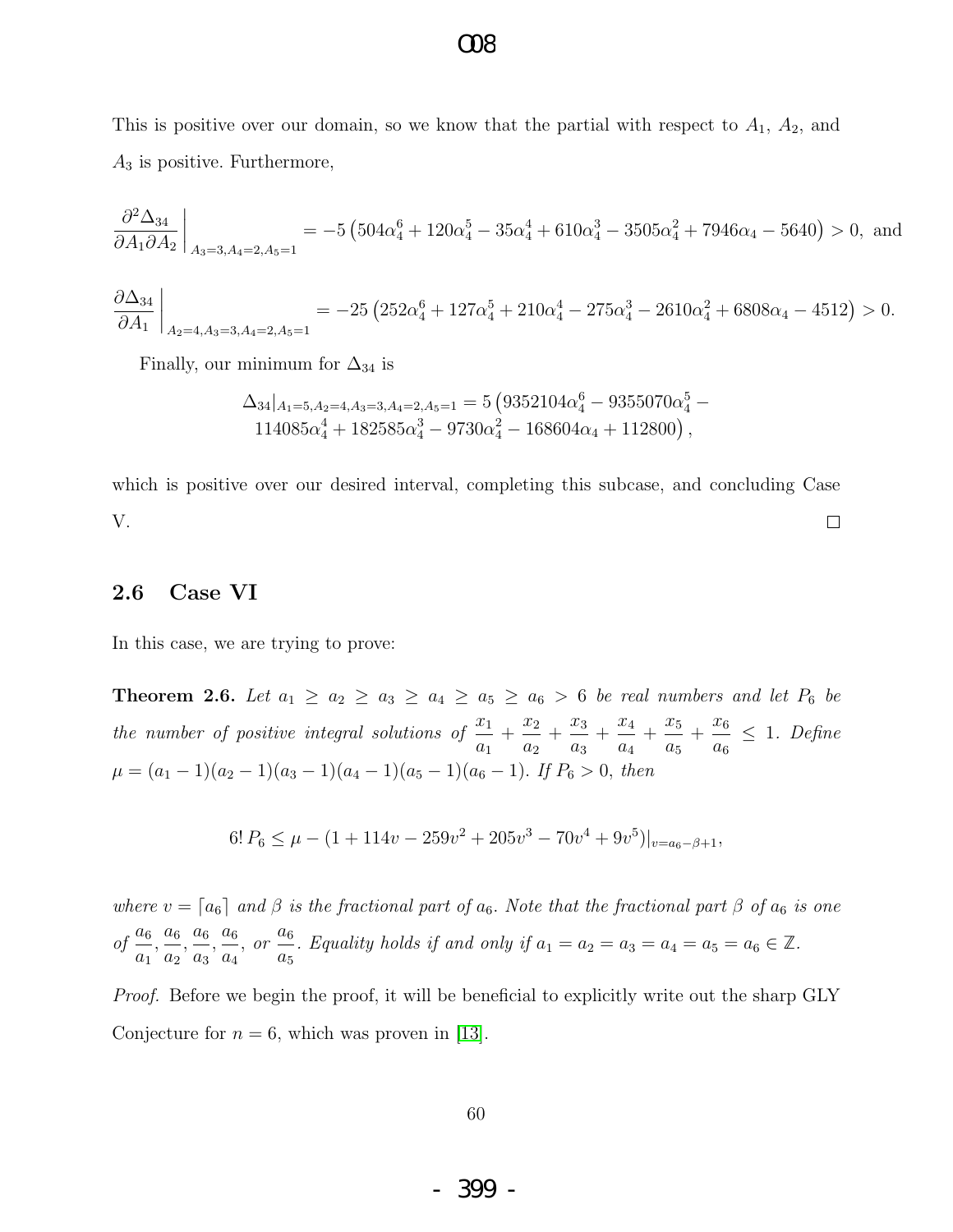### $OR$

**Theorem 2.7** (Sharp GLY Conjecture for  $n = 6$ ). Let  $a_1 \ge a_2 \ge a_3 \ge a_4 \ge a_5 \ge a_6 \ge 5$ be real numbers. Then,

 $720P_6 \leq a_1a_2a_3a_4a_5a_6$  $-\frac{5}{2}(a_1a_2a_3a_4a_5+a_1a_2a_3a_4a_6+a_1a_2a_3a_5a_6+a_1a_2a_4a_5a_6+a_1a_3a_4a_5a_6+a_2a_3a_4a_5a_6)$  $-\overline{2}4(a_1+a_2+a_3+a_4+a_5)$  $+\frac{137}{5}(a_1a_2+a_1a_3+a_1a_4+a_1a_5+a_2a_3+a_2a_4+a_2a_5+a_3a_4+a_3a_5+a_4a_5)$  $-\frac{45}{2}(a_1a_2a_3+a_1a_2a_4+a_1a_2a_5+a_1a_3a_4+a_1a_3a_5+a_1a_4a_5+a_2a_3a_4+a_2a_3a_5$  $a_1^2 + a_2 a_4 a_5 + a_3 a_4 a_5 + 17(a_1 a_2 a_3 a_4 + a_1 a_2 a_3 a_5 + a_1 a_2 a_4 a_5 + a_1 a_3 a_4 a_5 + a_2 a_3 a_4 a_5).$ 

Equality holds if and only if  $a_1 = a_2 = a_3 = a_4 = a_5 = a_6 \in \mathbb{Z}_+$ .

To prove Theorem 2.6, we want to show that the RHS of its inequality is greater than the RHS of the inequality in Theorem 2.7. Taking their difference and substituting in  $A_i = \frac{a_i}{a_6}$ for  $i = 1, 2, 3, 4$ , and 5, we get

$$
\begin{aligned} \Delta_{35} &= \frac{1}{10} \left(15A_{1}A_{2}A_{3}A_{4}A_{5}a_{6}^{5}+15A_{1}A_{2}A_{3}A_{4}a_{6}^{5}-160A_{1}A_{2}A_{3}A_{4}a_{6}^{4}+15A_{1}A_{2}A_{3}A_{5}a_{6}^{5} \right.\\ &\quad \left.-160A_{1}A_{2}A_{3}A_{5}a_{6}^{4}+10A_{1}A_{2}A_{3}a_{6}^{4}+215A_{1}A_{2}A_{3}a_{6}^{3}+15A_{1}A_{2}A_{4}A_{5}a_{6}^{5}-160A_{1}A_{2}A_{4}A_{5}a_{6}^{4} \right.\\ &\quad \left.+10A_{1}A_{2}A_{4}a_{6}^{4}+215A_{1}A_{2}A_{4}a_{6}^{3}+10A_{1}A_{2}A_{5}a_{6}^{4}+215A_{1}A_{2}A_{5}a_{6}^{3}-10A_{1}A_{2}a_{6}^{3}-264A_{1}A_{2}a_{6}^{2} \right.\\ &\quad \left.+15A_{1}A_{3}A_{4}A_{5}a_{6}^{5}-160A_{1}A_{3}A_{4}A_{5}a_{6}^{4}+10A_{1}A_{3}A_{4}a_{6}^{4}+215A_{1}A_{3}A_{4}a_{6}^{3}+10A_{1}A_{3}A_{5}a_{6}^{4}+ \right.\\ &\quad \left.215A_{1}A_{3}A_{3}a_{6}^{3}-10A_{1}A_{3}a_{6}^{3}-264A_{1}A_{3}a_{6}^{2}+10A_{1}A_{4}A_{5}a_{6}^{4}+215A_{1}A_{4}A_{5}a_{6}^{3}-10A_{1}A_{4}a_{6}^{3}- \right.\\ &\quad \left.264A_{1}A_{4}a_{6}^{2}-10A_{1}A_{5}a_{6}^{3}-264A_{1}A_{5}a_{6}^{2}+10A_{1}a_{6}^{2}+230A_{1}a_{6}+15A_{2}A_{3}A_{4}A
$$

which is symmetric in  $A_1, A_2, A_3, A_4$ , and  $A_5$ . Thus, without loss of generality, let  $\beta = \frac{a_6}{a_5}$ and substitute it into  $\Delta_{35}$ , yielding

61

400-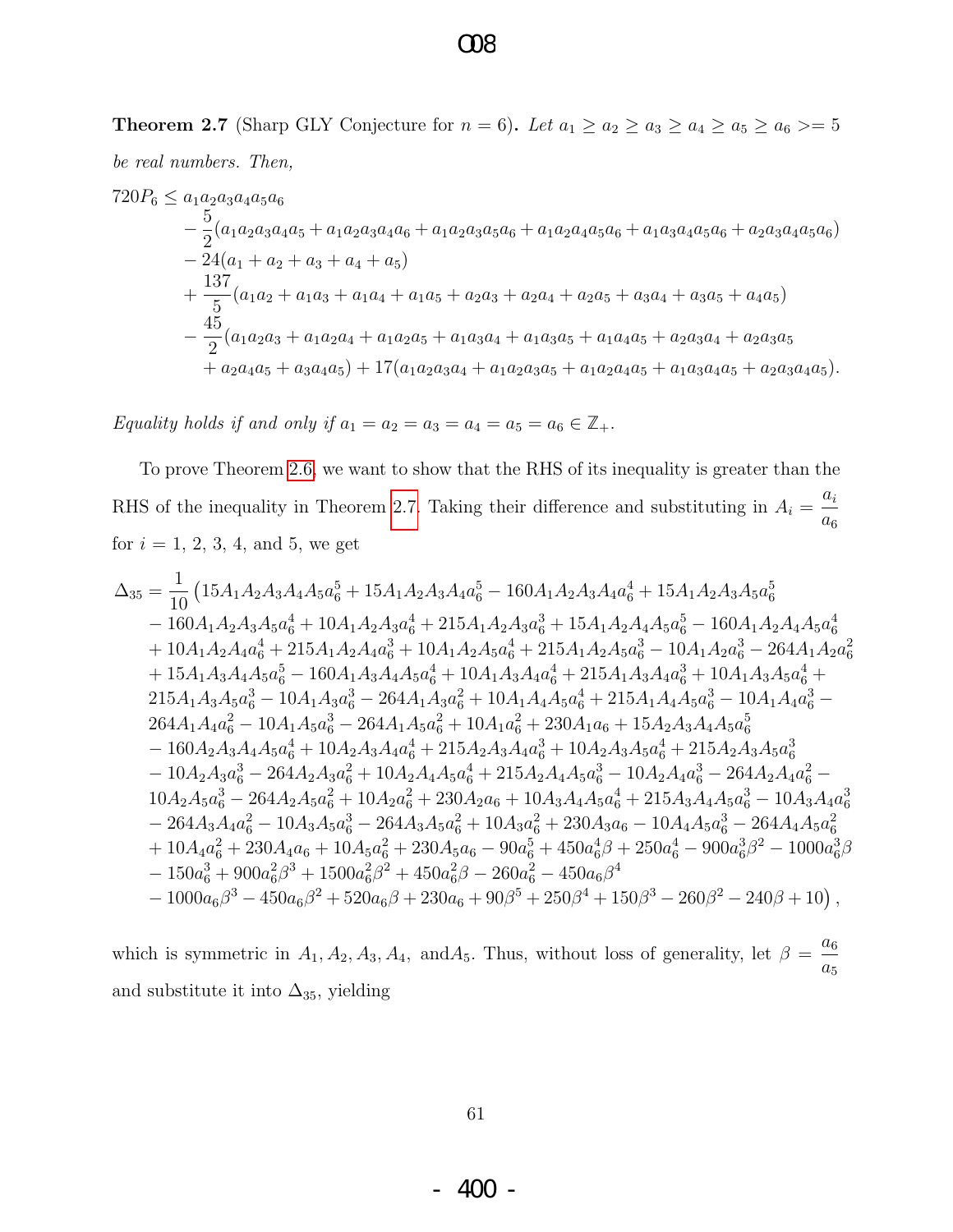### $\infty$

$$
\Delta_{36} = \frac{1}{10 A_{5}^{5}} \left(15 A_{1} A_{2} A_{3} a_{6}^{5} A_{5}^{6} + 15 A_{1} A_{2} A_{4} a_{6}^{5} A_{5}^{6} + 15 A_{1} A_{3} A_{4} a_{6}^{5} A_{5}^{6} + 15 A_{1} A_{2} A_{3} A_{4} a_{6}^{5} A_{5}^{6} + 15 A_{2} A_{3} A_{4} a_{6}^{5} A_{5}^{6} + 10 A_{1} A_{2} a_{6}^{4} A_{5}^{6} + 10 A_{1} A_{2} a_{6}^{4} A_{5}^{6} - 160 A_{1} A_{2} A_{3} a_{6}^{4} A_{5}^{6} + 10 A_{2} A_{3} a_{6}^{4} A_{5}^{6} + 10 A_{2} A_{4} a_{6}^{4} A_{5}^{6} - 160 A_{1} A_{2} A_{4} a_{6}^{4} A_{5}^{6} - 160 A_{1} A_{3} A_{4} a_{6}^{4} A_{5}^{6} - 160 A_{2} A_{3} a_{4} a_{6}^{4} A_{5}^{6} + 10 A_{2} A_{4} a_{6}^{4} A_{5}^{6} + 10 A_{2} A_{4} a_{6}^{4} A_{5}^{6} - 10 A_{1} a_{6}^{3} A_{5}^{6} + 215 A_{1} A_{2} a_{6}^{3} A_{5}^{6} - 10 A_{1} a_{6}^{3} A_{5}^{6} + 215 A_{2} A_{3} a_{6}^{3} A_{5}^{6} + 215 A_{2} A_{4} a_{6}^{3} A_{5}^{6} + 215 A_{2} A_{4} a_{6}^{3} A_{5}^{6} + 215 A_{2} A_{4} a_{6}^{3} A_{5}^{6} + 215 A_{3} A_{4} a_{6}^{3} A_{5}^{6} - 264 A_{1} a_{6}^{2} A_{5}^{6} - 264 A_{1} a_{6}^{2} A_{5}^{6} + 215 A_{2} A_{4} a_{6}^{2} A_{5}^{6} + 10 A_{1} A_{2} A_{3} a_{4} a_{6}^{
$$

We apply the partial differentiation test to  $\Delta_{37}$  over the interval  $A_1\ge A_2\ge A_3\ge A_4\ge$  $A_5 \ge 1$  and  $a_6 > 6$ . We begin with,

$$
\frac{\partial^{10} \Delta_{37}}{\partial A_1 \partial A_2 \partial A_3 \partial A_4 \partial A_5^6} = 10800a_6^5 > 0.
$$

We continue:  $% \left\vert \left( \mathbf{r}_{i}\right) \right\rangle$ 

$$
\frac{\partial^9 \Delta_{37}}{\partial A_1 \partial A_2 \partial A_3 \partial A_4 \partial A_5^5}\Big|_{A_5=1} = 600a_6^4(21a_6 - 32) > 0,
$$
  

$$
\frac{\partial^8 \Delta_{37}}{\partial A_1 \partial A_2 \partial A_3 \partial A_4 \partial A_5^4}\Big|_{A_5=1} = 2400a_6^4(3a_6 - 8) > 0,
$$
  

$$
\frac{\partial^7 \Delta_{37}}{\partial A_1 \partial A_2 \partial A_3 \partial A_4 \partial A_5^3}\Big|_{A_5=1} = 300a_6^4(9a_6 - 32) > 0,
$$
  

$$
\frac{\partial^6 \Delta_{37}}{\partial A_1 \partial A_2 \partial A_3 \partial A_4 \partial A_5^2}\Big|_{A_5=1} = 50a_6^4(15a_6 - 64) > 0,
$$
  

$$
\frac{\partial^5 \Delta_{37}}{\partial A_1 \partial A_2 \partial A_3 \partial A_4 \partial A_5^1}\Big|_{A_5=1} = 5a_6^4(33a_6 - 160) > 0,
$$

 $-401$  -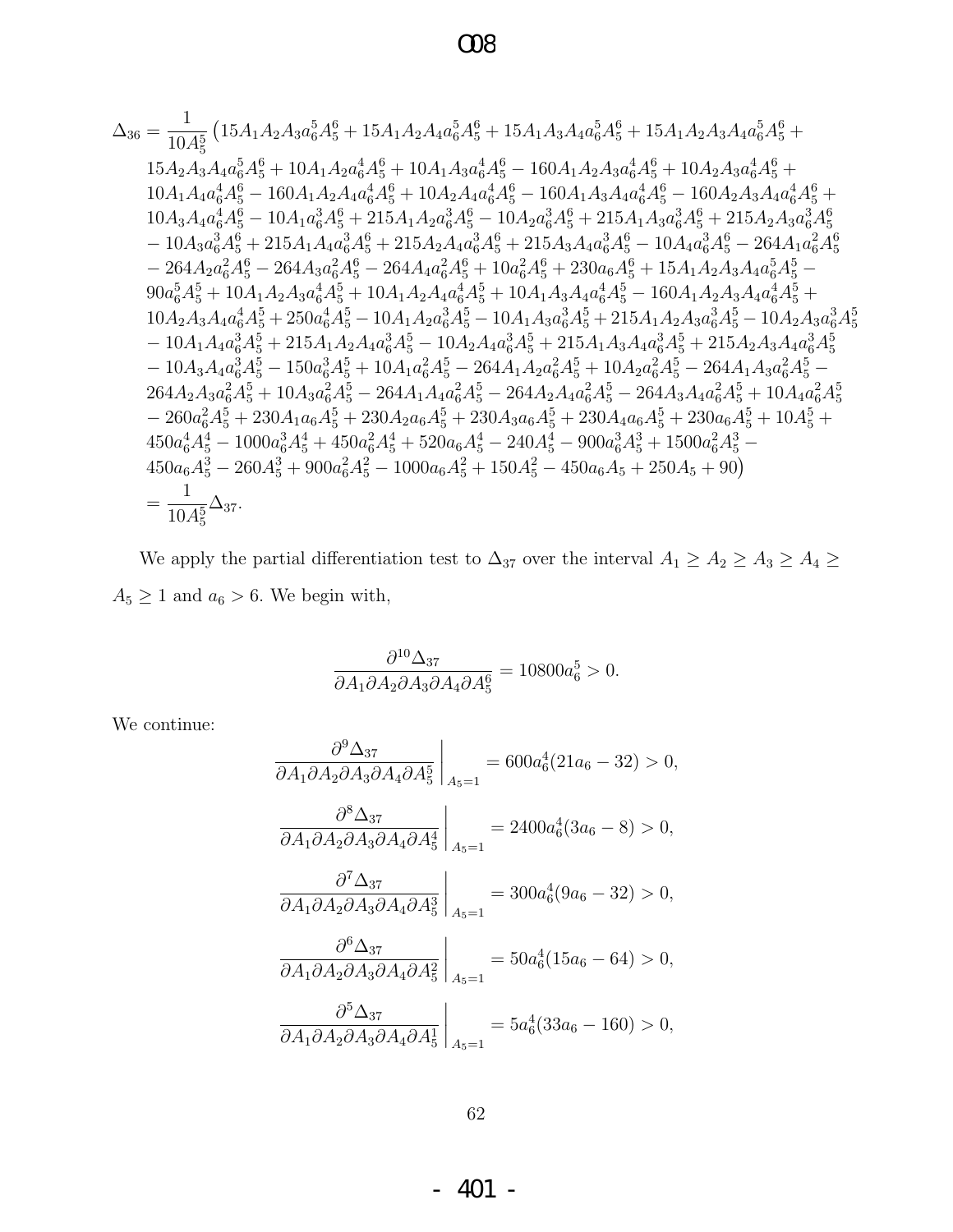$$
\cos
$$

$$
\frac{\partial^4 \Delta_{37}}{\partial A_1 \partial A_2 \partial A_3 \partial A_4} \bigg|_{A_4 = A_5 = 1} = 10 a_6^4 (3 a_6 - 16) > 0,
$$
  

$$
\frac{\partial^3 \Delta_{37}}{\partial A_1 \partial A_2 \partial A_3} \bigg|_{A_3 = A_4 = A_5 = 1} = 5 a_6^3 (9 a_6^2 - 62 a_6 + 43),
$$

which briefly dips under zero (for  $a_6 < 6.15$ ), but this is a non-issue because:

$$
\left. \frac{\partial^2 \Delta_{37}}{\partial A_1 \partial A_2} \right|_{A_3 = A_4 = A_5 = 1} = a_6^2 \left( 60 a_6^3 - 450 a_6^2 + 635 a_6 - 264 \right),
$$

is always positive. We continue, noting that,

$$
\frac{\partial \Delta_{37}}{\partial A_1}\bigg|_{A_2 = A_3 = A_4 = A_5 = 1} = a_6 \left(75a_6^4 - 580a_6^3 + 1250a_6^2 - 1046a_6 + 230\right) > 0.
$$

Thus, we must only test the minimum value of  $\Delta_{37}$ , which is:

$$
\Delta_{37}|_{A_1=A_2=A_3=A_4=A_5=1}=0,
$$

 $\Box$ 

indicating that  $\Delta_{37}$  is non-negative, and that this case is complete.

### 3 Conclusion

We have thus proven the six-dimensional case of the Yau Geometric Conjecture. The statement of the Conjecture contains a condition that  $P_6 > 0$  for it to hold. However, Yau and Zuo [\[18\]](#page-67-4) proved a similar statement in the case that  $p_g = 0$  (the geometric genus of the singularity is zero). Thus, this paper completely solves the problem of finding a sharp upper bound in the six-dimensional case.

This research project raises a number of interesting questions regarding further study of  $P_n$  and  $Q_n$ . For instance, can the Yau Geometric Conjecture be proven in general using the methods outlined in this paper (splitting the simplex into smaller levels and summing upper

- 402 -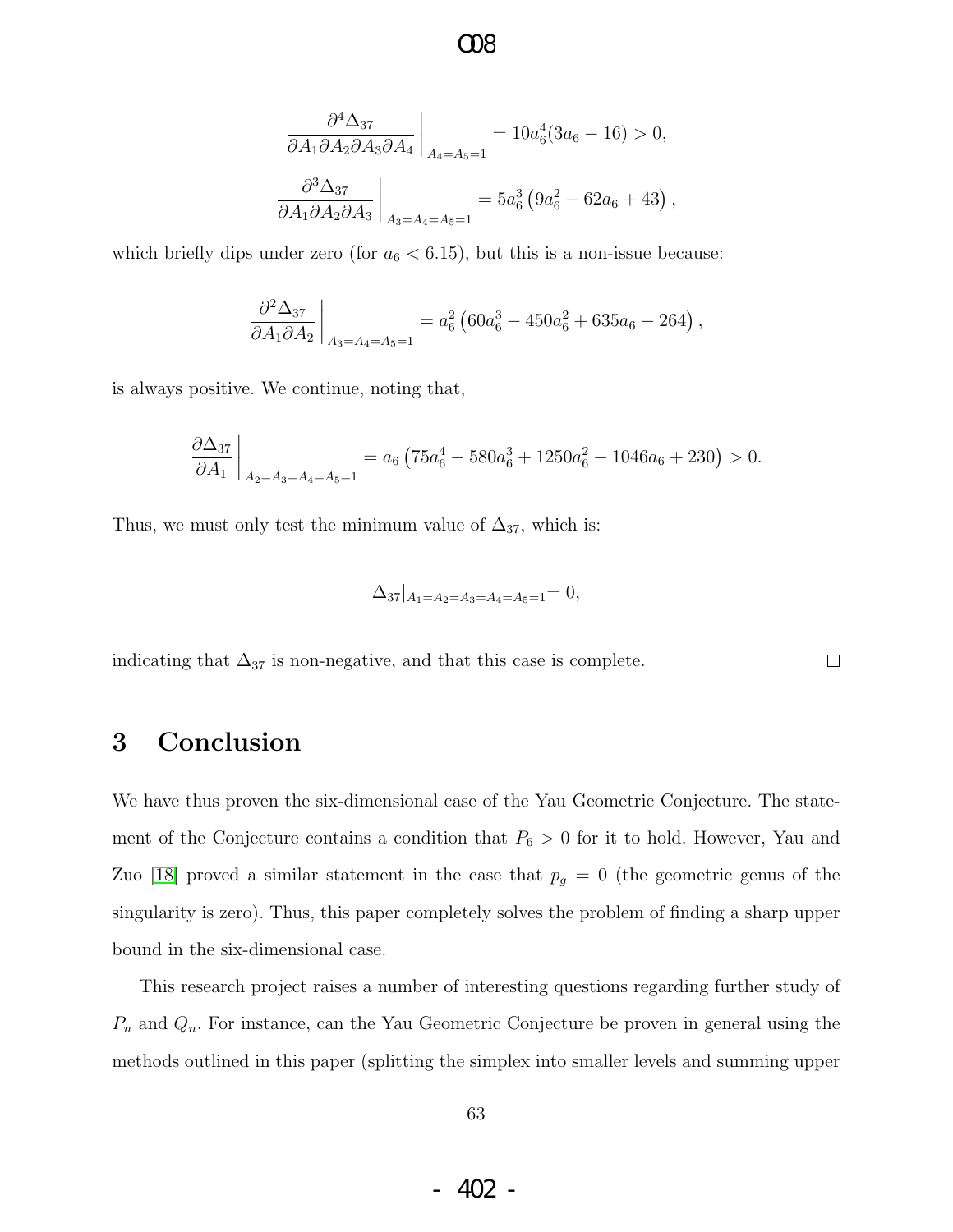estimates)? Can the general case of the Yau Number-Theoretic Conjecture be approached similarly? Can these methods be extended to shed some insight into the validity of the Rough GLY Upper Estimate?

It is also important to consider lower bounds of  $P_n$  and  $Q_n$ . Currently, upper bounds have been extensively studied (as evidenced by the number of conjectures and theorems on the topic), but relatively little is known about lower bounds. A lower bound for  $P_n$  and  $Q_n$ is still interesting for the applications outlined in the Introduction of this paper.

The author of this project plans to continue pursuing research in the topics and areas mentioned above.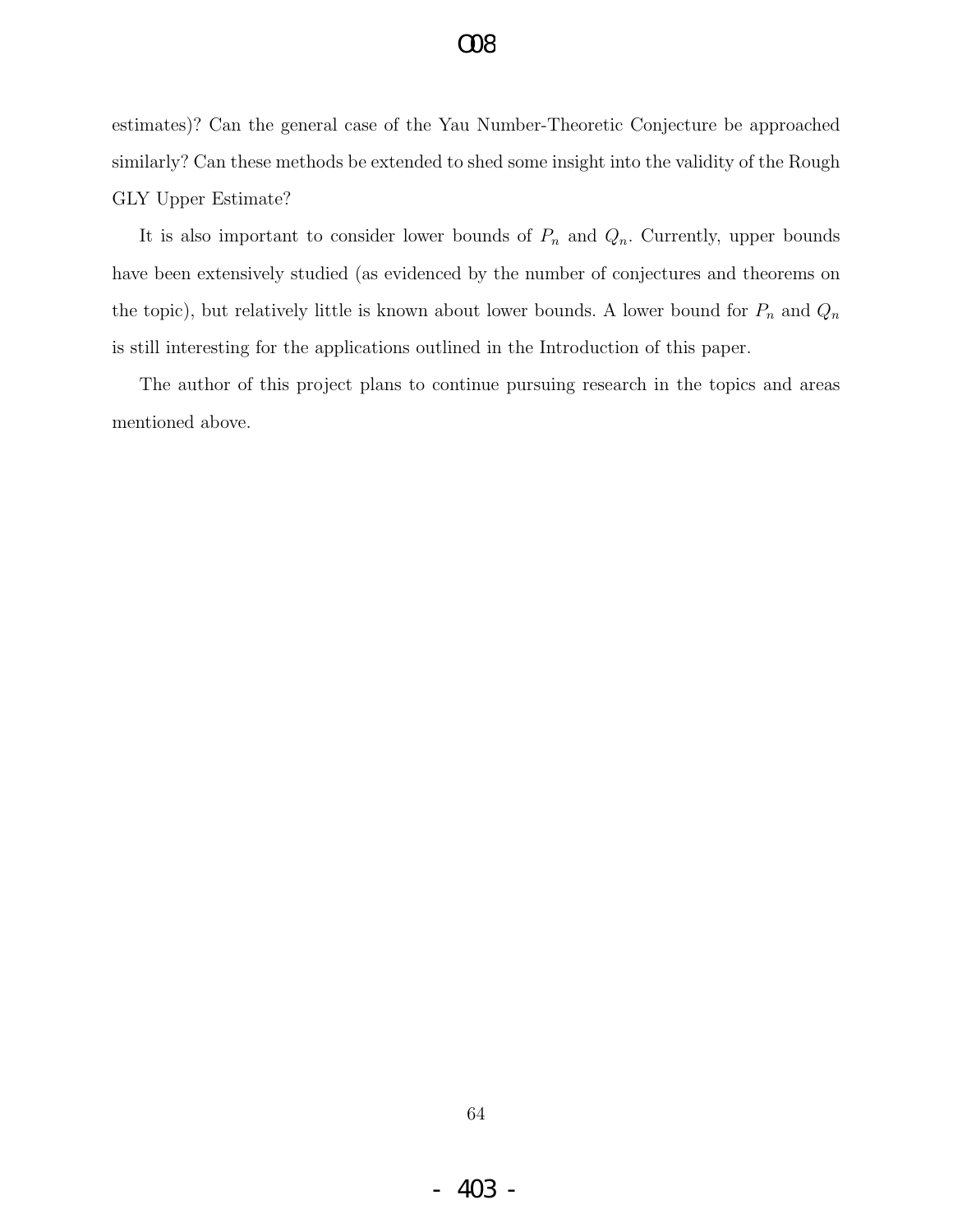### References

- <span id="page-66-3"></span>[1] Irene Chen, Ke-Pao Lin, Stephen Yau, and Huaiqing Zuo. Coordinate-free characterization of homogeneous polynomials with isolated singularities. Communications in Analysis and Geometry, 19(4):1–44, 2011.
- <span id="page-66-6"></span>[2] Eugene Ehrhart. Sur un probleme de géométrie Diophantienne linéaire ii. *J. Reine* Angew. Math, 227:25–49, 1967.
- <span id="page-66-0"></span>[3] Andrew Granville. The lattice points of an n-dimensional tetrahedron. Aequationes mathematicae, 41(1):234–241, 1991.
- <span id="page-66-9"></span>[4] Shaofang Hong and Jianrong Zhao. Analysis of sharp polynomial upper estimate of number of positive integral points in a five-dimensional tetrahedra. Discrete Mathematics,  $308(21):4955-4971$ ,  $2008$ .
- <span id="page-66-7"></span>[5] Derrick H Lehmer et al. The lattice points of an n-dimensional tetrahedron. Duke Math. J, 7:341–353, 1940.
- <span id="page-66-2"></span>[6] Ke-Pao Lin, Xue Luo, Stephen Yau, and Huaiqing Zuo. On a number theoretic conjecture on positive integral points in a 5-dimensional tetrahedron and a sharp estimate of the dickman–de bruijn function. Journal of the European Mathematical Society, 16(9):1937–1966, 2014.
- <span id="page-66-11"></span>[7] Ke-Pao Lin and Stephen Yau. A sharp upper estimate of the number of integral points in a 5-dimensional tetrahedra. Journal of Number Theory, 93(2):207–234, 2002.
- <span id="page-66-8"></span>[8] Ke-Pao Lin and Stephen Yau. Counting the number of integral points in general ndimensional tetrahedra and Bernoulli polynomials. Canadian Mathematical Bulletin, 46(2):229–241, 2003.
- <span id="page-66-1"></span>[9] Xue Luo, Stephen Yau, and Huaiqing Zuo. A sharp polynomial estimate of positive integral points in a 4-dimensional tetrahedron and a sharp estimate of the Dickman–de Bruijn function. Mathematische Nachrichten, 288(1):61–75, 2015.
- <span id="page-66-5"></span>[10] LJ Mordell. Lattice points in a tetrahedron and generalized Dedekind sums. J. Indian Math. Soc.(NS), 15:41–46, 1951.
- <span id="page-66-4"></span>[11] G Pick. Geometrisches zur zahlentheorie. Sitzungsber, 19:311–319, 1899.
- <span id="page-66-12"></span>[12] Osamu Saeki. Topological invariance of weights for weighted homogeneous isolated singularities in  $\mathbb{C}^3$ . Proceedings of the American Mathematical Society, 103(3):905–909, 1988.
- <span id="page-66-10"></span>[13] Xuejun Wang and Stephen Yau. On the GLY conjecture of upper estimate of positive integral points in real right-angled simplices. *Journal of Number Theory*,  $122(1):184$ 210, 2007.

65

- 404 -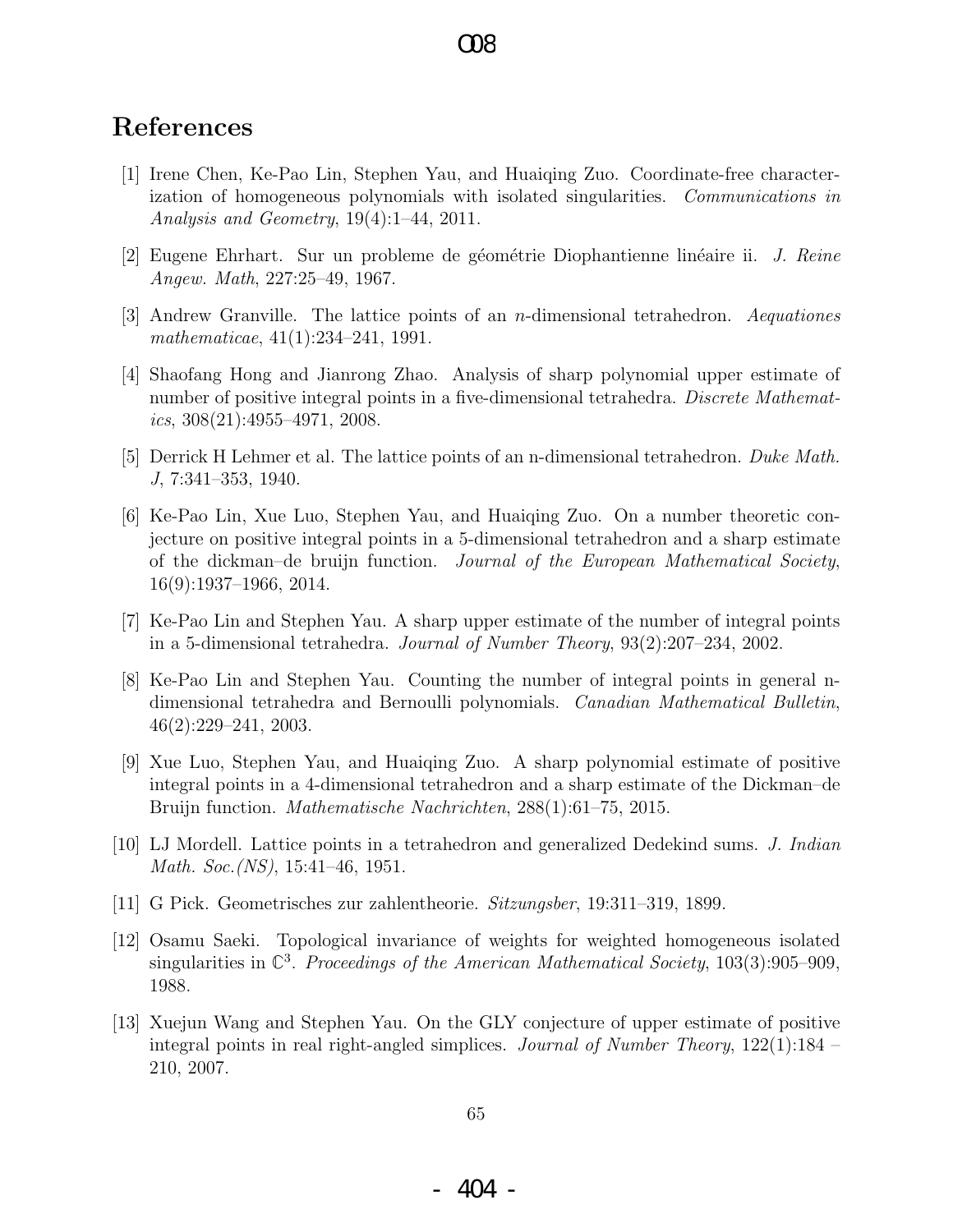- <span id="page-67-1"></span>[14] Yi-Jing Xu and Stephen Yau. A sharp estimate of the number of integral points in a 4 dimensional tetrahedra. Journal fur die Reine und Angewandte Mathematik, 473:69–86, 1996.
- <span id="page-67-0"></span>[15] Stephen Yau and Yi-Jing Xu. A sharp estimate of the number of integral points in a tetrahedron. Journal für die reine und angewandte Mathematik, 423:199–219, 1992.
- <span id="page-67-3"></span>[16] Stephen Yau, Beihui Yuan, and Huaiqing Zuo. On the polynomial sharp upper estimate conjecture in 7-dimensional simplex. Journal of Number Theory, 160:254–286, 2016.
- <span id="page-67-2"></span>[17] Stephen Yau and Letian Zhang. An upper estimate of integral points in real simplices with an application to singularity theory. *Mathematical Research Letters*,  $13(5/6):911$ , 2006.
- <span id="page-67-4"></span>[18] Stephen Yau and Huaiqing Zuo. Lower estimate of Milnor number and characterization of isolated homogeneous hypersurface singularities. Pacific Journal of Mathematics, 260:245–255, 2012.